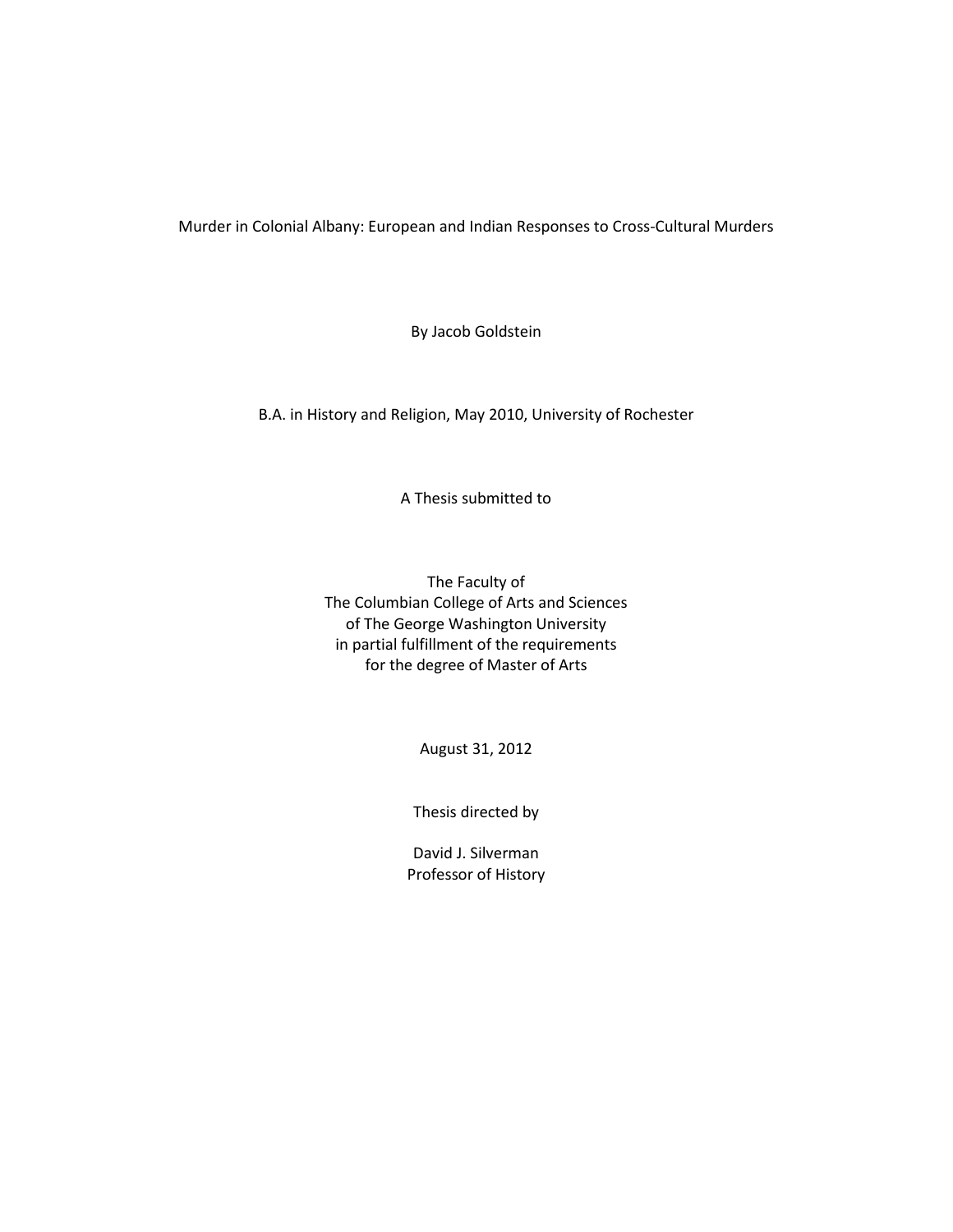©Copyright 2010 by Jacob Goldstein All Rights Reserved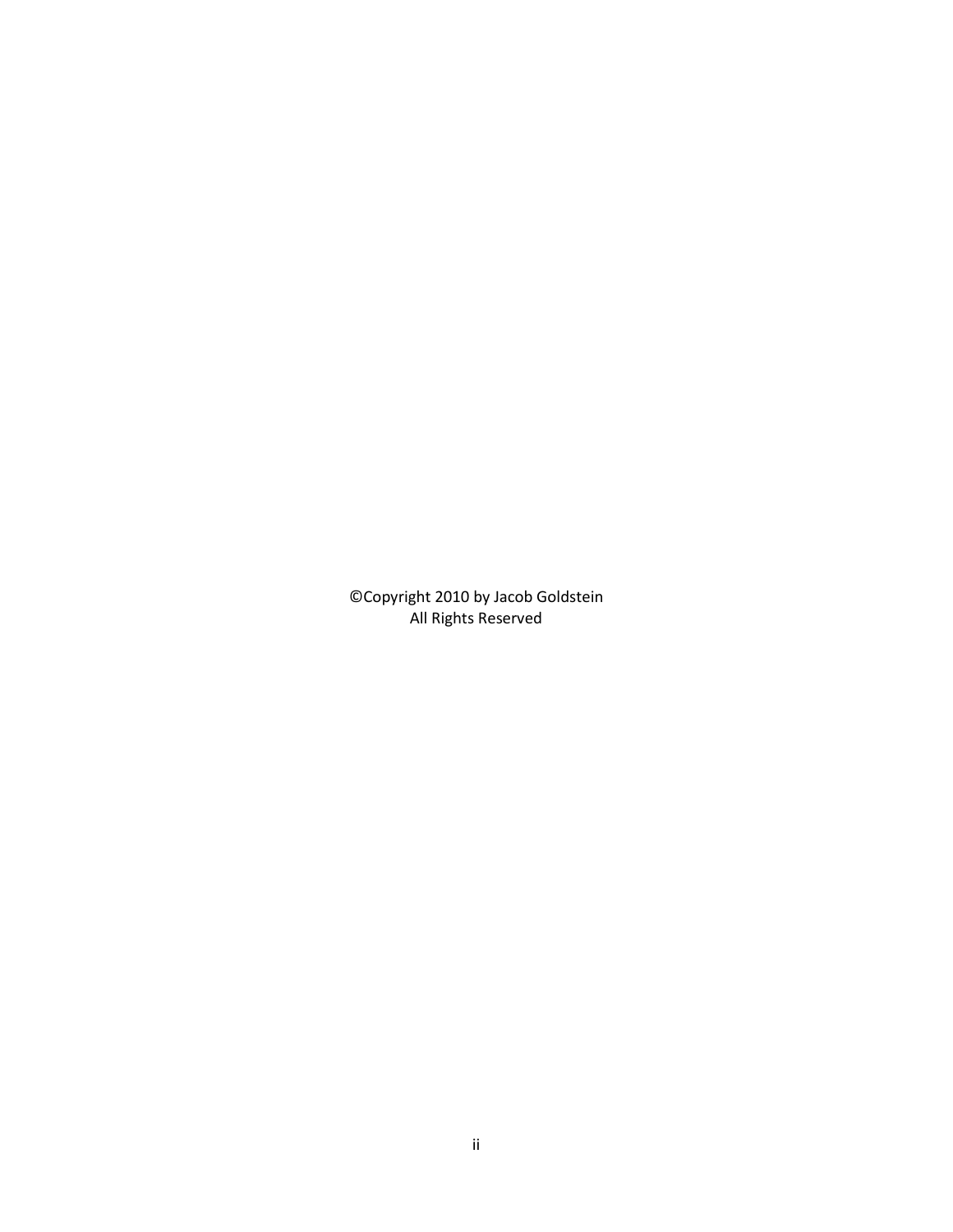# Table of Contents

| Preface                                                                               | 1   |
|---------------------------------------------------------------------------------------|-----|
| Chapter 1: Murder in Colonial America                                                 | 4   |
| Chapter 2: The Dutch Period I: Trade and Violence on the North Hudson                 | 31  |
| Chapter 3: The Dutch Period II: Indian Violence, Alcohol, and Troubles in the Village | 55  |
| Chapter 4: The Town of Albany, 1664-1683: Transition to English Law                   | 78  |
| Chapter 5: Murder in Albany and Western New York, 1755-1774                           | 100 |
| Chapter 6: Conclusion                                                                 | 133 |
| Bibliography                                                                          | 138 |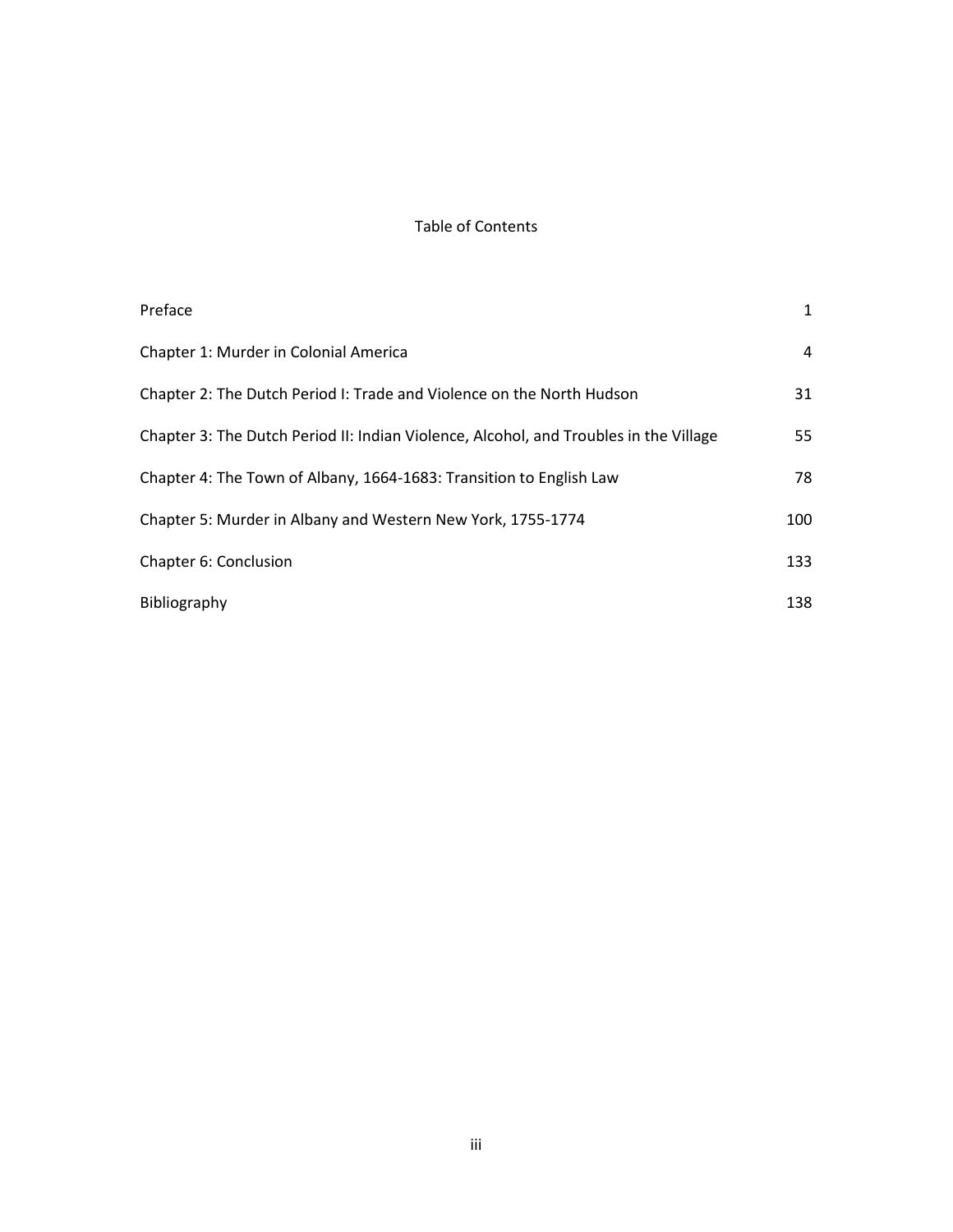## **Preface**

On December 26, 1758, John McMickle, a New York fur trader, was found murdered in western New York on the road between Fort Stanwix and Fort Herkimer. As soon as his death was reported, Captain Thomas Butler, the commander of Fort Stanwix, knew that he had missed his chance to capture the murderer, a Cayuga Indian named Tanighwanega. Earlier in the day, McMickle had been sent by Butler to warn Lieutenant Nicholas Herkimer, commander of Fort Herkimer, that French-allied Indians were rumored to be approaching. McMickle had chosen Tanighwanega, a hunter and fur trader who had been staying in his house, as his guide. Yet only three hours after they set out, Tanighwanega had returned to Fort Stanwix. Butler, suspicious of Tanighwanega's prompt return and haste to leave the fort, stopped him to question why he had returned so quickly. The Indian trader claimed that he had hurt his knee and found an Oneida hunter to take his place so that he could return to the fort. Butler remained suspicious, but had no actual proof that events had occurred other than as they had been relayed to him. Within a few hours, the scouts Butler had sent out to find McMickle returned and informed the captain that the trader had been found "scalped & by all the marks suppose the Indian [Tanighwanega] as he walked behind took an Oppertunity to Kill him with his Hatchet." By this time, however, the murderer had already left Fort Stanwix and, as Butler almost certainly knew, would never be apprehended or punished by the English.<sup>[1](#page-3-0)</sup>

<span id="page-3-0"></span> <sup>1</sup> James Sullivan, et. al., eds., *The Papers of Sir William Johnson*, 14 vols. (Albany, N.Y.: State University of New York, 1921-1965) (hereafter *Johnson Papers*), X: 82-84; E.B. O'Callaghan and B. Fernow, trans. and ed., *Documents Relative to the Colonial History of the State of New York*. 15 vols. (Albany, N.Y.: Weed, Parson, 1853-1887) (hereafter *DRCHNY*), VII:380; Quote from *Johnson Papers*, X:83-84.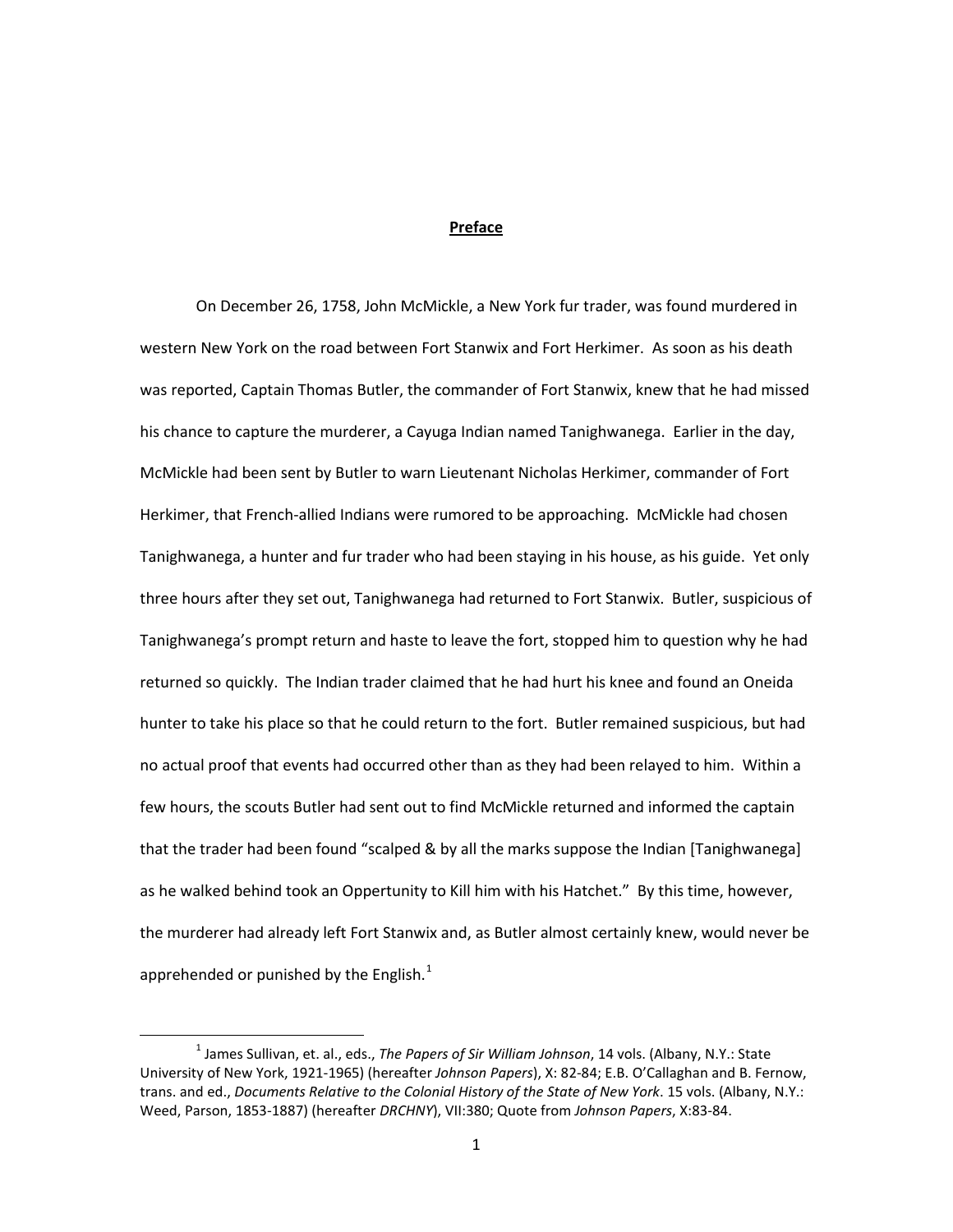Over the course of the previous century, the European residents of Albany (and western New York) and the Iroquois Confederacy, which included the Cayugas, had developed an unofficial but commonly used ceremonial method for resolving conflicts between peoples of the different nations. The chiefs of the Cayuga Nation, following the accepted protocol, did not let the conflict over the McMickle murder fester for long. In just over one month, on February 5, three Cayuga chiefs arrived at Johnson Hall, the home of Sir William Johnson, Superintendent of Indian Affairs for the northern colonies, to resolve the conflict, despite the "severe Season of the Year." Using the metaphorical language of the Iroquois Wood's Edge ceremony, the chiefs told Johnson that they were there to "wipe away the Tears from your Eyes so that you may look pleasant at us, likewise remove all Obstructions, & clear your Throat so that you may speak clear & friendly to us – lastly we wipe away the Blood of our Brother [McMickle] lately killed near the Carrying place & that the sight of it may no longer give us Concern." For their part, the Cayuga expected that this ceremony, along with a significant gift of wampum, would resolve the murder of McMickle. Both the language of the ceremony and the accompanying gift were meant to clear away the pain and sorrow felt by the English and restore relations to how they were before the murder occurred. Officially, Johnson could not simply accept a gift in exchange for a murder, because English law, and Johnson's superiors, demanded that a murder suspect be arrested and tried before an English court. At a conference with the Confederacy the following April, Johnson attempted to press this claim, but the Iroquois, as they had for over a century, refused to yield to such demands. They claimed, in this case, that the French had tricked Tanighwanega into committing the murder, and therefore revenge should be taken on the French, not on an Iroquois. Johnson, with little apparent reservation, accepted this claim and the Iroquois offer to join in an attack on the French. $<sup>2</sup>$  $<sup>2</sup>$  $<sup>2</sup>$ </sup>

<span id="page-4-0"></span> <sup>2</sup> *Johnson Papers* X:97; *DRCHNY* VII:380-381, 388, VIII:430; Quotes from *Johnson Papers* X:97.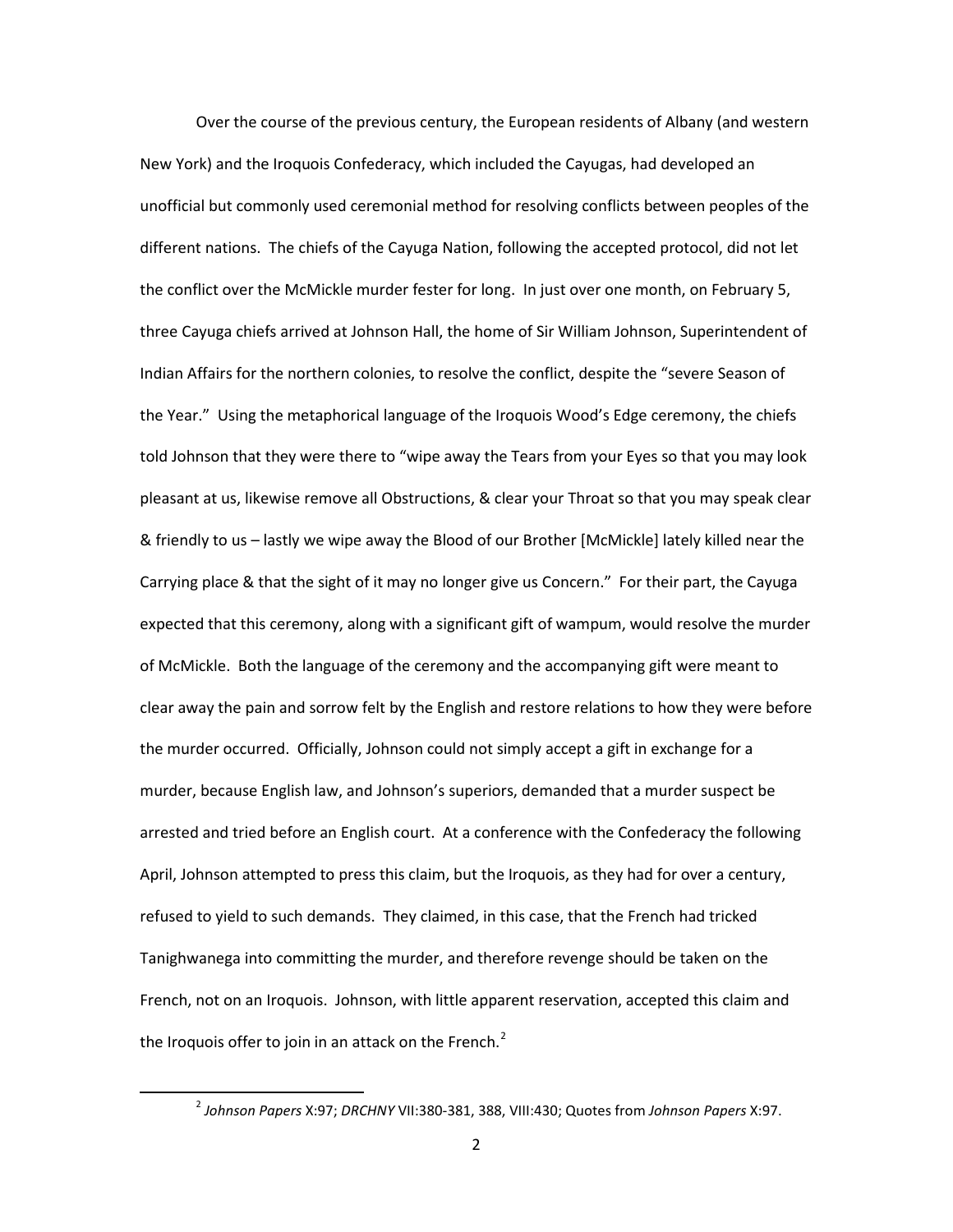In colonial Albany and New York colony generally, murders involving both Englishmen and Indians were a complicated problem. From the time of the earliest Dutch settlement on the north Hudson in the 1620s, the way the European residents and their Indian neighbors interacted depended on the balance of power and the control of trade in the region. By the mid-1650s, the Dutch Fort Orange had developed into a major fur trading center entirely dependent on Indians to bring furs in for export to Europe. To maintain a peaceful environment for trade, the Dutch in Albany, then known as Beverwijck, ignored Indians who committed violence, and instead attempted to punish Dutch men and women who contributed to that violence. Only after the English conquest of the colony in 1664 did the residents of Beverwijck (now renamed Albany) begin to slowly, over two decades, claim increased jurisdiction over their Indian neighbors. By the time Albany was chartered as a city in 1686, the residents of the northern settlement claimed, and at times enforced, their jurisdiction over certain Indians of the Hudson River region.

As the McMickle murder of 1758 shows, the colonists handled their conflicts with the Iroquois Confederacy differently than with other tribes. Even in the Dutch period, the Iroquois were the most important Indian ally of the traders who controlled Beverwijck/Albany. From their position across what is now New York State, the Iroquois controlled access to the vast beaver populations in the west, and quickly became the most important fur trading partner. Although by the early eighteenth century the fur trade of Albany had declined significantly, the Iroquois remained the most important ally of the colony of New York. Albany, as a northern outpost near the border with the French, remained largely reliant on Indians as military allies and as a barrier from French invasion. The Iroquois, unlike the Mahicans and other Indians living along the Hudson River, were able to leverage their military and economic prowess to rebuff English attempts to assert jurisdiction over murders. Instead, the Iroquois and the English

3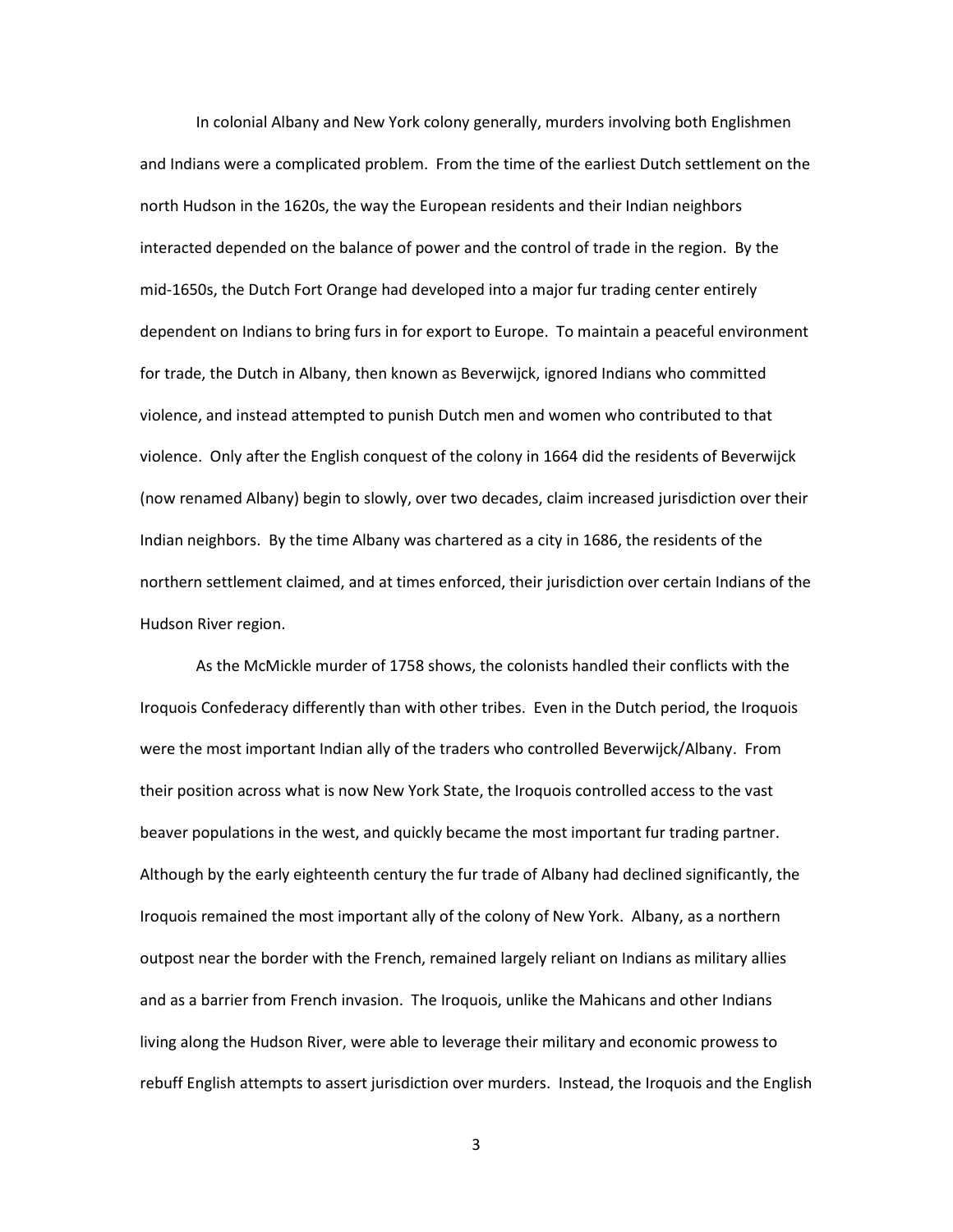developed ceremonies to resolve their conflict ritually and in a way that maintained the cultural and political integrity of both groups. The English in Albany, guided by political and economic concerns, chose to accept Iroquois ceremonial methods for resolving conflict rather than endanger the alliance by attempting to enforce their own jurisdiction over the Iroquois.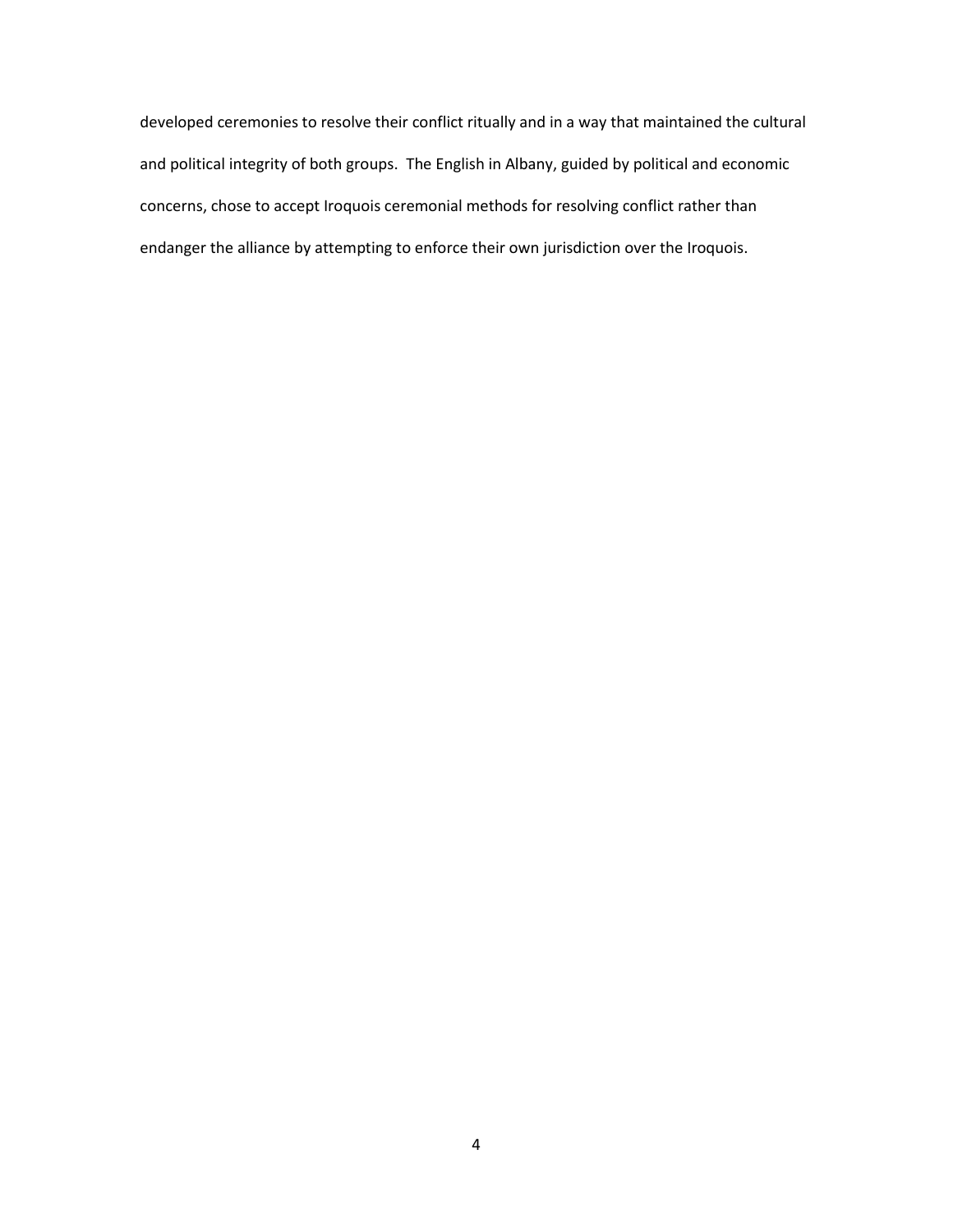## **Chapter 1: Murder in Colonial America**

#### Methods for Addressing Murder

In colonial North America, murders involving both American Indians and European colonists were a constant source of tension. American Indians and European colonists held widely different understandings of how murders should be addressed. In the wake of a "crosscultural" murder, each community assumed that its own legal methods would be used to resolve the conflict. Colonists carried the expectation that the individual murderer alone should be held responsible for his own actions, and only after he was judged by a court of law. Most Native communities had a completely different, and largely incompatible, method for resolving murders. In most American Indian societies, the most basic method for resolving a murder was for a member of the victim's clan to kill a member of the murderer's clan as retribution. Responsibility for the murder was shared among all members of the clan, and it did not matter who was killed as long some member of the guilty clan suffered retribution. Most Europeans viewed this custom as primitive, savage, and illogical. Before the late twentieth century, historians generally agreed with the colonial record and understood Indian legal structures as simply inferior to European law. Among the first historians to study an Indian legal system on its own terms was John Phillip Reid who, in 1970, published *A Law of Blood: The Primitive Law of the Cherokee Nation*. Although Reid, like his predecessors, believed the Cherokee legal system was simpler than a European legal system, he did not believe that it was entirely illogical. One of his most important contributions was his argument that Cherokee law must be understood as the Cherokee people themselves would have understood it. European opinions about how

5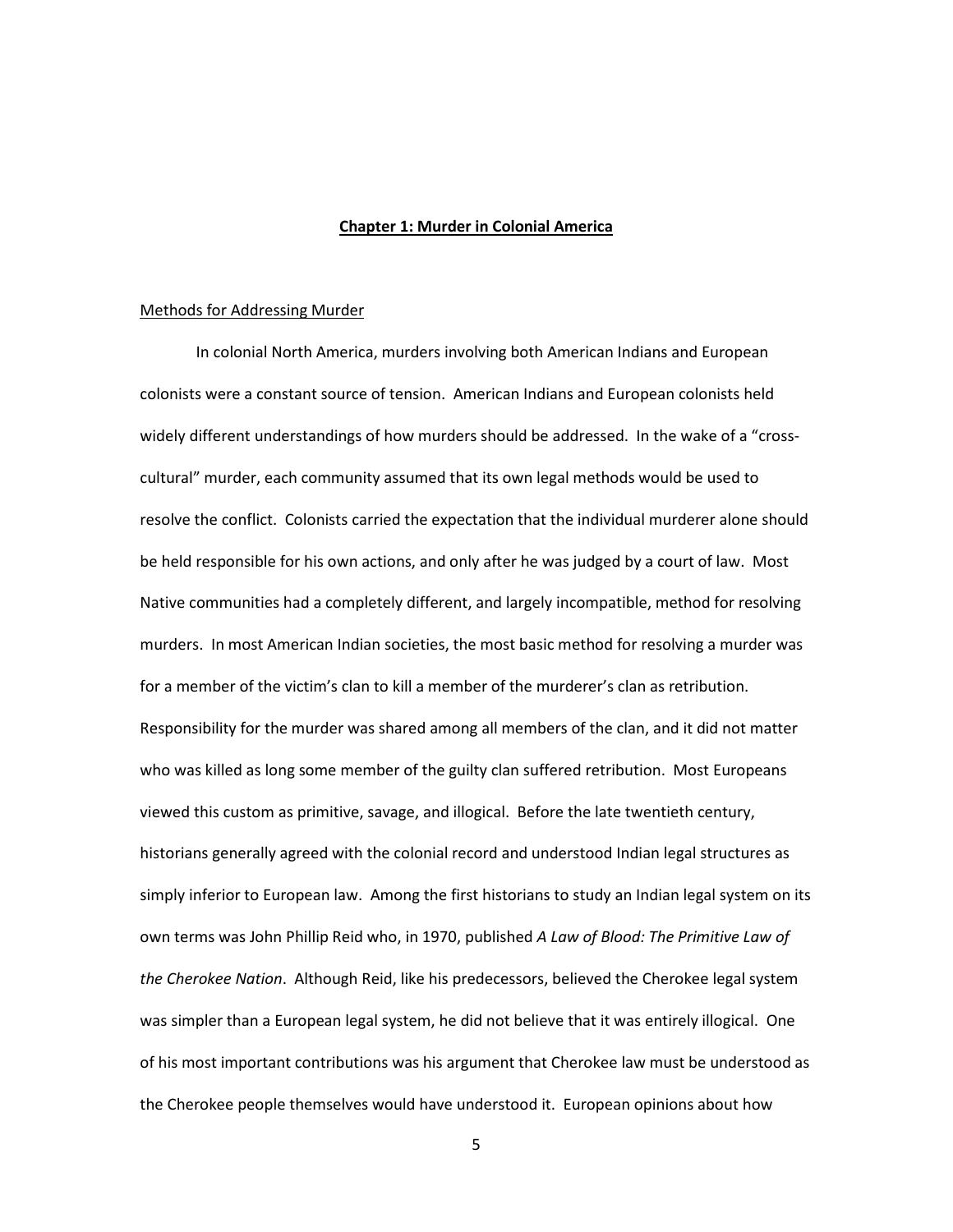Cherokee law functioned were ultimately irrelevant, because it was the Cherokees, not the Europeans, who lived in a legal world defined by these laws. $3$ 

According to Reid, what made Cherokee law primitive was that, unlike European law, Cherokee law was not defined by institutionalized structures such as "police, courts, or legal sanctions," but was instead structured around the legal concept of liberty. Every individual in Cherokee society had the right to his or her own opinion and their own actions, and no one was obliged to listen to the will of others. If an individual disagreed with the village, he or she was, likewise, at liberty to leave the community without any legal retribution. While there were "private forms of aggression such as withdrawal, ostracism, public reprobation, and mockery," ultimately, there were no legal sanctions available by which a community might bend a disagreeable member to its will. Because the Cherokees lacked an institutionalized legal system, most colonial observers did not recognize the Cherokees as having a "real" legal system. Reid showed, however, that the Cherokees did have a legal system, which, although different, was no less legitimate than the European model. $4$ 

To analyze the Cherokee legal system, *A Law of Blood* focuses on what Reid defines as the "bone and marrow of [the Cherokees'] social existence": the law of homicide. In the European legal world, murder was a crime committed against the entire community by an individual. The guilty party, it was believed, damaged the community as a whole with his crime, and so the community needed to purge itself of the harmful element by executing the murderer in the name of the state. Executing a murderer found guilty by a court of law was meant to serve the public purpose of deterring others by showing the consequences of committing murder. In Cherokee society, when a homicide took place, retribution was the responsibility of

<span id="page-8-1"></span><span id="page-8-0"></span><sup>&</sup>lt;sup>3</sup> John Phillip Reid, *A Law of Blood: The Primitive Law of the Cherokee Nation* (DeKalb, Ill.: Northern Illinois University Press, 2006), 92-102, 230.

<sup>4</sup> Reid, *Law of Blood* 70-79, 92; Quotes from Reid, *Law of Blood* 92, 70.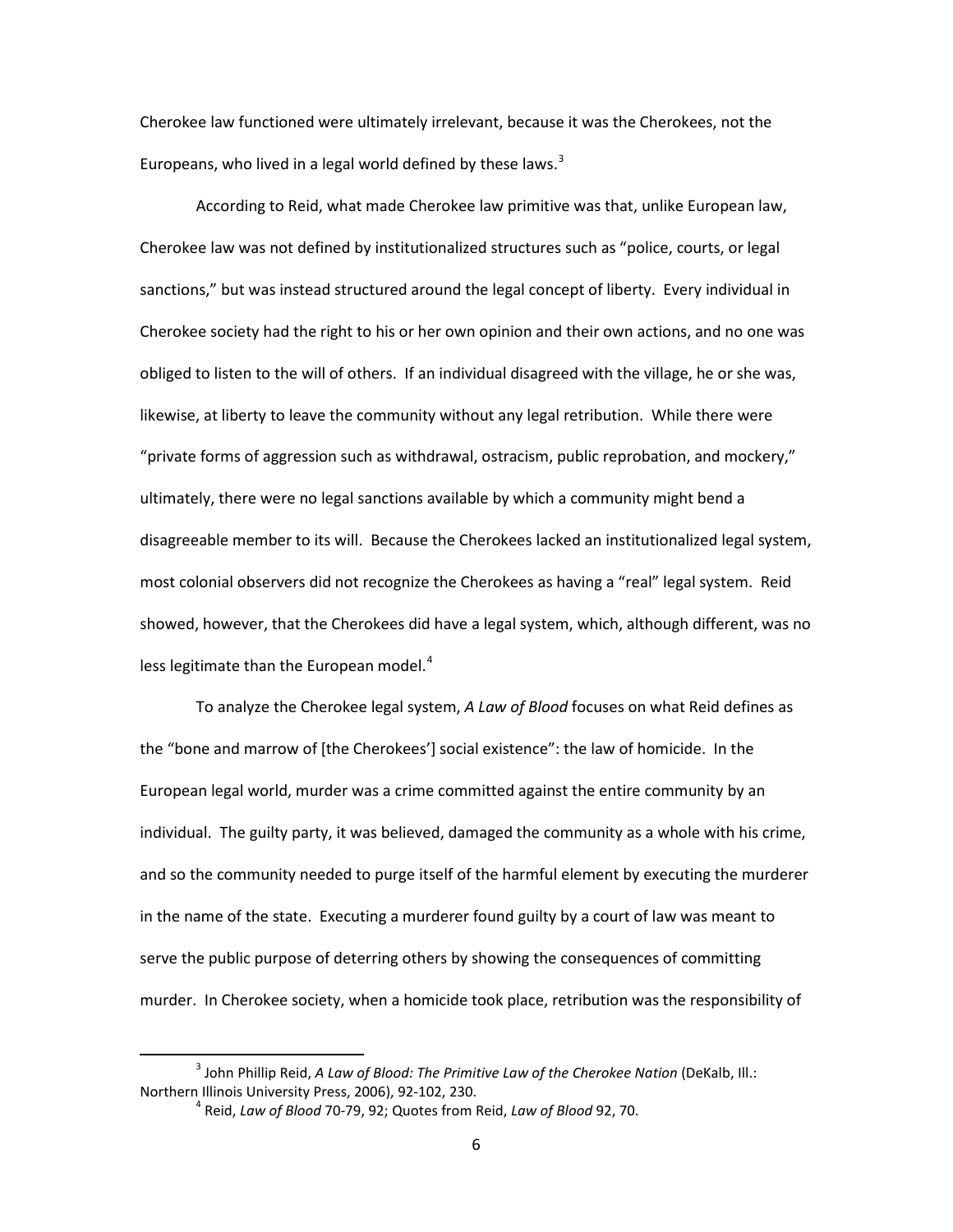the clan of the deceased who, in the case of a slaying, had the right to take the life of a member of the slayer's clan. The clan was the primary legal unit in the Cherokee world. It was, as Reid described it, "the family writ large," and included a network of relatives who claimed descent from the same clan through their mother's line. The Cherokees considered all clansmen to be relatives, no matter how distant their relationship. Regardless of the personal relationship a father had with his children, the children were ultimately members of their mother's clan, and all legal connections and responsibilities were to their maternal relatives. Aside from a single prohibition on marrying members of their father's clan, an individual had no formal relationship with his or her paternal relatives. When a homicide occurred, therefore, it was the victim's maternal uncles who held the primary responsibility for exacting revenge on the clan of the slayer.<sup>[5](#page-9-0)</sup>

Unlike in English law, actual "guilt" was not a concern for Cherokee clansmen seeking retribution. Under English law, the circumstances of the death and the intent of the killer were important, and only those circumstances that qualified as murder made an individual culpable for the murder. Accidental death, for example, was not generally considered a murder under English law. In Cherokee law, however, the circumstances of a death were irrelevant. "The probative fact, the sole point to be considered, was the infliction of death." If an individual caused the death of another Cherokee, whether with intent or simply by accident, the clan of the slayer was considered responsible for the death. Cherokee law did allow clans to weigh culpability by accepting a payment of goods from the slayer's clan in lieu of another life. Unlike the English, the Cherokee did not have a governmental structure to adjudicate such culpability, and instead allowed the clans of the slayer and the victim to determine culpability privately.

<span id="page-9-0"></span> <sup>5</sup> Stuart Banner, *The Death Penalty: An American History* (Cambridge, Mass.: Harvard University Press, 2003), 10-20; Yasuhide Kawashima, *Igniting King Philip's War* (Lawrence, Kans.: University of Kansas Press, 2001), 70; Reid, *Law of Blood* 35-48, 73-84; Quote from Reid, *Law of Blood* 72, 35.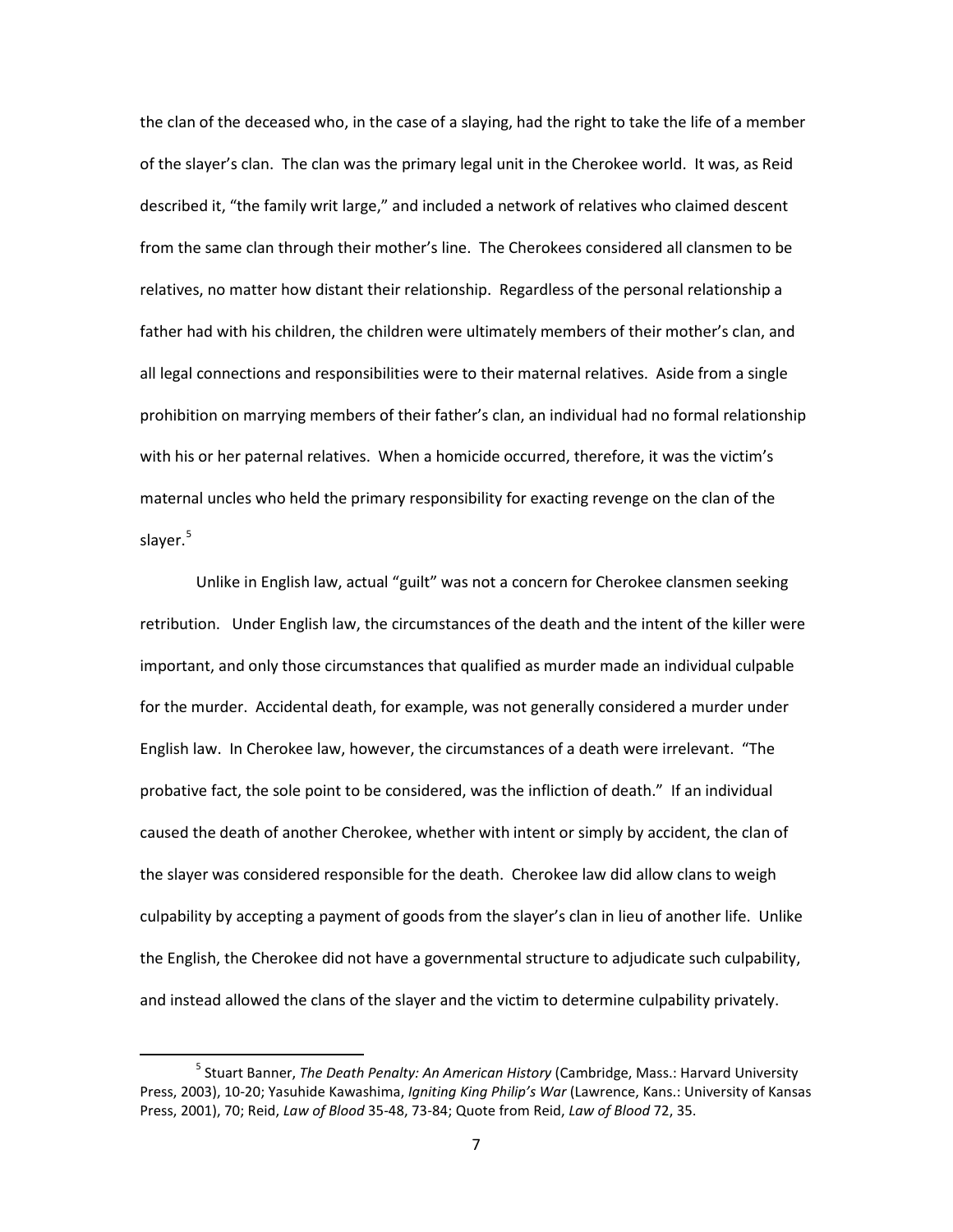The choice of whether to accept payment in goods, and how much the price should be, was not defined by law, and appeared to be at the discretion of the deceased's kin. When warranted, the clan of the victim could weigh circumstances and culpability, and accept presents instead of killing another Cherokee when the clan believed it appropriate.<sup>[6](#page-10-0)</sup>

The Cherokee approach to homicide was not universal in North America, but it was widespread. In the Great Lakes region known by the French as the *Pays d'en Haut*, the clan of the deceased had a similar right and responsibility to exact revenge for a murdered clansman. Although the clans in the Pays d'en Haut were patrilineal, except the matrilineal Huron-Petuns, much else regarding homicide law was very similar. Homicide among the Algonquian peoples of New England was also considered a private offense that created a blood feud and was settled by violent retribution if necessary. As elsewhere, the Algonquians often sought to avoid further bloodshed by negotiating a retributive payment of goods. For New England Algonquian groups, the tribe's sachem acted as arbiter to negotiate a payment from the slayer to the kin of the victim and to ensure that peace was maintained and no further conflicts would arise.<sup>[7](#page-10-1)</sup>

Near Albany, the Mohawks, the most important Indian ally and trading partner of New York and New Netherland, used ceremonial practices to mitigate internal conflict following a murder. Together the Mohawk, Seneca, Cayuga, Onondaga, and Oneida Nations constituted the Iroquois Confederacy. Within the Confederacy, these five nations strove to maintain peaceful relations and a degree of mutual assistance. Although there was a Grand Council of the Confederacy, its goal was unlike that of a European central government. Like the Cherokees,

<span id="page-10-0"></span> <sup>6</sup> Reid, *Law of Blood* 112, 262; John Phillip Reid, "Principles of Vengeance: Fur Trappers, Indians, and Retaliation for Homicide in the Transboundary North American West," *Western Historical Quarterly*, Vol. 24, No. 1 (1993), 21-43; Kawashima, *Igniting King Philip's War* 71; Quote from Reid, *Law of Blood* 76.

<span id="page-10-1"></span><sup>7</sup> Richard White, *The Middle Ground: Indians, Empires, and Republics in the Great Lakes Region, 1650-1815* (New York, N.Y.: Cambridge University Press, 1991), 16-20; Reid, "Principles of Vengeance" 24; Michael Leroy Oberg, *Uncas: First of the Mohegans* (Ithaca, N.Y.: Cornell University Press, 2003), 23-25; Alfred A. Cave, "Who Killed John Stone? A Note on the Origins of the Pequot War," *William and Mary Quarterly*, 3rd Series, Vol. 49, No. 3 (1992), 509-521; Kawashima, *Igniting King Philip's War* 68.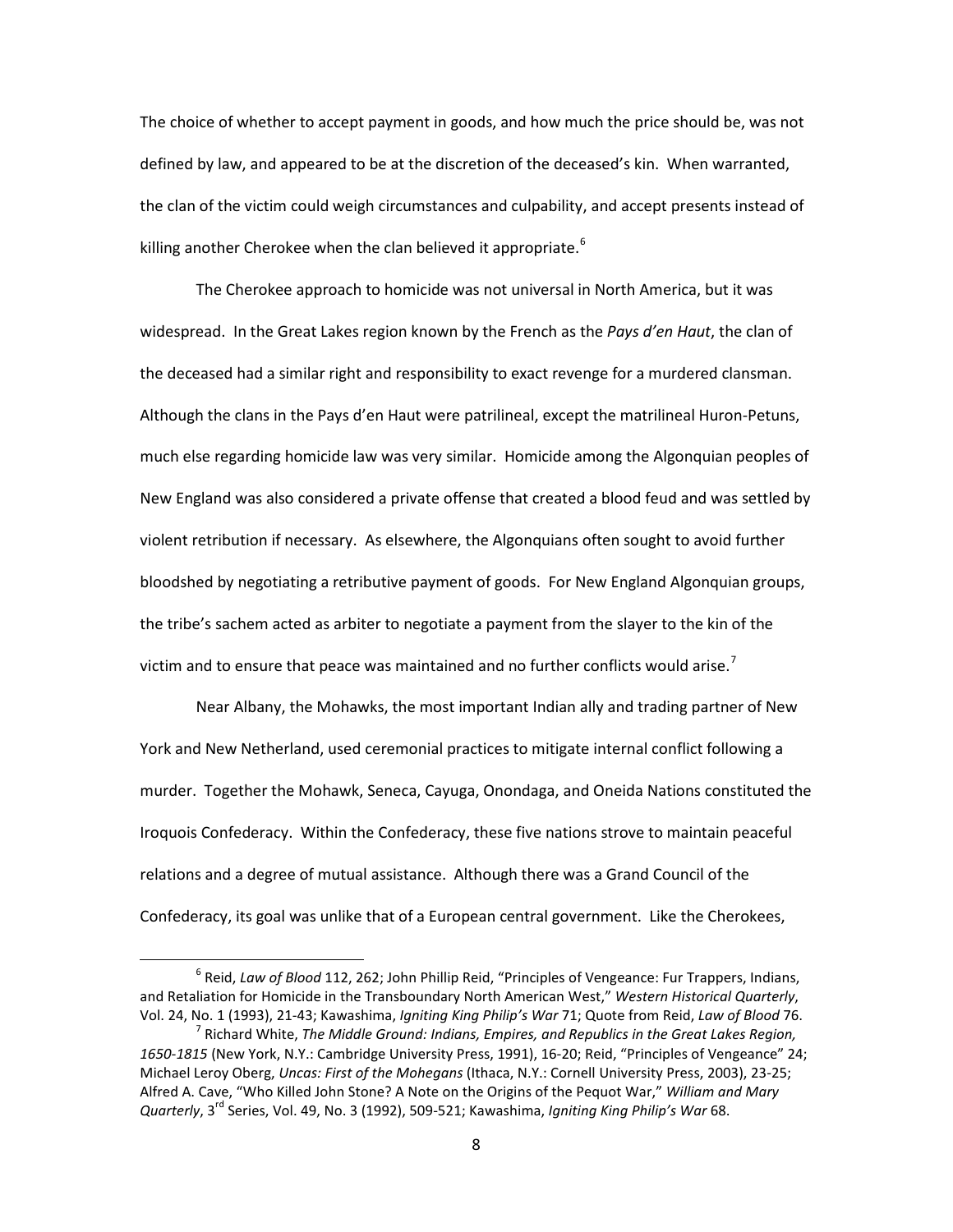the Iroquois valued personal liberty and, therefore, had no forms of legal coercion. Each Iroquois village was effectively independent, although there was an expectation that conflict within the Confederacy would be handled through the Grand Council, rather than through war. According to Iroquois tradition, the League was founded by Deganawida, a Huron prophet who ended the wars between the five nations and created the Grand Council. Deganawida also established for the Confederacy the "Condolence Ceremony," which was used by subsequent generations to assuage grief upon the death of a chief, and inaugurate a new chief for the tribe. In addition, the Condolence Ceremony was also an important means for restoring harmony to the Confederacy whenever conflict arose, and especially in cases of murder. In this ceremony, the chiefs of the Confederacy brought together the nations in conflict and performed a ceremony of forgiveness to restore peace and harmony.

Although ceremony was used within the Confederacy to maintain peace, the Five Nations also used external warfare to redirect retributive aggression toward enemy nations. One of the most common forms of such warfare was what scholars have termed a "Mourning War." The Iroquois used such wars to avenge a variety of deaths, including murder and death from disease. Urged on by mourning female relatives of the deceased, warriors traveled as far as hundreds of miles to seek either a living captive to bring home, or a scalp to hang as a visible sign of the tribe's revenge. When a captive was brought back alive, the mourning women then had the option of either adopting the captive as a replacement for the deceased relative, or allowing the village to take revenge by torturing and killing the captive. Although there were exceptions, often captured women and children were adopted, while men, who might pose a greater danger to the community, were killed.<sup>[8](#page-11-0)</sup>

<span id="page-11-0"></span> <sup>8</sup> Daniel K. Richter, "War and Culture: The Iroquois Experience," *The William and Mary Quarterly*, 3rd Series, Vol. 40, No. 4 (1983), 528-559; Daniel K. Richter, *The Ordeal of the Longhouse: The Peoples of*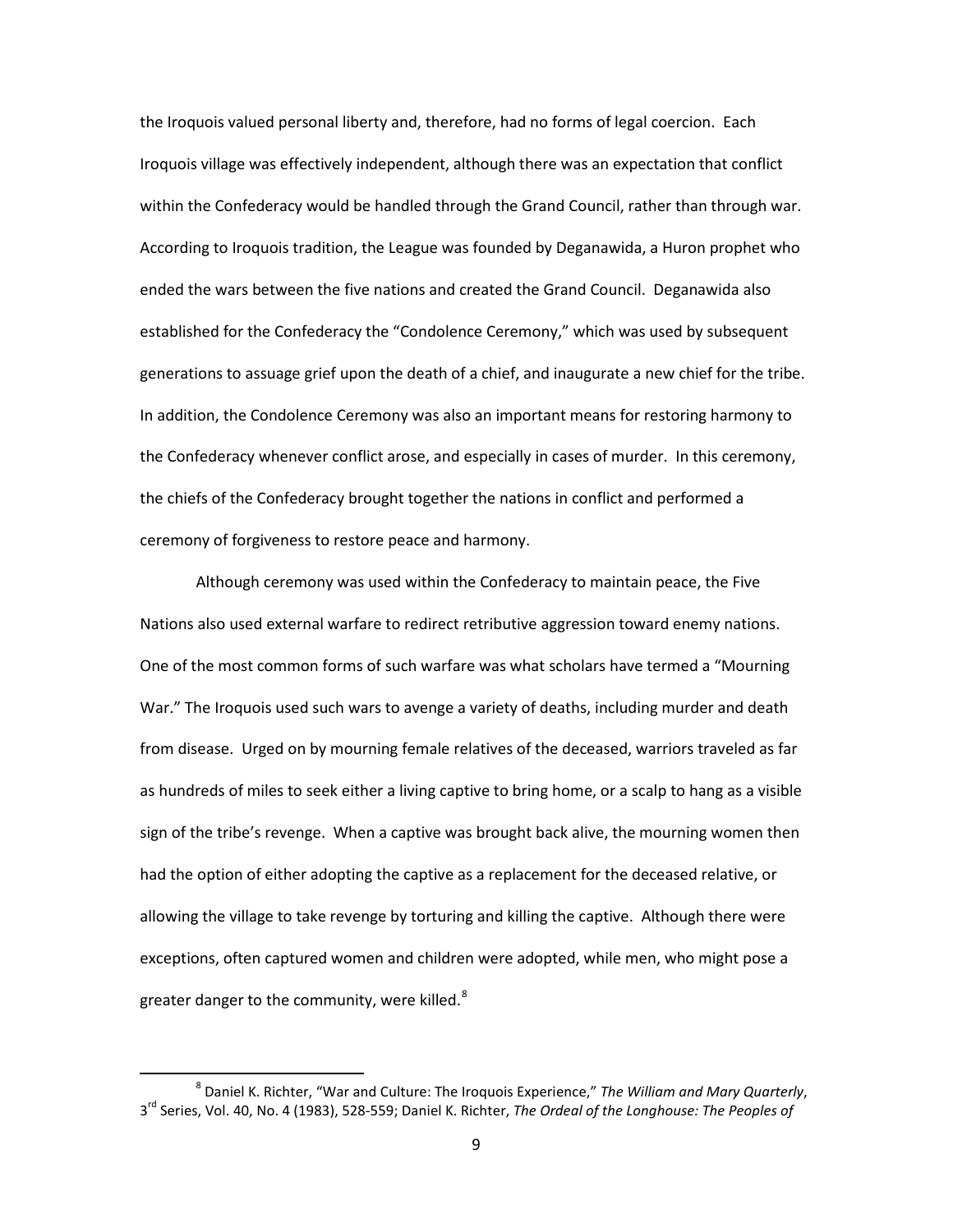When a murder occurred between two different communities, the victim's clan often felt entitled to seek retribution by killing a member of the slayer's people. This general rule held true regardless of whether the murderer was an American Indian or a European colonist. To Europeans, however, killing one person for the crimes of another was a horrendous miscarriage of justice. Under the laws of European nations, only the individual who actually committed a crime could be punished. European colonists, although newcomers to North America, believed that their legal system was far superior to that of the "barbarian" Indians, and that Indian legal concepts should not apply to them. At times, colonial leaders were able to negotiate treaties that guaranteed European criminals be tried in colonial courts. Yet under the concept of liberty that dominated most Indian legal structures, no Indian could be bound to a treaty simply because his chief had signed it. Even with a treaty, therefore, a tribe could not guarantee that after a homicide, the victim's kin would not take revenge against a colonist. Also following this doctrine of liberty, Indians often rejected the jurisdiction of colonial courts over them. When an Indian killed a European, colonial officials often demanded that tribal leaders arrest and relinquish the accused for trial in a European court. In communities where nearly all offenses were handled privately by clans, however, a tribal leader did not have the authority to arrest an individual or to turn him or her over to a colonial judicial system. If he tried to do so, the leader risked losing the support of his community, and thereby his position of leadership. $9$ 

## The Problem of Murder and Indian-Colonial Wars

 $\overline{\phantom{0}}$ 

*the Iroquois League in the Ear of European Colonization* (Chapel Hill, N.C.: University of North Carolina Press for the Institute of Early American History and Culture, 1992), 30-50.

<span id="page-12-0"></span> $9$  Evan Haefeli, "Kieft's War and the Systems of Violence in Colonial America," in Michael A. Bellesiles, ed., *Lethal Imagination: Violence and Brutality in American History* (New York, N.Y.: New York University Press, 1999), 17-40; Reid, *Law of Blood* 79-81; Kawashima, *Igniting King Philip's War* 66-75.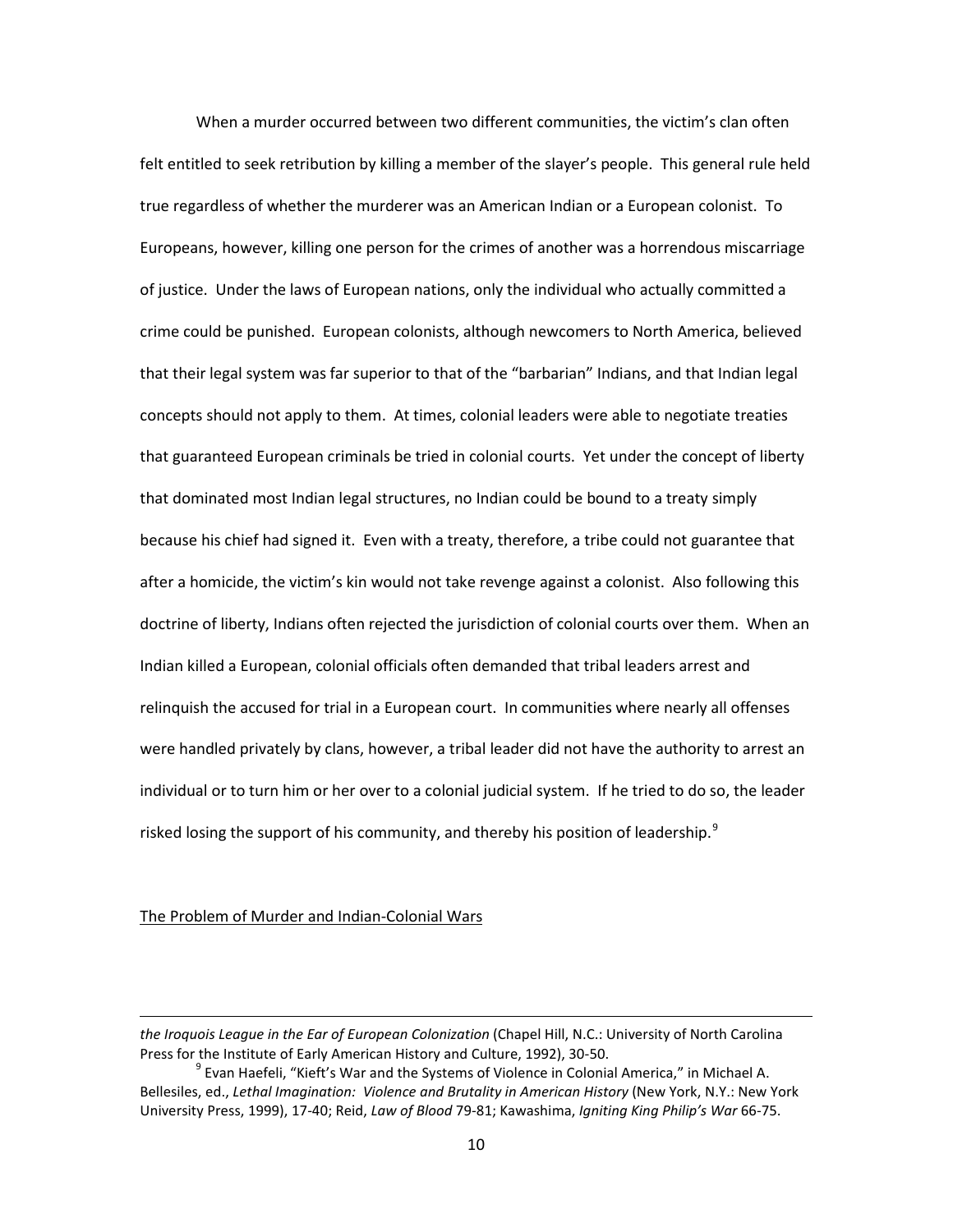With two such divergent systems and no group willing to accept the jurisdiction of the other, any murder involving both an Indian and a European held the possibility of developing into a massive conflict, or even a war. In a number of significant cases, what began as a local conflict over a murder grew into a massive war between two very different cultural systems. One such war began in 1634 after a group of Pequots attacked an English ship in the Connecticut River and killed the captain, John Stone, and his crew. To the English, this appeared to be a completely unprovoked attack, so the following year the leaders of the Massachusetts Bay Colony demanded the Pequots to deliver them the murderers of Stone and his crew. The Pequots refused, claiming that the slayings were consistent with their own laws that allowed for legitimate retribution, because the year before the attack the Pequot sachem Tatobem had been killed by the Dutch. When Stone was killed, he was in an area frequented by the Dutch, not the English, so his slayers had assumed that he was Dutch. Although the Pequots later learned that he was English, his death was nevertheless considered just retribution for the death of Tatobem.

Even if the sachems had wanted to relinquish Stone's killers to the English, they would not have had the authority to do so. Unlike a European king, a sachem was not a monarch, but functioned more as a chief mediator. Like the Cherokees, the Pequots greatly valued their liberty, so the sachem's decisions were dependent on the willingness of his people to follow him. The sachem's role was to balance the competing interests of tribal members, but he had no authority to enforce his decisions if his tribe chose not to follow him. If it appeared that the sachem was not promoting the interests of his followers, such as by allowing European authorities to arrest accused murderers, he would lose his ability to lead. Recognizing that the Pequot had erred, and hoping to maintain peace, the sachems offered to pay the colony seventy skins, four hundred fathom of wampum, and a substantial swath of territory, but refused to turn

11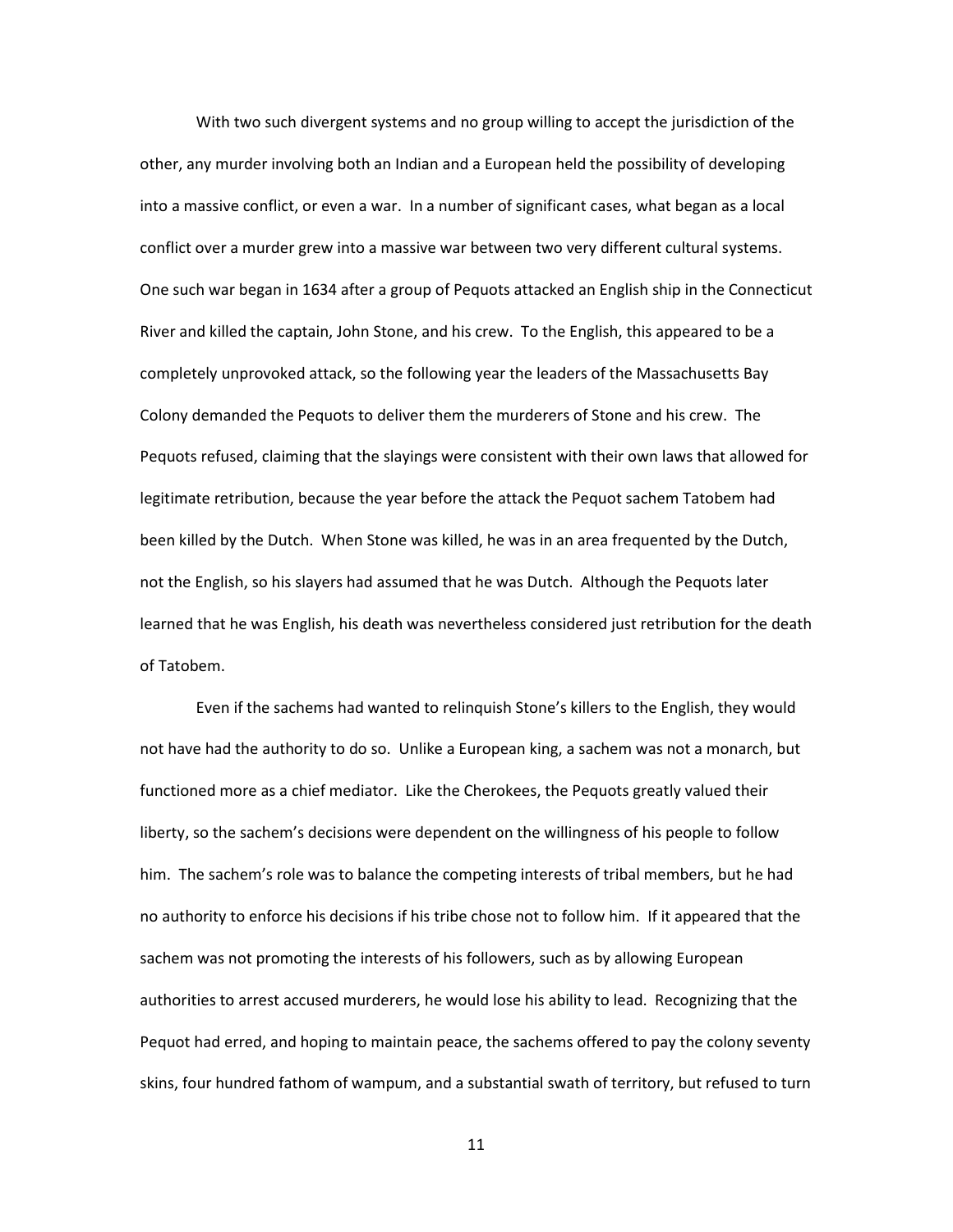over the killers. Even this substantial payment was insufficient for the English if the murderers were not handed over with the payment. With neither side willing to compromise its position, conflict ensued.<sup>[10](#page-14-0)</sup>

According to some historians, most notably Francis Jennings, the English used the death of John Stone as a pretense to attack the Pequot and take control of the Connecticut River. At the time of the Pequot War in the mid-1630s, there was still little pressure in the colony to expand. In addition, the desire to avenge the death of Captain Stone was probably minimal. The Massachusetts Puritans described him as a "drunkard, lecher, braggart, bully, and blasphemer," and many probably believed the Pequot story that Stone had captured two Indians shortly before he was murdered. Instead of revenge, Alfred Cave argues that the English probably attack the Pequot as a way to subdue a supposed threat to their safety, and to send a message to other Indians. Cave notes that from the first settlements in New England, the settlers believed that Indians were dishonest and a constant threat to the existence of the colonies. After the Pequots refused to turn over the murderers of Captain Stone, the English feared the Pequot were planning to betray them. To preempt this feared attack, the English attacked the Pequots. Cave further argues that the English also attacked the Pequots to send a message to other Indians about the dangers of trifling with the English. The Pequot War, which shattered the unity of the Pequots for the next twenty years, was a message to the New England Indians that the English would not tolerate any challenge from them. $^{11}$  $^{11}$  $^{11}$ 

Over forty years later, another Indian refusal to relinquish accused murderers, this time a Wampanoag, led the settlers in New England to start another war against their Indian neighbors. Unlike other cases, this murder involved an Indian, killed by other Indians, on Indian

<span id="page-14-1"></span><span id="page-14-0"></span><sup>&</sup>lt;sup>10</sup> Oberg, *Dominion and Civility: English Imperialism and Native America, 1585-1685* (Ithaca, N.Y: Cornell University Press. 1999), 97-112; Cave, *Who Killed John Stone?* 509-521; Kawashima, *Igniting King Philip's War* 15-18; Oberg, *Uncas* 20-23.

 $11$  Cave, "Who Killed John Stone?" 517-521; Quote from Cave, "Who Killed John Stone?" 517.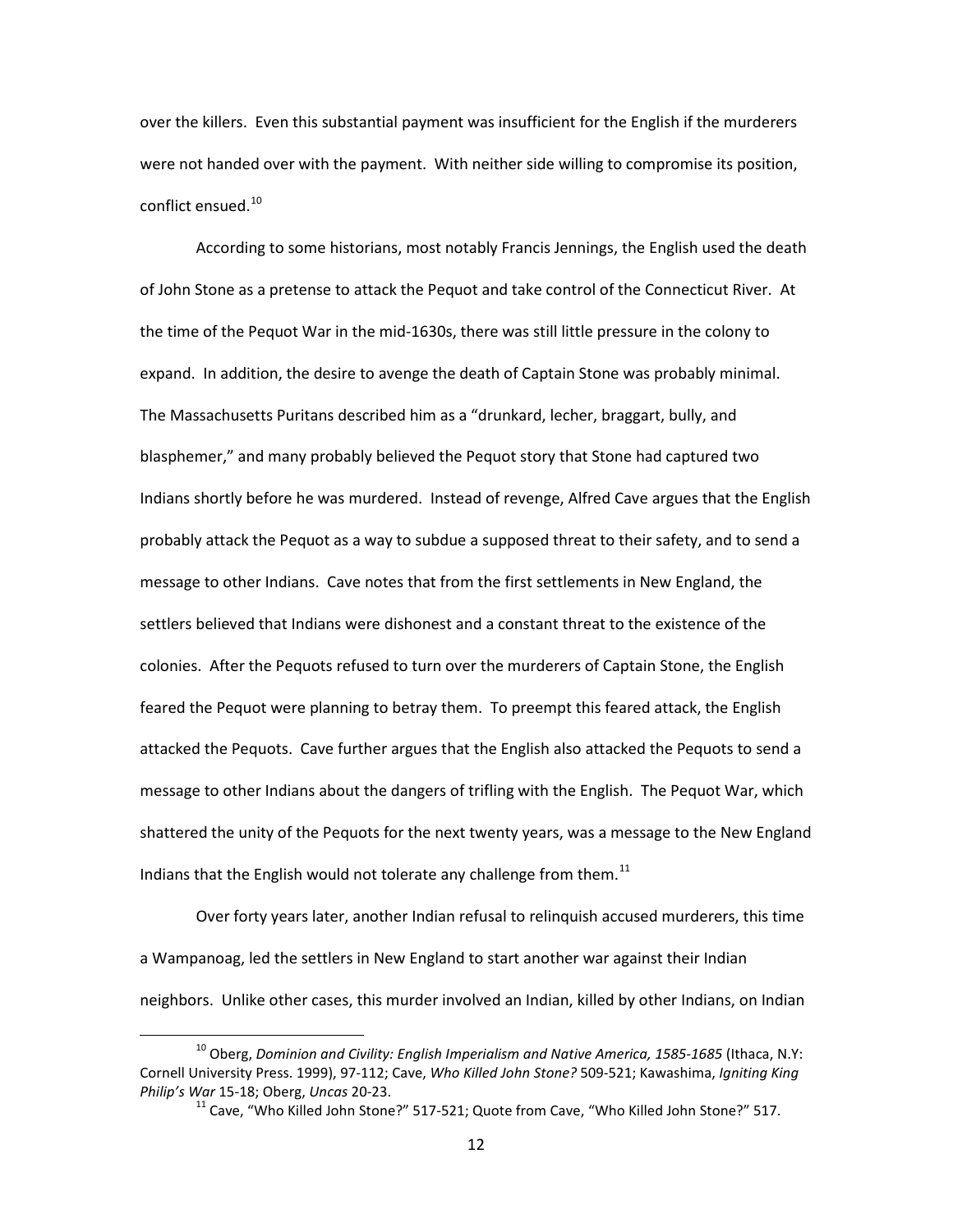land. The murder victim was John Sassamon, a Wampanoag "Praying Indian," an Indian who had converted to Christianity. He had been educated at Harvard and, at the time of his death, was the minister of the Indian church at Nemasket. In December 1674, Sassamon visited Governor Josiah Winslow of Plymouth to warn him that the Wampanoag sachem King Philip (Metacom) was preparing for war against the English. Following his meeting, Sassamon left, presumably to return home, but he never arrived. He was not seen again until January 29, 1675, when his body was discovered by a group of Wampanoags. Following the discovery of Sassamon's body, the English assumed jurisdiction, disinterred and examined it to determine a cause of death. Although the details of Sassamon's autopsy were limited, it was determined that he did not drown, which led the English to believe that he had been murdered. The English belief that Sassamon was murdered by Wampanoags was further reinforced when Tobias, one of King Philip's counselors, was brought to inspect the dead body and it began to bleed. At the time, following an ancient Germanic test, the English believed that the body of a victim would begin to bleed anew on the approach of its murderer. While many historians believe that Sassamon was killed either in revenge or to stop him from revealing King Philip's plan, other theories have been proposed. Jill Lepore, for example, argues that King Philip had Sassamon killed because he was a literate Christian. She notes that according to some documents, Sassamon had purposely transcribed Philip's will incorrectly to make himself heir to a large part of the chief's land. In an earlier time, this incident would have been left to the Wampanoags because Sassamon was a Wampanoag, his death had occurred on Wampanoag land, and the only accused murderers were Wampanoag. The colonists, however, believed that because Sassamon was a Christian and because he died on land within the formal territory of the

13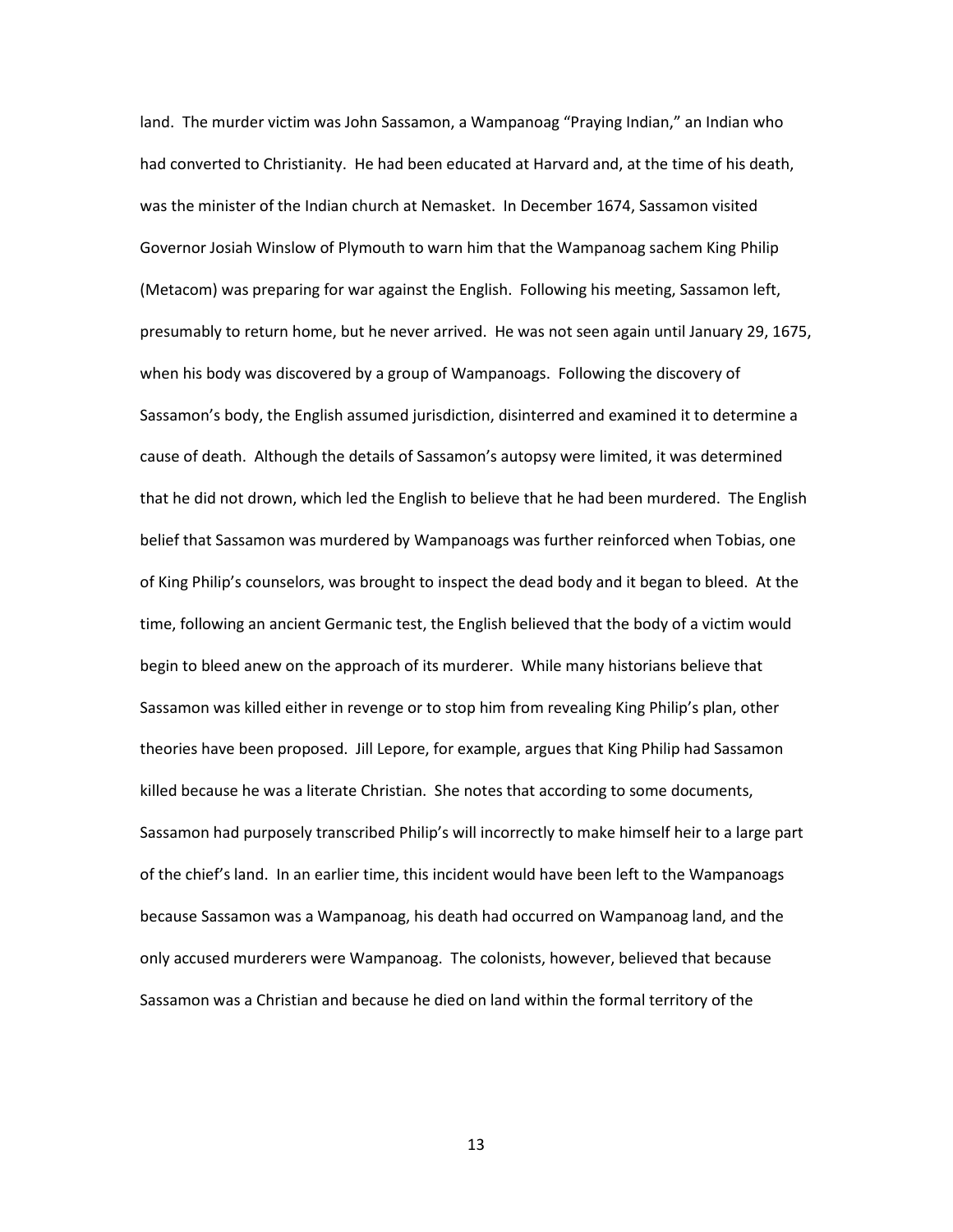Plymouth Colony, Plymouth courts had the right to assume complete jurisdiction over his death.<sup>[12](#page-16-0)</sup>

With evidence, albeit limited, from the autopsy and the incident with Tobias, the leaders of Plymouth Colony ordered King Philip to relinquish the three accused killers, including Tobias, to their custody. Philip, however, refused to accept that the English courts had any jurisdiction over Sassamon's death. Over the previous decades, the Wampanoags had endured numerous injustices from the English, but to relinquish a Wampanoag into English custody was a step too far. Philip was willing to negotiate with the English but, as with other Native leaders, he was simply unwilling to arrest the accused murderers and hand them over to the English. Unlike when previous sachems had refused to turn over murderers, the English chose, in this case, not to wait while continuing to demand the killers. Instead, Plymouth colony sent Englishmen to arrest the killers and bring them to trial at a colonial court. On March 1, 1675, the three men were formally indicted in a Plymouth court for the murder of John Sassamon.<sup>[13](#page-16-1)</sup>

These arrests were, in many ways, a far more egregious violation of Wampanoag sovereignty than other conflicts over murder. Although the English had always claimed jurisdiction over crimes that involved their own citizens, they had never before claimed any involvement in a murder involving only Indians. In the case of John Sassamon, the English went further than just misunderstanding Wampanoag law. This case involved only the Wampanoags, on Wampanoag land, and the English assumed jurisdiction and completely ignored preexisting Wampanoag legal structures. They had declared, in effect, that English magistrates had the

<span id="page-16-1"></span><span id="page-16-0"></span> <sup>12</sup> Kawashima, *Igniting King Philip's War* 1-35, 100, 119; Daniel R. Mandell, *King Philip's War: Colonial Expansion, Native Resistance, and the End of Indian Sovereignty* (Baltimore, Md.: The Johns Hopkins University Press, 2010), 5-32, 42-48; Oberg, *Dominion and Civility* 154-172; Jill Lepore, "Dead Men Tell No Tales: John Sassamon and the Fatal Consequences of Literacy," *American Quarterly* Vol. 26, No. 4 (1994), 479-512; James P. and Jeanne Ronda, "The Death of John Sassamon: An Exploration in Writing New England Indian History," *American Indian Quarterly,* Vol. 1, No. 2 (1974), 91-102.

<sup>13</sup> Kawashima, *Igniting King Philip's War* 66, 119; Oberg, *Dominion and Civility* 154-172.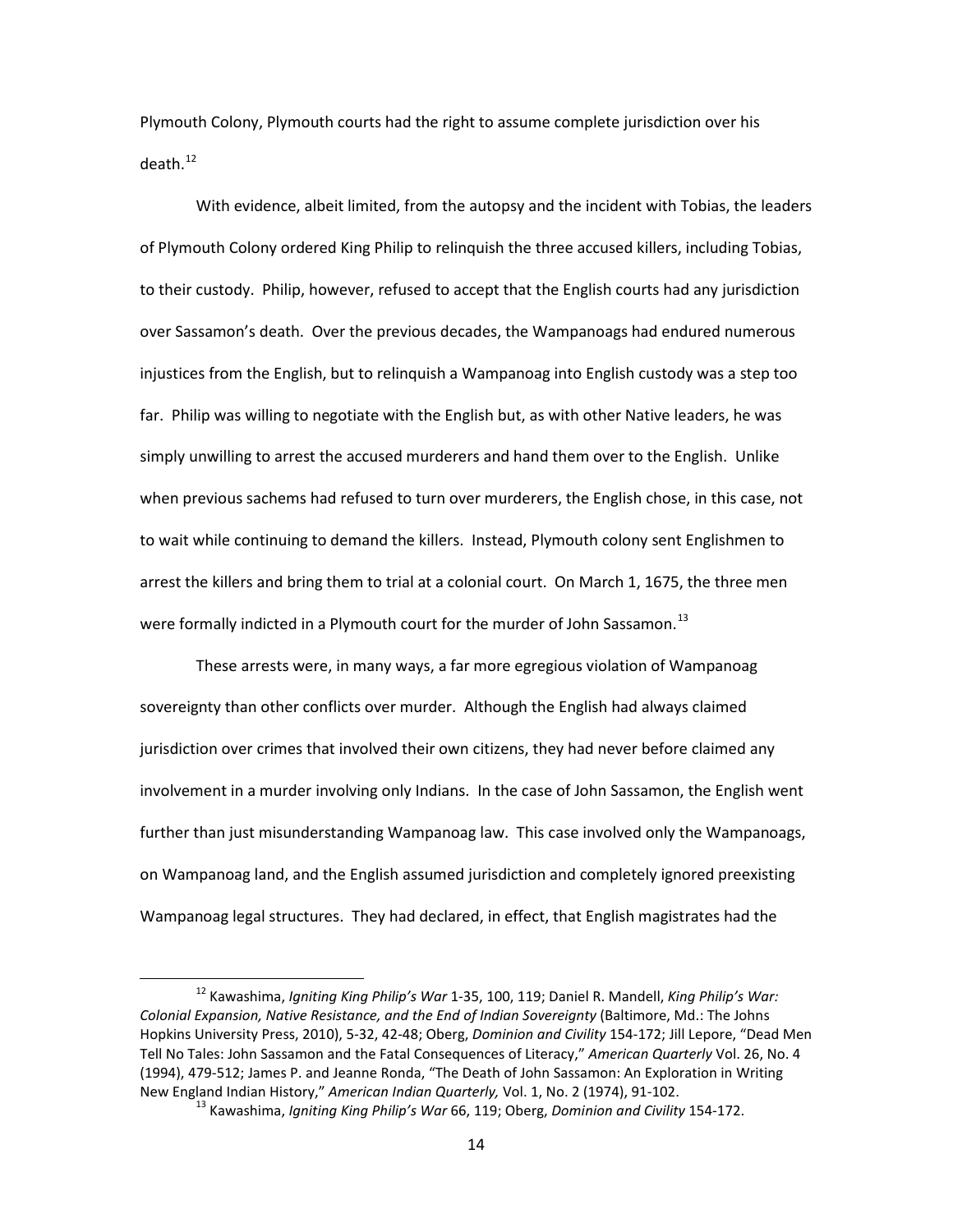authority to judge and condemn the Wampanoags according to English standards of justice. To the English, the only proper procedure following a murder was a trial in an English court of law and, in this case, they chose to demand a trial by force. It was, in large part, this ultimate violation of sovereignty that led directly to the conflict known as King Philip's War.<sup>[14](#page-17-0)</sup>

Three months after their arrest, the Plymouth colony tried the three accused murderers before a jury of twelve Englishmen, assisted by six Christian Indian consultants. Relying only on a questionable autopsy and the unsubstantiated testimony of a single witness, the jury unanimously convicted the three men of murder, and sentenced them to be hanged. Following the three executions, colonial leaders began to hear rumors that the Wampanoag were preparing for an attack on the English. Soon after, an Englishman shot three Wampanoag men near the village of Swansea. In retaliation for this killing, and presumably for the execution of the three convicted murderers, the Wampanoags besieged Swansea, officially beginning King Philip's War. The war lasted over a year, and by the end, the English colonies had proved themselves in control of New England. Nearly ten percent of the population of New England was killed, with Native peoples comprising approximately two-thirds of the dead. In addition, the Native peoples of the region were now completely unable to hold back the expansion of the New England colonies. By the end of the war, the English, although still challenged by some of more powerful native groups, had greatly expanded their authority and power in the region.<sup>[15](#page-17-1)</sup>

# Cross-Cultural Murder in New France

<span id="page-17-0"></span>Unlike in many coastal colonies, the leaders of New France were not always as adamant about enforcing the French system of justice over Native peoples. While the English colonists desired to create an expansive new community unencumbered by their Native neighbors, the

 <sup>14</sup> Kawashima, *Igniting King Philip's War* 88-97.

<span id="page-17-1"></span><sup>15</sup> Mandell, *King Philip's War* 50, 135.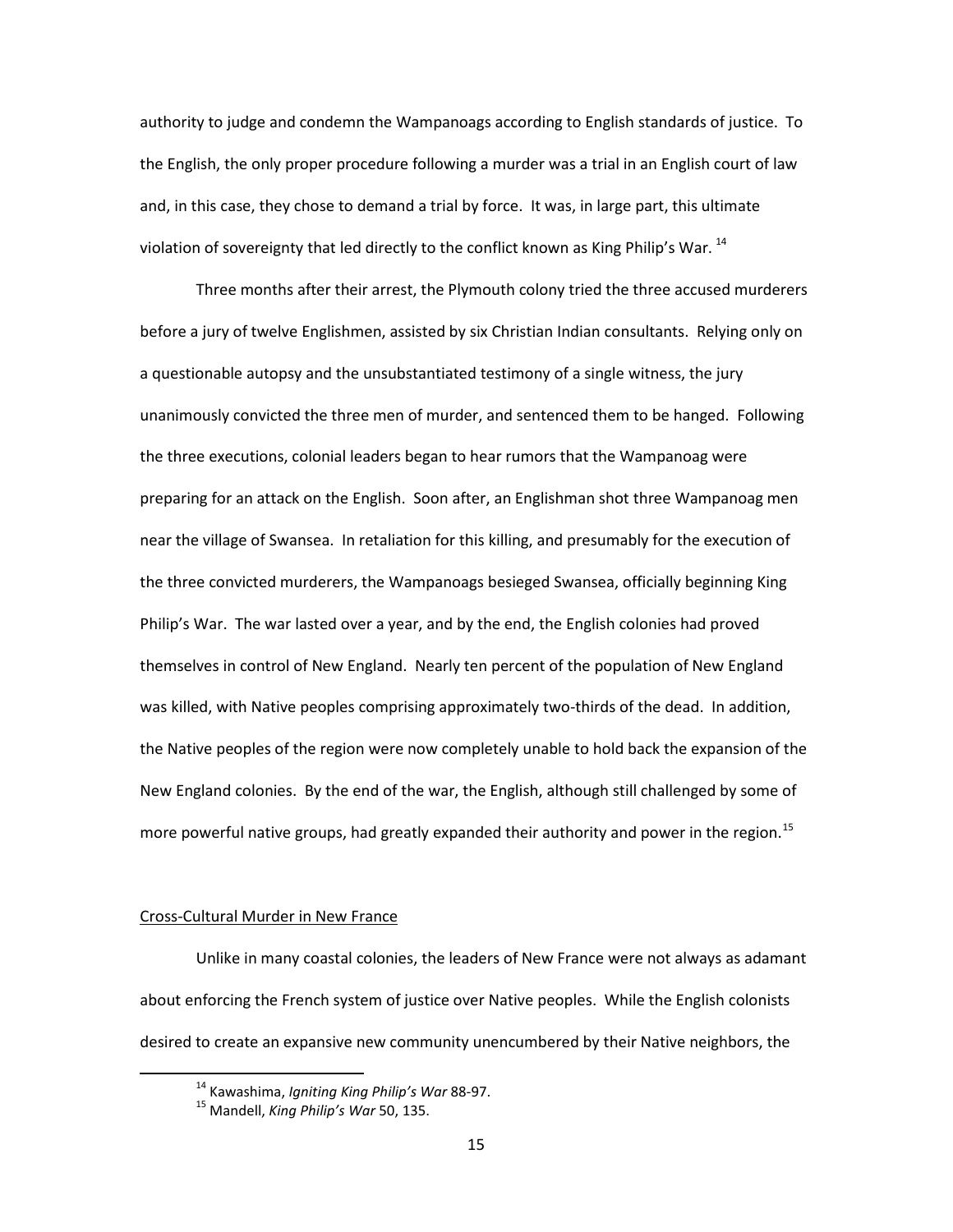French in the *Pays d'en Haut*, the triangle-shaped area between Lakes Michigan and Superior, had only a few sparsely populated settlements. Instead, the French in this region were generally of three types: military men, missionaries, and traders. The primary purpose of these French residents was to trade with and convert the Native peoples of the region. To spark a war by assuming French jurisdiction over Native crimes would, therefore, have been completely detrimental to French interests, because it would have left the French without any Native trading partners or converts.<sup>[16](#page-18-0)</sup>

In his groundbreaking work *The Middle Ground*, Richard White shows how, in an effort to maintain the peaceful conditions necessary for successful trade and military alliance, the French and Indians of the *Pays d'en Haut* developed novel methods for dealing with crosscultural murder that blended the legal systems of both the French and the Indians. White begins by describing the *Pays d'en Haut* as a world of refugee Indian groups, including the Iroquoian Huron-Petuns, the Siouan Winnebagos and numerous Algonquian peoples including the Ottawas, Fox, and Miamis, fleeing from the Iroquois mourning wars. When the French arrived in the *Pays d'en Haut,* they hoped to trade with the local Indians for furs. Yet for the native peoples of the region, the fur trade, particularly in its early years, was significantly less important than basic necessities such as food and defense. With a native population more interested in basic survival than French luxury goods, the French were never able to entirely dictate the terms of trade. Nevertheless, by the 1680s, the French and their Indian neighbors had established an alliance in an effort to maintain peace and security, as well as a stable environment for trade.<sup>[17](#page-18-1)</sup>

<span id="page-18-1"></span><span id="page-18-0"></span>At the heart of the Middle Ground alliance was the French governor's role in mediating conflict and resolving murders in ways that would preclude war and keep alliances strong. In

 <sup>16</sup> White, *Middle Ground* ix.

<sup>17</sup> White, *Middle Ground* 1, 23, 56.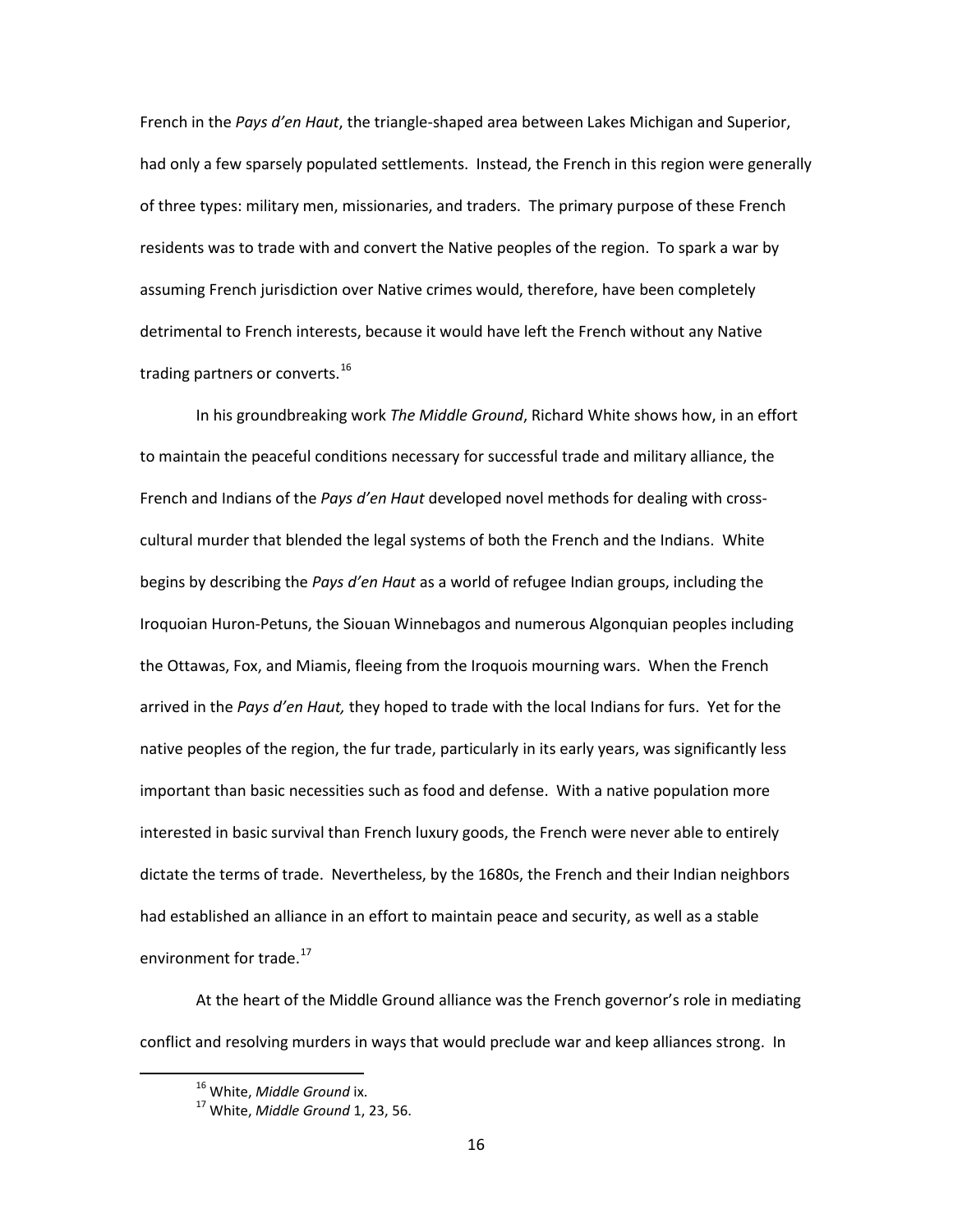the *Pays d'en Haut*, the French governor, known to the Indians as Ontontio, acted as a "father" to the Native peoples, the "children" of the alliance. While this may have been a seemingly simple metaphor, it was understood differently by the French and the Indians. The French understood Ontontio's role as that of a European father and the head of the "household" of the alliance. To Indians, however, a father was a peacekeeper and gift-giver with little direct authority over his children. Ontontio, as a friend and father, was expected to be generous with his Indian "children" and provide great quantities of presents. These differences in understanding were the heart of what White terms the Middle Ground. In the Middle Ground, the French and the Indians used perceived "congruences" between their two cultures as means of sustaining an alliance. What distinguished the Middle Ground from elsewhere, was the fact that each group understood a supposed "congruence" in light of its own culture and in a way very different from the others' understanding. While each nation was able to understand the foundation of the alliance on its own cultural terms, murder posed a more particular problem because Indian and the French had drastically different legal systems that were incompatible if strictly adhered to. As the French knew, if they attempted to enforce their own judicial system, their Indian "children" would abandon their "father," end the fur trade, and probably start a war to revenge the unresolved murder. Instead of conflict, the French and Indians developed novel methods for resolving murders that were neither wholly Indian nor wholly French. Although such methods were often improvised for each new situation, there were general patterns to how murders were resolved. For example, Indians generally turned over accused murderers to the French, in accordance with the French expectation that murderers would be arrested. Only rarely, however, did the French actually punish these murderers. Instead, in accordance with

17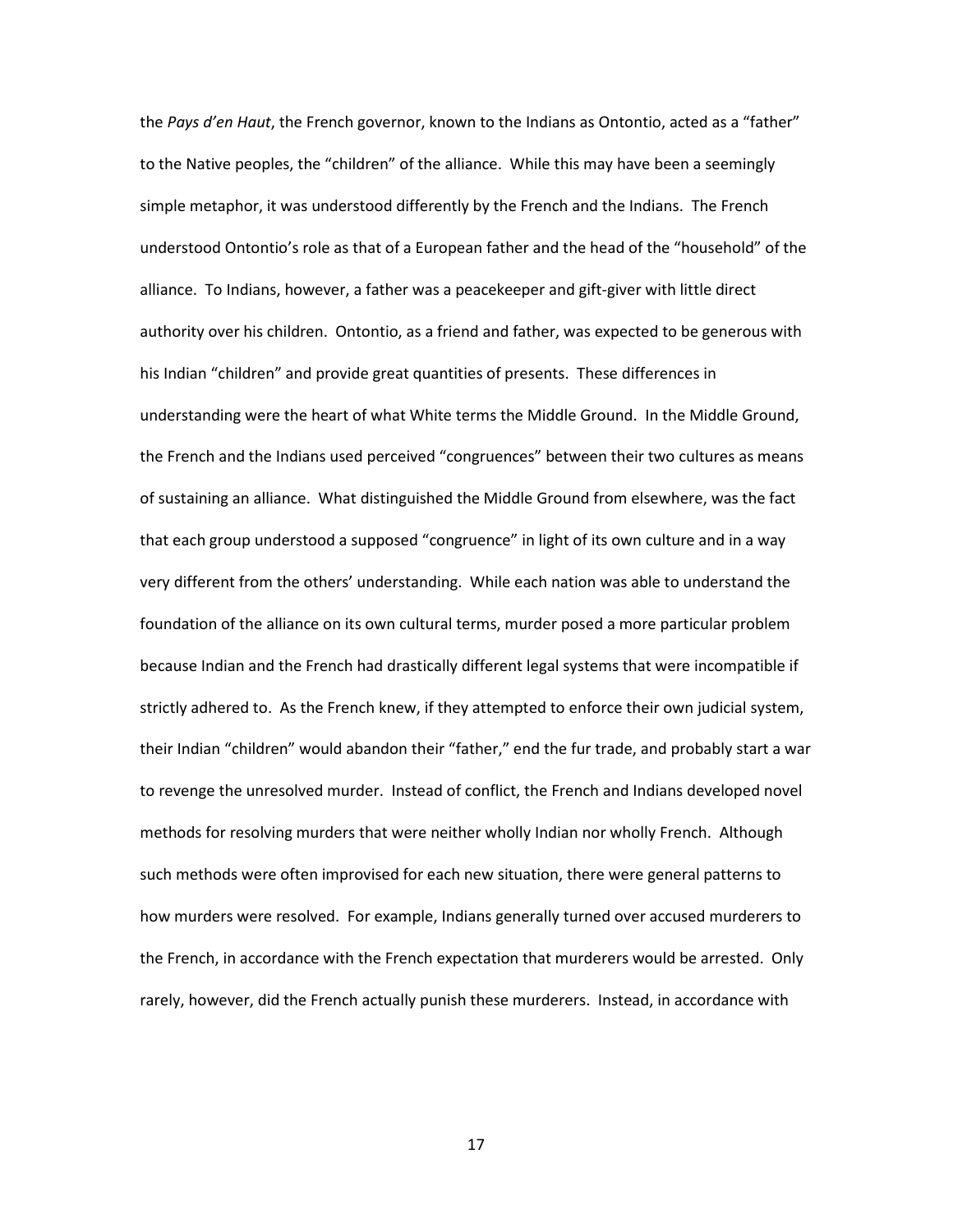Indian legal customs, the French would pardon them or allow them to break out of jail and escape back to their people.<sup>[18](#page-20-0)</sup>

A striking and somewhat bizarre example of this improvised blending of different legal traditions occurred in 1682 following the deaths of two Frenchmen at the hands of a Menominee and several Ojibwes. White notes that from the initial French reaction, it appeared that they might have chosen the road to war later taken by the English, because the French arrested the murderers and attempted to force them to stand trial. To find a more equitable solution, a trader named Daniel Dulhut met with a group of tribal leaders at Michilimackinac. Improvising a solution, he transformed the council meeting into a jury, which heard testimony and confessions from the accused. Following this trial, which the Indians may have understood as a ritual preceding forgiveness, Dulhut demanded that the Indians execute the now convicted murderers. The Indian leaders protested, arguing that to execute the murderers would spark a war between tribes. Ultimately, the French and Indian leaders decided that only two Indians would be killed as retribution for the two murdered Frenchmen. In the seventeenth and eighteenth centuries, without formal institutions to effectively solve conflicts, it was improvised solutions such as these that sustained the alliance.<sup>[19](#page-20-1)</sup>

An improvised method of maintaining peace was always tenuous. Every new murder was a new cause for concern and a new test of the alliance. The Indians of the *Pays d'en Haut*  turned constantly to Ontontio, as father of the alliance, to mediate and help end disputes. When Ontontio was unable or unwilling to mediate negotiations, the result was often war. One of the most significant cases when the alliance failed was during the War of Spanish Succession when Governor de Vaudreuil, distracted by the war, ignored events in the west. Without the French to mediate, conflict soon arose and threatened a large portion of the *Pays d'en Haut*.

<span id="page-20-0"></span> <sup>18</sup> White, *Middle Ground* 33, 53, 56, 75-82.

<span id="page-20-1"></span><sup>19</sup> White, *Middle Ground* 76-82.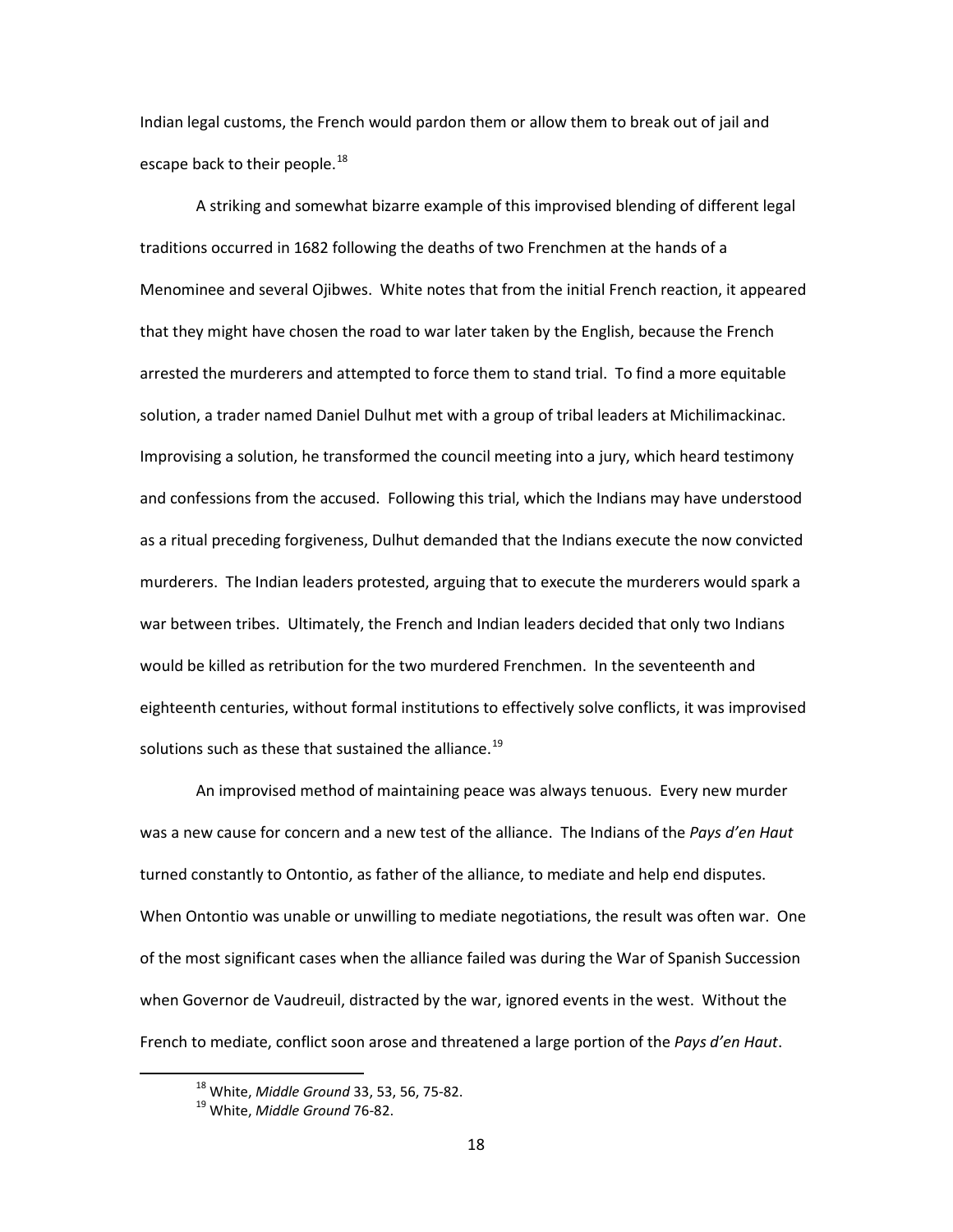The situation grew even more troublesome in 1710 when the Fox moved into Detroit and rival hunters began to murder each other. Governor de Vaudreuil now preoccupied with a threatened English invasion, delegated negotiation of the conflict to Commander Joseph Dubuisson in Detroit. Other Indians living near Detroit fed Dubuisson faulty information and led him to believe that the Fox were attempting to destroy the French. He ordered an attack on the Fox and, in response, the Fox took their revenge by ravaging nearly the entire span of the *Pays d'en Haut*, and creating one of the most significant fissures in the slowly-crumbling alliance.<sup>[20](#page-21-0)</sup>

Other fissures came later as subsequent governors, unfamiliar with the workings of the Middle Ground, attempted to use force to dominate the region. As in New England, when the French attempted to impose their own law by force, Native residents fought back in defense of their sovereignty and legal independence. Although the French were a formidable force, they were unable to completely dominate the Indian population as the English were in the 1670s, and ultimately the French governors was forced to realize that mediation was the best possible method for maintaining peaceful trade in the Middle Ground. The alliance, and the Middle Ground, was ever changing as official French policy shifted between attempted domination and adapting to Native power. This pattern lasted until the end of the Seven Years War in 1763, when the British took control of the region. As in the east, the British were less interested in negotiating with Indians, whom they now viewed as conquered peoples. White's study of the Middle Ground shows that, contrary to popular assumptions, Europeans did not automatically dominate a region upon their arrival. In the *Pays d'en Haut*, no group could entirely control the terms of the alliance because while the Indians needed the French to act as an arbitrator for disputes, the French needed the Indians to trade them furs. The Indians also expected the French to provide favorable prices for their trade, in addition to continual presents "father"

<span id="page-21-0"></span> <sup>20</sup> White, *Middle Ground* 117-118, 154-159.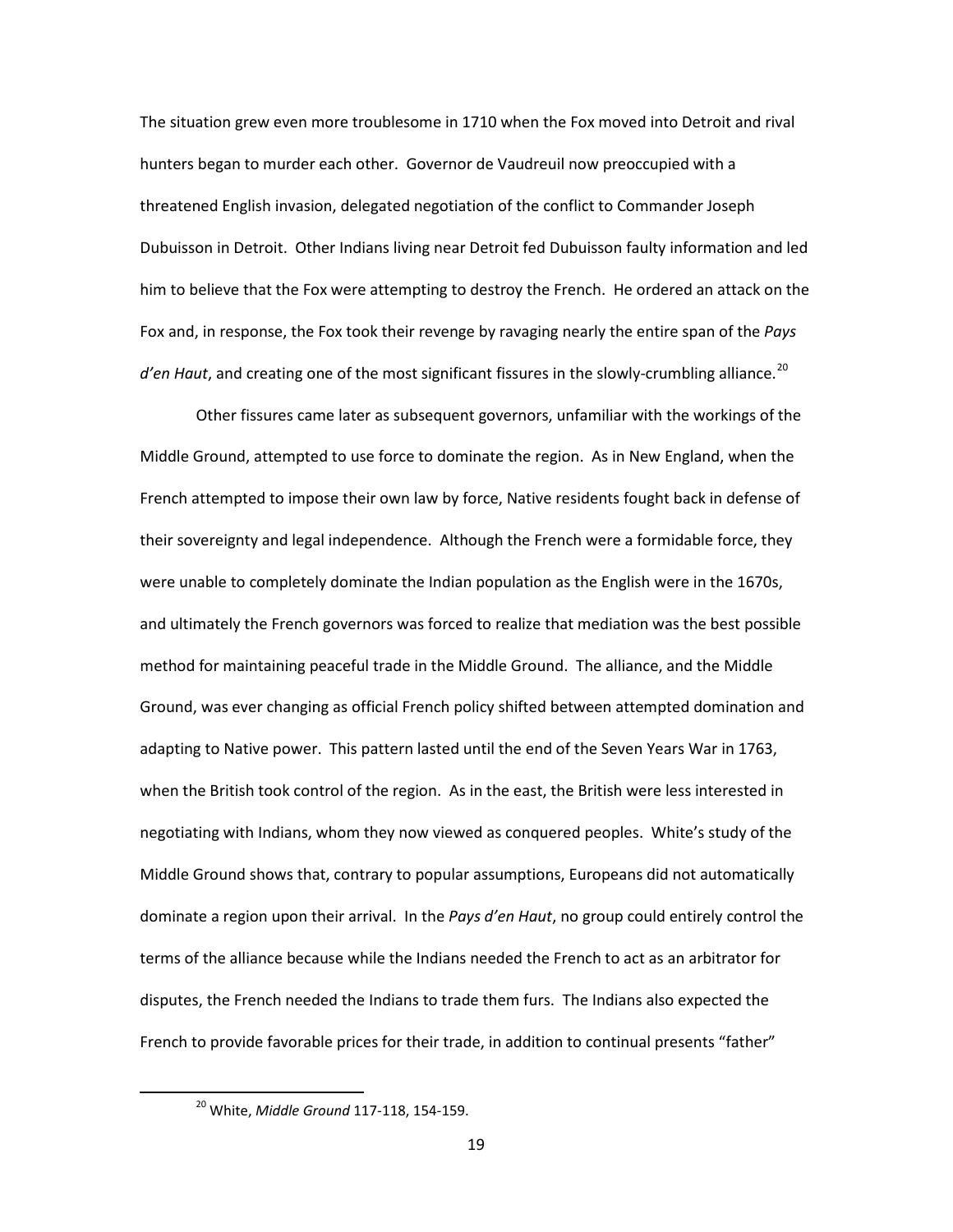Ontontio was expected to give to his Indian "children." These interwoven needs and expectations created a Middle Ground where both the French and the Indians relied upon each other for their mutual benefit. $^{21}$  $^{21}$  $^{21}$ 

While *The Middle Ground* focuses only on the *Pays d'en Haut*, there were, in fact, few regions of New France where the French attempted to exert total control over their American Indian neighbors. In the Arkansas River Valley, the French were never able to enforce their law on the Native residents. Although in the *Pays d'en Haut* the French and Indians were forced to compromise because neither could be entirely dominant, in the Arkansas River Valley the balance of power was far less equitable. The most powerful and expansionist people in the region were not the French, but the Native Quapaws and Osages. Katherine DuVal refers to this region as the Native Ground because, defying general assumptions about European colonialism, it was dominated almost entirely by Native people and Native law. French settlement was composed of only a few traders, and the French knew that they could not possibly dominate the powerful Native groups who traded with them. Although the French claimed total sovereignty over the region on paper, their claim was entirely dependent upon the willingness of the Quapaws and the Osages to permit them to remain in the region. If either had wanted, they could have decimated the French and forced them out of the region. Although the Osages were dependent on the French for guns, which allowed them to create an empire of their own, they were, nevertheless, a far stronger power throughout the eighteenth century. In addition, the French, with good reason, believed it was extraordinarily important to appease their Indian trading partners, because without Indian hunters and traders the French would not have access to the expensive furs they hoped to ship back to Europe. Unlike in the *Pays d'en Haut*,

<span id="page-22-0"></span> <sup>21</sup> White, *Middle Ground* 173, 204-209.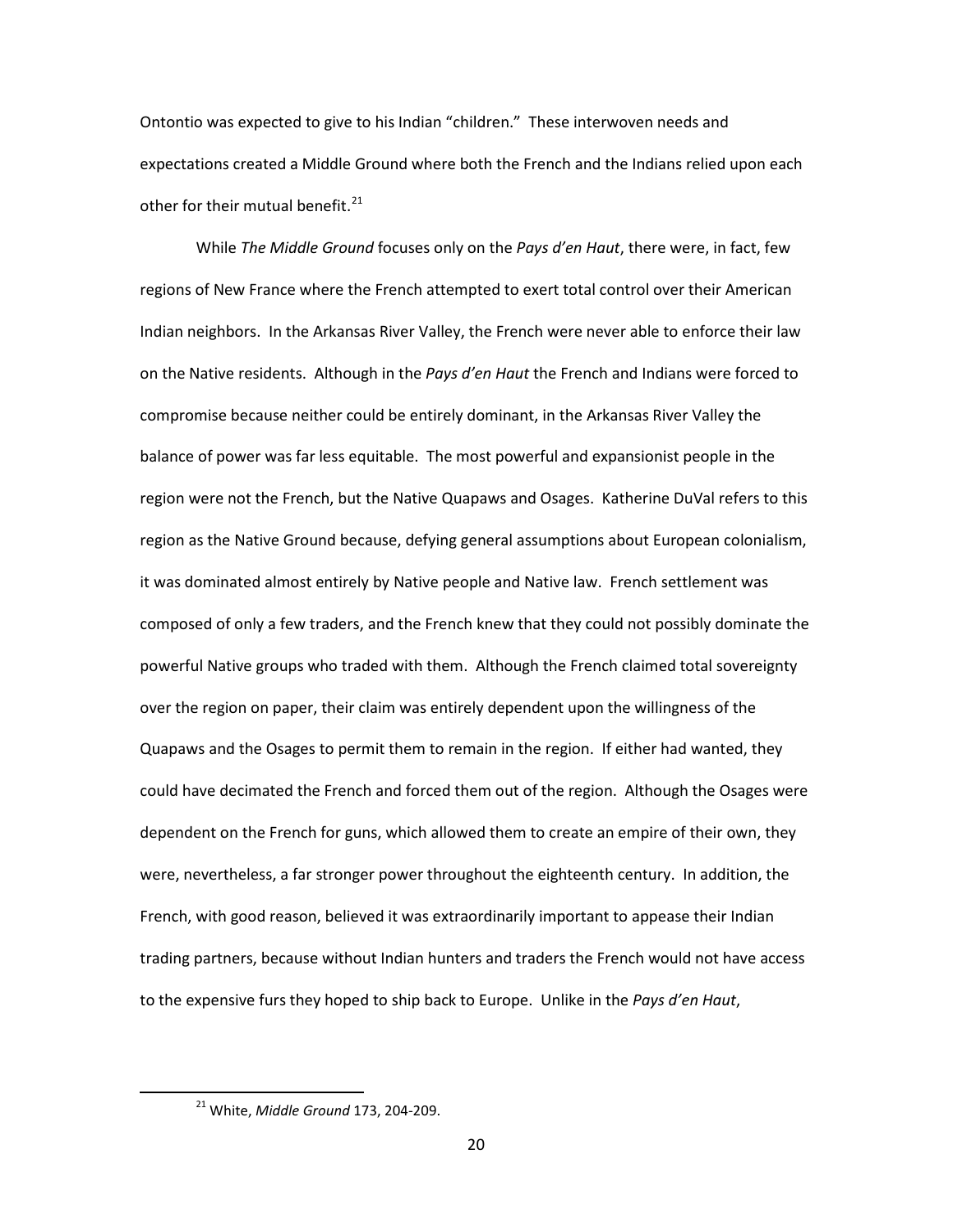therefore, the French did not attempt to find an equitable Middle Ground, but instead largely acquiesced to the Native legal codes.<sup>[22](#page-23-0)</sup>

In Osage territory, cross-cultural murders involving the French were, despite Osage dominance, a problematic occurrence for both groups. In Osage society, after a murder, the victim's kin had the right to kill the murderer and lay his scalp on the grave of the victim. As elsewhere in Native North America, the death of a slayer could be replaced with a payment of gifts to the victim's family, if the clan agreed to the substitution. In addition, if the victim's clan preferred, the violence could be directed away from the community by instead killing an outsider as a way to maintain harmony within Osage society. When a French *voyageur* was killed by an Osage, it was almost always because the *voyageur* was attempting to trade with enemies of the Osage. Although the Osages often justified killing *voyageurs* as a means of maintaining Osage dominance in the region, the Osage chiefs, recognizing impending conflict, did not want to cut off trade or spark a war with the French. Like the Osages, the French also never wanted to spark a war with a group whom they knew could pose a real threat to the colony, particularly if they allied with the Spanish or English. To keep the peace, the French and the Osages developed a system that appeased both sides, and averted war. After any murder, the Osage chiefs would go to the French leaders and apologize for the death, claiming it was the actions of a few brash young men. The French government, in response, accepted the apology of the Osage chiefs, and their assurance that the young men who had committed the murder would be disciplined. Although at times the peace was threatened, overall the system was very effective, as evidenced by the lack of wars in the region.<sup>[23](#page-23-1)</sup>

<span id="page-23-1"></span><span id="page-23-0"></span> <sup>22</sup> Kathleen DuVal, *The Native Ground: Indians and Colonists in the Heart of the Continent* (Philadelphia, Pa.: University of Pennsylvania Press, 2006), 79, 102; Kathleen DuVal, "Cross-Cultural Crime and Osage Justice in the Western Mississippi Valley, 1700-1826," *Ethnohistory* Vol. 54, No. 4 (2007), 697- 722.

<sup>23</sup> DuVal, "Cross-Cultural Crime" 700; DuVal, *Native Ground* 112.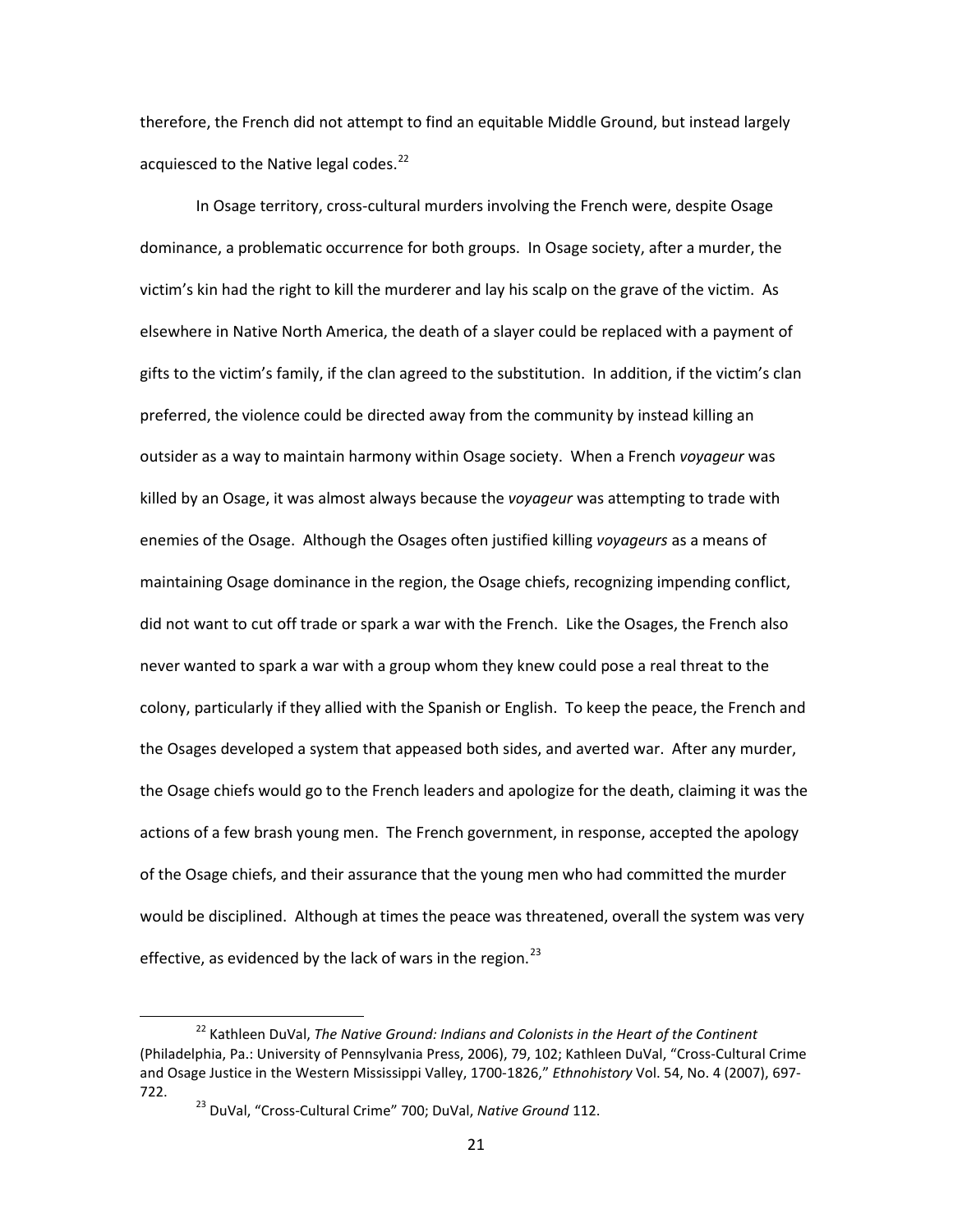While theoretically this system created an equitable solution to conflicts, it was, in fact, largely to the benefit of the Osages because when the Osages lied or deceived the French, there was no actual recourse or retribution. For example, in 1749, in response to the murder of a *voyageur* and his slave, the Osage chiefs visited the French to accept blame for the killings and to announce that the murderers had been executed. Soon after, when the French learned that the Osage chiefs had lied, the Osages released a different man into French custody and claimed that he was the true murderer. Again, the French simply and unquestioningly accepted the Osage promises that this was the true murderer. As DuVal explains, both the Osages and the French constructed a "common fiction" that assisted with mitigating strife and maintaining peaceful relations. Whether the second individual was the true murderer or not was irrelevant. The Osage chiefs declared that he was the murderer, and the French, with no reason to doubt the assertion, accepted this as a fact in order to maintain positive relations. At the same time, the Osages made their own concessions by accepting blame and punishing, or at least pretending to punish, guilty individuals as the French demanded, even when, according to Osage law, a murder might have been completely justified. After apologies were made, all was set right until the next murder occurred and yet another ritualized apology was required.<sup>[24](#page-24-0)</sup>

While both *The Middle Ground* and *The Native Ground* focus on the edges of the French colonial world, others have studied similar questions closer to the capital of the French colonial empire. In his article "French Criminal Justice and Indians in Montreal," Jan Grabowski argues that even in Montreal, one of the largest cities in New France, the French did not dare to upset their Indian neighbors. The Indians of greatest concern to the French were the Christian "Mission Indians," who had settled within the District of Montreal during the 1660s and 1670s. Through an analysis of court documents, Grabowski showed that while the French arrested

<span id="page-24-0"></span> <sup>24</sup> DuVal, "Cross-Cultural Crime" 701; DuVal, *Native Ground* 114.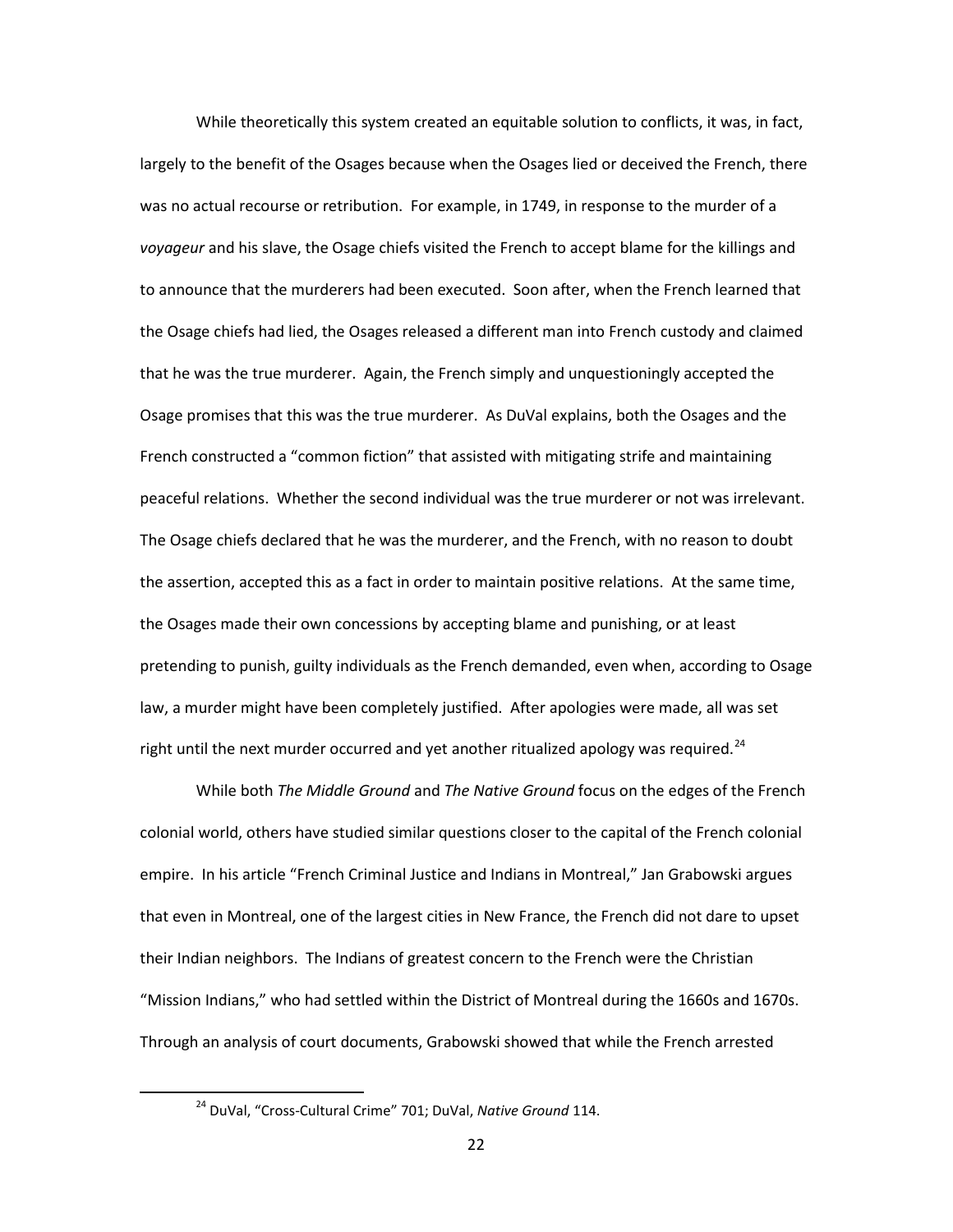many Indians for crimes, the French never actually punished any Indians. This pattern was an obvious violation of the official laws of New France, which outlined criminal procedure in exacting detail, and mandated that any judge who failed to follow the procedures as written repeat the entire process at his own expense. Nevertheless, while the French routinely arrested Indians for crimes, these Indians were, possibly without exception, interrogated and set free without any repercussions. Instead, the French attempted to diminish the number of Indians who committed crime by punishing colonists who provided Indians with alcohol, sometimes with fines as high as one thousand livres and banishment from the colony. Often, the only reason that French officials interrogated Indians was to learn the names of men who sold alcohol to Indians.<sup>[25](#page-25-0)</sup>

Among the most important reasons the French never attempted to subject the Mission Indians to French law was that it might have started a war. The French feared war with the Indians of the region who vastly outnumbered them. As late as the 1690s, the Mission Indians within Montreal even outnumbered the French residents. To the French, it did not matter what crime an Indian committed, because ultimately the most important French goal was to maintain friendships with their Indian neighbors and ensure the continued existence of New France. Throughout the French colonial world, there was an ever-present fear that if Indian allies grew displeased, they might turn against the French and attack with the help of other Indians or the English. Even when a Huron Mission Indian killed a Sulpician missionary inside the mission, the French interrogated him and then set him free, although he was banished from Montreal Island. In this and most likely many other similar cases, the murderer's release was influenced by

<span id="page-25-0"></span> <sup>25</sup> Jan Grabowski, "French Criminal Justice and Indians in Montreal," *Ethnohistory* Vol. 43, No. 3 (1996), 404-429.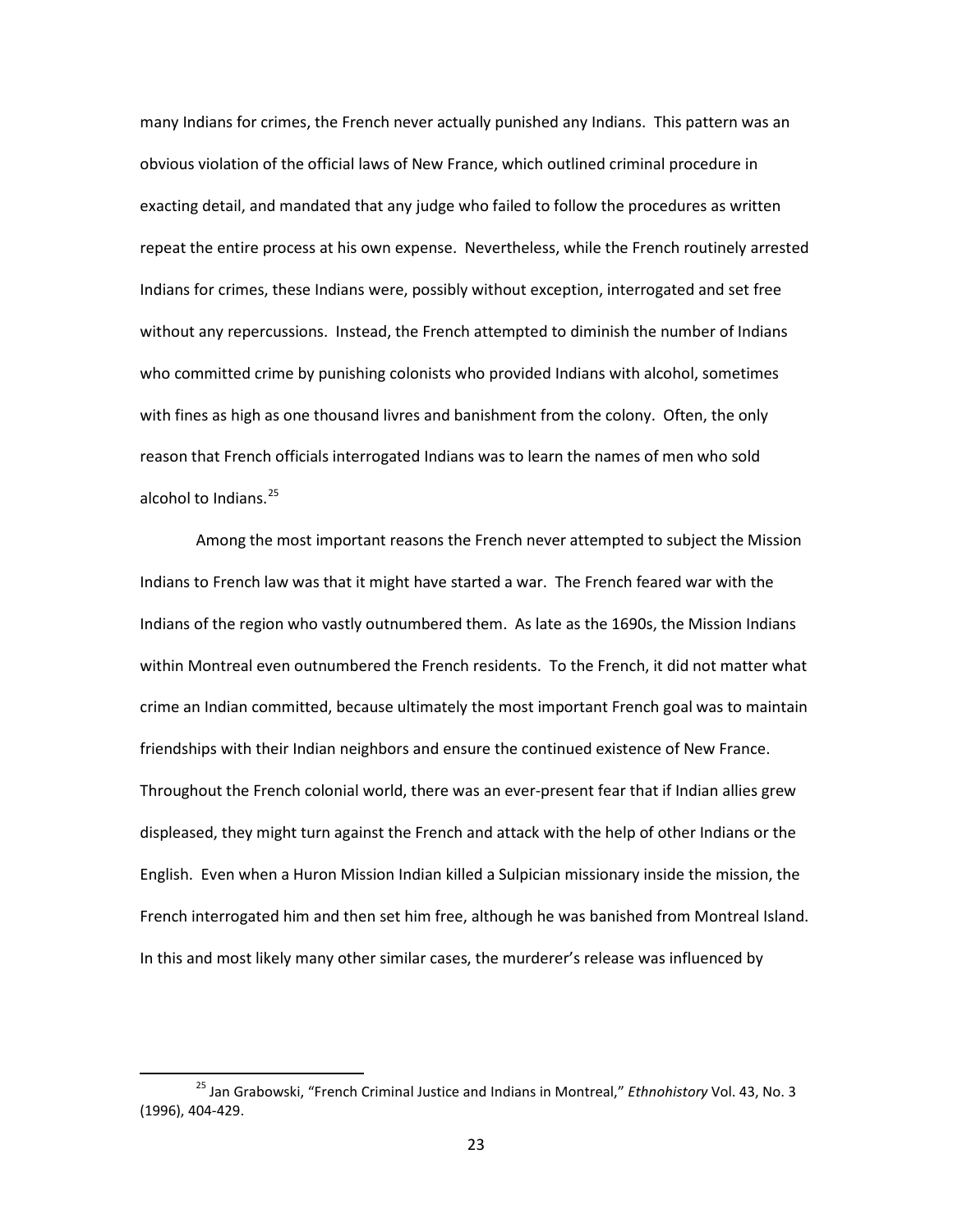warnings from both Jesuits and other Native leaders that if he was not released, there would be "very dangerous consequences for the whole colony."<sup>[26](#page-26-0)</sup>

## Murder in Albany, New York

Because it was ruled by both the Dutch and the English, Albany provides a prime opportunity to compare how different colonial powers reacted to similar political and economic conditions in an outpost far from the European centers of power. European settlement at this site began with the Dutch establishment of Fort Nassau in 1614 as a garrison to defend the northern fur trade. This was followed by the formation of the patroonship of Rensselaerswijck in 1629 and the village of Beverwijck in 1652, both of which helped to create a more permanent European community in the region. The village retained the name Beverwijck until 1664, when the English conquered the New Netherland colony and renamed it Albany. As a fur trading center, the Dutch, like the French, constantly dealt with conflicts that inevitably developed with their Indian trading partners, the most important of whom were the Mohawks. Indians visited Fort Orange and Beverwijck almost daily and, as in the *Pays d'en Haut*, *t*rade could be a cause for conflict that led to murder. The prevalence of liquor and weapons in many trades also served to inflame conflict. The Dutch community of Beverwijck was unlike other area of New Netherland, where Indian solutions to murder were completely unacceptable. The residents of this north Hudson community maintained cordial, even deferential, relations with their Indian neighbors, recognizing that an Indian war near Fort Orange would ruin the fur trade. As evidenced by Dutch-Indian wars south of Beverwijck, such as Kieft's War and the two Esopus Wars, the Dutch had no special affinity for Indians that kept them from sparking a war. In fact, Dutch colonists in North America had few qualms about engaging in war with Indians who would

<span id="page-26-0"></span><sup>&</sup>lt;sup>26</sup> Grabowski, "French Criminal Justice" 413-414; Quote from Grabowski, "French Criminal Justice" 414.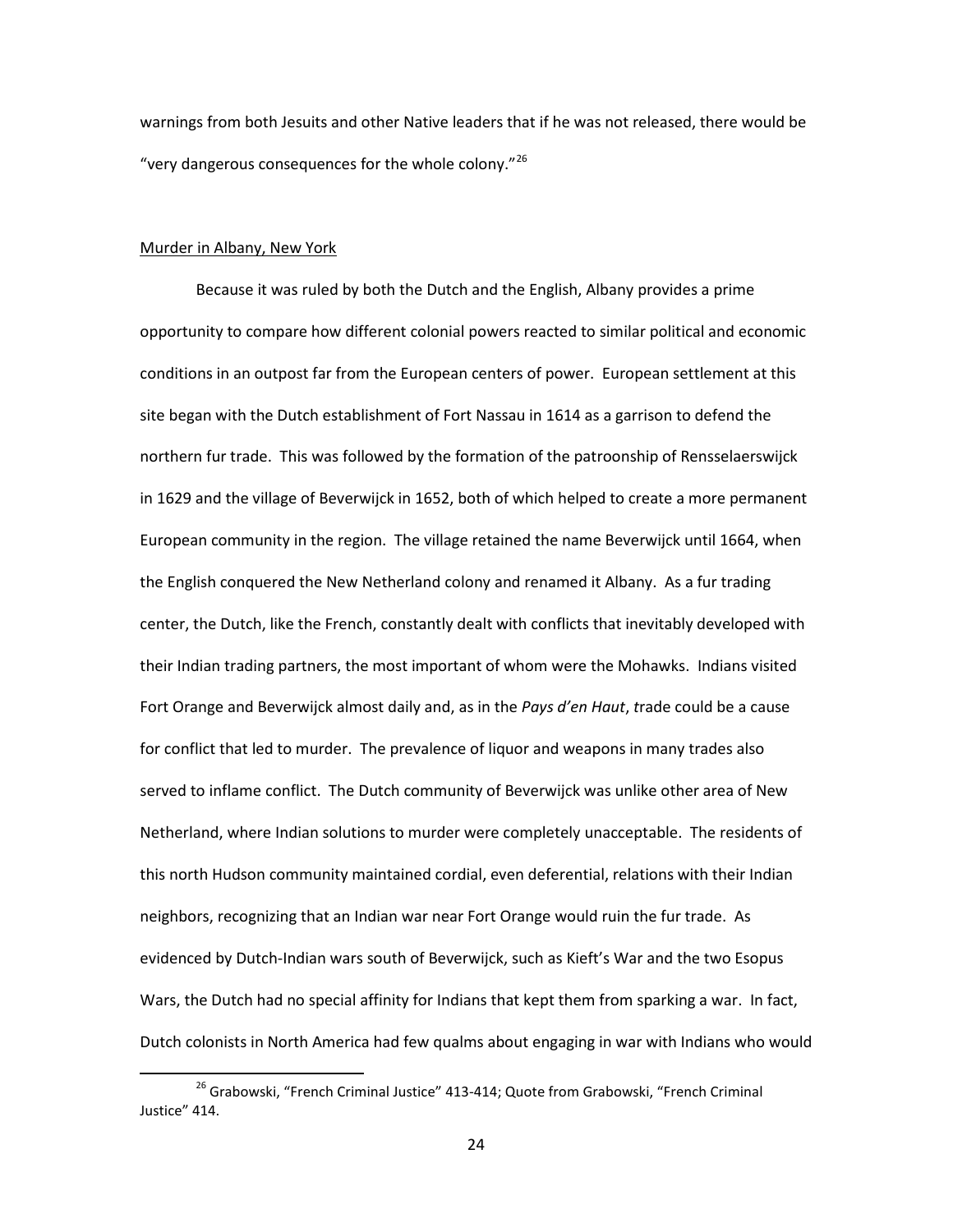not follow Dutch law. As will be shown, the Dutch in Beverwijck, like the colonists in New France, were guided largely by political and economic concerns about maintaining the safety of the northern settlement and the stability of the fur trade upon which their entire economy  $dened.<sup>27</sup>$  $dened.<sup>27</sup>$  $dened.<sup>27</sup>$ 

Economic and political concerns continued to dominate Indian affairs in Fort Orange and Albany throughout the colonial period and up until the Revolutionary War. After the English conquest of the colony in 1664, Dutch fur traders continued to dominate the renamed village of Albany. The imposition of English law over this settlement and Indian fur traders developed very slowly over the next twenty years, culminating in the assumption of English jurisdiction over the Indians of the Hudson River, including the Mahicans, Esopus, Catskills, Wappingers, Nochpeems, and Wecquaesgeeks. The Mohawks and other Iroquois Nations, by virtue of their position the largest Indian trading partner and the most powerful Indian nation in the Northeast retained their independence from colonial authorities throughout the seventeenth and most of the eighteenth century. The English even assumed that the Iroquois held sway over Indians throughout the region, and treated other Indians as if they were under the control of the Confederacy. As Albany's place as a fur trading center declined during the early eighteenth century, political considerations began to eclipse the economy as the dominant force in English-Indian relations. By the 1750s, the Hudson River tribes were largely subject to English law in cases involving Europeans, although they had not relinquished all authority to govern their own people. The Iroquois Confederacy, however, remained mostly independent of English legal institutions. Before the end of the Seven Years War in 1763, the Iroquois were an important English ally because they lived in between the English and French colonies. The English knew

<span id="page-27-0"></span><sup>&</sup>lt;sup>27</sup> Janny Venema, *Beverwijck: A Dutch Village on the American Frontier, 1652-1664* (Albany, N.Y.: The State University of New York Press, 2003), 20-23; Jaap Jacobs, *The Colony of New Netherland: A Dutch Settlement in Seventeenth-Century America* (Ithaca, N.Y.: Cornell University Press, 2009), 13, 106, 109- 111.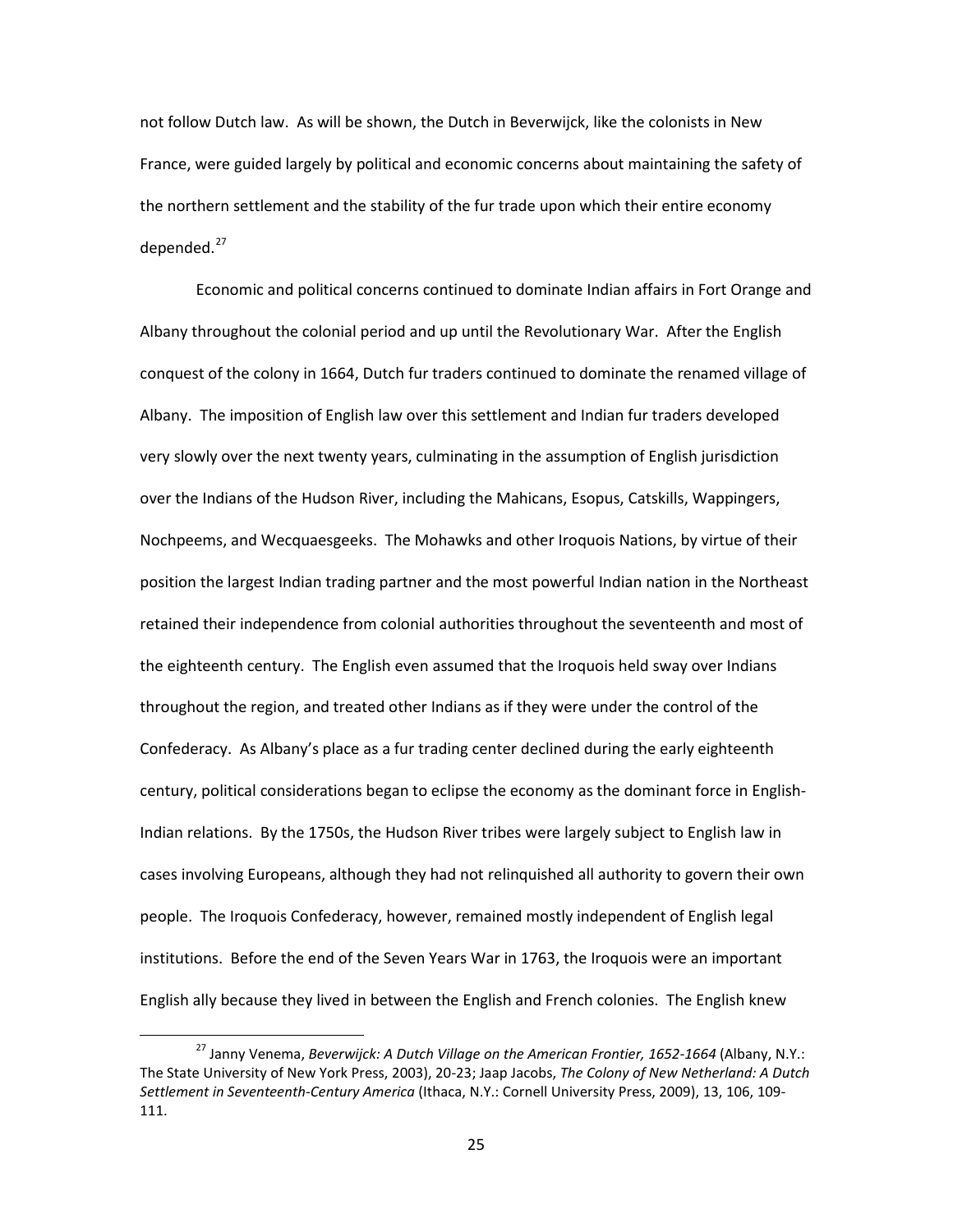that, if courted by the French, the Iroquois could prove a significant danger to their settlements and, most importantly, to the City of Albany. The Iroquois, the English believed, also had influence over Indians throughout the region and west into the Great Lakes, who they could likewise turn against the English colonies. Furthermore, the location of the Iroquois between the two colonial powers allowed them to serve as a buffer for French attacks on the English. After the Seven Years War, the English gained control of Canada and the threat of the French was eliminated. With the conclusion of Pontiac's War in 1764, the English no longer had either the economic or the political need to sustain equal relations with the Iroquois and began to demand greater subservience in cases of murder. Such demands were finally met in 1774 when, for the first time ever, an Iroquois Nation willingly handed over two murderers. By tracing the assumption of colonial jurisdiction over Indians in and near Albany through the Dutch and English periods up until the Revolution, I will show how European-Indian relations were guided by political and economic considerations focused on the survival of the village and the protection of the colony.<sup>[28](#page-28-0)</sup>

#### Sources

Among the most important records for the study of the history of Dutch New Netherland are the historical manuscripts housed at the New York State archives in Albany. For nearly two centuries, the state government has taken a keen interest in increasing public access to these documents through funding translation of the Dutch sources, and more recently their publication. The first effort at translation was begun in 1814 by Francis Adriaen Van Der Kemp, a Hollander hired by the governor of New York. During the 1850s, the archivist of the State of

<span id="page-28-0"></span> <sup>28</sup> Amy C. Schutt, *Peoples of the River Valleys: The Odysesey of the Delaware Indians*  (Philadelphia, Pa.: University of Pennsylvania Press, 2007), 47; Allen W. Trelease, *Indian Affairs in Colonial New York: The Seventeenth Century* (Ithaca, N.Y.: Cornell University Press, 1960), 6.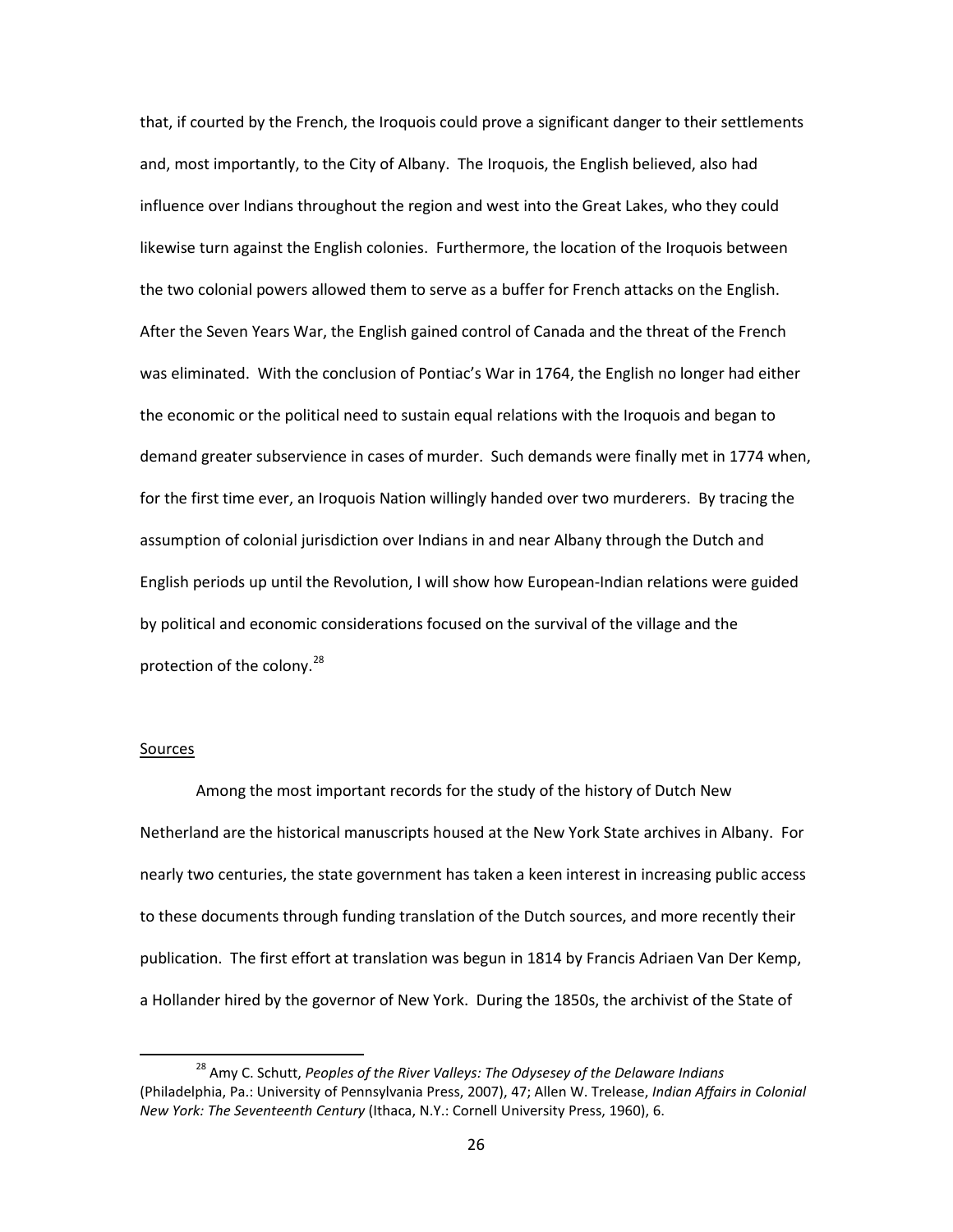New York, Edmund O'Callaghan, undertook a massive reorganization of the colonial records of New York, which contained "correspondence, land conveyances, court proceedings, resolutions of council, regulations, contracts, leases, or anything that the government might need as evidence in future court proceedings." He took the original forty-nine record books, ripped them apart, and ordered the documents in way he considered to be more logical and useful for researchers. O'Callaghan also began a retranslation of the documents, completing the first four volumes before his death. In the first decade of the twentieth century, Arnold J. F. Van Laer, another archivist in the New York State library, judged these O'Callaghan's translations to be unreliable and began the painstaking process of completely retranslating the entire collection of Dutch documents. Just after Van Laer completed the translation of the first volume in 1911, a terrible fire broke out in the State Library, destroying his translation and many of the colonial records. As the fire burned, the shelves holding the colonial records collapsed and the English records, which were stored above the Dutch, fell, partially shielding the Dutch records from destruction. The English records suffered extensive destruction, and only papers from five seventeenth century governors survived, albeit with varying degrees of damage.<sup>[29](#page-29-0)</sup> Although not destroyed, many of the Dutch records were significantly scarred, particularly along their outer edges. Over the last thirty-five years, the New Netherland Project, a division of the New York State Library, has been translating and publishing the extant Dutch records in order to "place the documentary evidence in the hands of American scholars who are unable to read seventeenth-century Dutch." Of greatest importance for a study of Fort Orange are the minutes of the New Netherland council (volumes four, five, and six), which cover the years 1638-1649

<span id="page-29-0"></span> $29$  The five governors whose records survived are Richard Nicholls (1664-1668), Francis Lovelace (1668-1673), Sir Edmund Andros (1674-1681), Thomas Dongan (1683-1688), and Jacob Leisler (1689- 1691).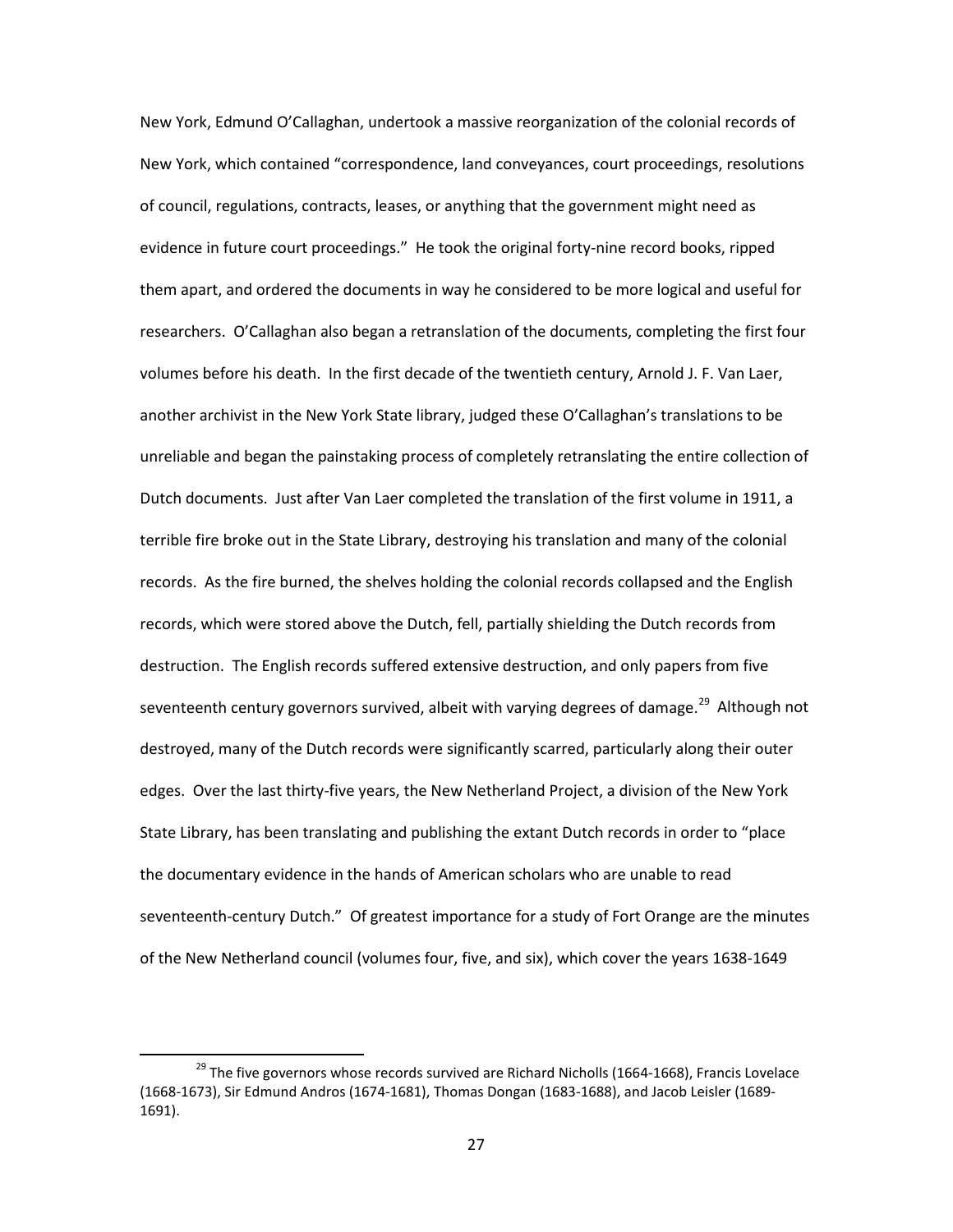and 1652-1656, and the correspondence of Petrus Stuyvesant, the Director General of New Netherland, from 1647-1658.<sup>[30](#page-30-0)</sup>

Along with reorganizing and cataloguing the New York colonial records, O'Callaghan also translated and published documents collected on behalf of New York State by John Brodhead in the Hague, Holland, England, and France. His eleven volumes were published during the 1850s and 1860s under the title *The Documents Relative to the Colonial History of the State of New York*. During the 1880s, these were supplemented by another three volumes focusing specifically on the Dutch settlements along the Delaware River, the Hudson and Mohawk Rivers, and on Long Island. During this same period, O'Callaghan also published the four volume *Documentary History of the State of New York*. This collection included papers on a wide variety of topics relevant to the colonial history of New York, including censuses, journals of explorers' journeys into Indian country, and papers related to French expeditions against New York. These collections of documents are indispensable in the study of New York history, and particularly in the English period, because the 1911 fire destroyed so many unpublished documents. Yet O'Callaghan's work is not without question. Both Van Laer and more recent scholars at the New Netherland Project have questioned O'Callaghan's translations and shown, from analysis of extant documents, that his work was sometimes faulty. Nevertheless, these collections are, in many cases, the only extant copies of extraordinarily important documents, a benefit which far outweighs their flaws.

In addition to records of the colonial administrations, Van Laer and the New Netherland Project have also published a series of extraordinarily important documents related to the City and County of Albany. Most of the general administrative records of the city, including notarial

<span id="page-30-0"></span> <sup>30</sup> Quotes from Charles T. Gehring, ed., *The Register of the Provincial Secretary, 1638-1642.* (Albany, N.Y.: New Netherland Research Center, 2011), accessed April 11, 2012, [www.nnp.org/nnrc/Documents/Register\\_of\\_the\\_Provincial\\_Secretary/index.html#/2/,](http://www.nnp.org/nnrc/Documents/Register_of_the_Provincial_Secretary/index.html#/2/) ii.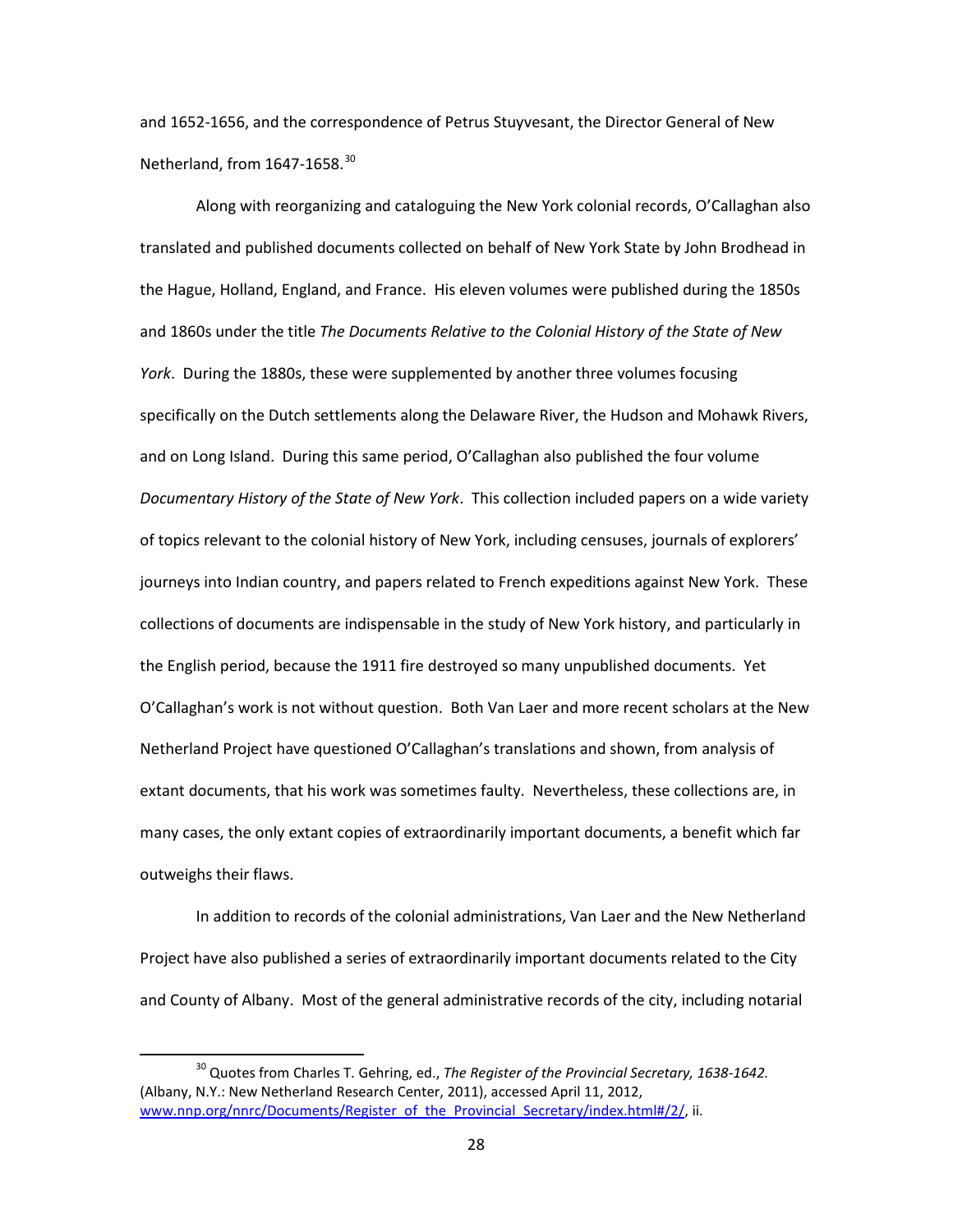papers, deeds, mortgages, and wills, were published in four volumes by Van Laer under the title *Early Records of the City and County of Albany and the Colony of Rensselaerswyck, 1654-1678*. Van Laer's most important undertaking in the Albany records was his translation of all the extant court minutes for the present day county of Albany. These records begin with the *Minutes of the Court of Rensselaerswyck*, which cover the years 1648 to 1652. Although there is evidence that the court continued to exist until 1668, these records have apparently been lost. In 1652, the New Netherland colony created the Village of Beverwijck and created a new court for the village and Fort Orange. *Minutes of the Court of Fort Orange and Beverwijck* exist for the years 1652 through 1660. Unfortunately, the years 1660-1668, during which the government changed from Dutch to English, are lost. These records resume with the *Minutes of the Court of Albany, Rensselearswijck, and Schenectady*, which retains a mostly complete record (with some minor gaps) from 1668-1685, just before the city was granted its charter. The minutes for the next century of the Court of the City of Albany, originally written in English, were printed in chapters scattered throughout the ten volume *Annals of Albany* published in the 1850s.

The final collections of documents relevant to any study of Indian-colonial relations in New York are the records of the Commissioners of Indian Affairs, and the Superintendent of Indian Affairs for the Northern Colonies. In 1754, Peter Wraxall, then the Secretary of Indian Affairs, published *An Abridgement of the Records of Indian Affairs: Contained in Four Folio Volumes, Transacted in the Colony of New York, from the Year 1678 to the Year 1751*. In its modern, single-volume printing, Wraxall's work condenses approximately one thousand pages into only two hundred and fifty pages of transcribed records. Unfortunately this abridgement, despites its significant limitations, remains an indispensable source because so many of the records have been lost. Another important, albeit limited, source is *The Livingston Indian Records, 1666-1723*, a collection of the private notes of Robert Livingston, the Secretary of

29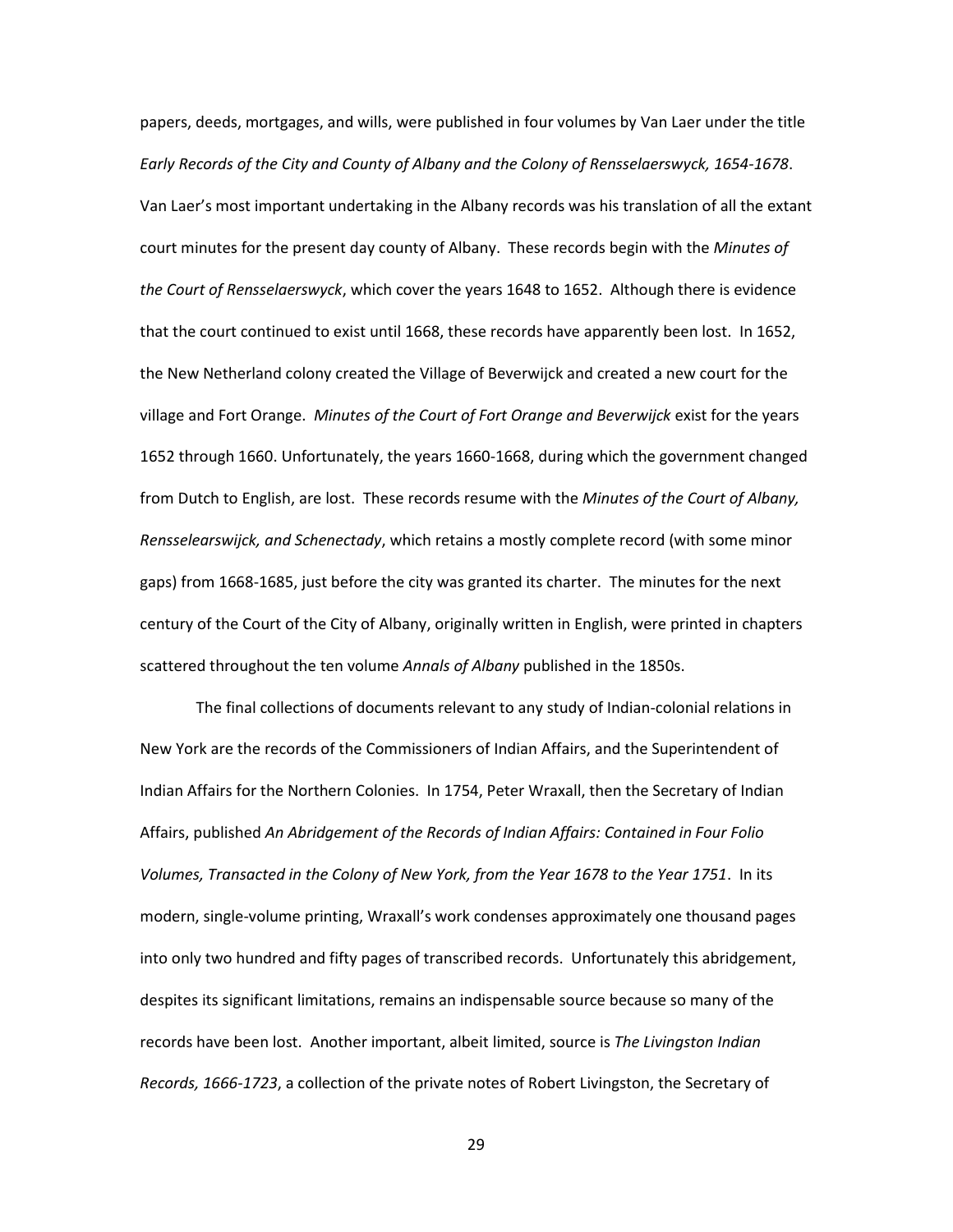Indian Affairs in Albany from 1695 until his death in 1728. The only complete records from the Commissioners of Indian Affairs are the minutes from 1722-1748, which are housed in the National Archives of Canada, in Ottawa.<sup>[31](#page-32-0)</sup> Additional limited selections taken from private notes are also published in two articles published by the New York Historical Society and the American Antiquarian Society.<sup>[32](#page-32-1)</sup> The final selection of documents related to New York colonial Indian affairs are the *Papers of Sir William Johnson*, the English Superintendent of Indian Affairs for the Northern Colonies. These papers, which cover the period from 1738 to Johnson's death in 1774, provide one of the most important sources for the study of Indian-colonial relations in the northern colonies in the years before the Revolutionary War.

#### Research Questions

Although historians have long been aware of the lack of open warfare in Albany, few have addressed the important question of how Europeans and Indians handled cross-cultural murders that were undoubtedly as problematic in Albany as elsewhere in the colonial world. This study, therefore, will focus first, and most importantly, on how Indians and Europeans living in and around Beverwijck/Albany resolved the murders and other cross-cultural violence. Second, this thesis will examine how the methods for resolving cross-cultural murders in Albany are indicative of the economic and political relationship between the Albany settlers and their Indian neighbors and trading partners. As already shown, the resolution, or lack of resolution, of a cross-cultural murder was central to determining the relationship between Indians and Europeans. In New England, murder was the spark of war, while in New France the peaceful

 $31$  Unfortunately, these records were not available while researching this thesis.

<span id="page-32-1"></span><span id="page-32-0"></span><sup>&</sup>lt;sup>32</sup> "Continuation of Colden's History of the Five Indian Nations, for the Years 1707-1720," in New York Historical Society, *Collections* 68 (1935), 357-434; Daniel K. Richter, "Rediscovered Links in the Covenant Chain: Previously Unpublished Transcripts of New York Indian Treaty Minutes, 1677-1691," in American Antiquarian Society, *Proceedings* 92 (1982), 45-85.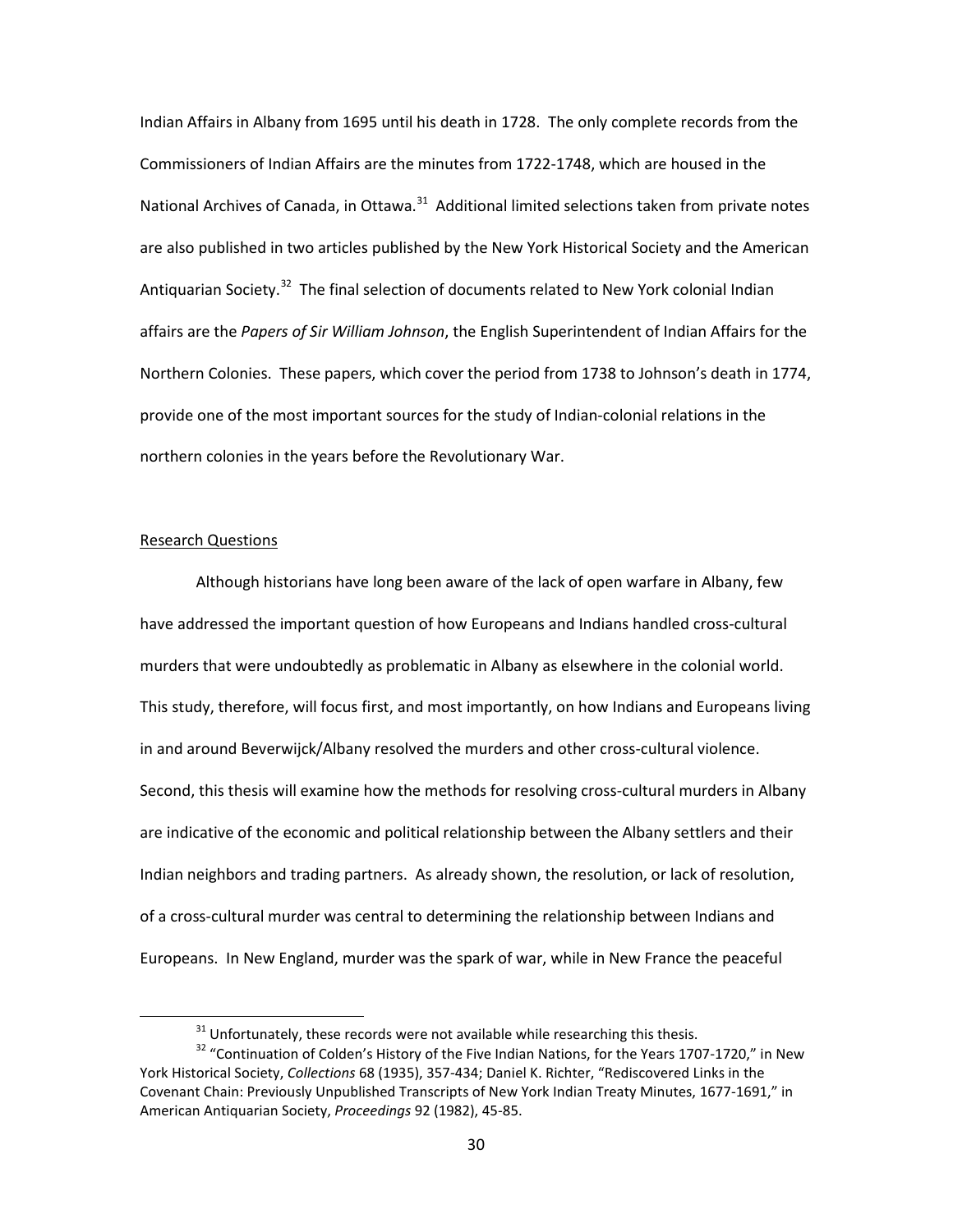resolution of murder was the heart of a century-long alliance. Analyzing how the Albany settlers addressed murders will aid in understanding the relationship of the different peoples near Albany, as well as the extent to which the Dutch and English in Albany feared war with Indians.

This thesis will also question the persistent theory that because the French did not force Indians to accept the French legal system, the French therefore had a special affinity for Indians. As will be shown, the Dutch in Albany also never forced Indians to accept their European legal system, but this was not related to any special affinity for Indians. Further south, the Dutch at the Esopus and on Manhattan Island had no trouble ordering the arrest and execution of Indians, even when they knew it would be completely unacceptable to the accused's nation. This thesis will argue that what made the Dutch willing to compromise was not a special concern for Indians, but rather a concern for the local Dutch economy that depended almost entirely on the fur trade with Indians. After the English conquest of the colony, the residents of Albany remained deferential to the concerns and expectations of Indians, at least as long as the Indians provided a benefit to the colony. This benefit could be economic, via the fur trade, or political, as during the eighteenth century when the Iroquois Confederacy was a significant ally in British struggles against the French. When Indians no longer held a pivotal economic or political role, the English colony quickly lost all concern for maintaining a balanced relationship and, like their colonial counterparts elsewhere, began to demand that Indians accept British legal norms including arrest, trial, and execution.

31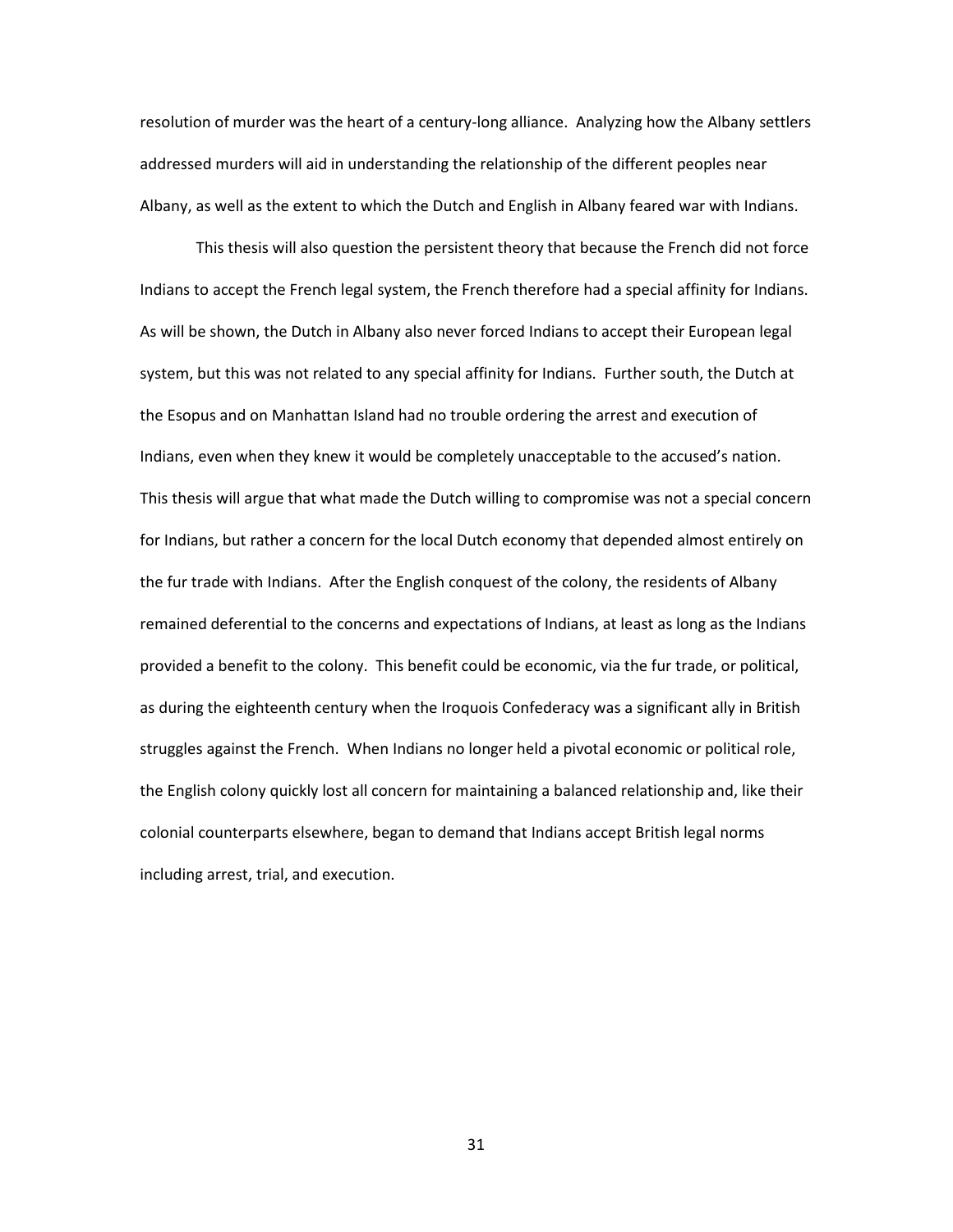## **Chapter 2: The Dutch Period I: Trade and Violence on the North Hudson**

#### Attempts and Failures at Peace on Manhattan Island and the Lower Hudson River

Unlike the founders of other seventeenth century European colonies in North America, the Directors of the West India Company (WIC), the private company charged with settling a Dutch colony, envisioned only small settlements on the edge of the continent where ships could dock temporarily, and where traders could live while they purchased furs to sell back in Europe. The directors gave their representatives in Fort Amsterdam direct instructions "not to interfere in the foreigner's affairs, but as far as possible maintain peace." Even trade was expected to take place only in the coastal settlements so that the traders would never need to travel inland. In her book *The Shame and the Sorrow*, Donna Merwick uses the metaphor of being "alongshore" to explain this distinct Dutch colonial "state of mind." To Merwick, the term "alongshore," signified the Dutch in the "New World." She used this word to signify a place (literally living on the shore), a mentality (remaining on the shore apart from Indians), and Dutch distinctiveness. The Dutch, Merwick argues, feared that involving themselves in Indian affairs would create enemies needlessly, thereby undermining trade. Instead, the Dutch hoped that remaining "alongshore" would keep them out of conflict and maintain their ability to trade freely with everyone, regardless of any conflicts between Indian tribes.<sup>[33](#page-34-0)</sup>

An important component of the "alongshore" mindset was also a desire to distinguish Dutch-Indian relations from the brutal New World regime of the Spanish. The New Netherland

<span id="page-34-0"></span> <sup>33</sup> Donna Merwick, *The Shame and the Sorrow: Dutch-Amerindian Encounters in New Netherland* (Philadelphia, Pa.: University of Pennsylvania Press, 2006), 47-52, 88, 110; Quotes from Merwick, *Shame and Sorrow* 39, 9.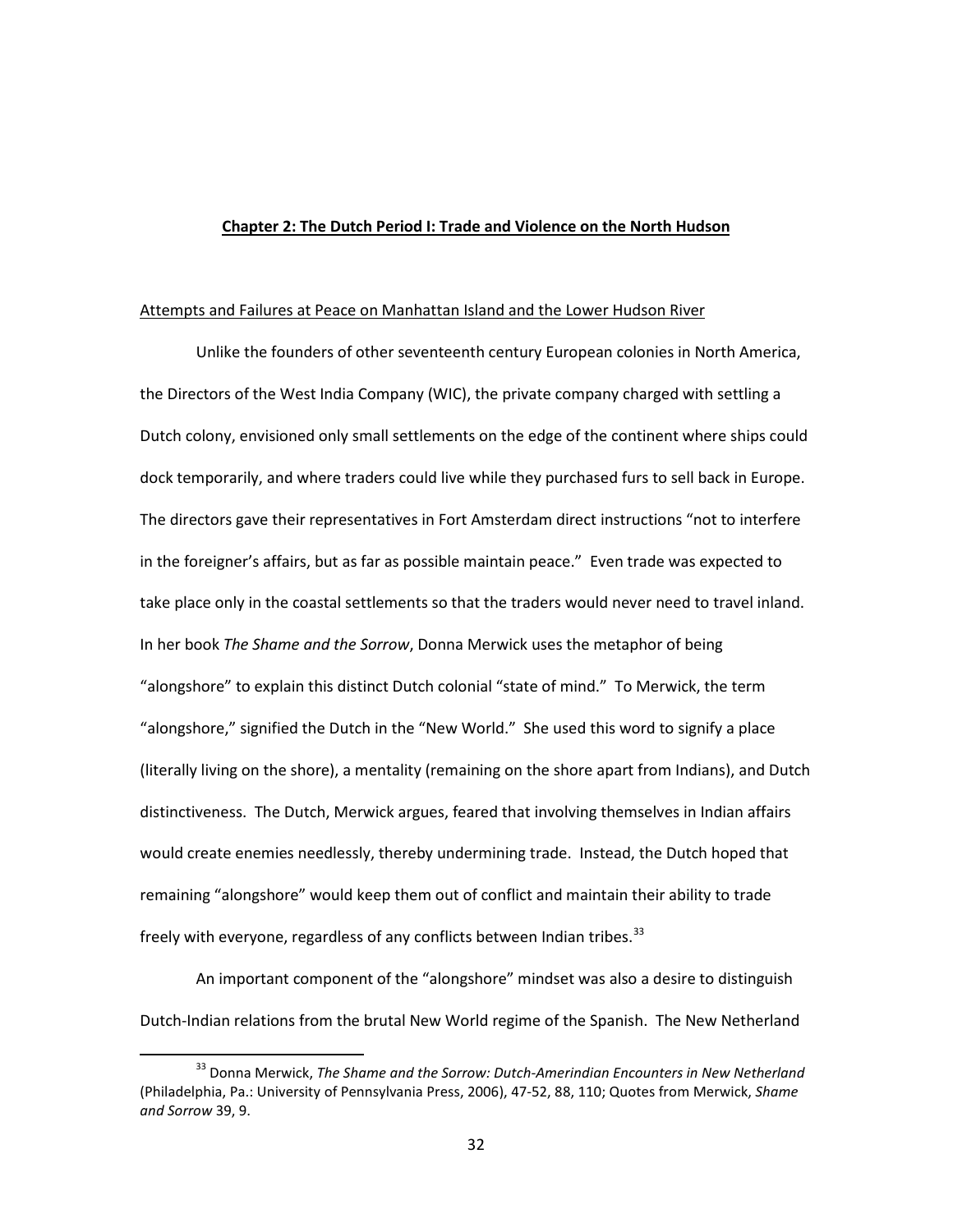colony, like the WIC itself, had originally been founded to support the Dutch war of independence against the Spanish Empire. Although the WIC valued its exclusive trading privileges, it was not until after the end of hostilities with Spain in 1648 that trade became the most important source of income for the WIC. Instead, the vast majority of the WIC wealth came, as intended by the company's charter, from the raiding of Spanish ships transporting gold from South America. In North America, the WIC attempted to use Indian relations to create a contrast between the colonial empires of the Dutch and the Spanish. Unlike the Spanish, the WIC had no desire to dominate and control a subservient native population, but instead chose to respect the right of Indians to control their own land and maintain their own government. Rather than simply claiming land under a presumed "right of conquest," the Dutch purchased all of the land on which they settled. Furthermore, in stark opposition to the Spanish, the Dutch never sent missionaries to Indian communities or forced or even encouraged Indians to live like the Dutch.<sup>[34](#page-35-0)</sup>

Although simple in theory, the idea of remaining "alongshore" proved more complicated for the actual residents of the New Netherland colony. In one sense, the Dutch succeeded in remaining uninvolved in the internal affairs of Indian nations. The New Netherlanders sent extraordinarily few expeditions to explore the west, and the Dutch Reformed Church never sent any missionaries to preach in Indian communities. What the Dutch failed to realize, however, was that their presence necessarily altered social relations throughout the region. Furthermore, their trade with Indians inevitably intertwined Dutch and Indian communities in ways that went beyond a simple exchange of goods. As conflict between Dutch and Indians developed, the

<span id="page-35-0"></span> <sup>34</sup> Merwick, *Shame and the Sorrow* 35, 75, 95; Benjamin Schmidt, "The Dutch Atlantic: From Provincialism to Globalism," in Jack P. Greene and Philip D. Morgan, eds., *Atlantic History: A Critical Appraisal* (New York, N.Y.: Oxford University Press, 2009), 163-187; Donna Merwick, *Possessing Albany, 1630-1710: The Dutch and English Experience* (Cambridge, Mass.: Cambridge University Press, 1990), 2, 9- 24.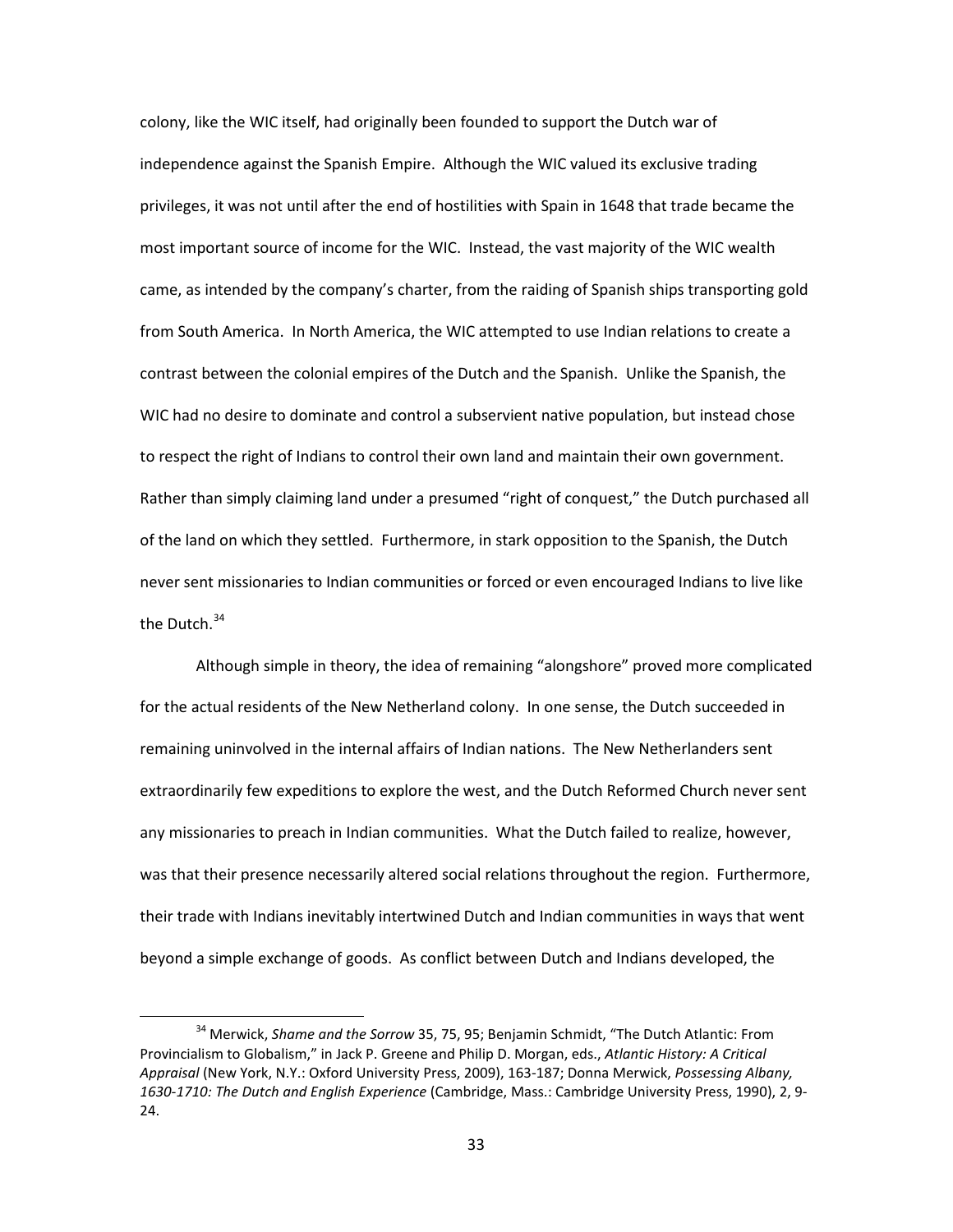leaders of the colony, despite WIC protestations, rarely remained aloof from such conflicts and, willingly or not, allowed the colony to become actively involved in military conflict with Indians. In *The Shame and the Sorrow*, Merwick recognizes that the "alongshore" state of mind was merely an ideal. Her narrative, therefore, focuses not on the professed desire to remain "alongshore," but at the consistent failure of the Dutch to achieve this goal.<sup>[35](#page-36-0)</sup>

The best known and most significant of these failures was Kieft's War, which developed from a series of cross-cultural murders in the 1640s. The origins of this conflict trace back to 1640, when Willem Kieft, Director-General of the New Netherland Colony, learned that a group of Raritans, one of the Algonquian peoples of the Hudson River region, had killed some pigs on Staten Island. Rather than negotiating a solution as directors of the WIC in Amsterdam probably expected, Kieft – determined to assert his dominance – demanded reparations from the Raritans. This conflict simmered for over a year until the Raritans retaliated by killing four servants of David de Vries. In response, Kieft began a small war against the Raritans by ordering a bounty for the head of any Raritan involved in the murders. After a few killings of Raritans by Indian allies of the Dutch, peace was temporarily restored.<sup>[36](#page-36-1)</sup>

Violence began again in August 1641 when a Wecquaesgeek man murdered a Dutch farmer in modern-day Bronx County. When Kieft demanded the Wecquaesgeek sachems to turn over the murderer, the sachems refused on the grounds that the death was justified retribution for the murder of the slayer's uncle twenty-one years earlier by three Dutch servants. Rejecting the basic Indian legal tenet of retribution, Kieft called together the leading citizens of New Netherland to approve an attack on the Wecquaesgeek village. Although the soldiers sent out in March 1642 failed to find the village, their presence concerned the

 <sup>35</sup> Merwick, *Shame and Sorrow.*

<span id="page-36-1"></span><span id="page-36-0"></span><sup>36</sup> Haefeli, "Kieft's War" 19-23; Paul Otto, *The Dutch-Munsee Encounter in America: The Struggle for Sovereignty in the Hudson Valley* (New York, N.Y.: Berghahn Books, 2006), 112-116.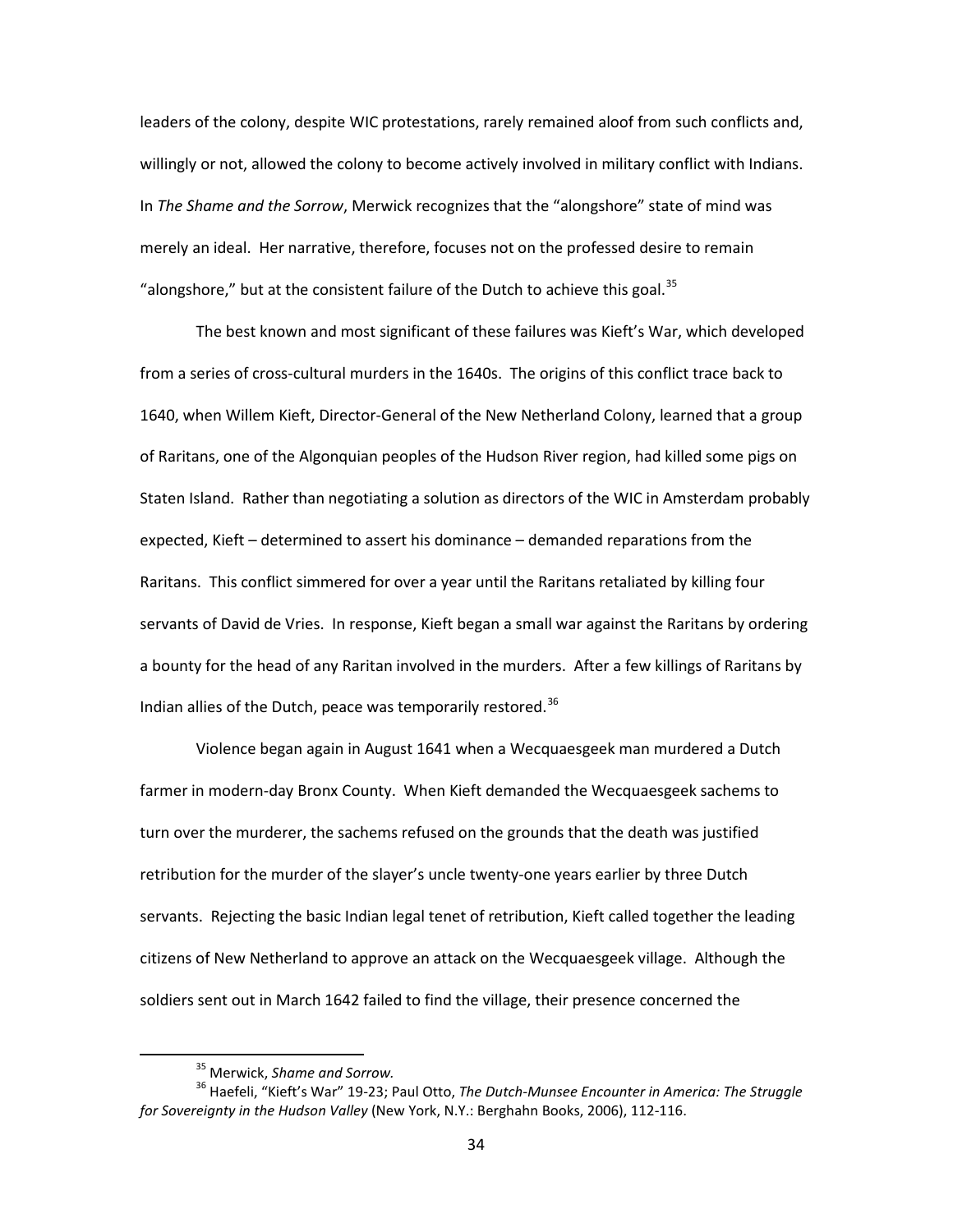Wecquaesgeek enough to reopen negotiations with the Dutch to prevent violence. Kieft, unwilling to accept anything less than a proper trial and execution of the murderers, insisted that peace could only exist "on the condition that [the sachems] should either deliver up the murderer or inflict justice themselves." Although the sachems agreed to the terms, they again refused to hand over the murderer, probably because under their own law there was no means by which the sachems might wield such authority. In addition, to surrender him would have violated their own legal code, which permitted, and even mandated, that he take revenge for his uncle's slaying.<sup>[37](#page-37-0)</sup>

While the situation with the Wecquaesgeeks simmered, the son of a Hackensack sachem killed another Dutchman in Newark. In this case, the Hackensack sachems did not attempt to defend the slayer's actions because they were entirely unprovoked and had no basis in revenge. Instead, following an accepted method of restoring peace, the sachems offered to pay the man's widow for the death. Kieft, however, demanded that the murderer be surrendered to him, which they refused, claiming he could not be found. Both situations came to a head in 1643 when the Wecquaesgeeks, fleeing from Mahican attacks, sought sanctuary with the Dutch. Kieft instead ordered a massacre of the refugees, believing that this would convince all Indians to submit to Dutch authority and hand over still unpunished murderers. This belief proved horribly incorrect. The Indians did not surrender, but instead decided to seek vengeance for their murdered relatives and allies by killing Dutchmen and burning their farms. This violence continued intermittently for more than a year as more Indian tribes from along the Hudson River began to join the attacks on the Dutch. It was not until the Indians had satisfied

<span id="page-37-0"></span> <sup>37</sup> Haefeli, "Kieft's War" 23-24; Otto, *Dutch-Munsee Encounter* 118; Quote from Haefeli, "Kieft's War" 23.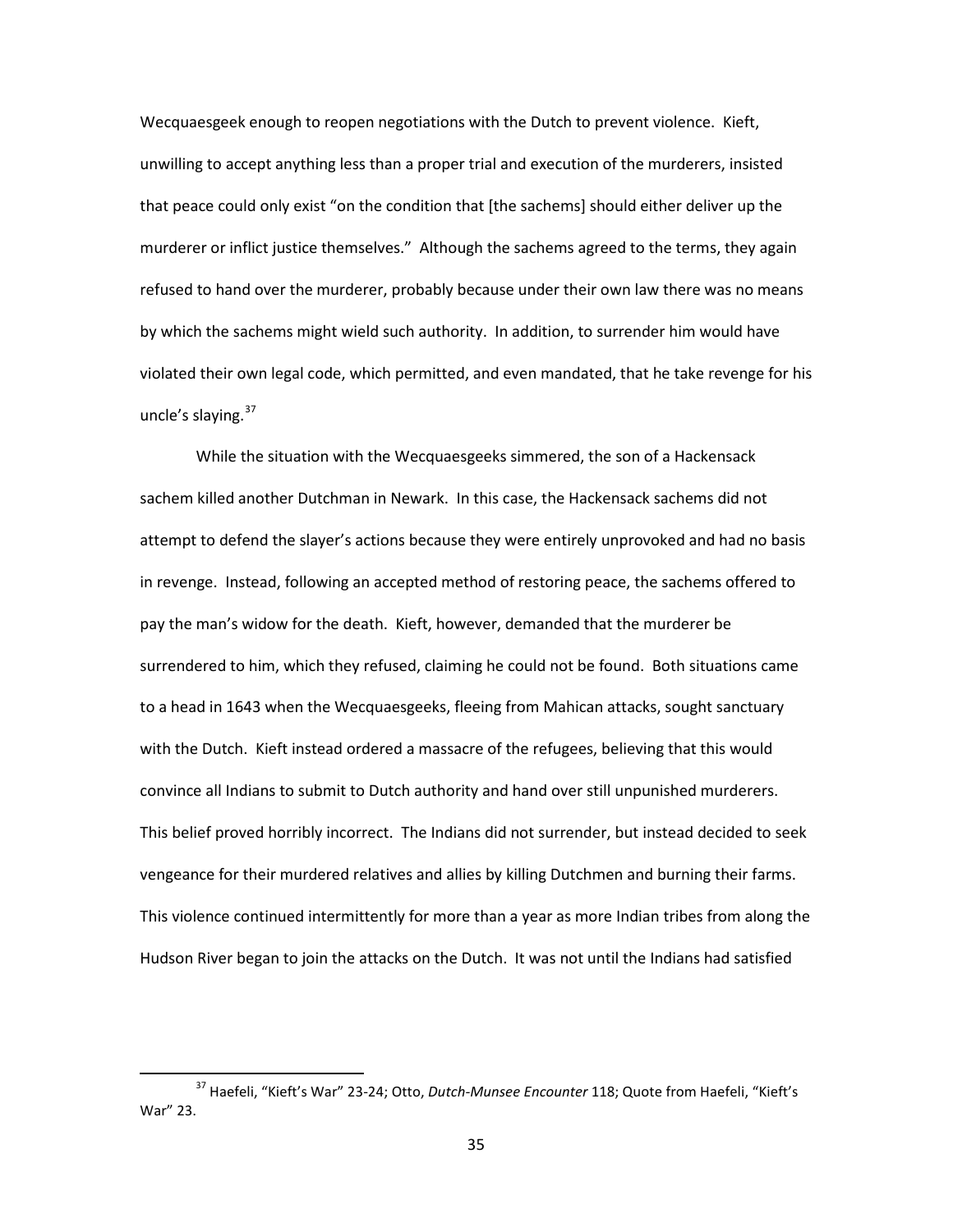their need for vengeance and began to ask the Dutch for peace that the violence was finally ended. $38$ 

With war over and the colony again at peace, the directors of the WIC soon turned their attention to the question of who should be held responsible for violating the "alongshore" ideal and involving their colony in years of costly warfare. In letters, Kieft attempted to place the blame solely on the Indians and their insolent failure to follow Dutch law. To the directors, however, responsibility for the war fell upon the colonists, who had become involved in Indian affairs and thereby created conflict. The greatest responsibility for the war lay with Kieft. The directors blamed his rashness with the Indians and determined that he was no longer fit to lead the colony. In his place, they sent a new director general, Petrus Stuyvesant, to replace him and return the colony to its proper place "alongshore." The directors also recalled Kieft to Amsterdam to answer for his actions, but his ship, the *Princess Amelia*, was shipwrecked in the Bristol Channel and he, along with a number of other Dutch colonial leaders, drowned.<sup>[39](#page-38-1)</sup>

While the colonists continued to profess a desire to remain only "alongshore," their actions in the years after Kieft's War show that such an ideal was never put into practice. In the decade between Kieft's War and the English conquest in 1664, Dutch relations with many of their Indian neighbors were fraught with conflict. While the Dutch never had another war as long or as bloody as Kieft's War, there were short conflicts every few years in Manhattan and along the Hudson River, most notably the Peach War in 1654 and the two Esopus Wars, fought in 1659 and 1663. These wars, as elsewhere, resulted from conflicts over land and trade, and most importantly from murders. During and after each of these wars, the Dutch directors of the colony debated the question of whether they wars they fought against the Indians were "just wars" under the law of nations. In each case, the Dutch looked back with "shame and sorrow,"

 <sup>38</sup> Haefeli, "Kieft's War" 24-31; Otto, *Dutch-Munsee Encounter* 119-125.

<span id="page-38-1"></span><span id="page-38-0"></span><sup>39</sup> Merwick, *Shame and Sorrow* 174-177.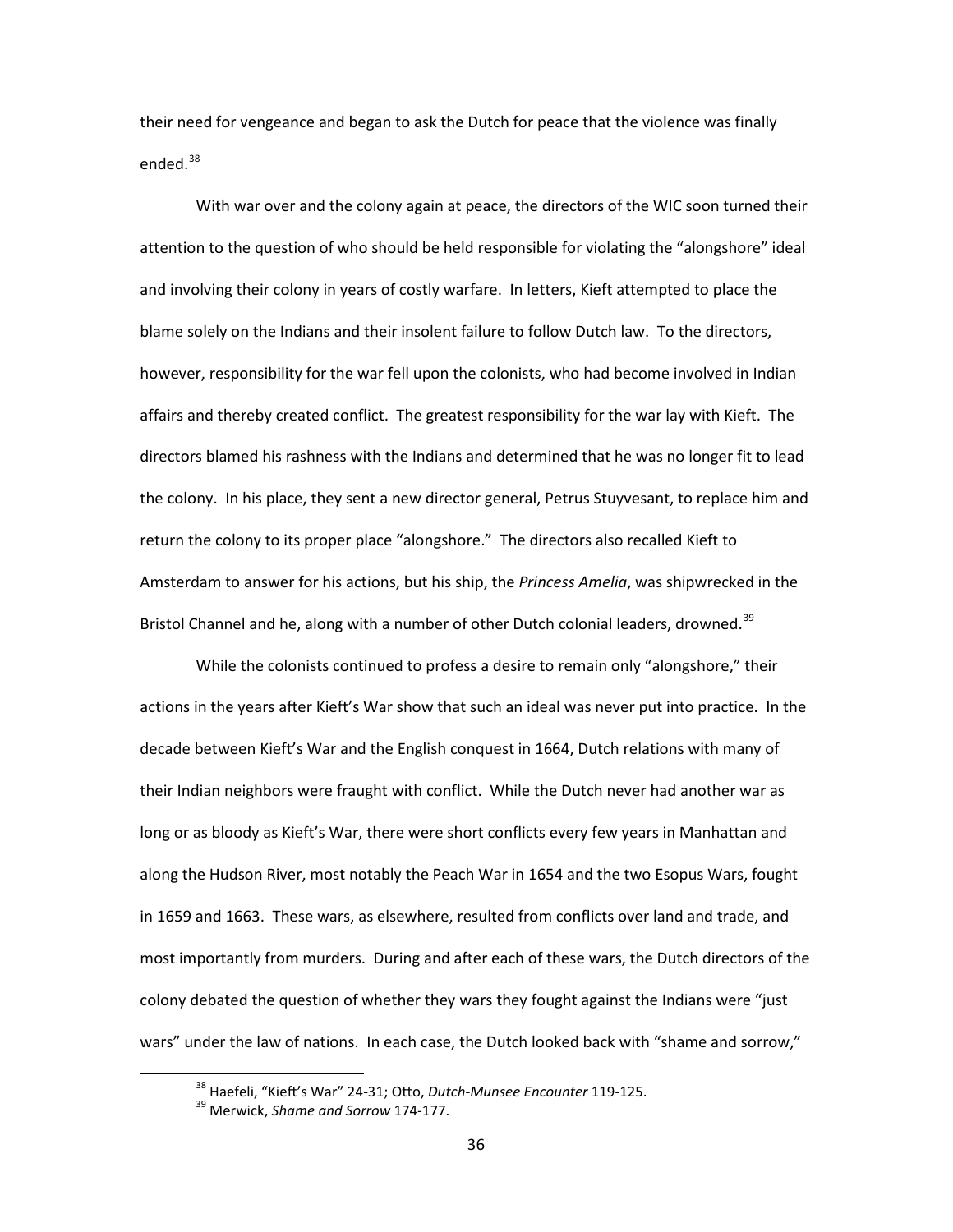and described each war as an unfortunate anomaly in a society that was meant to remain "alongshore." As Merwick shows, the Dutch idea of remaining "alongshore" was, by the 1650s, impossible for nearly all of the settlements in New Netherland.

# Attempting to Remaining Alongshore in Fort Orange and Rensselaerswijck

Within New Netherland, Fort Orange was distinctive because it faced very few violent confrontations with its Indian neighbors. In *The Shame and the Sorrow*, Merwick provides only one example in which the Dutch residents of the north Hudson River failed to maintain the "alongshore" ideal. This conflict was, furthermore, significantly smaller than any of the wars further south. In the 1620s, the Mohawks and the Mahicans renewed a war which, many historians believe, had plagued these nations for decades. At first, the Dutch followed their official policy and attempted to ignore the war and trade with both nations. Yet, try as they might, the Dutch could not remain completely uninvolved because they were located literally in between the two competing nations. Furthermore, according to archaeologist James Bradley, the presence of the Dutch may have been the cause of renewed warfare. Relations between the two groups broke down, he argues, because of their competing desires to control access to European trade goods. Dutch attempts at neutrality lasted only until 1626 when Daniel van Krieckenbeeck, a military officer at Fort Orange, decided to give support the Mahicans, and led an attack against the Mohawks. In response, the Mohawks attacked and killed Krieckenbeeck and his men. Immediately after this attack, Pieter Minuit, the Director General, rushed north to atone for the attack on the Mohawk, restore peace, and recommit the colony to a policy of non-intervention.<sup>[40](#page-39-0)</sup>

<span id="page-39-0"></span> <sup>40</sup> Merwick*, Possessing Albany* 125-130; James W. Bradley, *Before Albany: An Archaeology of Native-Dutch Relations in the Capital Region, 1600-1664* (Albany, N.Y.: New York State Museum, 2007), 18-20; Matthew Dennis, *Cultivating a Landscape of Peace: Iroquois-European Encounters in Seventeenth-*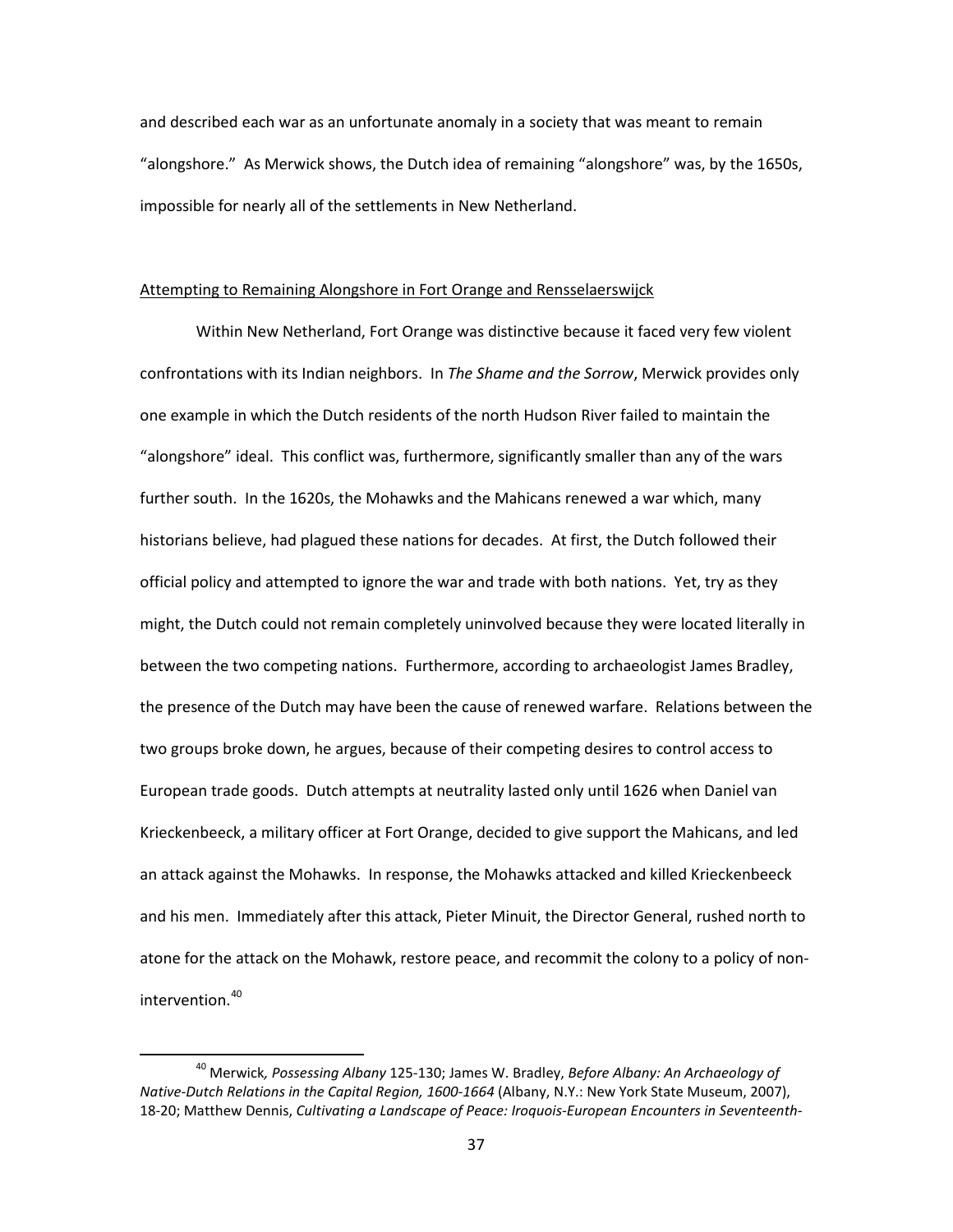One of the prime reasons that Fort Orange has such a small place in *The Shame and the Sorrow* is because, except for the significant failure of Daniel van Krieckenbeeck, the Dutch on the north Hudson were generally able to maintain at least a semblance of the "alongshore" ideal. Fort Orange was a trading colony dependent on the willingness of Indians to bring furs for the Dutch to purchase. As the Dutch understood well, any animosity between themselves and an Indian nation held the possibility of ending trade with that Indian nation, and possibly many others. Letting a conflict fester and grow into a war, as happened during Kieft's War, would at least have damaged trade significantly, and possibly irreparably. To keep conditions with Indians stable, the Dutch in and around Fort Orange followed the practices that Merwick labeled the "alongshore" ideal. At the same time, the residents of Fort Orange could never remain completely apart from the Indians because their livelihoods depended on maintaining trade relations with Indians. Although the Dutch could never remain *entirely* alongshore, they did attempt, as much as possible, to remain outside of any Indian affairs that did not involve trade.

Dutch efforts to control conflict with northern Indians and to remain alongshore initially involved attempts to control who could access, reside, and trade in Fort Orange. One of the earliest attempts at such regulation was the ban on non-licensed traders in Fort Orange. Initially, this ban had little to do with maintaining peace. It was, instead, an attempt to enforce the official WIC monopoly on trade in the Dutch North American colonies. In the wake of van Krieckenbeeck's death in 1626, Minuit issued a new regulation that attempted to use the ban as a way to ensure more peaceful relations with the Mohawks. Minuit declared that only people with explicit permission from the WIC would be permitted to live in or travel to Fort Orange. He

 $\overline{\phantom{0}}$ 

*Century America* (Ithaca, N.Y.: Cornell University Press, 1993), 130-131; Trelease, *Indian Affairs in Colonial New York* 47-48.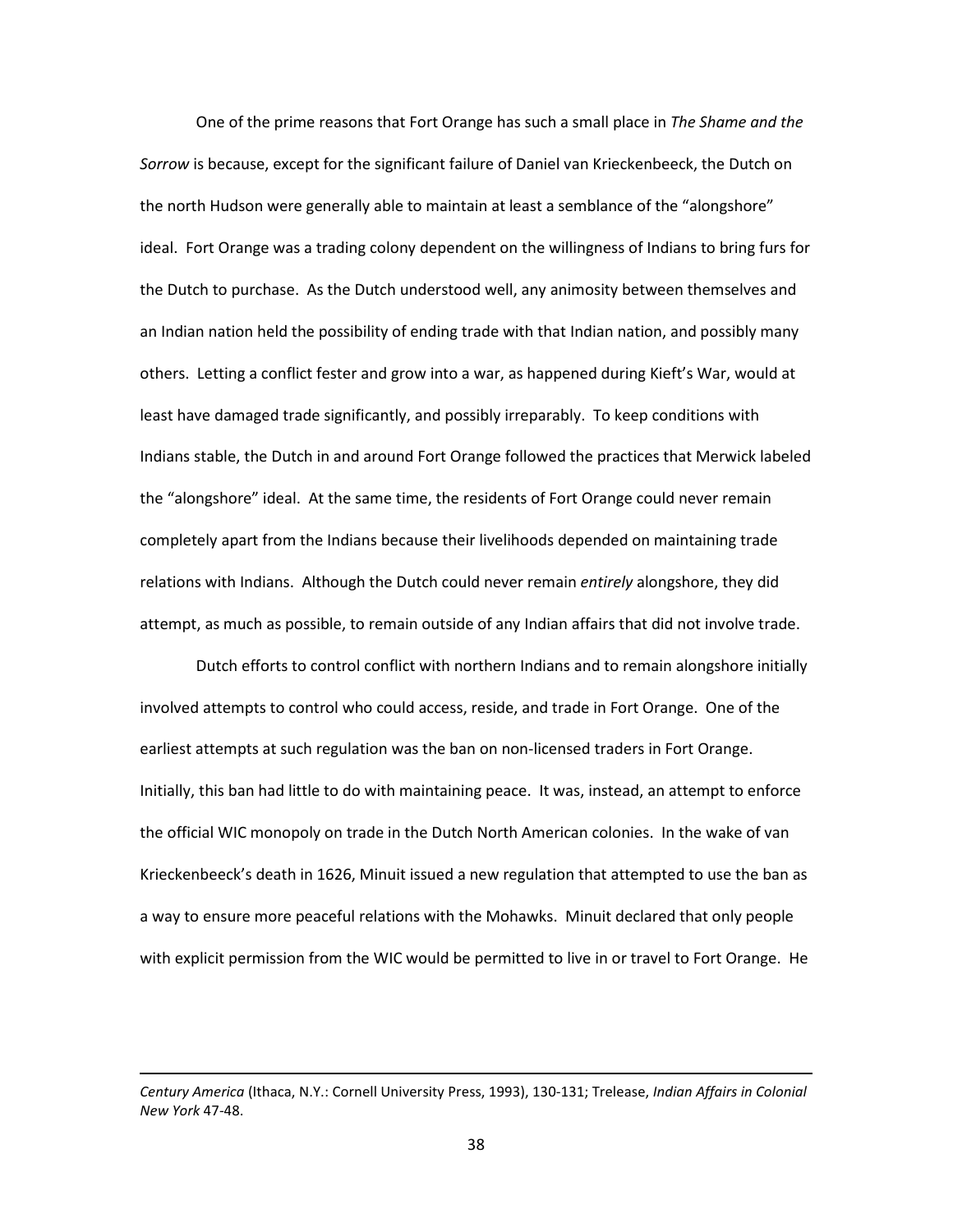hoped that by limiting the population of the settlement and strictly controlling its residents, he could limit Dutch violence against Indians.<sup>[41](#page-41-0)</sup>

Minuit's plan was significantly undermined in 1629, when Kiliaen van Rensselaer, a wealth Amsterdam diamond merchant and one of the directors of the WIC, founded the colony of Rensselaerswijck on the land around Fort Orange. In theory, this colony posed little threat to the ban on non-WIC traders because the settlers of Rensselaerswijck signed contracts with the patroon, as the proprietor of Rensselaerswijck was known, forbidding trade with Indians. Van Rensselaer hoped that the creation of a farming colony could support northern traders and assist Fort Orange without undermining the prerogatives of the WIC's monopoly over trade. To the patroon's dismay, his farmers quickly discovered that it was significantly more profitable to engage in trade than to farm. Even the officials of the colony, sent over by the patroon to represent his interests, more often put their own monetary interests above those of their employer and the law. One of the first Rensselaerswijck officials to be dismissed for his legal transgressions was, ironically, Jacob Albertsz ver Planck, the *schout*, who served as both sheriff and prosecutor. According to Kiliaen van Rensselaer, Planck was not a "proper manager" because he knew "more about trading furs which have been of greater profit to him than to me." When even the *schout* was involved in illegal trade, there was little that either the WIC government or the patroon could do to keep control of Dutch-Indian interactions.<sup>[42](#page-41-1)</sup>

After the WIC trade monopoly ended in 1639, the patroon attempted to assert some control over the unruly fur trade by permitting his tenant farmers to trade as long as they paid

<span id="page-41-0"></span> <sup>41</sup> Charles T. Gehring, trans. and ed., *Fort Orange Court Minutes, 1652-1660.* (Syracuse, N.Y.: Syracuse University Press, 1990) (Hereafter *FOCM*), xvii-xviii.

<span id="page-41-1"></span><sup>42</sup> Merwick*, Possessing Albany* 43, 125-130; Benjamin Schmidt, "The Dutch Atlantic" 163-187; Cathy Matson, "'Damned Scoundrels' and 'Libertism of Trade': Freedom and Regulation in Colonial New York's Fur and Grain Trades." *The William and Mary Quarterly*, Third Series, Vol. 51, No. 3 (July, 1994), 389-418; Quote from A.J.F. van Laer, trans. and ed., *Van Rensselaer Bowier Manuscripts*. (Albany, N.Y.: University of the State of New York, 1908) (Hereafter *VRBM*), 430.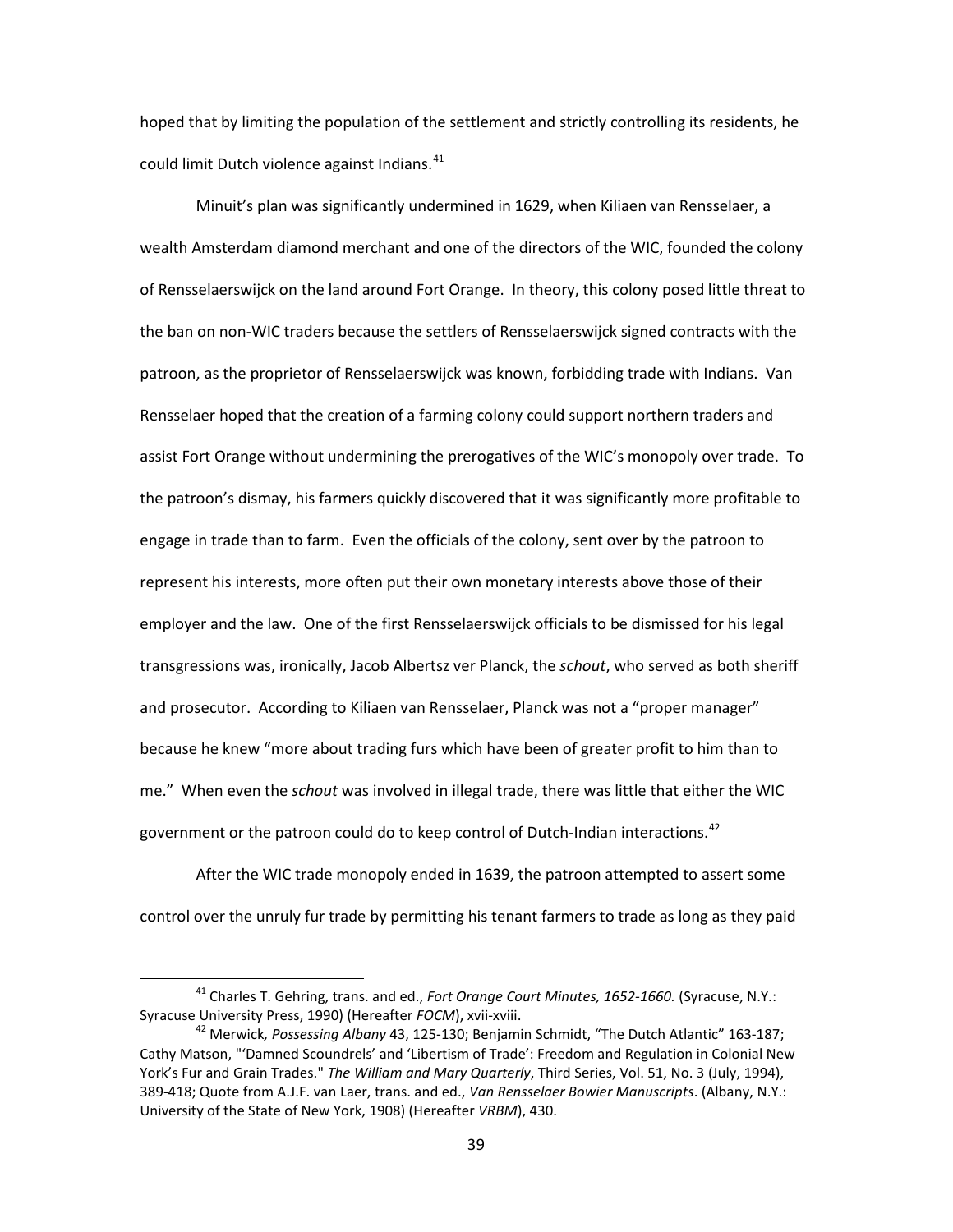him a half-share of their profits. Even after legalizing the trade, however, Kiliaen van Rensselaer struggled to get his tenants to declare their trading profits. Many tenants, accustomed to trading illegally, were unwilling to give up their profits to a patroon living across an ocean. His problems were further compounded by his officials who continued to trade illegally in spite of the new ordinance they were supposedly charged with enforcing. In 1644, he was forced to scold Adriaen van der Donck, ver Planck's successor as *schout,* for failing to prosecute certain settlers who traded illegally. In his defense, van der Donck stated that he did not want to be the "bad one among those in charge." Even worse than van der Donck was Rensselaerwijck's director, and van Rensselaer's cousin, Arent van Curler. Van Curler was an extremely important person in the north Hudson fur trade because of his skill as a Mohawk translator and negotiator. Yet for van Rensselaer, van Curler was a perpetual problem. In letters, van Rensselaer constantly chastised him for failing to complete the account books and failing to provide the information requested of him about goings-on in the colony. Van Curler even refused to live in the middle of the colony as required, instead preferring the north edge closer to where Indians would arrive with furs. By the late 1640s, illegal trading, fur smuggling, and only limited prosecutions had become standard practice for many Rensselaerswijck settlers.<sup>[43](#page-42-0)</sup>

Trade was a problem not only for the patroon's profits, but also for the maintenance of peace on the north Hudson. In their quest for ever greater and more immediate profits, many traders chose to sneak out into the woods and ambush Indians to either steal their furs or force them to sell the furs at below market rates. Even in the best cases when traders did not intend to commit acts of violence, their actions undermined the supposed freedom of Indians to sell their furs to whomever they preferred, by catching them and forcing them to sell before they

<span id="page-42-0"></span> <sup>43</sup> Merwick, *Possessing Albany* 29-33; Venema, *Beverwijck* 18, 46; Dennis Sullivan, *The Punishment of Crime in Colonial New York: The Dutch Experience in Albany During the Seventeenth Century* (New York, N.Y.: Peter Lang, 1997), 23; Quote on Sullivan, *Punishment of Crime* 23.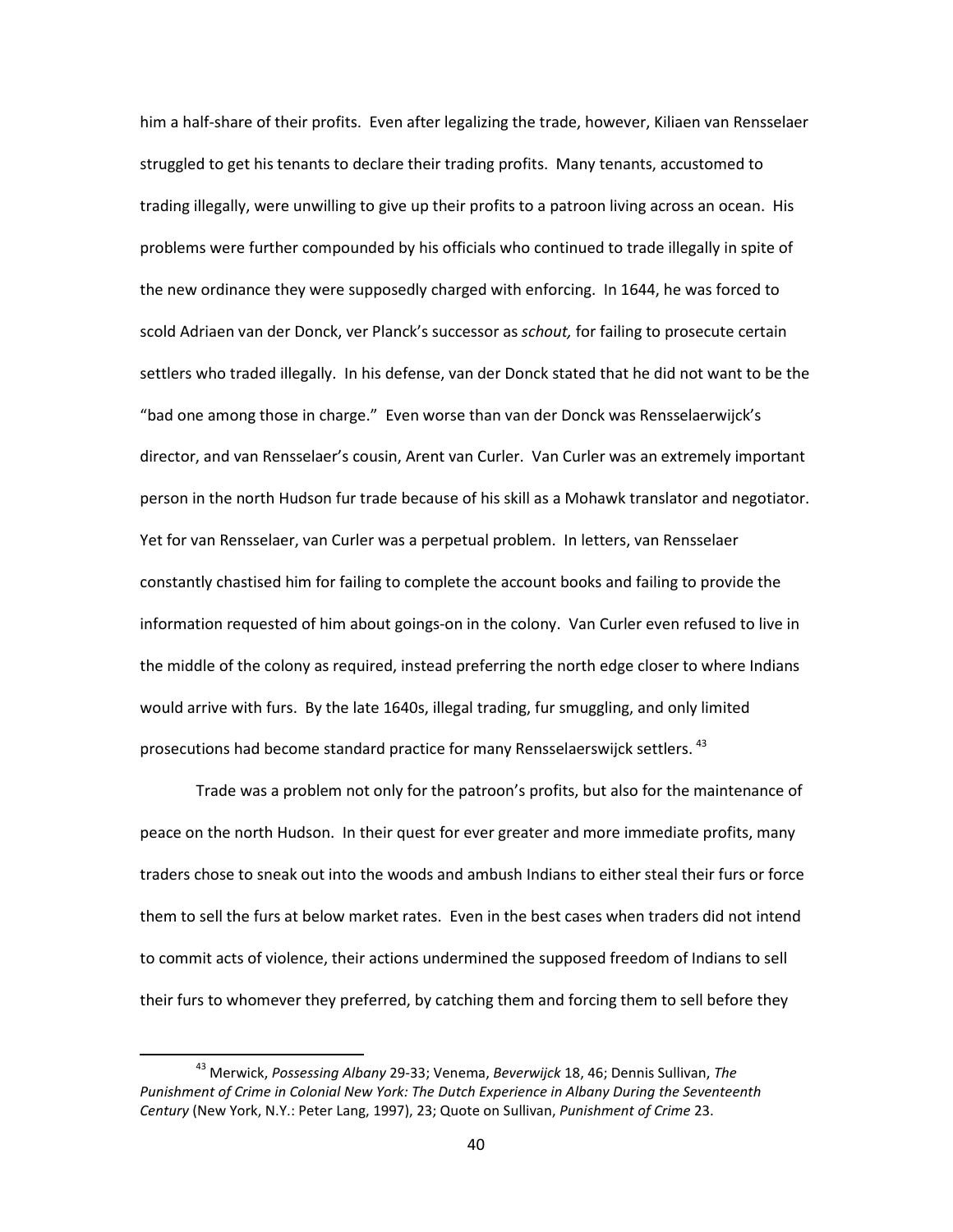reached the fort. In an attempt to assert control over the fur trade and curb the violent excesses of the fur traders, the courts of Fort Orange and Rensselaerswijck issued a joint ordinance in 1645 that forbade bartering at night, in the woods outside the village, or in private homes. This ordinance was meant to leave traders with no option but to trade in the open during daylight hours, where they could be most easily observed by the *schout* and other representatives of the colony. As before, such regulations went almost entirely unenforced. By 1655, the complaints of the Indians and concerned Dutchmen had grown significant enough for the Council of New Netherland to take notice and mandate that the "new deputies of the court of Fort Orange and Beverwijck…see about a strong ordinance for [Fort Orange] concerning the going into the woods of the Dutch." Yet even this new ordinance and the oversight of the Council failed to stem the violence that was increasingly characteristic of the fur trade. The Dutch faced an increasing number of complaints from tribal sachems that "when the Dutch are in the woods to fetch Indians, they beat them severely with fists and drive them out of the woods."<sup>[44](#page-43-0)</sup>

One of the reasons that violence continued throughout the 1640s was the significant growth of the fur trade, which meant that the profit from trading illegally could be even greater than before. In addition, the period also saw a massive rise in the Dutch population that significantly increased the number of men hoping to make a quick profit from the fur trade. After the death of the first patroon in 1643, the guardians of his young son and heir, in an effort to increase security and to take advantage of the growing fur trade, began moving the villagers

<span id="page-43-0"></span> <sup>44</sup> Jacobs, *Colony of New Netherland* 211-214; Venema, *Beverwijck* 183-186; Matson, "Damned Scoundrels" 393; *VRBM* 722-723; A.J.F. Van Laer, ed. and trans., *Minutes of the Court of Rensselaerswyck 1648-1652.* (Albany, N.Y.: The University of the State of New York 1922) (Hereafter *MCR*), 130; *FOCM* 454, 460, 503, 514; E.B. O'Callaghan, trans. *Laws and Ordinances of New Netherland, 1638-1674*. (Albany, N.Y.: Weed, Parsons, and Company, 1868) (Hereafter *LO*), 190, 366, 381, 425-427, 464; Quotes from Charles T. Gehring, trans. and ed. *Council Minutes 1655-1656*. (Syracuse, N.Y.: Syracuse University Press, 1995), 58; *FOCM* 503.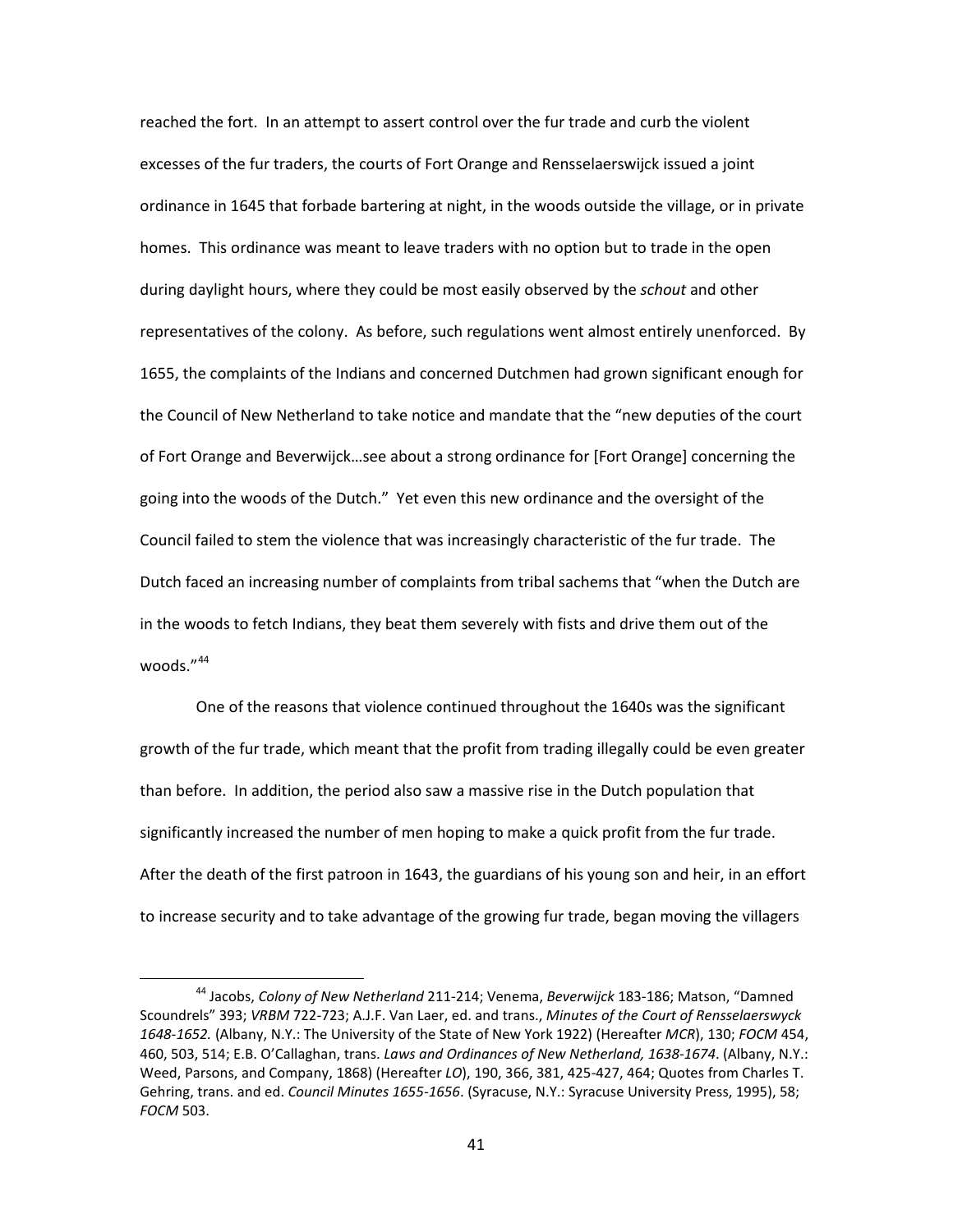of Rensselaerswijck closer to the fort. At the same time, as demand for furs from both the fort and the new village burgeoned, more Indian hunters came to the village and stayed for longer periods of time to sell their beavers and otters. By 1650, Indian fur traders were such a constant presence in Rensselaerswijck that, according to Brant van Slichtenhorst, the director of Rensselaerswijck, "not half a day went by when the settlement was free of Indians." With growing Dutch and Indian populations, the possibility of conflict between the two groups increased. There are, however, few extant references to such violence. This is most likely a result of the limited sources from Rensselaerswijck and the general unwillingness of the *schout* of the colony to enforce trading ordinances, and thereby leave a record of violations in the court records. Nevertheless, the court records of Rensselaerswijck do offer evidence that by 1650 the Mohawks had grown so discouraged by the Dutch failure to police traders that the tribe was threatening to end the trade and attack destroy the small village. The Dutch fear of attack only ended after all of the traders recommitted to not going out into the woods to trade, along with a significant payment of 159 florins worth of goods to the Mohawks.<sup>[45](#page-44-0)</sup>

## The Fur Trade and Violence in Beverwijck

During the early 1650s, the New Netherland colony took control of the Rensselaerswijck village, released the fur traders there of their obligations to the patroon, and thereby opened up even greater opportunities for both the population of the north and the ever important fur trade to expand. By the late 1640s, the Rensselaerswijck village had begun to draw the ire of Petrus Stuyvesant, the Director General of New Netherland. Not only had the village been encroaching on the WIC control of the fur trade, but the director of Rensselaerswijck had also

<span id="page-44-0"></span> <sup>45</sup> Venema, *Beverwijck* 89; Thomas E. Burke, Jr., "New Netherland Fur Trade, 1657-1661: Response to Crisis," in Nancy Anne McClure Zeller, ed., *A Beautiful and Fruitful Place: Selected Rensselaerswijck Papers* (Albany, N.Y.: New Netherland Publishing, 1991), 283-293; Jacobs, *Colony of New Netherland* 294; *MCR* 129-130, 215-216; Quote from Venema, *Beverwijck* 169.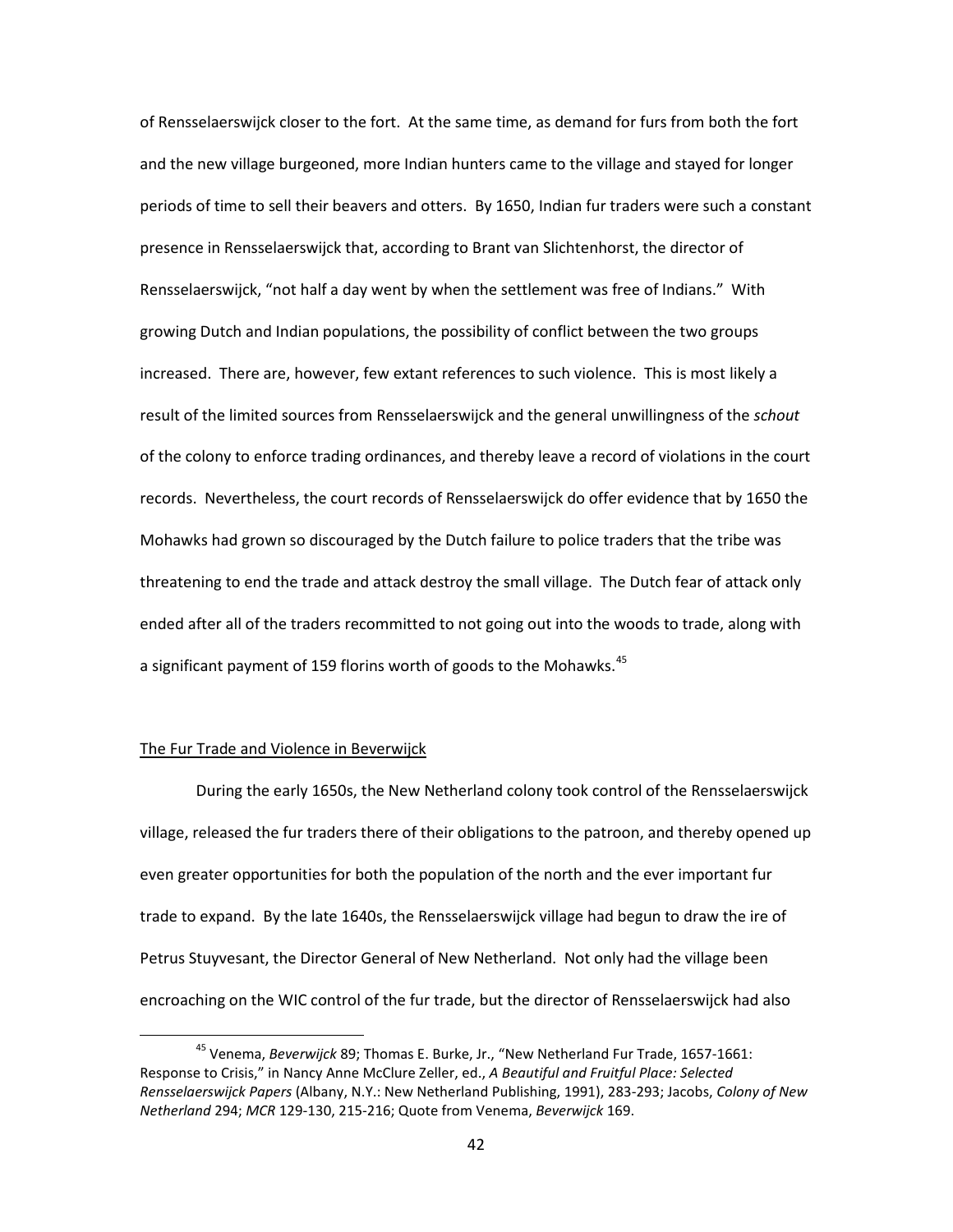began to argue that his settlements were completely independent of the colony and did not need to follow laws set down by the Council in New Amsterdam. After years of political wrangling, Stuyvesant, in 1652, ordered the arrest of the *schout* of Rensselearswijck and the formation of a new village encompassing all land within a cannon shot, or about 3000 feet, of Fort Orange. Residents of this new village, which he named Beverwijck, were absolved of their oaths to the patroon and became free traders and residents of a village under the jurisdiction of the New Netherland Council. Under the command of the new Court of Beverwijck and Fort Orange, headed primarily men who previously traded under contract with the patron, the fur trade quickly grew from an economic venture into a cultural institution that defined life in the village. In the village, the official year began on May 1 when the first ships from New Amsterdam appeared in the Hudson River. To coincide with the new season, May 1 was also the day when the court swore in its new members and inaugurated a new term. Within a few weeks, the small village of Beverwijck burgeoned into a thriving urban-like center as traders flooded the city from New Amsterdam and from Indian country. At the height of trade in the mid-1650s, Indians bought to the city approximately 50,000 pelts to trade each season. During the trading season, or *handelstijd*, which lasted through late September and officially ended on November 1, nearly all commercial activity in Beverwijck was in some way oriented around the fur trade. The traders who filled the city all required boardinghouses for their extended stays and taverns in which to drink and socialize. The *handelstijd* also provided increased work, and usually increased profits, for brewers, bakers, blacksmiths, and others whose services were always needed in a colonial town. Even after the *handelstijd*, the fur trade continued to determine life in Beverwijck. The most valuable properties, for example, were those that

43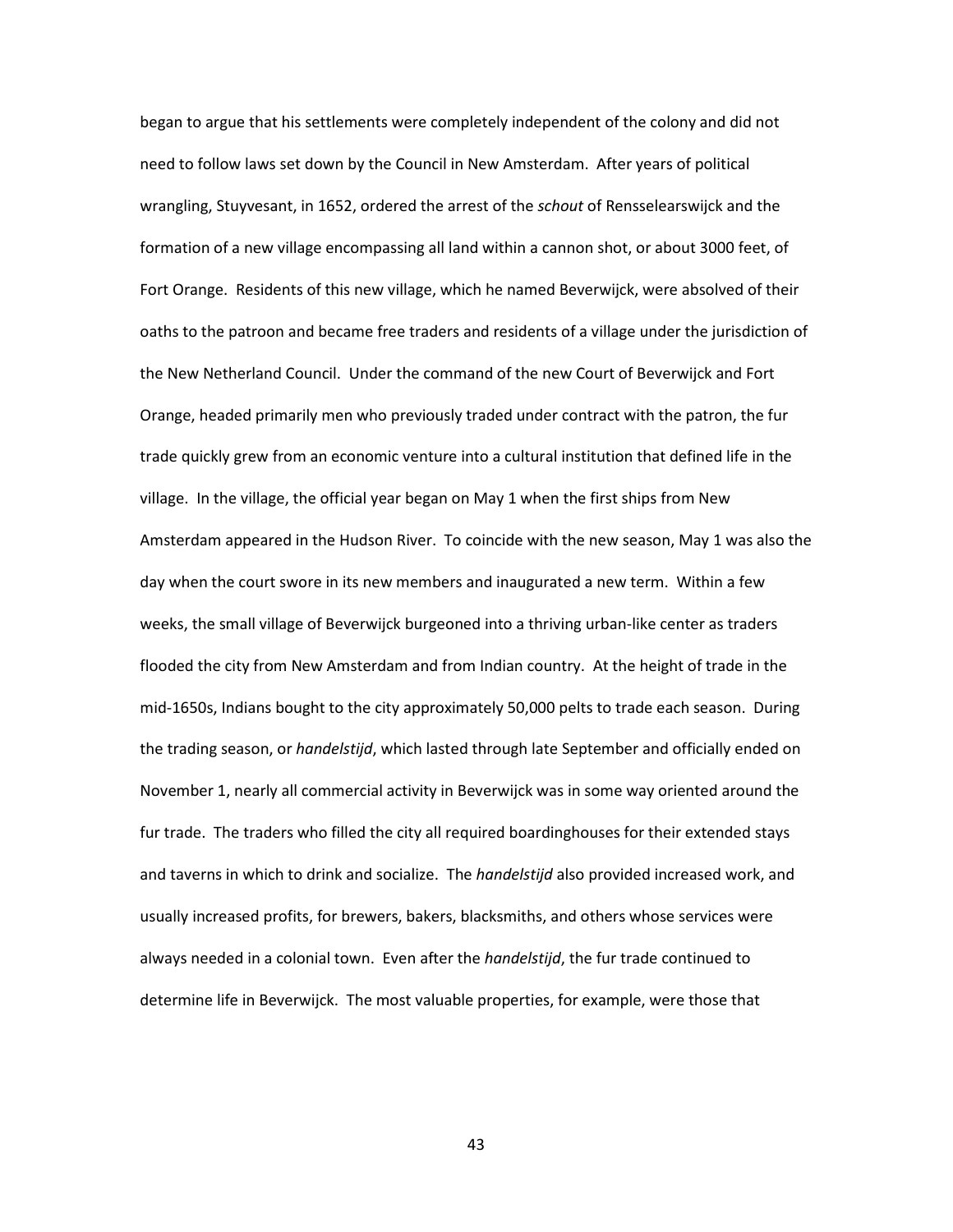"caught the flow of trade" along the main streets of the village. After walls were constructed around the town in 1659, the homes right next to the gate became the most highly desirable.<sup>[46](#page-46-0)</sup>

In Beverwijck violations of trading ordinances and violence against Indians became even more common and, in some ways, even became a part of the village culture in their own right. Merwick, in her study of colonial Albany referred to trade during the *handelstijd* as a game, during which traders used any means necessary to ensure that they secure the greatest profit possible, regardless of whether such means were legal or not. For many, the fur trade was like a high stakes game in which a trader leveraged his wealth to buy goods on credit each spring in the hopes that he would make back this money and more during the summer. Furthermore, traders in Beverwijck knew that there would be no consequences for violating trading ordinances. Although the court recognized the illegality of trading in the woods, there were few prosecutions and only a handful of convictions under this ordinance. Johannes Dijckman, the first *schout* of Beverwijck, did not charge even one trader with a violation throughout his entire tenure. Traders could ignore the trade ordinances because, as far as most could tell, violations were ignored by the *schout.*[47](#page-46-1)

Even when the *schout* did attempt to enforce the law, the sanctions established by the ordinances were rarely imposed. On his first court day as *schout* in July, 1655, Johan de Decker subpoenaed four traders to testify that they had seen Gerrit Banker using an Indian to enticing Indians to trade in his house, for which de Decker demanded that Banker be fined 300 florins and banned from trading for a year, in accordance with the posted ordinance. Despite the evidence of four sworn witnesses, the members of the Court of Beverwijck decided to grant Banker one week to take an oath declaring their innocence, or else to pay the fine as demanded.

<span id="page-46-0"></span> <sup>46</sup> Merwick, *Possessing Albany* 33, 77-82, 105-107; Venema, *Beverwijck* 46, 89, 99; Quote from Merwick*, Possessing Albany* 107.

<span id="page-46-1"></span><sup>47</sup> Merwick, *Possessing Albany* 80; Matson, "Damned Scoundrels" 393; Sullivan, *Punishment of Crime* 73-74, 145.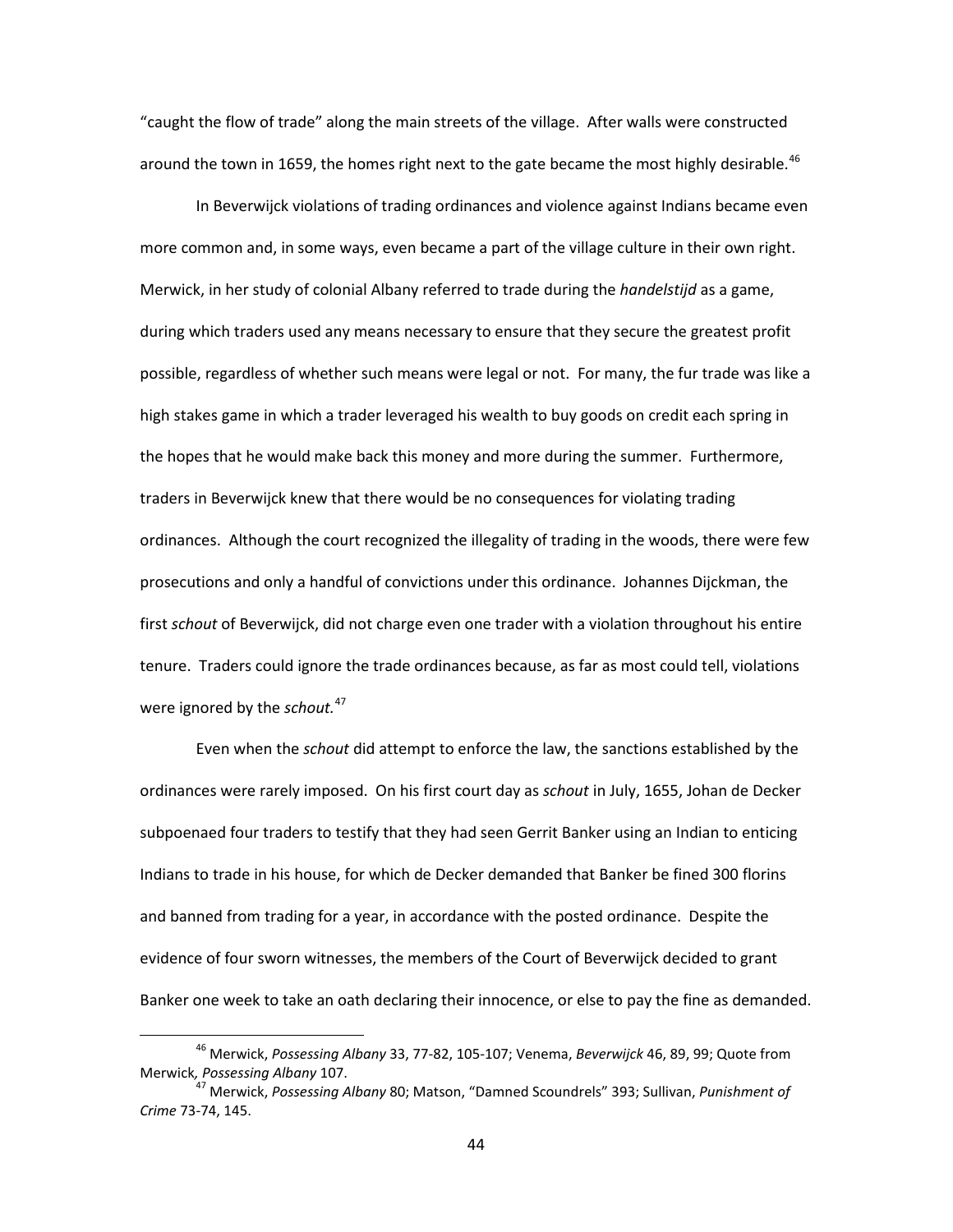Although the opportunity to prove one's innocence by oath was used commonly throughout the minutes of the Court of Beverwijck, the option to consider the oath for a week was a privilege the court did not always grant. In this case, despite four sworn witnesses providing proof of his guilt, Banker, who initially refused to take an oath, was given one week, and then an additional week to consider whether he wanted to "purge himself" of the accusations. After two weeks of waiting, the court "seeing that the defendant not only remains in default, but openly refuses to take the oath, condemn the defendant to pay a fine." By giving the defendant two weeks to consider his guilt, the court betrays its unwillingness to enforce the ordinances that it has supposedly passed to control the fur trade. Possibly sensing an unwillingness of the court to prosecute trade violations, de Decker brought only one more prosecution during his one year term as *schout*. [48](#page-47-0)

During the first few years Johannes La Montagne's term as *schout*, which began in 1656, there was a similar reluctance to challenge trading violations in court. In his first three years, he punished only one non-alcohol related trade violation. Similarly, La Montagne, like his predecessors brought absolutely no charges of violence against an Indian during his tenure in Beverwijck. In fact, the only way to track violence against Indians is through the infrequent references to violence in trade ordinances and the minutes of conferences with Indian leaders, which show only that there was enough violence to warrant mention. In 1659 and 1660, the level of violence against Indians spiked as a result of the dramatic decline in the fur trade. In response to this decline, the wealthy traders began cornering the market in an effort to ensure

<span id="page-47-0"></span> <sup>48</sup> Sullivan, *Punishment of Crime* 73-74, 149-150, 193; Merwick, *Possessing Albany* 182-183; Gehring, *Council Minutes 1655-1656,* p. 58, 66-67; *FOCM* 197, 200-204. Quote from *FOCM* 204. Under the Dutch legal system in the colonies, the court of Fort Orange and Beverwijck served as both the legislative and judicial body for the village, the fort, and the surrounding settlements as far south

as the present day village of Katskill. The *schout* served as the presiding member of the court when acting as a legislative body and during civil trials. During criminal trials, including trade violations, the *schout* served as prosecutor and had no vote in the court's decisions.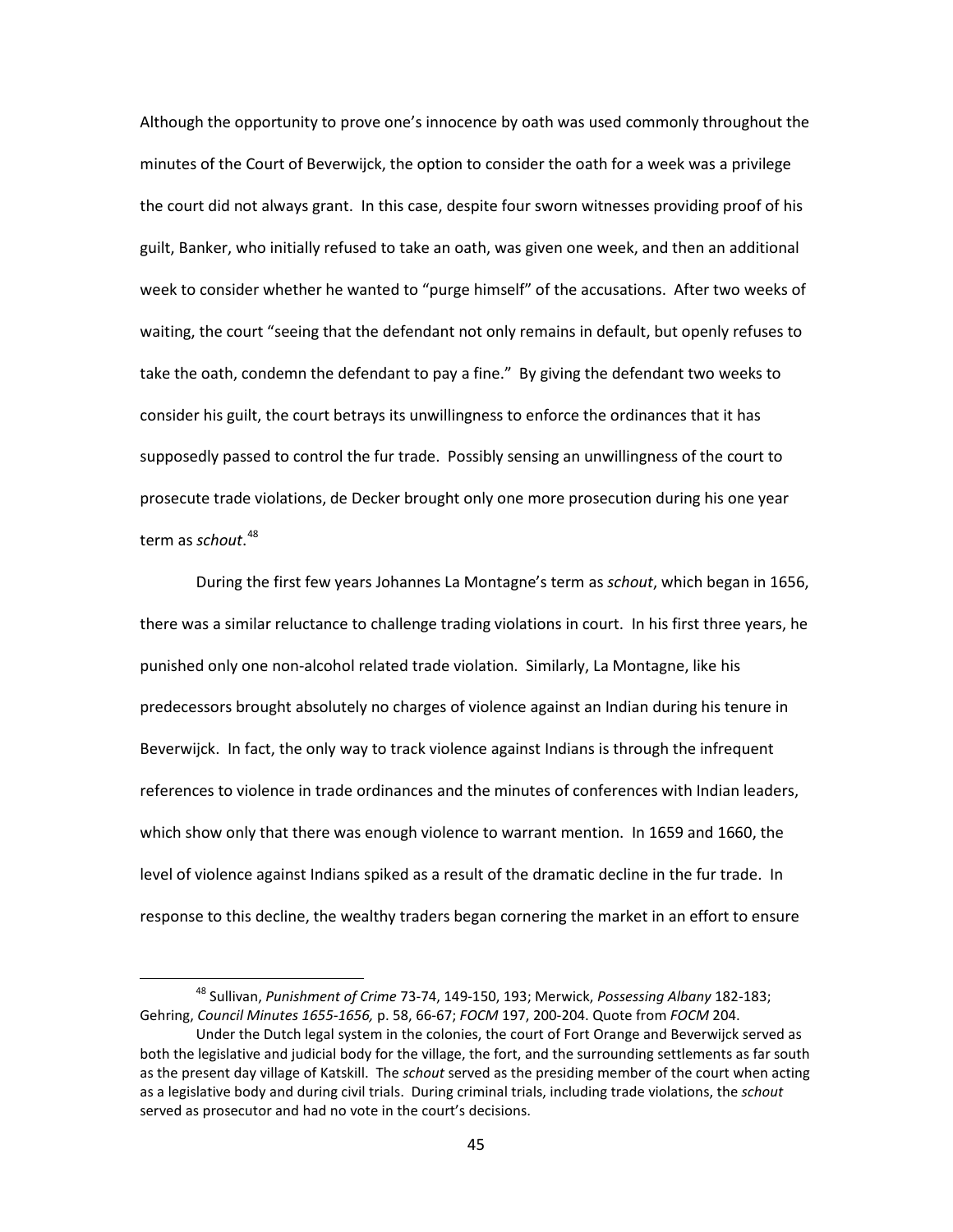that they would maintain the high profits they had previously enjoyed. With fewer furs available for purchase, the lower class traders began taking more desperate measures to acquire the furs they depended on to survive. During the next two *handelstijd*s, traders began to engage in illegal tactics with increasing desperation. One of the most popular tactics was "running in the woods," the practice of catching Indians in the woods before they reached the village, which had been illegal since 1645. In 1659, La Montagne attempted to curb some of this violence by enforcing, for the first time, the laws against going into the woods. During this season, he brought charges against eight men who were accused of either going into the woods themselves, or of hiring others to go into the woods for them. Although eight cases may have been a huge number compared with the previous decade, Philip Pietersz, one of the accused, makes clear in his defense that this represents only a small portion of the actual cases. Pietersz was charged with giving an Indian a coat as a bribe for going into the woods to entice Indians to trade with him. Although Pietersz denies the charge, he admits giving the Indian a coat as a "present," and argued, furthermore, that "if he did wrong in that, [then] not a single beaver is bartered...but contrary to the ordinance."<sup>[49](#page-48-0)</sup>

Although La Montagne wanted punishments imposed to bring order to the fur trade, the court would not support him and imposed a penalty on only one of the accused men. Avoiding conviction actually required the court, in many cases, to accept even the most absurd of excuses because in only one case did the defendant deny outright that he had been in the woods. In one of the most extreme cases, a wealthy trader, Pieter Hartgers, did not even deny the charge that he had sent brokers into the woods for him. Instead, he said that he should not have been charged because, in his opinion, the trade ordinance should have been repealed. The court apparently accepted his argument because no fine or punishment was imposed on him. In

<span id="page-48-0"></span> <sup>49</sup> Sullivan, *Punishment of Crime* 151; Merwick*, Possessing Albany* 82-96; *FOCM* 317, 453-460; *LO* 366; Quote from *FOCM* 436.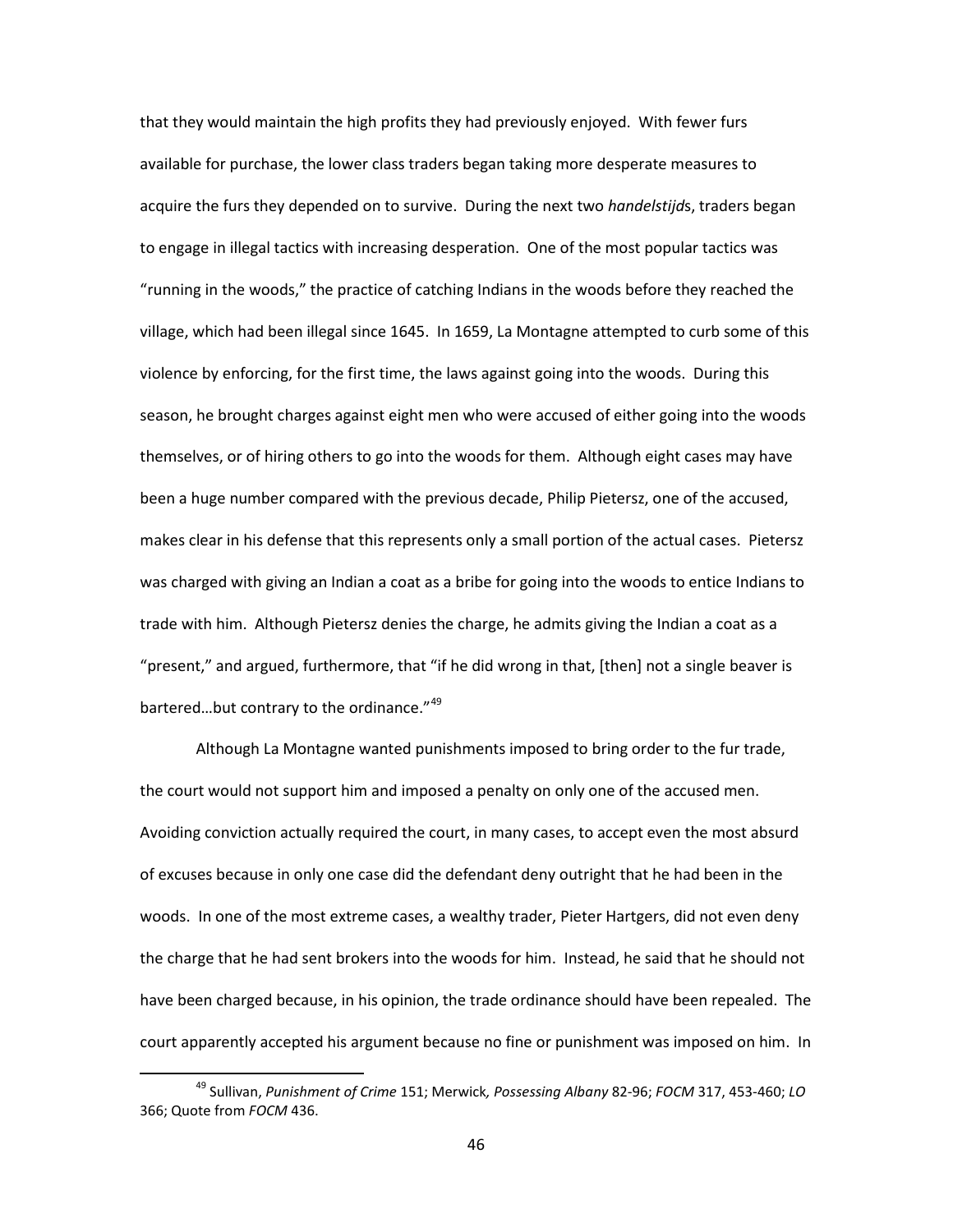three other cases, the defendants offered seemingly more plausible excuses for why the *schout*  had seen them in the woods, such as searching for missing horses. Others attempted to mitigate their punishment by providing the names of other traders they had seen in the woods, while at the same time denying that they had been in the woods to trade. Although La Montagne doubted the sincerity of these excuses, the court, in all but one case, either dismissed the charges outright or offered the defendants the opportunity to take an oath as proof, which all apparently did. In the only case to bring actual sanctions, the punishment was not even imposed for having violated a trading ordinance. Instead, Cornelis Teunissen Bosch, a wealthy trader charged with sending brokers into the woods, was charged and convicted of defaming the members of the court. When originally confronted by the *schout* with the charges, Bosch refused to answer them stating that unless "Philip Pietersen and Pieter Hartgers, who were caught, were not punished first, that he wiped his ass on the ordinance." He was subsequently banished by the court for twelve years, and condemned by the court to pay a fine of 1200 florins, not for his trade violations, but because he had "defamed the honorable court." If this case had been like any other, it is extremely unlikely that Bosch would have faced any punishment from a court unconcerned with actually enforcing the trade ordinances.<sup>[50](#page-49-0)</sup>

At the beginning of the next season, it appeared as if the court might have decided to begin actually enforcing the trade ordinances, because during the winter, the court had passed a new ordinance forbidding traders to molest Indians or rob them of furs. At the end of May, after the arrival of the summer population, the court put before the village the question of whether traders should be allowed in the woods. The court almost immediately received two responses, one from the principle traders, and one from the poorer trader. The principle traders argued that only Indians should be allowed to "run" in the woods, although they knew

<span id="page-49-0"></span> <sup>50</sup> *FOCM* 434-437, 444-445, 462; Quotes from *FOCM* 444, 445.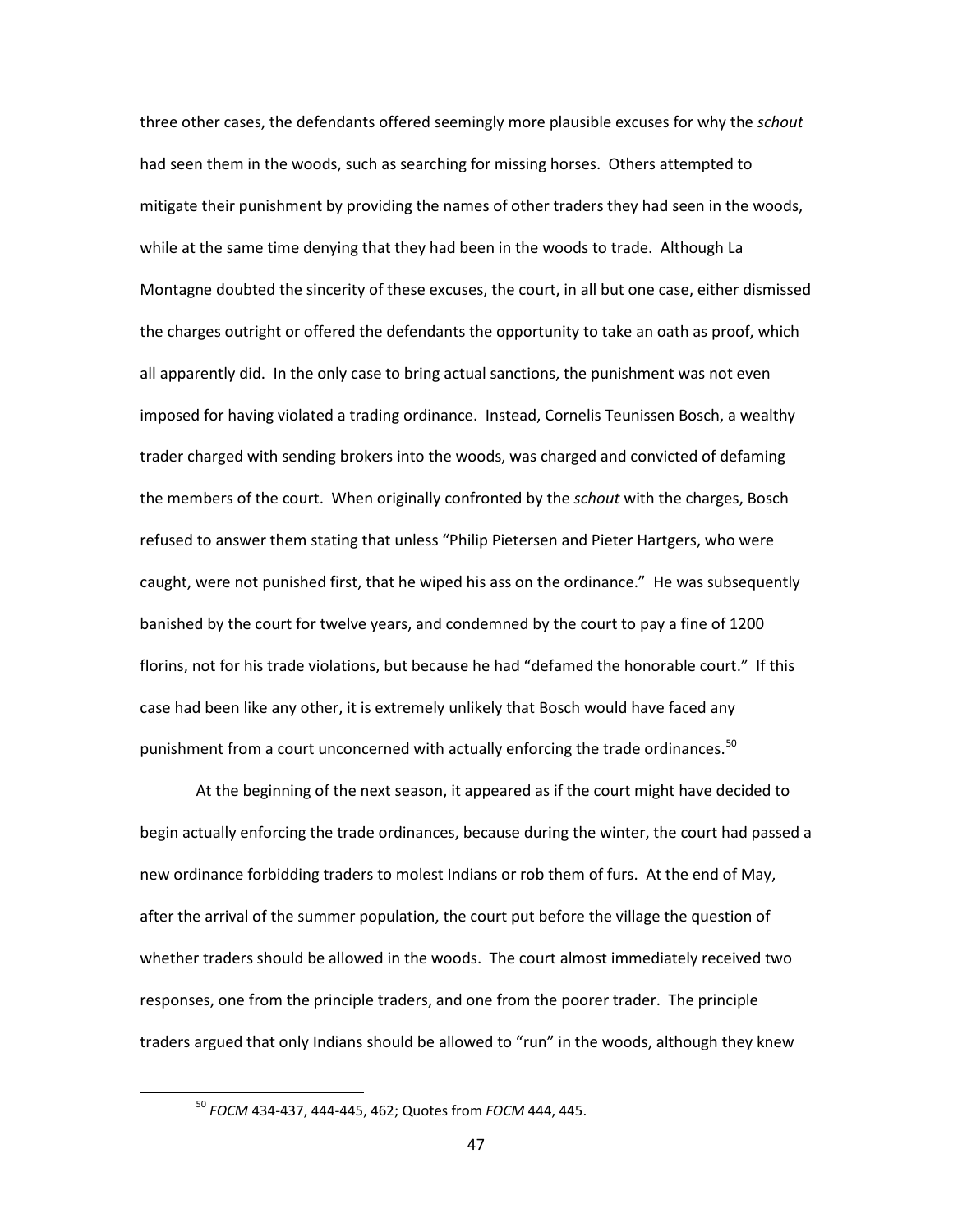full well that only they could afford to pay the high rates that Indians charged to act as brokers. The "Christians," however, argued that everyone should be allowed in the woods so that "even the 'least' burghers had as much right as others." Disregarding these two petitions entirely, the court decided to forbid all "running" in the woods as a danger to the Indians. As should have been expected, this ordinance was completely disregarded by all, and violence between Dutch traders and Indians erupted in the woods almost immediately. The Dutch "ambushed natives, bribed them to trade or, more frequently, robbed them." Yet instead of demanding enforcement of the ordinance and an end to violence the court decided to remove itself entirely from the conflict by voiding the law against trading in the wood and "protest…their innocence in all mischief that may result therefrom."<sup>[51](#page-50-0)</sup>

In the Beverwijck government, only La Montagne showed any real concern for violence perpetrated against the Indians. Despite the court's attempts to limit prosecutions, La Montagne brought over twenty charges of trading violations against a variety of traders found in the woods. As in the previous year, only one of these prosecutions actually resulted in a conviction. Even in this case, the court was unwilling to simply accept conviction and gave the defendant over one week to decide whether to purge his guilt with an oath. It was the defendant's own choice, probably based on his religiosity, to accept punishment for his crime. Since nearly all of the men were caught in the woods, only a few attempted to deny this fact, and instead offered what appear to be obvious attempts to cover up their illegal activity. Poulis Jansen, for example, claimed that he was out picking blueberries, while Cornelis Fijnhoudt claimed to be searching for his hogs. In one case, the defendant, Willem Brouwer, did not even try to deny the charge that he sent his servants out into the woods to trade. Instead, he argued that he had thought it was legal because he had done it many times before, he knew of many

<span id="page-50-0"></span> <sup>51</sup> *LO* 366, 378; *FOCM* 491-492, 500-502; Sullivan, *Punishment of Crime* 151, 154-159; Merwick*, Possessing Albany* 82-96; Quotes from Merwick, *Possessing Albany* 96, 90; *FOCM* 502.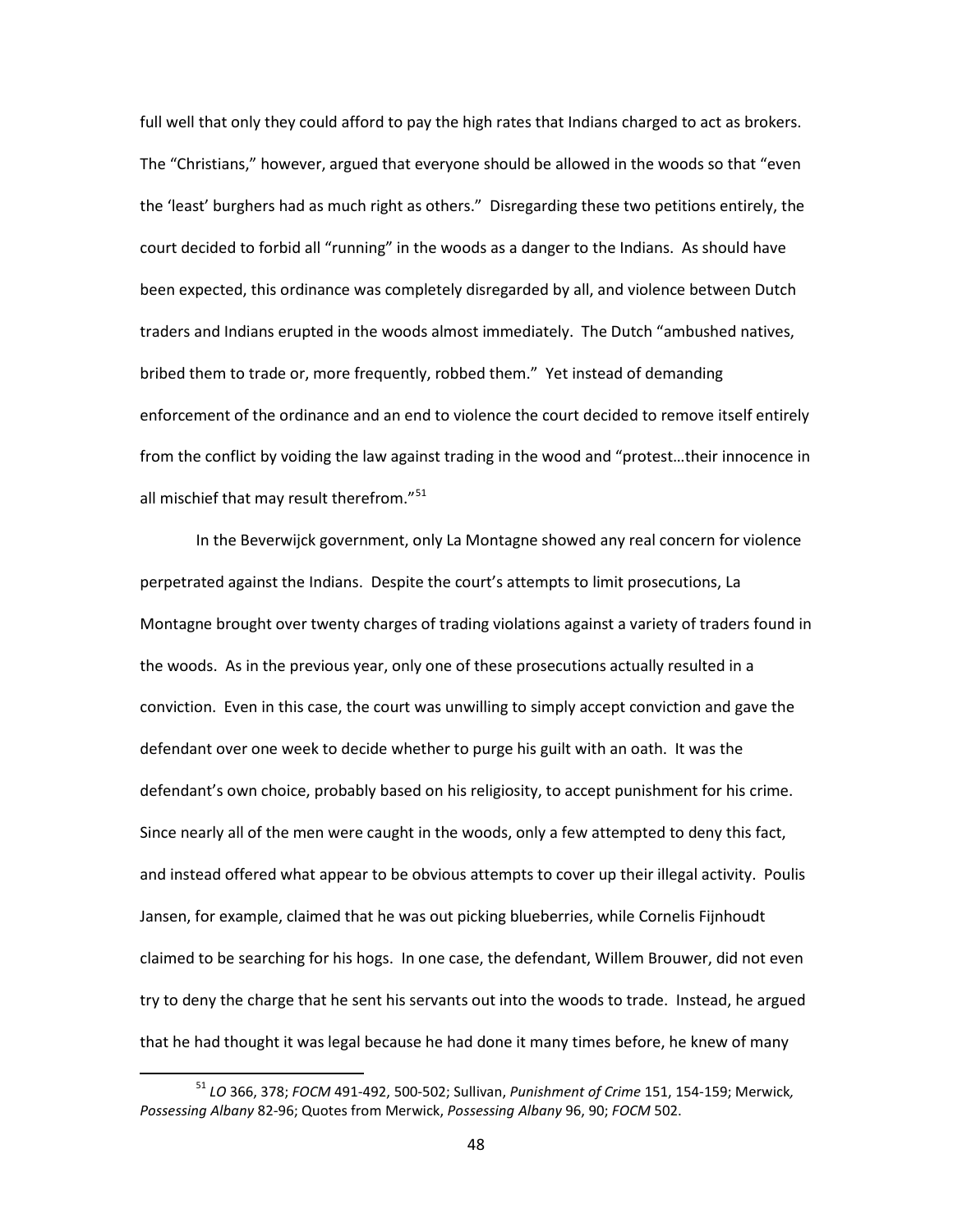other men who did the same, and, furthermore, another trader had told him explicitly that it was legal. La Montagne tried to explain to the court that no trader had the right to declare an ordinance void, but the magistrates on the court decided to consider his defense anyway. Despite the absurdity of this defense, the court, searching for any possible way to avoid actual convictions, chose to dismiss the case against Brouwer.**[52](#page-51-0)**

In the three most daring defenses offered to the court during the 1660, three traders attempted to get the charges against them dismissed by leveraging the well-known secret that the members of the court "traded openly" in the woods. All three made the same claim that they had sent their servants into the woods not to trade, but to spy on the servants of Rutger Jacobsen and Anderies Herpertsen, two of the court magistrates. The three traders who offered this defense even offered to prove their claim. In all three cases, the implicit threat against the magistrates worked and the charges were dismissed, because in reality the only member of Beverwijck's elite who wanted to enforce the trade ordinances was *schout* La Montagne. To nearly everyone else in Beverwijck's upper-class, illegal trading was an acceptable practice, which brought no stigma. Few men accused of illegal trading faced significant punishment, and this punishment was never a barrier to holding high office or remaining a respected member of the community. In fact, it was often those men who grew wealthy through illegal trade who were considered the most honorable and most well-respected. Although La Montagne worked hard to bring order to the fur trade and the court during 1659 and 1660, he was quite possibly the only man in Beverwijck with such a goal. For magistrates of the Beverwijck court, the trade ordinances were merely window dressing to feign concern for the excesses of the fur trade, in

<span id="page-51-0"></span> <sup>52</sup> *FOCM* 491-492, 496-500, 511-514, 523, 528-530; Merwick*, Possessing Albany* 90-94; Sullivan*, Punishment of Crime* 155-157; Dennis, *Landscape of Peace* 161.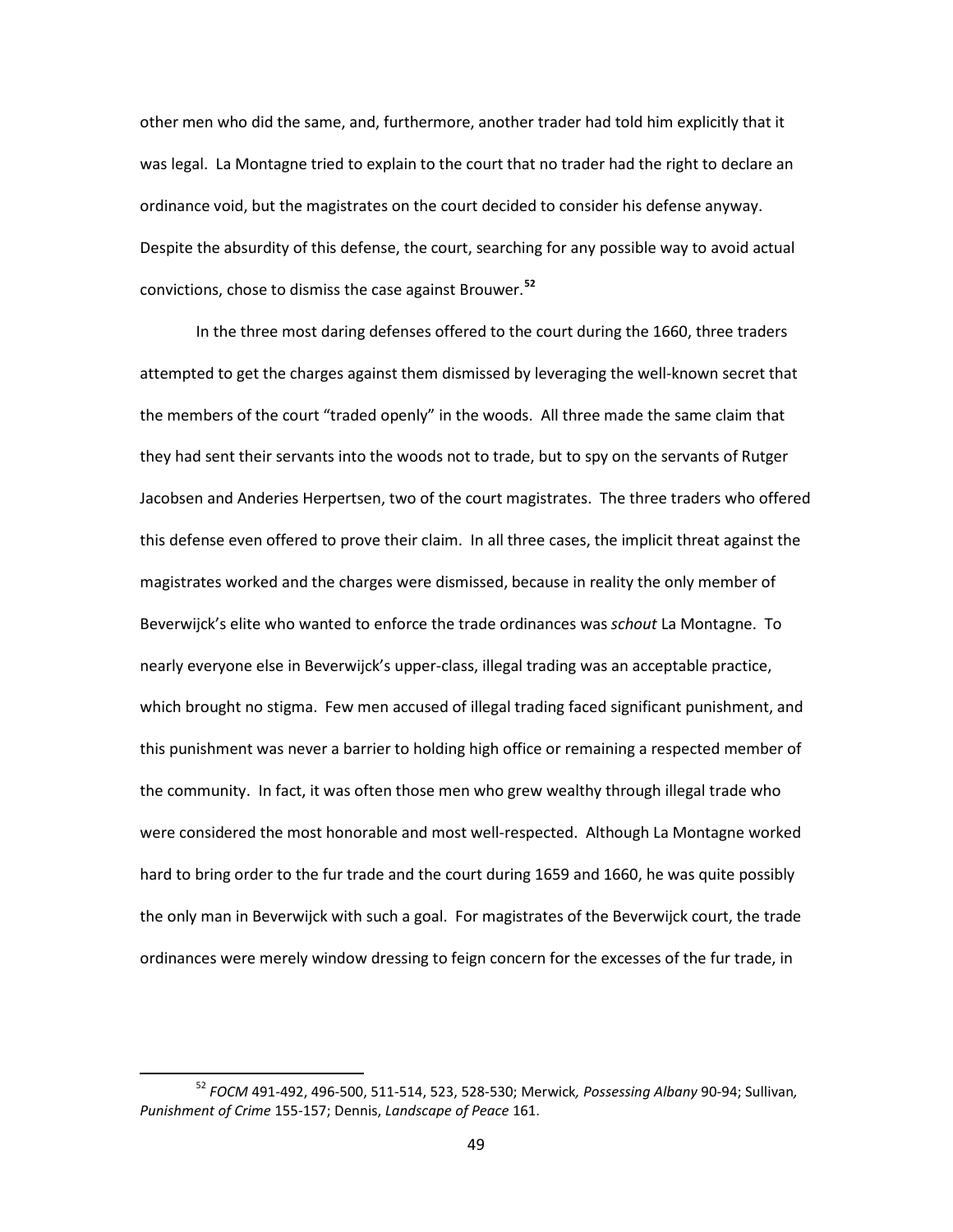which the magistrates themselves were complicit, and to show the New Netherland council that they were attempting to assert control. $53$ 

## Compensating for Violence against Indians

Maintaining peace, or at least limiting open warfare, required the court to do more than simply ignore violence, because although they might be willing to ignore their own law, Indians still expected to receive compensation for the murder according to their own laws and traditions. On the north Hudson, the Dutch were never strong enough or economically independent enough to consider forcing Indians into submission the way that Kieft attempted to do around Manhattan Island. Instead, the Courts of Fort Orange, Renssleaerswijck, and Beverwijck chose to follow and Indian method for compensating harm and reestablishing peaceful relations: they offered a payment of goods. As already shown, many Indian Nations, including the Five Nations of the Iroquois Confederacy and the tribes living along the Hudson River, considered payment an acceptable substitution for the blood debt owed to a victim's clan. Although evidence of gifts to Indian tribes exists throughout the Dutch records, only limited information was recorded about their purpose. Unfortunately, this makes it impossible for historians to discern whether these payments were made as compensation for specific incidents, or were more general payments to ensure the good will of Indian hunters and traders. In the years 1648 through 1650, for example, Brant van Slichtenhorst recorded 700 florins worth of "expenses incurred on account of the Indians," but provided no further explanation for what such expenses might have been. There were, undoubtedly, many reasons that the Indians might have given present to Indians, such as ensuring that Indians continued choosing to trade with

<span id="page-52-0"></span> <sup>53</sup> *FOCM* 511-512, 514, 523, 528-530; Venema*, Beverwijck* 237-239; Burke, *Mohawk Frontier: The Dutch Community of Schenectady, New York, 1661-1710* (Ithaca, N.Y.: Cornell University Press, 1991), 13; Quote from *FOCM* 514.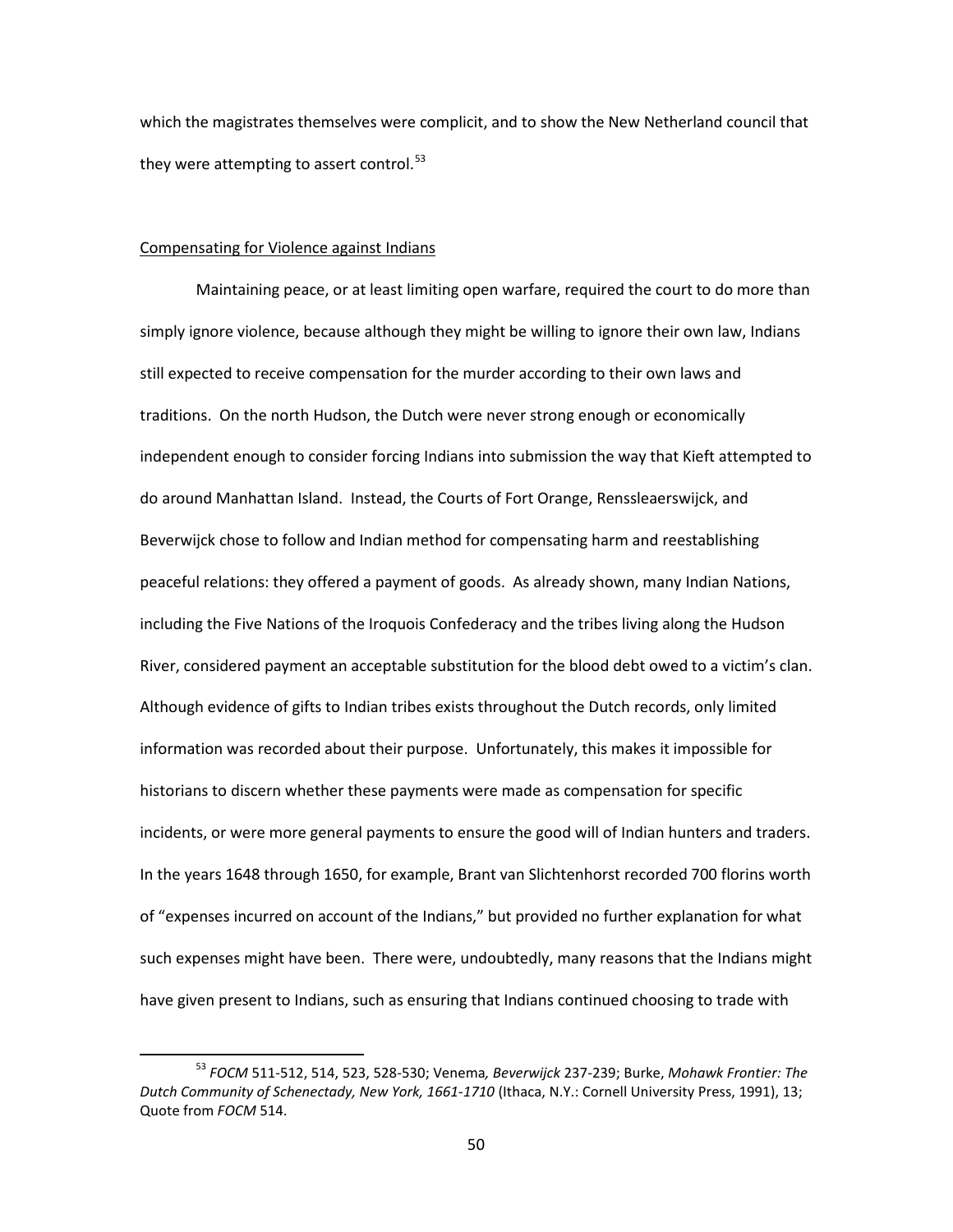the Dutch, and not their European rivals. The Dutch government knew that Indians could relatively easily leave their alliance and seek guns from the English or French, thereby threatening the New Netherland colony. Furthermore, when Indian requests for presents were left unfulfilled, it was common for young men of tribe to take what they desired by force. In 1648, for example, "younger Indians…caused trouble in Rensselaerswijck; they walked around daily, saying: 'Give us bacon and meat.'" After the Dutch refused the young men, the Indians began to kill livestock until the Court of Rensselaerswijck agreed to provide the tribe's sachems with cloth, lead, and gunpowder. $54$ 

By far the most important present for many Indians were guns. During the seventeenth century, Indians grew to depend on guns for a variety of purposes. Indian traders in Beverwijck/Albany requested guns from the Dutch and English to use in defending their homes and when out hunting for beavers. Everyone from the traders in Beverwijck to the directors of the West India Company knew, knew this "to be only a pure pretense." Although guns were useful for hunting, they were at least equally important for raids on other Indian and European communities. The WIC, fearing that Indians supplied with guns might turn against the Dutch and destroy the colony, outlawed the sale of guns, powder, and lead to Indians 1639. Like other trading ordinances, this law went virtually unenforced, and only two years later, the government of Rensselearswijck complained that "many persons and inhabitants of the colony make bold against the ordinance of the Chartered West India Company to sell to the Indians or savages…firearms, powder, and lead." The following year, in 1642, the patroon attempted to take stronger action by forbidding any traders not living in Rensselaerswijck from entering the colony, but again to no avail. As with other trade ordinances, the courts of Rensselaerswijck and

<span id="page-53-0"></span> <sup>54</sup> *MCR* 206-207; Charles T. Gehring, trans. and ed. *Correspondence 1647-1653* (Syracuse, N.Y.: Syracuse University Press, 2000), 55, 208; Charles T. Gehring, trans. and ed. *Council Minutes 1652-1654*. (Baltimore, Md.: Genealogical Publishing Co. Inc., 1983), 116; Bradley, *Before Albany* 115; Sullivan, *Punishment of Crime* 176-180; Venema, *Beverwijck* 182; Quote from Venema, *Beverwijck* 43.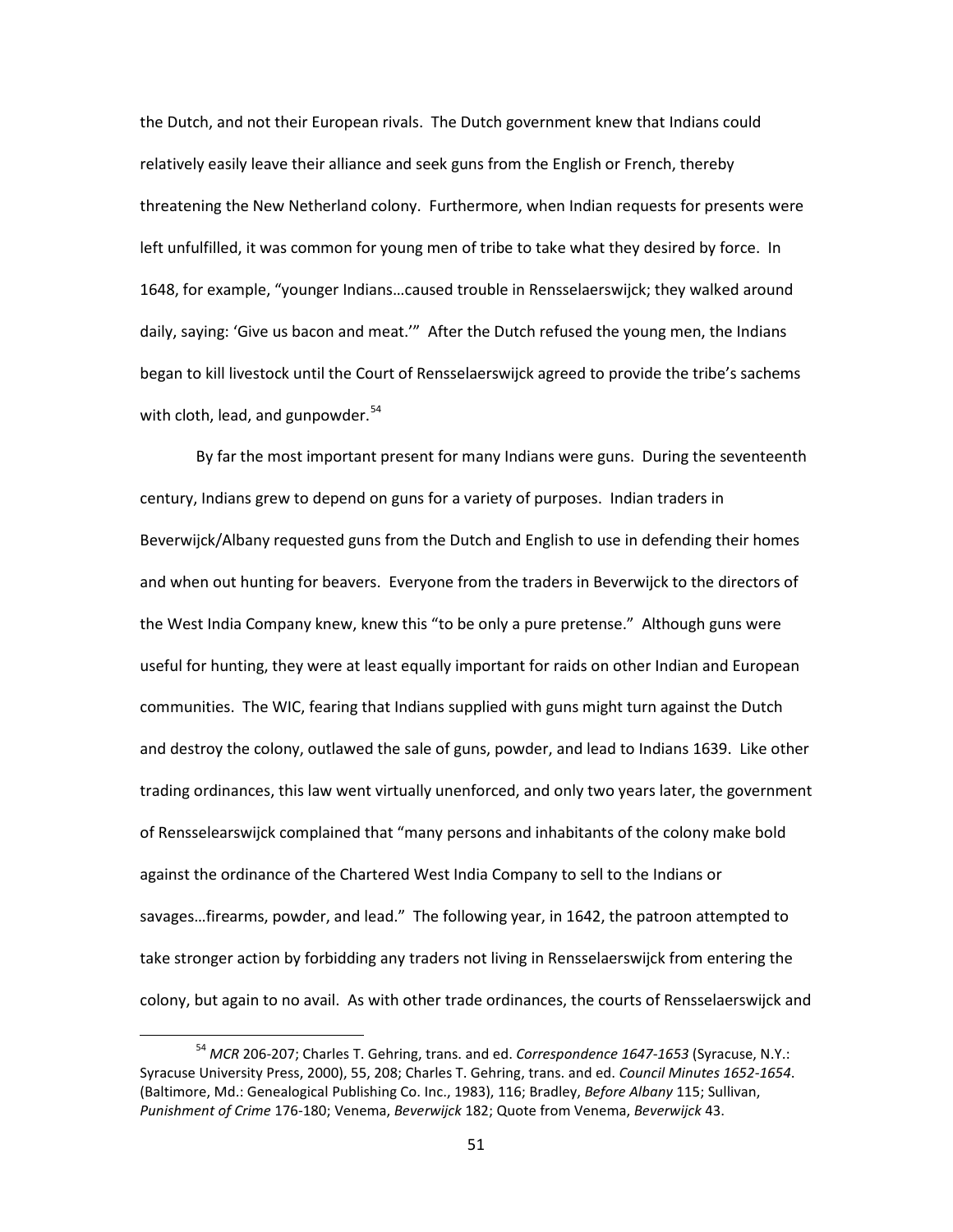Beverwijck were extremely reluctant to prosecute violations and illegal actions. In the twelve years of minutes between the two courts, only one man, Michiel Jansz, was ever convicted of having "sold contraband munitions of war to the Indians." This prosecution was a special case, because Jansz was accused not simply of selling firearms, but of doing so during Kieft's War, thereby facilitating the death of many Dutch men and women. For these crimes, he was sentenced to pay 50 guilders to the patroon, along with whatever "arbitrary punishment and heavy fine … the honorable court shall consider fit to impose." Yet even in this most extreme case the judgment of the court may never have been carried out. During the next three years, the court orders Jansz five more times to pay the fine imposed against him, and by the end of the minutes in April, 1652, the records are unclear as to whether these orders were ever successful.<sup>[55](#page-54-0)</sup>

The concerns of the New Netherland council about ordinances forbidding the trade of guns meant little to Indian allies of the Dutch colony. Unlike the Dutch, the Indians who traded at Beverwijck understood their alliances to form a kinship, which bound both nations to assist the other. As far as the Indians were concerned, they needed guns to hunt and to defend themselves (and to use in raids), and it was the Dutch responsibility to provide these guns for them. Although it pained them to admit it, the leaders of the Dutch colony, including the directors of the WIC in Amsterdam, knew that to keep Indians as allies and trading partners, the colony needed to supply them with guns, shot, and powder. In 1648, the Directors in Amsterdam, in a private letter to Stuyvesant, gave the director-general permission to allow the company's officers "to supply the tribes very sparingly." Over the years, the "sparing" number of guns supplied to Indians increased as the colonial government sought to keep the Indians

<span id="page-54-0"></span><sup>&</sup>lt;sup>55</sup> David J. Silverman, Indians, Firearms, and the Problem of Dependency in Colonial America, unpublished manuscript; *LO* 18-19; A.J.F. Van Laer, trans. and ed., *Council Minutes, 1638-1649* (Baltimore, Md.: Genealogical Publishing Co. Inc., 1974), 42; *VRBM* 565-566, 626-627; *MCR* 34, 36-39, 77, 96, 123, 169-170; Quote from Gehring, *Correspondence 1647-1653*, p. 56; *VRBM* 565; *MCR* 34, 37.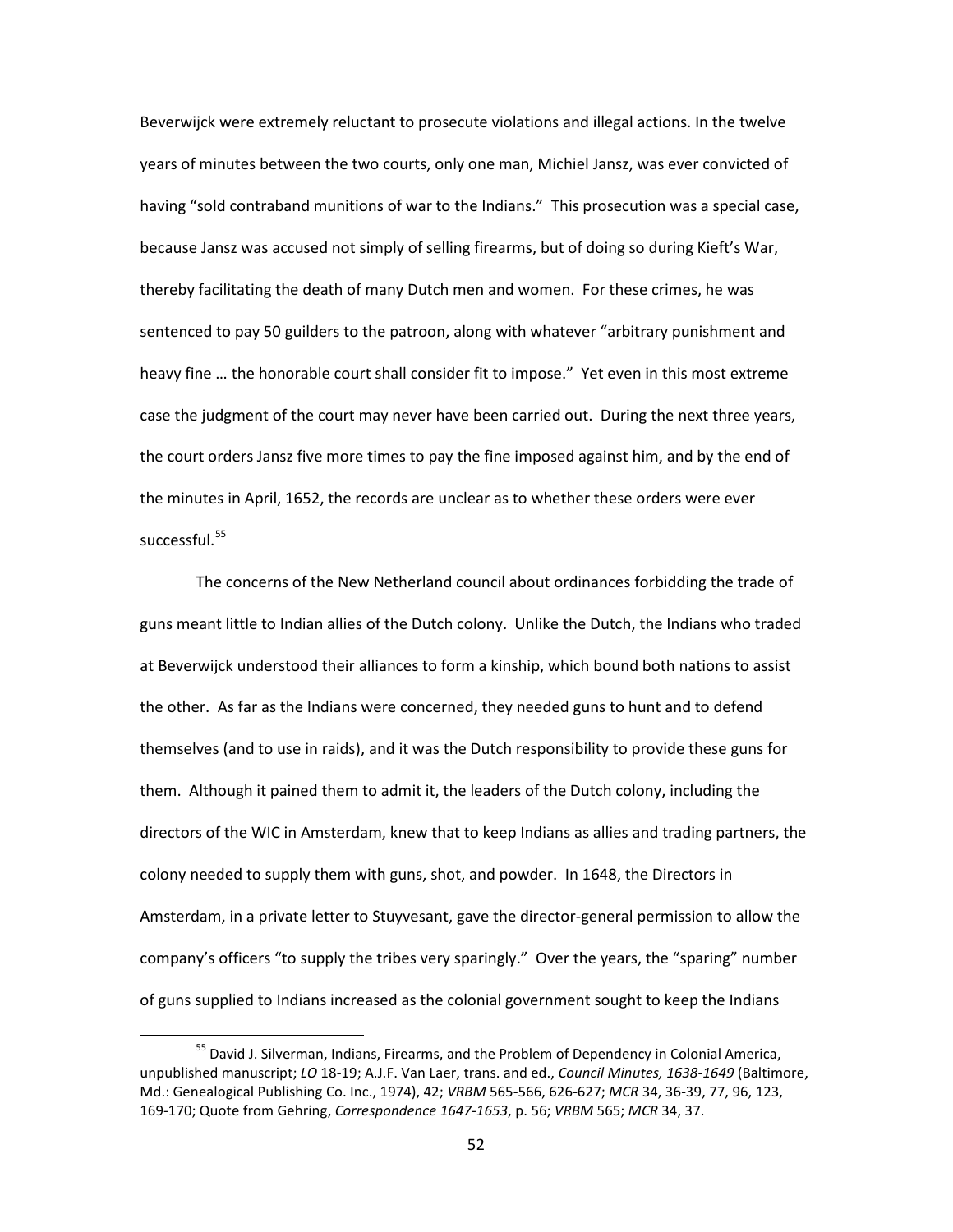from leaving the Dutch to trade elsewhere. In addition, the Stuyvesant and other colonial officials in Fort Orange and Beverwijck probably found that it was necessary to increase the number of presents, and especially the hugely desirably firearms, given to Indians as a condolence for Dutch violence.<sup>[56](#page-55-0)</sup>

Although many different Indian nations received presents, the Dutch were, by far, most concerned with maintaining the military and economic alliance they had with the Mohawks. After the Mohawks defeated the Mahicans in 1628, the Mohawks became the most important Dutch ally in New Netherland, as well as one of the most powerful nations in colonial North America. As the easternmost nation of the Iroquois Confederacy, the Mohawk were the "Keepers of the Eastern Door" and were in charge of negotiating Iroquois affairs with the Dutch at Fort Orange. The Mohawks also controlled Dutch access to the huge beaver populations to the west of Beverwijck. This prime position in the fur trade economy gave the Mohawks significant leverage to use in negotiations with the Dutch. Of all the Indian nations who traded near Fort Orange, only Mohawk threats were terrifying enough to bring the Courts of Rensselaerswijck and Beverwijck together to find a way to satisfy the Mohawk sachems. As Dutch violence increased during the late 1640s, threats from the Mohawk became more common, reaching a peak in September, 1650, when a Tappan trader informed the Dutch that the Mohawks were planning an assault to destroy the colony during the winter. In the south, as evidenced by Kieft's War and other smaller wars fought with Indians, colonial leaders would likely have fought back to defend the dominance of the Dutch colony. The Court of Rensselaerswijck, however, understood that they were the weaker power in the region, both economically and militarily. Although the court complained of "living…under the unrestrained

<span id="page-55-0"></span> <sup>56</sup> Gehring, *Correspondence 1647-1653*, p. 55, 208; Gehring, *Council Minutes 1652-1654*, p. 116; Sullivan, *Punishment of Crime* 176-182; Dennis, *Landscape of Peace* 125; Venema, *Beverwijck* 182; Quote from Gehring, *Correspondence 1647-53*, p. 55.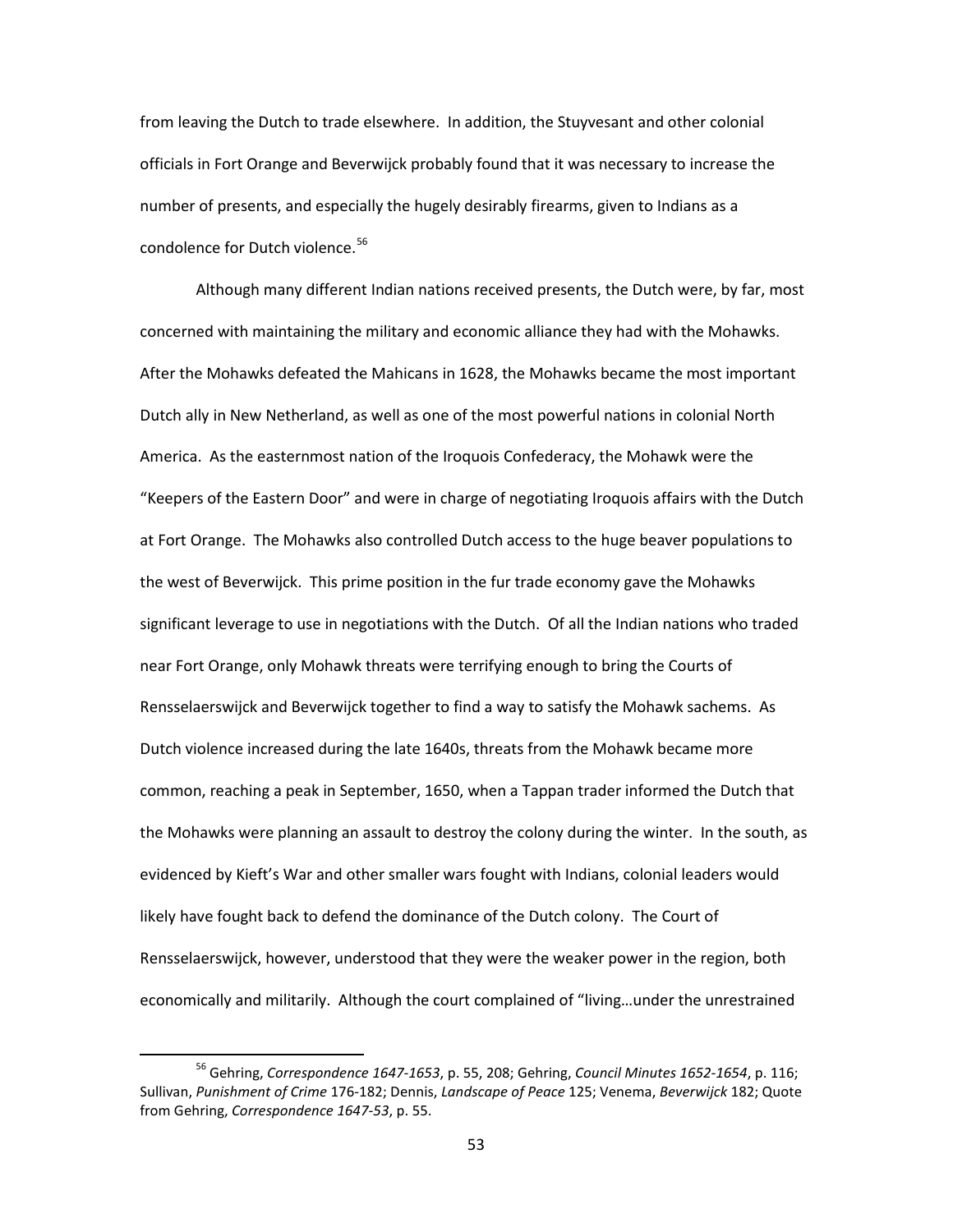domination of inhuman people and cruel heathen," it chose to accept this subservient position and rejected the few calls to take up arms against the Mohawks. Instead, the members of the court decided instead to send five traders to the Mohawk villages with presents "to renew the former alliance and bond of friendship." In addition to a significant gift of presents, the court also promised to stop "the sending of brokers (a source of much mischief, quarreling, and discord)" into the woods. Although this promise went unfulfilled, the Mohawks did accept the presents and apologies offered by the Dutch, and continued trading as they had in years past.<sup>[57](#page-56-0)</sup>

Throughout the 1650s, Mohawk threats to attack the village or cut off trade continued to occur with increased frequency, leaving the Dutch leaders in Beverwijck continually terrified that the settlement's economy might collapse. During conferences in 1654 and annually from 1657 through at least 1660, the Mohawks complained of Dutch attacks in the woods, and demanded goods in order to "renew the old alliance and friendship." In each case, the Dutch, without noted dissent, quickly capitulated and sent the Mohawk chiefs home with most, and sometimes all, of what they had requested. The peace reestablished then lasted until, as always happened, the Mohawk returned with more complaints about Dutch traders.

Although the relatively short conferences make it appear as though maintaining peace was a simple process of paying off the Mohawks for their grievances, the process was complicated by the complex co-dependence that existed between the Dutch and the Mohawks. While the Dutch were, as already discussed, dependent on the Mohawk to bring furs, the Mohawks were growing increasingly dependent on the Dutch to supply them with European manufactures, such as guns, metal, and cloth. Although over time the dependence of the Mohawks would weaken their bargaining position in North America, during the mid-

<span id="page-56-0"></span> <sup>57</sup> Venema, *Beverwijck* 160-164; Burke, *Mohawk Frontier* 70-74; Richter, *Ordeal of the Longhouse*; John Parmeter, *The Edge of the Woods: Iroquoia, 1534-1701* (East Lansing, Mich.: Michigan State University Press, 2010); *MCR* 127-131, 215; Quotes from *MCR* 128, 129, 129.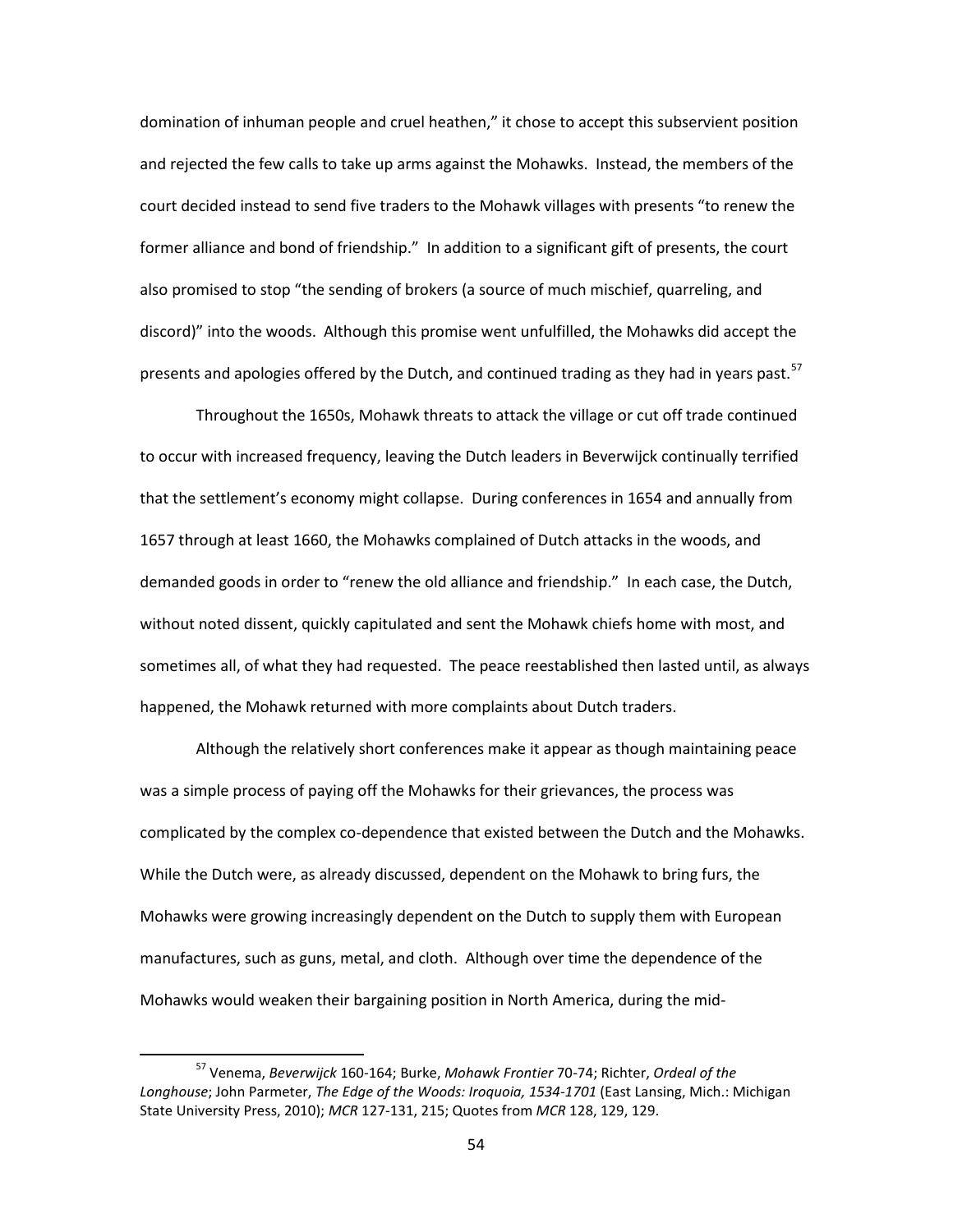seventeenth century the balance was more equal. In part, this was because while trade with the Dutch might have been most convenient, the Mohawk could, if necessary, have taken their furs to the French or the English who were both eager for the valuable trade.<sup>[58](#page-57-0)</sup>

While the presence of other European powers gave some credibility to the Mohawk threats, there was no point when the Mohawks actually followed through, even after over a decade of witnessing the Dutch fail to limit violence as they promised to do. At a conference in 1660, the Mohawks made no request for presents and asked only that the Dutch forbid traders "to molest the Indians as heretofore by kicking, beating, and assaulting them…and if it is not prevented, they will go away and not be seen by us anymore." As always the Court of Beverwijck made promises and passed ordinances, but did little to enforce its commands. The Mohawks apparently had no response to this failure, as trade continued as before and the two communities remained formally at peace. It may have been that Dutch presents were simply enough to convince the Mohawks to forgive and forget their grievances. It is also possible that the Mohawk threats were attempts to leverage economic dominance, rather than representing a real plan to divest from the Dutch fur trade. Despite their professed belief that the violence against their people must stop, the Mohawks decided, year after year, to compromise and accept presents in lieu of their actual demand that the Dutch control the fur traders. The Dutch, meanwhile, apparently accepted the need to compromise and give the Mohawks presents, leaving aside their general belief that the Indians should have to purchase goods just like anyone else. In a codependent economy where neither party could truly afford to end trade, the only way to keep the Dutch and the Mohawks trading together in relative peace was for both sides to compromise their demands and expectations.<sup>[59](#page-57-1)</sup>

<span id="page-57-1"></span><span id="page-57-0"></span> <sup>58</sup> Parmeter, *Edge of the Woods*; Silverman, Indians, Firearms, and the Question of Dependency; Gehring, *Council Minutes 1652-54*, p. 116; *FOCM* 146-147, 304, 400-402, 453-458; Quote from *FOCM* 146. <sup>59</sup> *FOCM* 503-504; *LO* 381, 383-384; Quote from *FOCM* 503.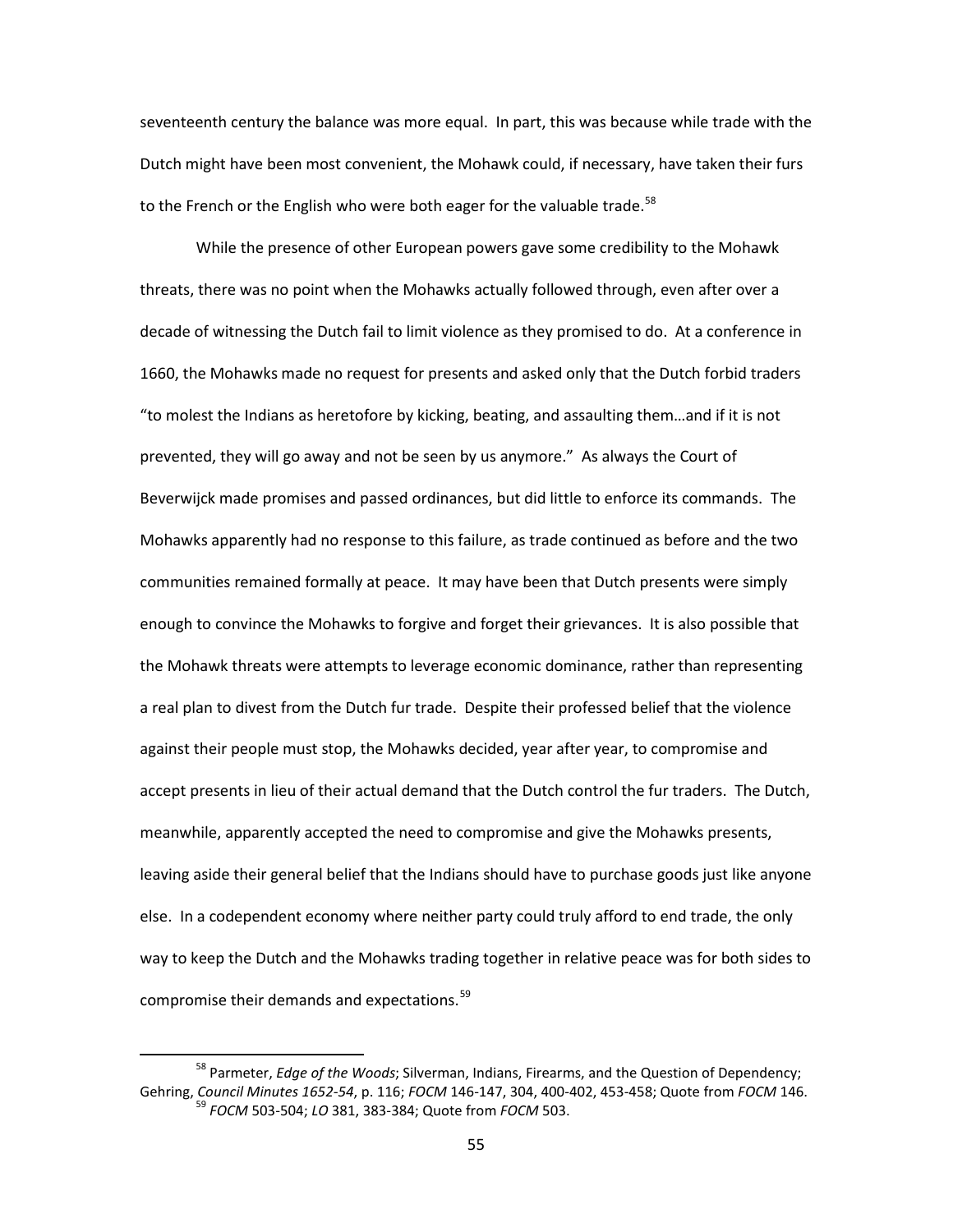## **Chapter 3: The Dutch Period II: Indian Violence, Alcohol, and Troubles in the Village**

### "Alongshore" Jurisdiction and the Problem of Indian Violence

The Dutch never demanded redress from Indians when colonists were attacked or murdered. In North America, as shown in the introduction, the European legal institutions of arrest, confinement, trial, and state-sponsored execution were foreign to most Indian peoples. While most European colonists cared little about what Indians thought of Europeans laws, the Courts of Rensselaerswijck and Beverwijck could not so easily ignore Indian legal concerns. The colonists in these settlements undoubtedly considered Indian ways to be barbaric, but a belief in legal superiority was very different from actually enforcing Dutch law on Indians. Given the military strength of the Mohawks and the Dutch dependence on the fur trade, the Courts of Rensselaerswijck and Beverwijck tried, as much as possible, to avoid any action against Indians that might have upset Indians trading in the village. The courts never punished any Indian for violence or other crimes perpetrated against colonists.<sup>[60](#page-58-0)</sup>

In twelve years of extant court minutes, there were no cases in which the Dutch ever punished an Indian for the murder of a European, which was in stark contrast to the multitude of cases found in the English court minutes from other colonies. Although Dutch records are incomplete, covering the Court of Rensselaerswijck from 1648 to 1652 and the Court of Fort Orange and Beverwijck from its founding in 1652 to 1660, they nevertheless present a clear picture of a court that only involved itself with Indians when Indian sachems themselves requested a meeting. It is also extremely unlikely that in the final years of the Dutch period the

<span id="page-58-0"></span> <sup>60</sup> *MCR*; *FOCM*; Sullivan, *Punishment of Crime* 202-203.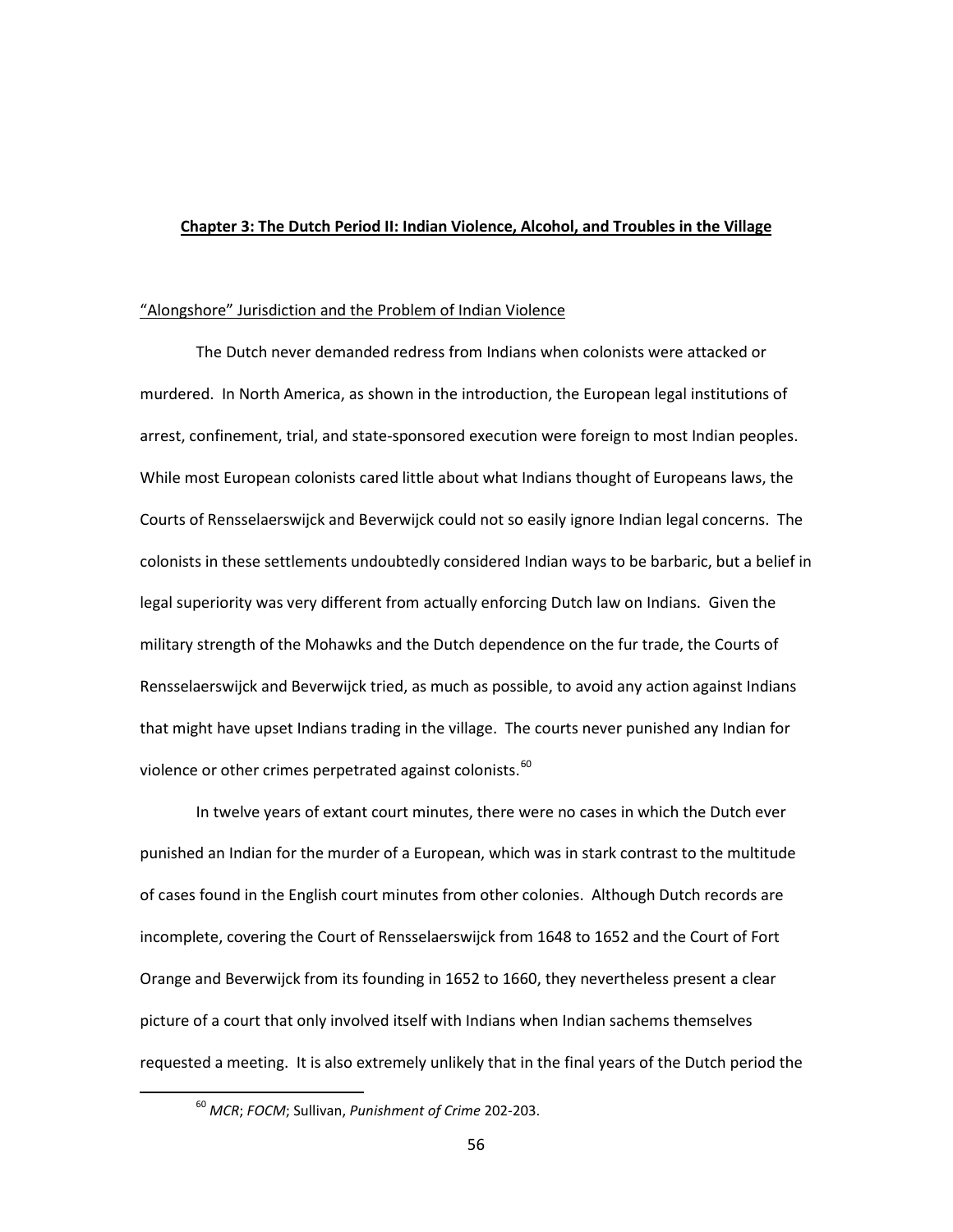court altered its stance, because under the English regime that began in 1664 the composition of the court remained the same and continued to avoid punishing Indians. Other extant Dutch records provide further evidence that the governments of Rensselaerswijck, Beverwijck, and Fort Orange never punished Indians for murder, at least through official means. In sixteen years of council minutes (1638-1649, and 1652-1656), and eleven years of letters (1647-1658) the New Netherland Council in New Amsterdam never once discussed the punishment of an Indian in Beverwijck. If the government of Beverwijck had ever punished an Indian it almost certainly would have been reported to the council. This complete lack of evidence is in stark contrast to contemporary English colonies where colonial court records provide ample evidence of Indians brought to court and punished for a wide variety of both violent and non-violent crimes. In *Puritan Justice and the Indian*, Yasuhide Kawashima cites innumerable examples of Indians prosecuted in Massachusetts courts beginning in 1630 and increasing significantly after the English victory in King Philip's War in 1676. While Kawashima limits his scope to the Massachusetts colony, he does note that the assumption of English jurisdiction over Indians during the seventeenth century was a pattern common to all New England colonies.<sup>[61](#page-59-0)</sup>

Unlike Indians who complained when the Dutch failed to punish violent traders in the woods, the Dutch community does not seem to have been dissatisfied with the lack of legal action against violent Indians. On the contrary, the public may have even supported such inaction because it supported the fur trade. As in previous decades, the priority of the community was the fur trade. The leading members of the community expected, and even

<span id="page-59-0"></span> <sup>61</sup> *MCR*; *FOCM*; Van Laer, *Council Minutes 1638-1649*; Gehring, *Council Minutes 1552-1654*; Gehring, *Council Minutes 1655-1656*; Gehring, *Correspondence 1647-1653*; Charles T. Gehring, trans. and ed. *Correspondence 1654-1658*. (Syracuse, N.Y.: Syracuse University Press, 2003); A.J.F. Van Laer, ed. and trans., *Correspondence of Jeremias van Rensselaer 1651-1674* (Albany, N.Y.: University of the State of New York, 1932) (hereafter JVR); Yasuhide Kawashima, *Puritan Justice and the Indian: White Man's Law in Massachusetts, 1630-1763* (Middletown, Conn.: Wesleyan University Press, 1986); Grabowski, "French Criminal Justice" 406.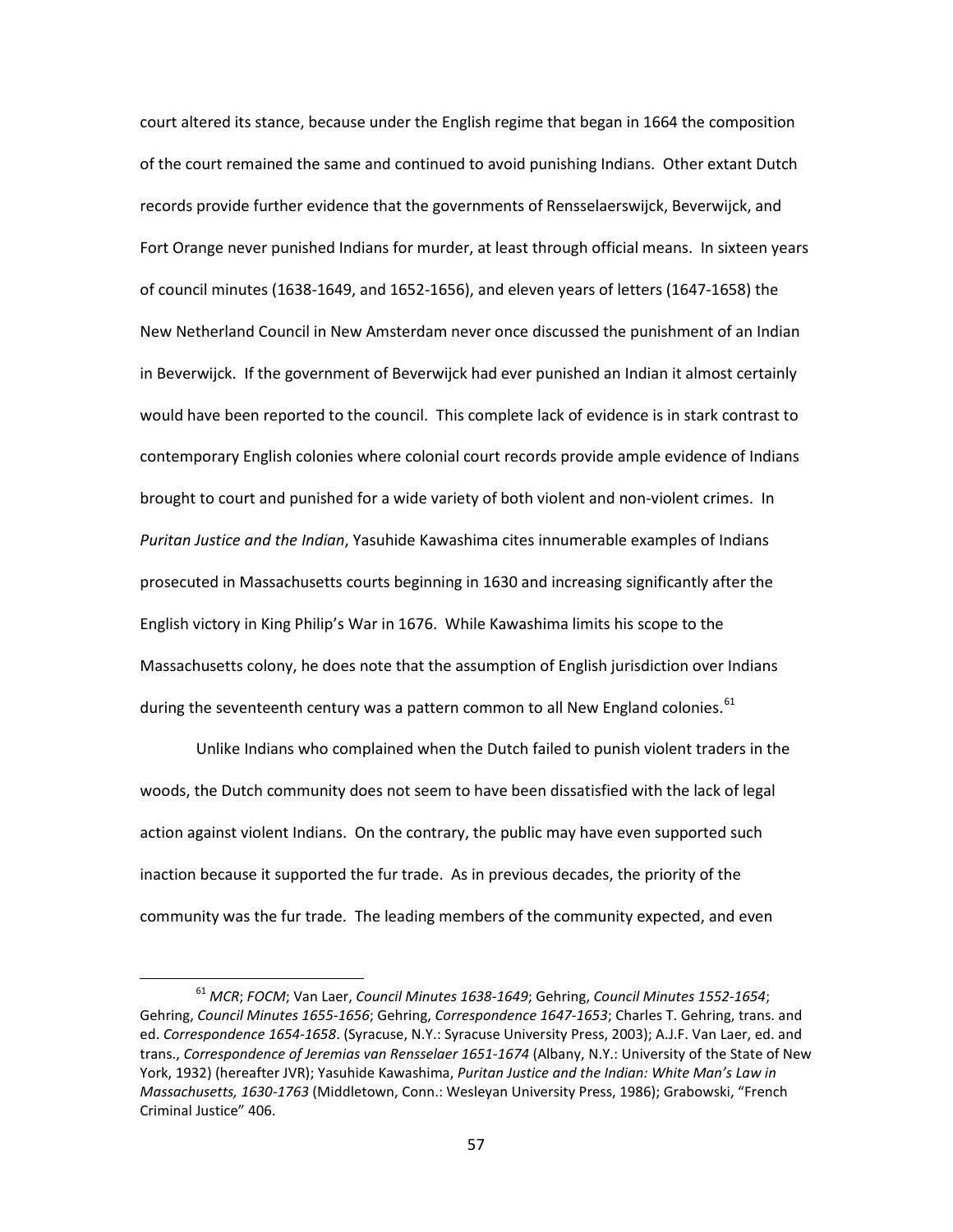demanded, that their actions in the woods be ignored, because violence was considered integral to sustaining the profit of the fur trade. When this angered Indians, as it often did, the courts found other ways to compensate them without impeding the fur trade. Likewise, when Indians attacked Dutch, the court's priority was to find a way to resolve the conflict without impeding the fur trade, even if that meant ignoring Dutch legal norms. As the Dutch probably understood, any Dutch legal taken against Indian would have caused an immediate, and potentially irreparable, conflict. In cases of violence committed by Indians, therefore, the most effective means to support the fur trade was to go beyond the demands of the "alongshore ideal" and completely ignore Indian perpetrators.

One of the unfortunate effects of this policy was that few incidents of violence were recorded in written records. While there were references to violence, little can really be done to actually quantify the violence that undoubtedly occurred in and around Beverwijck. It is also, unfortunately, impossible to state with complete certainty how many, if any, Indians murdered Dutchmen or, for that matter, how many Dutchmen killed Indians. At the same time, however, it can be stated with certainty that violence and, most likely, murder were relatively common occurrences near the northern trading settlement. Numerous laws passed by the New Netherland Council and the Court of Beverwijck reference a need to limit violence by Indians. In one law passed in 1652, the Council forbids traders to travel to the Mohawk villages specifically because of the fear of that they might be murdered, "as [had] frequently happened heretofore to others." Oblique mentions to violence continue throughout the court minutes of the 1650s, such as in 1657 when a number of drunken Mohawk Indians were found committing many "acts

58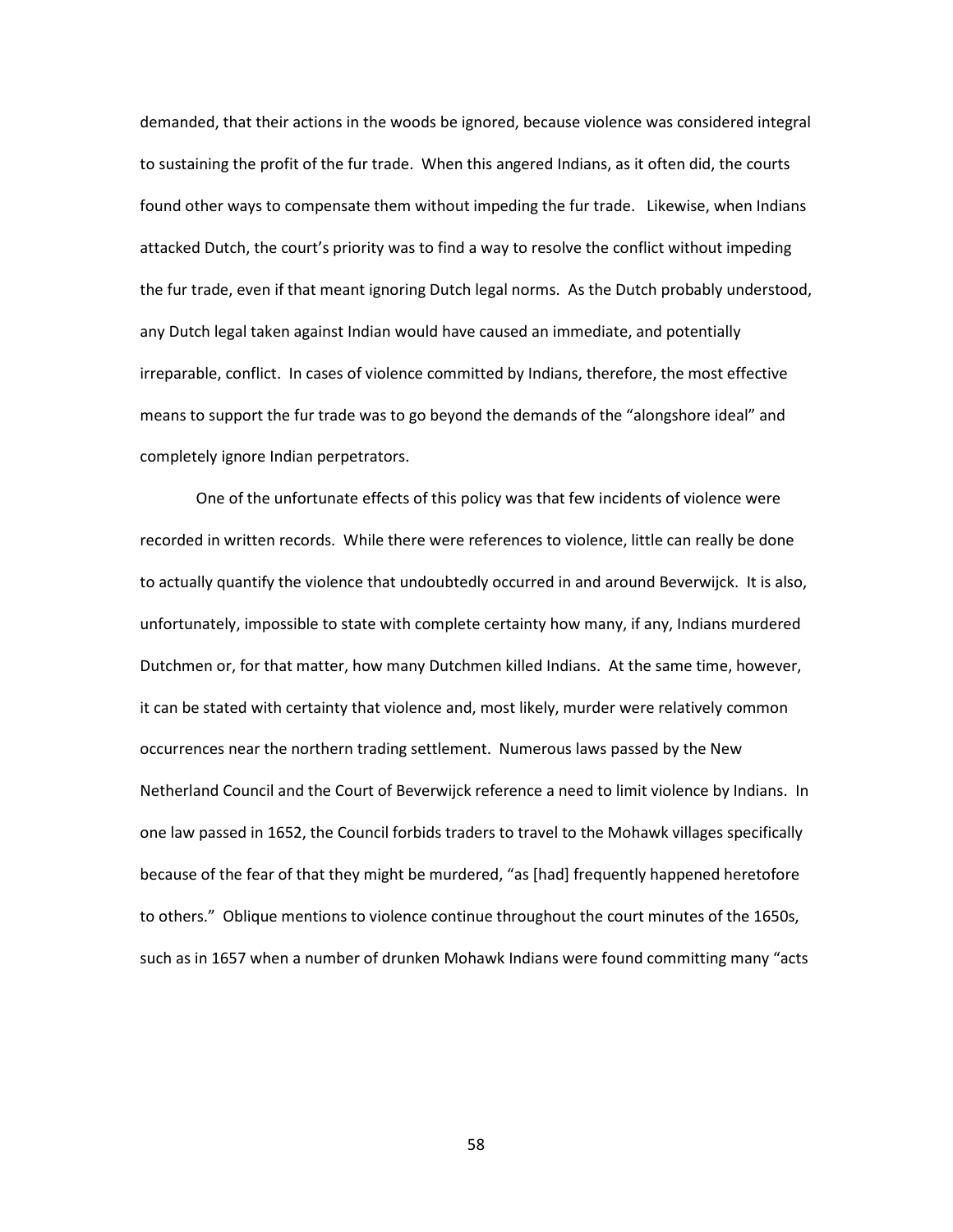of insolence," and the year before when the *schout* found a drunken Indian "committing insolence."<sup>[62](#page-61-0)</sup>

Within the court minutes, only three incidents were described in any detail, and all three express extremely well the levels of violence the Dutch would ignore in order to avoid prosecuting Indians. In 1649, "a certain Mahican…assaulted and fell upon [Gerrit van Wencom] in cold blood and almost strangled him, in such a way that his head was extremely swollen." Despite the fact that Wencom appeared to have known his attacker, no effort was made to apprehend the perpetrator or even to demand that he compensate Wencom. Five years later, Jan van Hoesem complained to the court that an Indian named "Pimp" "picked up a mallet lying…and thereby forcibly banged open the door of his house and thereupon greatly molested him and his family." In this case, Pimp did not get out of the town without any repercussions because he was found after the attack and "given a sound thrashing" by two other traders. Nevertheless, Pimp was allowed to leave Beverwijck after having attacked not only a trader, but also his family. If such an attack had happened in New England in the 1650s, the colonial government would undoubtedly have been less forgiving. By far the most extreme example occurred in 1656, when a Mohawk Indian "came quite drunk into [the house of Anderies Herbertsen] and after committing many acts of violence left some goods in his house." In this case, the lack of desire to arrest Indians became completely and undeniably apparent a few days later when the Mohawk perpetrator returned to Herbertsen's house to retrieve the goods he left there. Not only did Herbertsen, a magistrate of the court, not have his attacker arrested, but he even agreed to give back the goods. If incidents like had happened anywhere further south in New Netherland, it most likely would have at least led to calls for repayment, as happened, for example, after Raritans killed a number of Dutch pigs on Staten Island. Yet in

<span id="page-61-0"></span> <sup>62</sup> Van Laer, *Council Minutes 1638-1649*, p. 43, 196, 380-381; *LO* 34, 64-65, 254, 323, 383-384, *FOCM* 514-515; Quote from *FOCM* 43, 323, 254.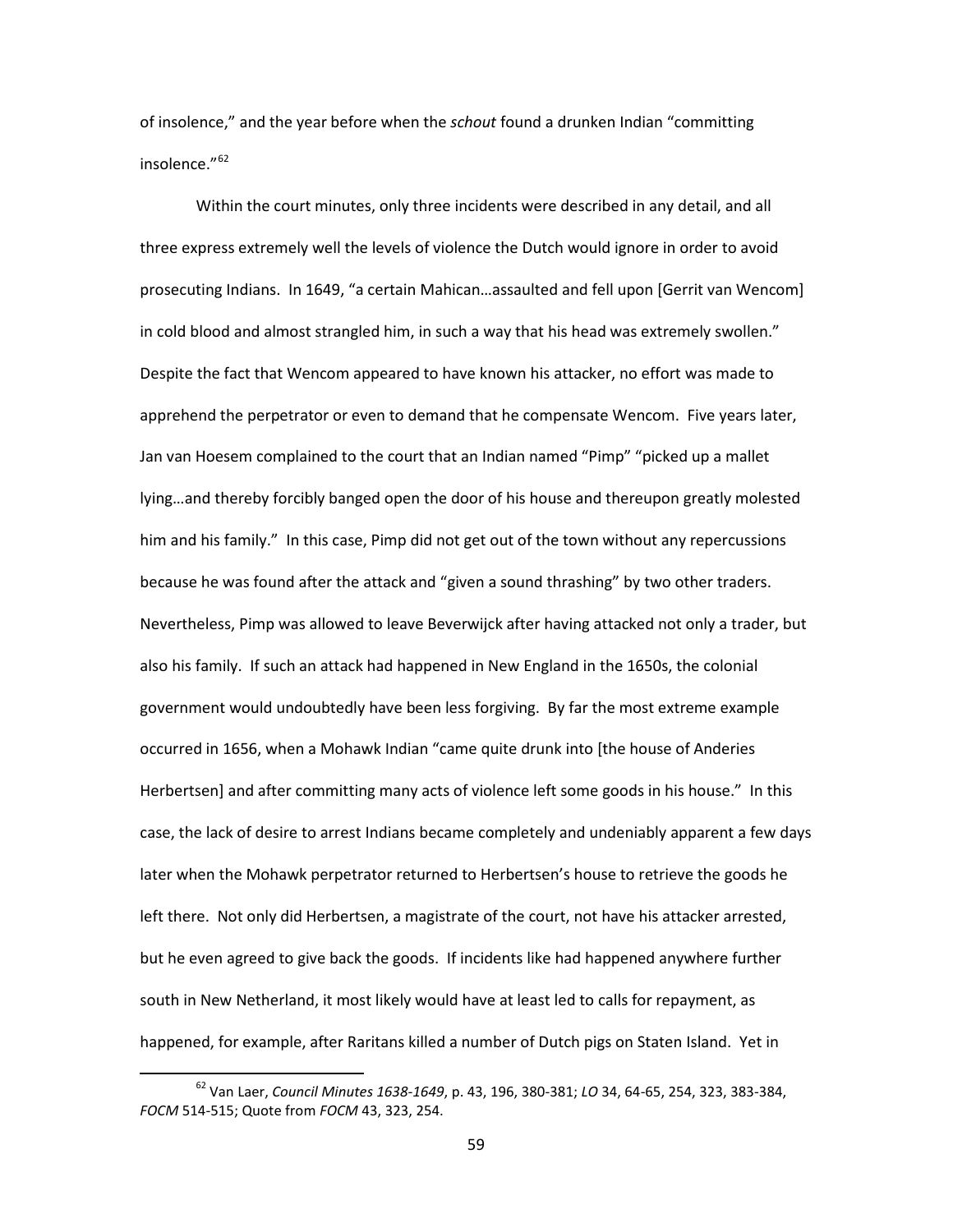none of the attacks in Rensselaerswijck/Beverwijck were any demands made for reparations from Indians. In the Herpertsen case, the magistrate even agreed to return goods that the, theoretically, could have demanded to keep as reparation. Although each of these attacks ended short of murder, a murder would most likely not have led to demands that an Indian be turned over to the Dutch justice system. If murder was handled more stringently than other attacks, a claim for which no evidence exists to either prove or disprove, the Dutch courts may have demanded reparations, but most likely would not jump all the way from having no official response to demanding that an Indian nation violate its own legal aversion to arrest.  $63$ 

#### Murder and War at the Esopus

To the south of Fort Orange, along the Hudson River and on Manhattan Island, the Dutch residents reacted to Indian violence in much more drastic ways than in the fur trading settlement. At first, following the "alongshore" ideal set down by the WIC directors in Amsterdam, the Dutch attempted to find equitable and non-confrontational means of resolving disputes over violence and murder. As in Kieft's War, however, Dutch settlements on Manhattan and along the south Hudson consistently failed to maintain this ideal. Further south along the Hudson, the Dutch lived mostly in horticultural communities alongside economically similar Indian communities, which created competition for prime farming and grazing lands. Unlike settlers in Beverwijck, where the economy depended almost entirely on the Indian fur trade, Dutch farmers reaped no economic advantage from maintaining cordial relations with Indian communities. In fact, it could even be economically advantageous to spark a conflict with Indians as a way to take their lands for Dutch settlement. Throughout the 1650s, conflict with Indians was a constant problem for the settlers of the Esopus, a small farming village about 83

<span id="page-62-0"></span> <sup>63</sup> Haefeli, "Kieft's War"; Quotes from *MCR* 97, *FOCM* 141, 141, 263.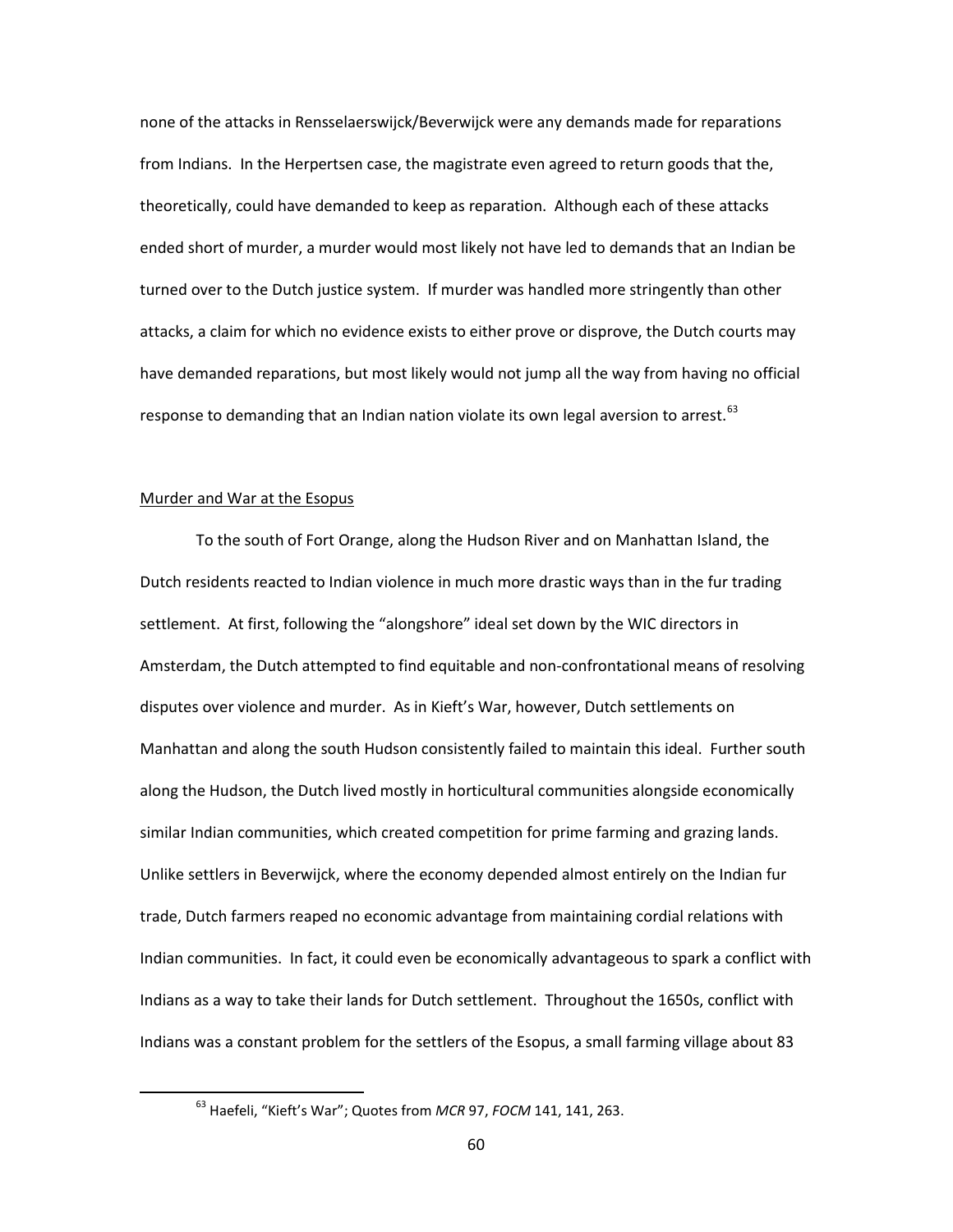miles north of Manhattan now known as Kingston, New York. The conflicts in the Esopus provide an interesting contrast with Beverwijck because, until 1661, crimes in the Esopus settlement were under the jurisdiction of the Court of Beverwijck. Although the town had its own local leaders, the vast majority of crimes were tried by the Court of Beverwijck. Yet unlike the settlers in Beverwijck the settlers in the Esopus had few reasons to fear attempting to impose Dutch law on the Esopus Indians. At worst, many assumed that Stuyvesant would send to protect them if the Indians decided to retaliate and attack the Dutch. $64$ 

Throughout New Netherland and the colonial world, including in Beverwijck and at the Esopus, Europeans often described Indian aggressors as having been "madly intoxicated" while attacking European settlers and villages. In nearly all of the cases from Beverwijck cited above the Indian perpetrators were described as having been drunk during the attack. One of the important reasons for this phenomenon of widespread attacks by drunken Indians was that, unlike Europeans who treated alcohol as a regular part of their diet, Indians almost never drank alcohol in moderation. Instead, most Indians, when in possession of alcohol, would drink for the sole purpose of getting drunk. Many also understood the nature of alcohol differently than Europeans. Intoxication was in many places understood as a spiritual experience during which an individual could not be blamed for their actions. In Beverwijck, no Indians in the historic record claimed that could not be punished for drunken actions, but at the same time, no Indians seem to have been called to account for their actions, drunken or not. In other settlements, when Indian chiefs attempted to claim that their men could not be held responsible for crimes that occurred under the influence of brandy sold to them by the Dutch, their claim was roundly dismissed as absurd and of no legal substance. Under Dutch law, drunkenness was no excuse for murder, and the killer was expected to be punished for his actions. These different views on

<span id="page-63-0"></span> <sup>64</sup> Merwick, *Shame and Sorrow* 237-258; Gehring, *Correspondence 1654-1658*, p. 168, 171.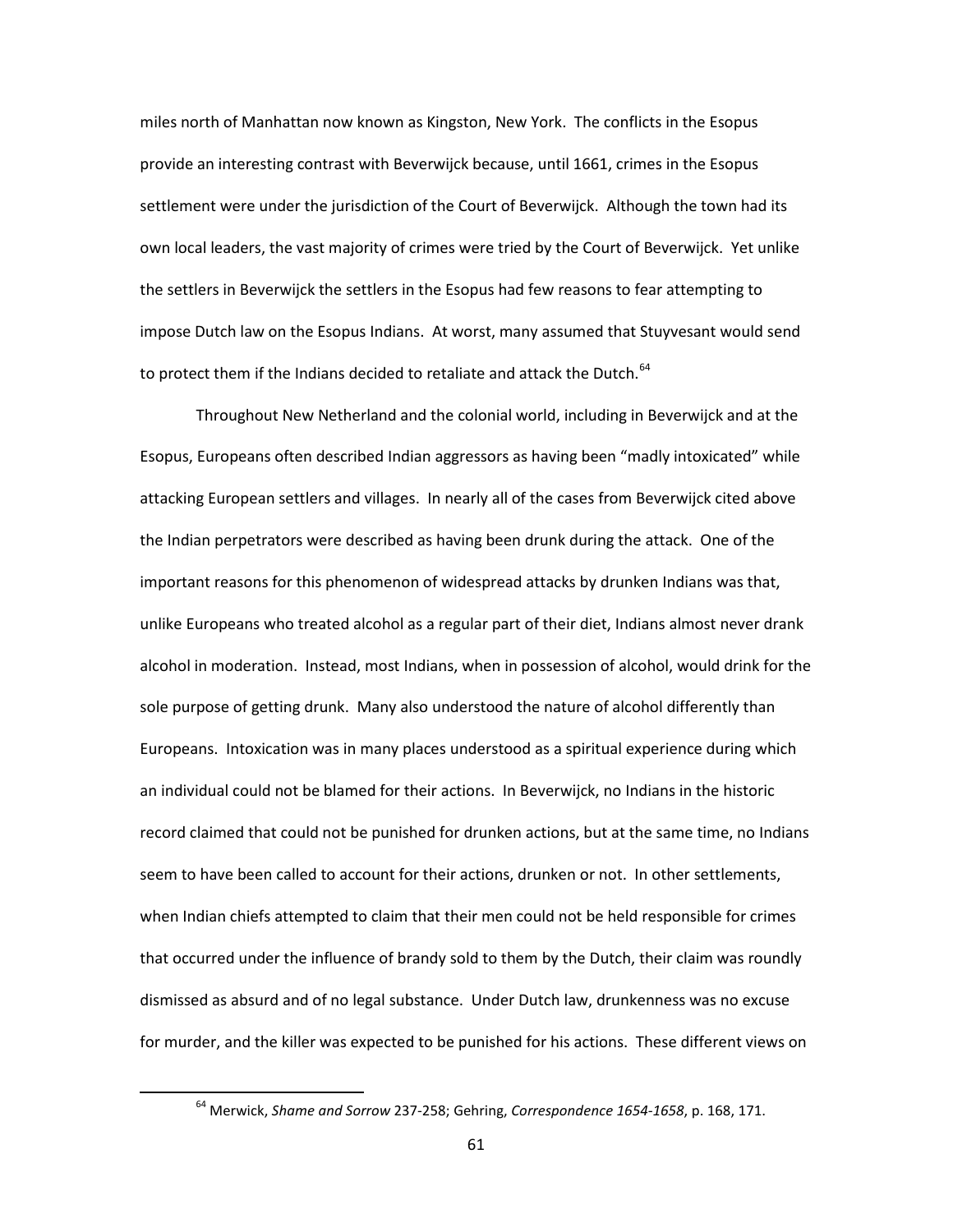guilt and culpability set up a legal conflict that was to be fought in the Esopus/Kingston for decades.<sup>[65](#page-64-0)</sup>

Although Dutch settlers in the Esopus had always had minor conflicts with their Indian neighbors, the first major conflicts began during the late 1650s, in the same years that violence in Beverwijck began to increase steeply. On the evening of May 1, 1658, a group of drunken Indians shot and killed Harmen Jacobsz and set fire to the house of Jacob Adryaensz. Fortunately, Adryaensz and his family were able to escape, so no one was killed in the fire. Almost immediately, Thomas Chambers, the leading man in the Dutch settlement, demanded that the Indian leaders turn over the murderers, but he was "mockingly refused." In mid-May, Chambers wrote to Stuyvesant that the community was terrified because the Indians continued to "use great violence every day…and derisively say that if they kill a Christian or more, they can pay for it in [wampum]." He requested that New Netherland authorities send troops north to protect the extremely vulnerable community and arrest the murderers by force. Upon receiving this letter, Stuyvesant decided to go north himself to negotiate with the Indians because he "did not think that the present time was favorable, to involve the whole community in a general war on account of a murder."<sup>[66](#page-64-1)</sup>

After some coaxing, the Esopus sachems agreed to meet with Stuyvesant to explain their grievances, which went back over a decade to the Esopus Indians murdered during Kieft's War. The Indian speaker explained to Stuyvesant and the assembled Dutch settlers that the recent murder should be forgiven as just retribution for those Indians murdered during Kieft's War. This speech left Stuyvesant stunned and a bit irritated. He countered that Kieft's War had

<span id="page-64-0"></span> <sup>65</sup> Gehring, *Correspondence 1654-1658*, p. 167-168, 191; Sullivan, *Punishment of Crime* 187-196; Peter C. Mancall, *Deadly Medicine: Indians and Alcohol in Early America* (Ithaca, NY: Cornell University Press, 1995), 68-84; Grabowski, "French Criminal Justice," 410; Quote from *Correspondence 1654-1658*, p. 168.

<span id="page-64-1"></span><sup>66</sup> Trelease, *Indian Affairs* 148-149; Otto, *Dutch-Munsee Encounter* 149; Gehring, *Correspondence 1654-1658*, p. 168-169, 171, 188-189; Quote from Gehring, *Correspondence 1654-1658*, p. 171, 171, 189.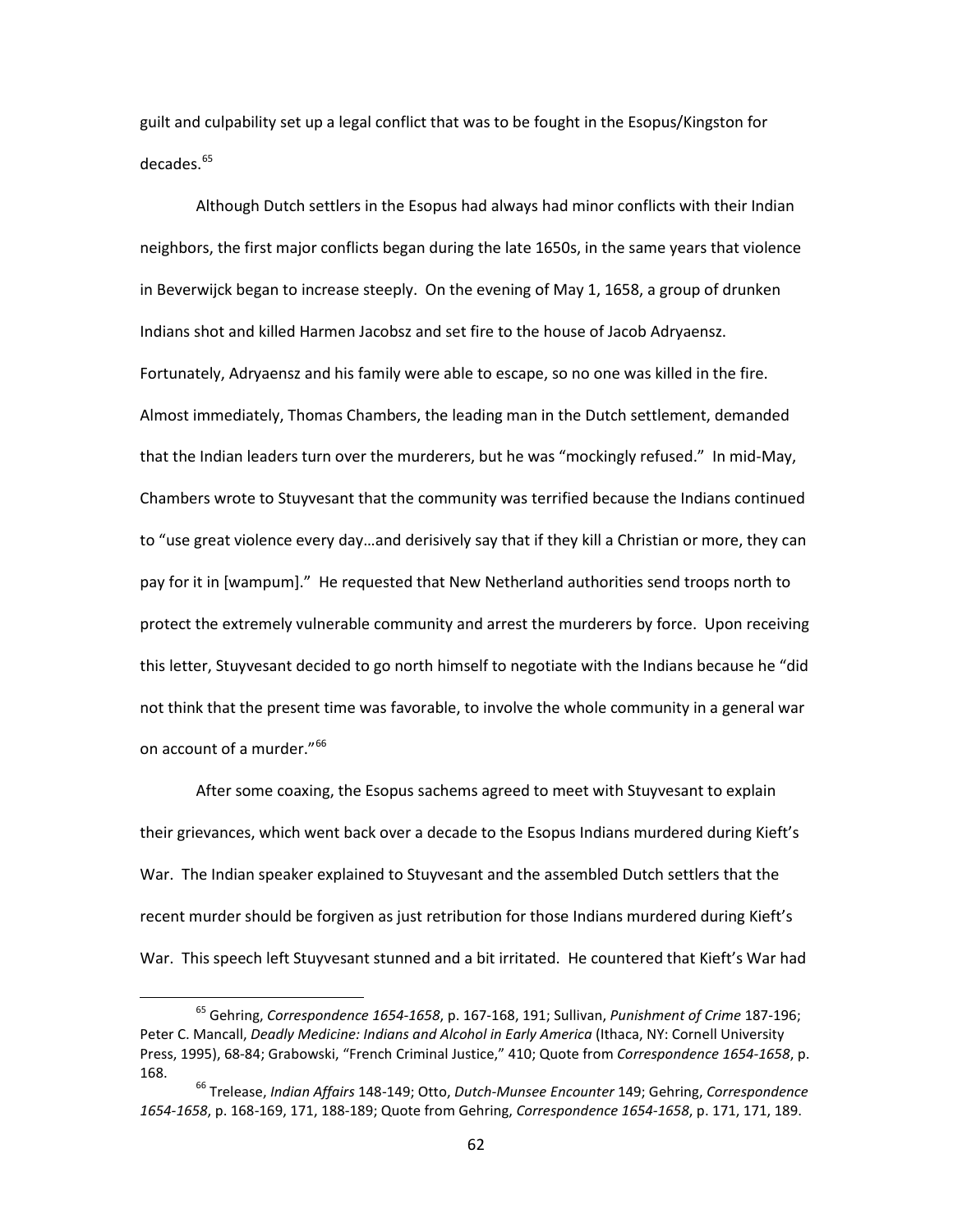happened before his time and was irrelevant, in addition to the fact that the war had ended with an agreement to put away all anger for past actions. To the Dutch, the past was the past and guilt was individual, so the only crimes that mattered were recent, and retribution for the past was an impermissible excuse for murder. Stuyvesant reminded the Esopus Indians that he did not want another war, but that if the Indians did not turn over the murderers, the Dutch were strong enough to defeat them. To this, the Esopus sachems offered a more immediate cause for the murders: the Dutch alcohol dealers. They blamed the Dutch men who sold brandy and caused their young men to become "crazy, mad or drunk and then [commit] outrages… [and] as far as they were concerned, they had done no evil." The Dutch, however, saw this as just another excuse, and the day ended at this seemingly insurmountable impasse.<sup>[67](#page-65-0)</sup>

The next day, with war becoming ever more likely, Stuyvesant decided to negotiate more strategically for the long term benefit of the community. The day began with the Esopus Indians returning and offering a significant gift of presents to encourage the Dutch to wipe away their anger. Although Stuyvesant accepted the gift, he considered it only a portion of the restitution necessary to compensate the Dutch farmers for their damaged property. Furthermore, it had no effect on the Dutch demand that the chiefs turn over the murderer. The sachems then told that Stuyvesant that, regardless of what the tribe wanted to do, the murderers were of another people and were not within their power to turn over. For whatever reason, only at this point does Stuyvesant seem amenable to finding a more mutually acceptable resolution to their predicament. He asked that the Esopus Indians, in order to settle their conflicts, give up a huge tract of land, enough for the Dutch settlers to build a new enclosed village. Upon his arrival in the Esopus, Stuyvesant had urged the settlers to move their homes together close enough so that walls could be built to protect them. As it was, the Dutch

<span id="page-65-0"></span> <sup>67</sup> Trelease, *Indian Affairs* 149-150; Schutt, *Peoples of the River Valleys* 49; Gehring, *Correspondence 1654-1658*, p. 189-192; Quote from Gehring, *Correspondence 1654-1658*, p. 191-192.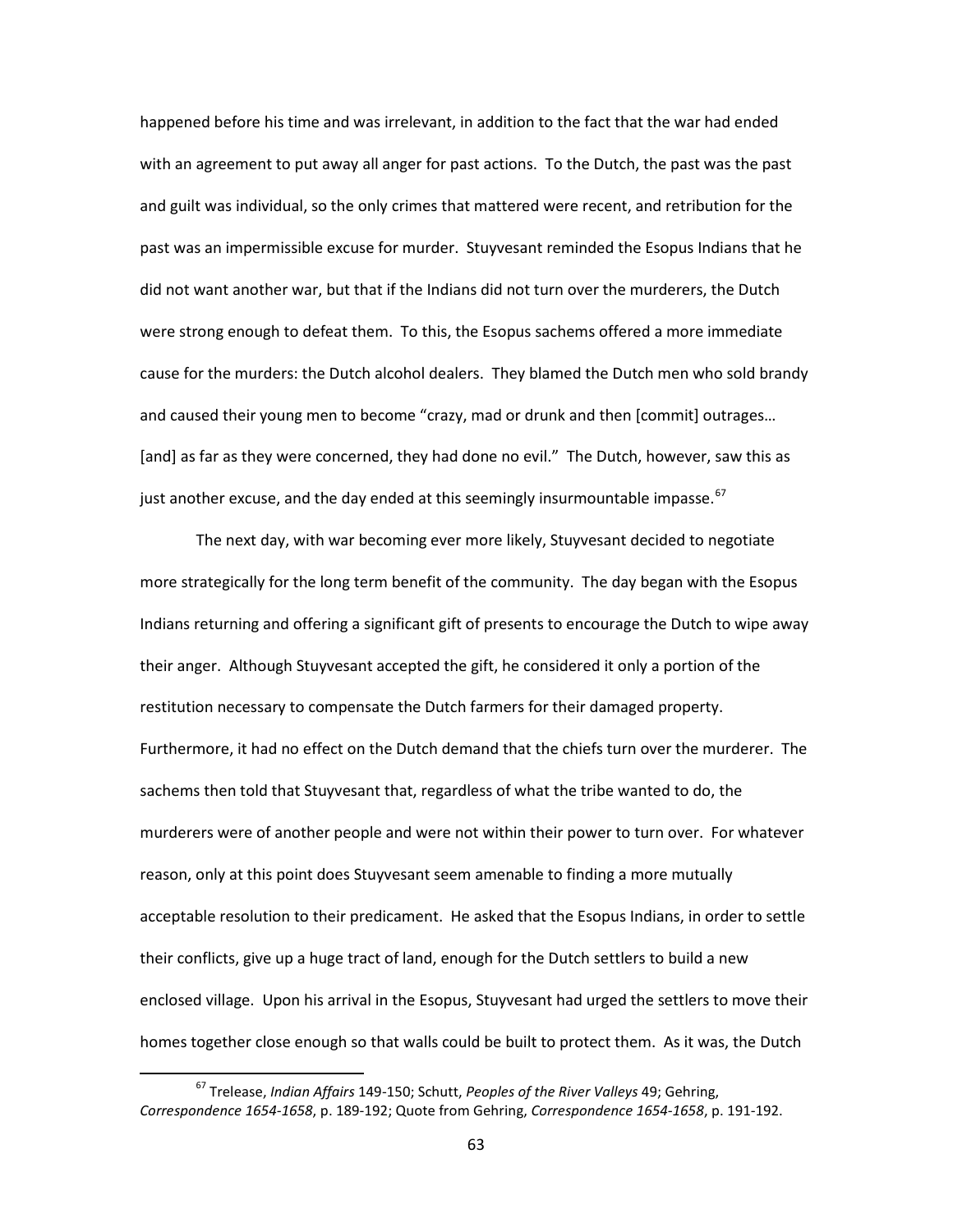farms were spread out over an area of land too widespread for the soldiers to protect. If the farmers wanted the protection they had requested, they needed to move into a palisaded village where they could be defended. By demanding the land from the Esopus Indians, Stuyvesant avoided a war temporarily and set the community up to be better protected in the future.<sup>[68](#page-66-0)</sup>

By October, the murder of Adryaensz had again become an issue of contention between the Esopus Indians and the Dutch, and came exceedingly close to starting a war. Over the preceding months, the Esopus had continued drunken attacks on farmland and animals. On October 15, the Dutch held a conference with the Esopus and demanded payment for all of the previously uncompensated crimes, including the springtime murder. The Esopus offered to pay land and to bring the Dutch settlers many furs the next summer, but they again held firm that they could not turn over the murderers. As in the spring, the Dutch ultimately decided to let payment settle the issue for the moment. This payment, however, may have disappointed the Dutch leaders, who seem to have been itching for a way to force their Indians neighbors into submission. Yet even if the Dutch had wanted to push the conflict into a war, the soldiers in the fort were under explicit instructions not to engage in hostilities unless the Indians were to attack first. In this case, the Dutch could only demand so much because the Esopus had not actually attacked a Dutchman or created a pretext for war.<sup>[69](#page-66-1)</sup>

Interracial conflict in the Esopus continued to simmer for nearly a year, until one night in September 1659, when a number of Dutchmen confronted a group of drunken Indians and fired upon them, killing two and capturing one. The next day, the Esopus attacked the settlement, killing nine or ten, taking hostages, and burning the village, thereby sparking the months long

 <sup>68</sup> Trelease, *Indian Affairs* 149-150; Gehring, *Correspondence 1654-1658*, p. 179, 189, 192-194.

<span id="page-66-1"></span><span id="page-66-0"></span><sup>69</sup> Trelease, *Indian Affairs* 150-152; Merwick, *Shame and Sorrow* 237-258; Gehring, *Correspondence 1654-1658,* p. 202-207, 210-212.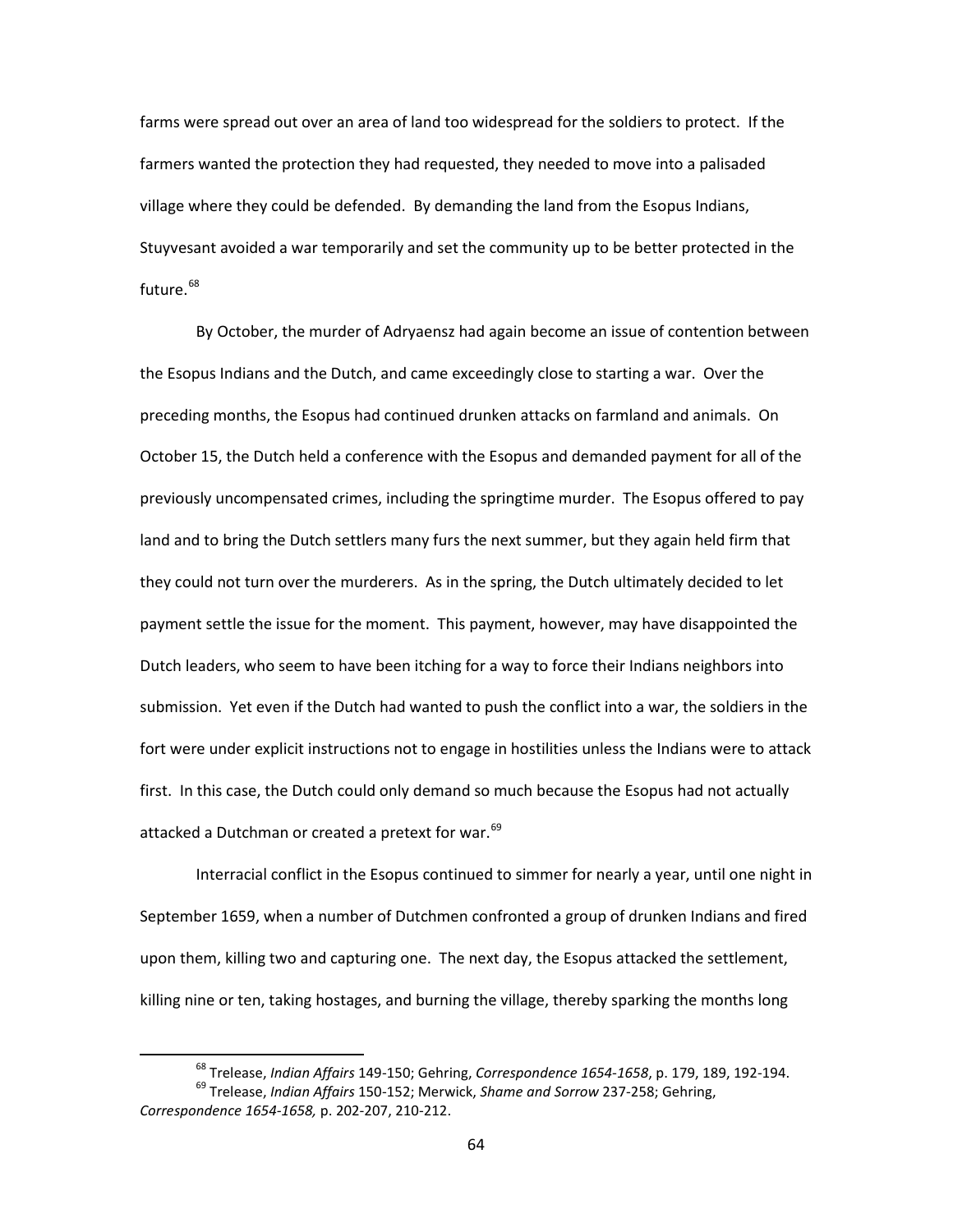Esopus War. The Esopus continued to lay siege to the village for nearly one month, until Stuyvesant arrived with 150 men and the Indians fled. Over the next few months, the Mohawks, Mahicans, and Catskills acted as intermediaries, and helped to negotiate the return of captives held by the Dutch and a temporary cease-fire. Stuyvesant, however, had no intention of allowing the war to end. Throughout the winter, he prepared to renew the war in the spring, and established new treaties with Indians living along the Hudson and Delaware Rivers in order to isolate the Esopus Indians from any potential allies. Hostilities resumed at the end of March, 1660, with the Dutch garrison stronger than ever before. War lasted until the end of June when Stuyvesant finally agreed to travel north again to meet with the Esopus sachems and conclude a peace treaty. In this treaty, the Esopus agreed to relinquish their lands around the Dutch village, move permanently to a more distant location, and return the ransom they had been paid in exchange for their prisoners. They also promised that when they did travel to the village to trade, they would leave their guns outside the village, not drink alcohol until they had left the village, and never again make war against the Dutch.<sup>[70](#page-67-0)</sup>

This peace lasted only three years before Dutch expansion onto Indian lands again precipitated war. In June, 1663, only a few months after the establishment of a new Dutch village in the region, a significant number of Esopus men arrived at the old village, ostensibly to sell maize and beans. Only fifteen minutes after their arrival, several Dutchmen arrived screaming that the Indians had burned down the new village. Almost immediately, the Indian traders in the old village turned violent. Only the lucky return of some men from the fields averted the destruction of the entire town. Although the Esopus Indians were able to besiege the Dutch village temporarily, they were not powerful enough to contest the militia of 210 men that Stuyvesant was quickly able to build with support from the Dutch and his Indian allies from

<span id="page-67-0"></span> <sup>70</sup> Trelease, *Indian Affairs* 152-159; JVR 220; Merwick, *Shame and Sorrow* 237-258; Otto, *Dutch-Munsee Encounter* 149-152.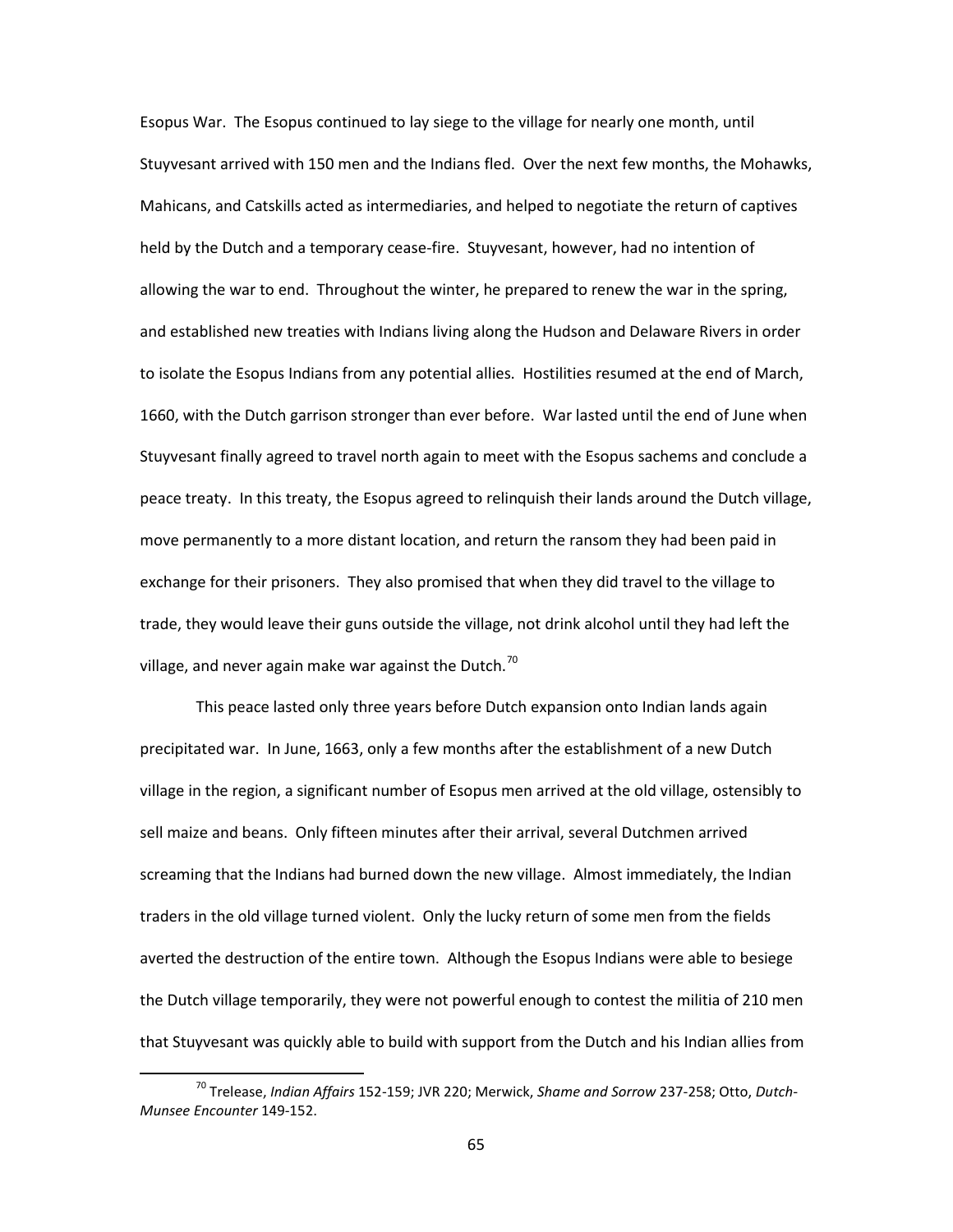the south Hudson and Long Island. The most decisive blow to the Esopus was the destruction of two hundred acres of corn and over one hundred pits of food stores. Over the next few months, the Dutch won significant victories in every battle they fought, and by the time winter arrived, the Esopus sachems were again calling for peace, which was ultimately concluded at the end of May, 1664.<sup>[71](#page-68-0)</sup>

The Esopus Wars, and the preceding year and a half of conflict, were wars for legal and territorial dominance. To the Dutch settlers in the Esopus, Indians were a troublesome group that needed to be controlled and taught to understand the superiority of the Dutch and their legal system. When the Esopus committed murders and other types of violence and destruction, the colonists saw little reason to compromise and instead pushed Stuyvesant to authorize the garrison to punish the Indians. The only thing that held the colony back from a war were explicit instructions from Stuyvesant that, following the idea of remaining "alongshore," the soldiers were not to engage with Indians unless absolutely necessary. Only after the Esopus led a full on assault of the village and took hostages did Stuyvesant authorize a military response, which he could at least claim was retaliatory. Unlike Beverwijck, the Dutch community had neither an economic nor a political need to maintain relations with their Indian neighbors. Like the New England colonists, the settlers in the Esopus were far more concerned with forcing themselves into the position of authority that they believed was theirs by right of their innate superiority. The only thing really holding back war was Stuyvesant's reluctance to fight a war he feared the colony might lose. Once the palisaded village was established for protection and the Esopus were goaded into a retaliatory attack on the village, the Dutch began a fight for dominance that lasted, with intermittent peace, for over a decade.<sup>[72](#page-68-1)</sup>

<span id="page-68-1"></span><span id="page-68-0"></span> <sup>71</sup> Trelease, *Indian Affairs* 159-168.

<sup>72</sup> Cave, "Who Killed John Stone?" 509-521; Merwick, *Shame and Sorrow* 237-258.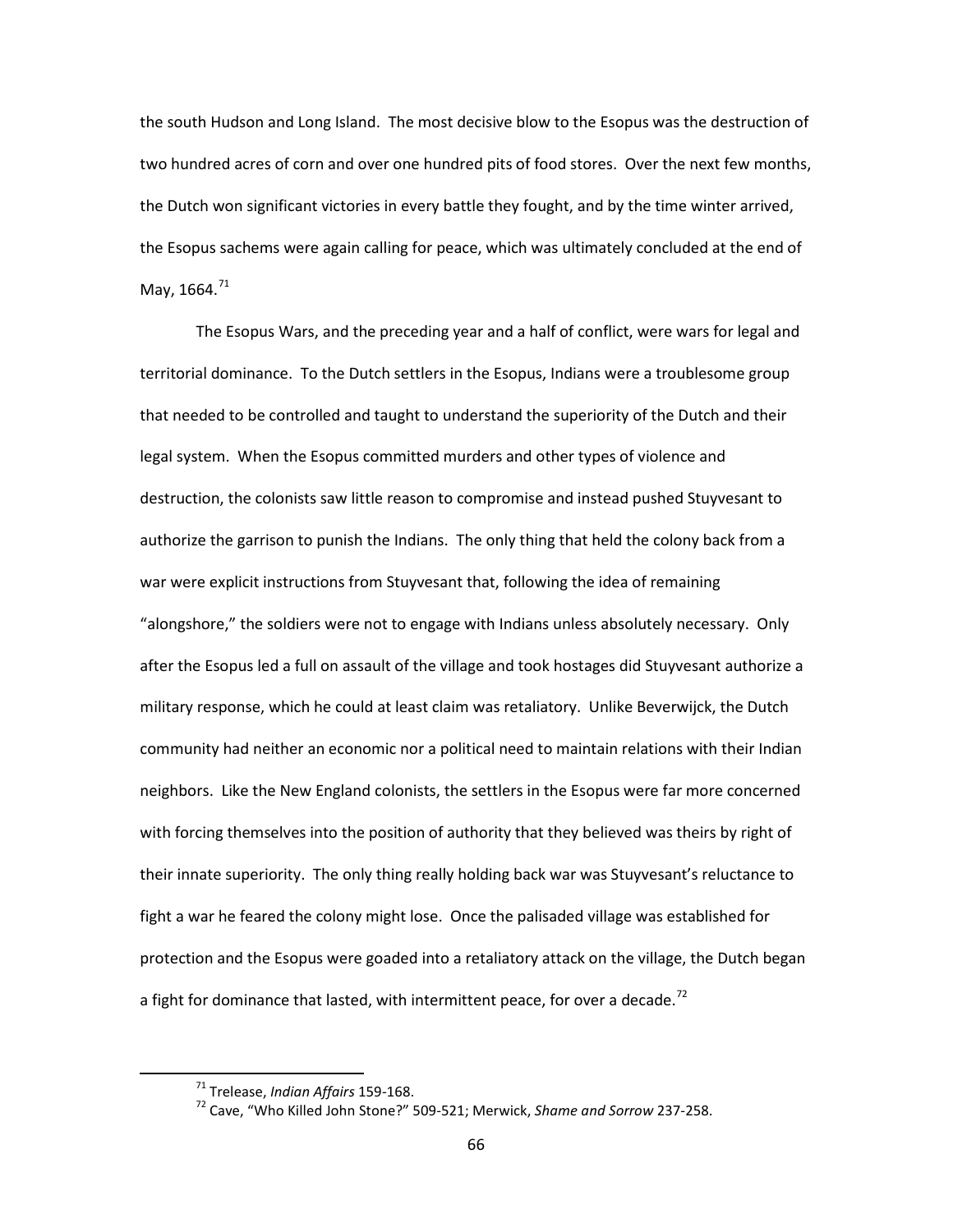## Controlling Violence in Beverwijck: Attempts at Limiting the Alcohol Trade

Although the Dutch in Rensselaerswijck and Beverwijck never punished Indians, the Dutch government did attempt to stem one of the common causes of Indian violence: easy access to alcohol. As the Esopus explained to Stuyvesant during their 1658 conference, they considered the Dutch responsible when intoxicated Indians committed violence. While this was disregarded by Stuyvesant as merely an excuse, it was, at the same time, this reasoning that underlay the alcohol ordinances passed by the New Netherland Council, from the first ordinance passed in 1643. This ordinance banned the sale of liquor to Indians and mandated a 25 guilder fine for a first offense. Over the next decade, these fines were increased significantly as Indians throughout the colony were "daily seen and found intoxicated and…commit[ted] many and grave acts of violence." By the time Beverwijck was founded in 1652, the initial fine had become 100 guilders. In 1654, the fine was further increased to 500 guilders. Although the fine was not always increased, the council did reissue the alcohol ordinance every two or three years as a reminder to the community. In the early years, these ordinances were issued primarily to control New Amsterdam and other southern communities, but as the years went on Beverwijck became a greater concern for the council. By the mid-1650s, Beverwijck was known not only as a fur trading center, but also as a center for the illegal alcohol trade. In 1654 and again in 1660, the Court of Beverwijck issued its own ordinances at the behest of Stuyvesant to control the northern alcohol trade.<sup>[73](#page-69-0)</sup>

As evidenced by the council's apparent need to reissue identical ordinances every few years, the mandated alcohol ban had little effect on the actual men and women who sold alcohol to Indians. To get around the ban and the increasingly steep fines, liquor dealers used

<span id="page-69-0"></span> <sup>73</sup> *LO* 182-184, 258-262, 310-314, 383-384, 446-447; Van Laer, *Council Minutes 1638-1649,* p. 196, 288-289, 380-381; Gehring, *Council Minutes 1652-1654,* p. 173; Gehring, *Correspondence 1654-1658*, p. 192; *FOCM* 127, 514-515; Venema*, Beverwijck* 180, 310-313; Quote from *LO* 182.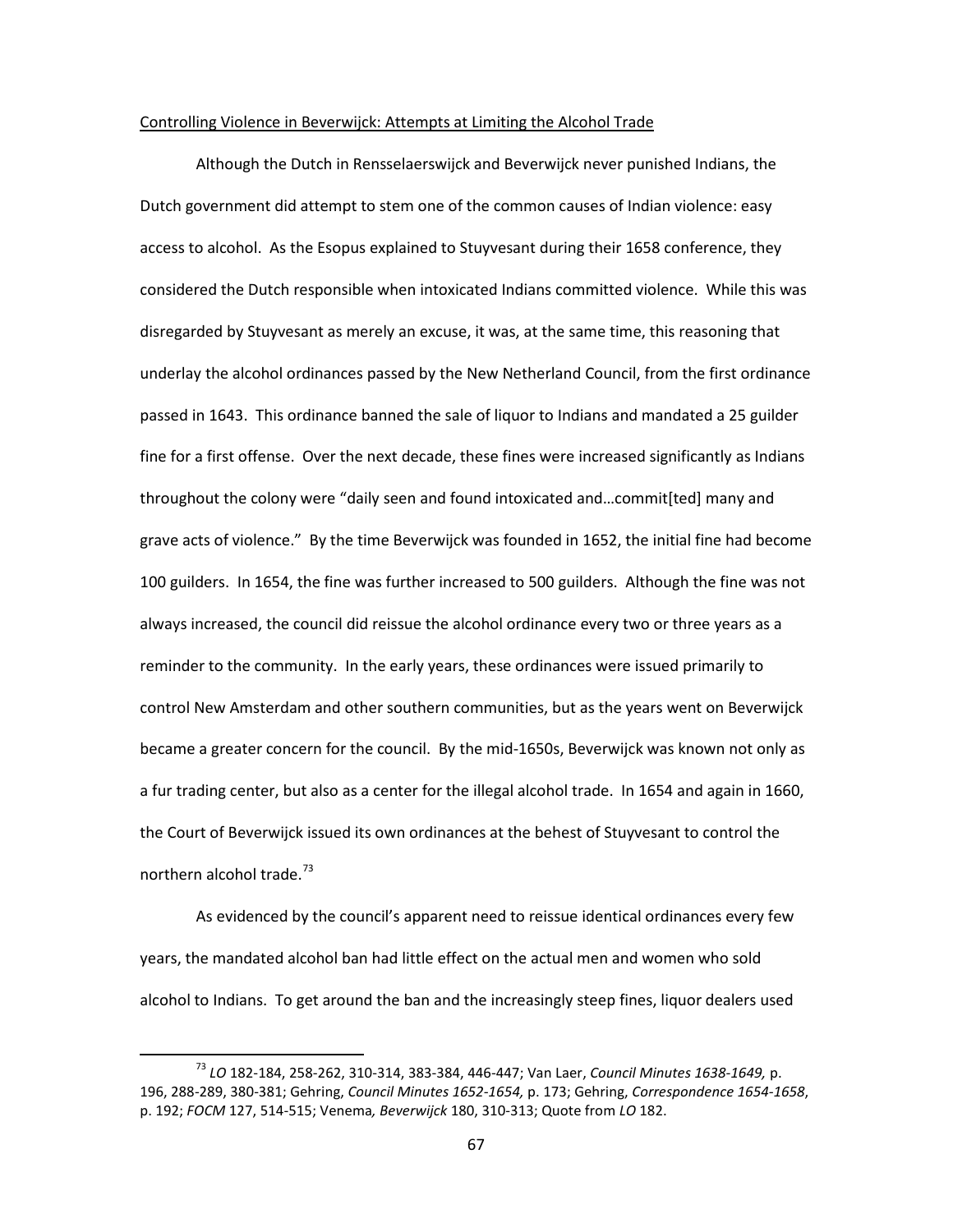sneaky methods, such as selling alcohol from boats on the river and in the woods. Some may have even claimed that by trading on boats or in the woods, they were not *technically* violating the ordinances as posted. To address these specific violations, the New Netherland Council began, in 1645, to describe the different ways that the transfer of alcohol to Indians could be illegal. In this ordinance, "tapsters and other inhabitants" were forbidden to "sell, give, or trade…any wine, beer, or other strong liquor, or…to fetch it or cause it to be fetched by" any other party from any house or tavern. In 1654, this was expanded to include the sale of alcohol from "canoes, rowboats, or other vessels," and later, in 1657, sales "either on land or water, from houses, yachts, barks, boats, or canoes." Even increasing the specificity of the ordinances could not help if, as in Beverwijck, the court was unwilling to enforce the ordinances. In many of their conference with the Dutch, the Mohawk chiefs continually complained that the traders sold alcohol to their men. Even as far as the Esopus, the Dutch complained that most of the alcohol drunk by Indians came from the Beverwijck traders. In the extant twelve years of court minutes from Rensselaerswijck and Beverwijck, only twenty people were ever brought to the court under the alcohol ordinances, undoubtedly only a small fraction of the total sales of alcohol to Indians.  $74$ 

In a failed attempt to encourage prosecutions, the council, in 1654, passed an unprecedented ordinance permitting the use of Indian testimony in court against their liquor providers. This ordinance also permitted the colonial government to arrest drunken Indians and to keep them imprisoned until they "shall have told and declared who had furnished, sold, or given them the liquor." This clause was an attempt to solve the conundrum that Indian testimony was invalid in court, even though Indians were often the only witnesses to such

<span id="page-70-0"></span> <sup>74</sup> Van Laer, *Council Minutes, 1638-1649* p. 288-289; *LO* 258-263, 310-314; Gehring, *Correspondence 1654-1658*, p. 167; *FOCM* 453, 503; Quotes from Van Laer, *Council Minutes 1638-1649,* p. 288-289, *LO* 259, 311.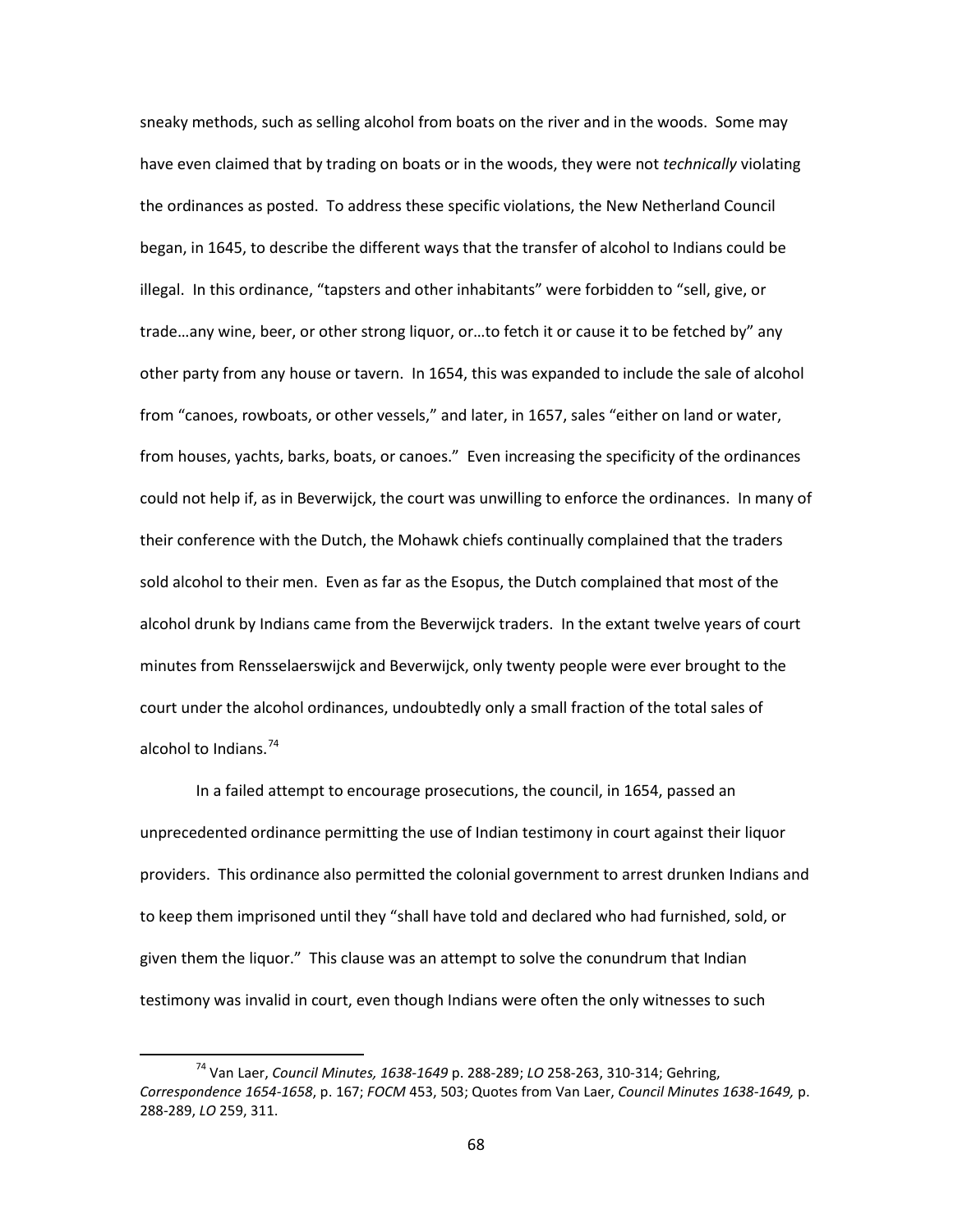crimes. If ever enforced, this ordinance would have given the *schout* of Beverwijck powers similar to the government of Montreal, where Indians were often imprisoned for the sole purpose of testifying against liquor traders. Like Beverwijck, the economy of Montreal was dependent on the fur trade, and the city official never risked upsetting their Indian trading partners by punishing an Indian under the French justice system. At the same time, the French, under the influence of Jesuit priests concerned about enforcing sobriety and morality, took a much harder stand against alcohol and would detain Indians temporarily until they sobered up. In Beverwijck, however, only one man, a Mahican named Macheck Sipoeti, was ever arrested drunk in the village. When questioned the next day, he was unable to tell the examiner the names of any of the men who had sold him alcohol. The most obvious reason for the *schout* to never arrest Indians was to limit even the possibility of strife between the Dutch and Indians. In Montreal, Indian leaders, including Mohawk sachems, never complained when the French arrested their people. On the contrary, some tribes even "declared clearly that the French could arrest Indians found drunk in the city." Indian sachems knew the trouble that alcohol could cause and they, like European colonial leaders, wanted to limit the sale of alcohol to Indians. If the magistrates of Beverwijck had really wanted to end the liquor trade, they probably could have met with the Mohawk sachems and assured them that while drunken Indians would be arrested, they would only be held until they were sober and able to tell the name of their liquor dealer. Although the true motivations of the court are difficult to discern, it is possible that the government of Beverwijck used the presumed separation between the Dutch and Indians as a pretense for not arresting Indians and thereby limiting the ability to prosecute the men and women who sold them alcohol, some of whom probably sat on the court.<sup>[75](#page-71-0)</sup>

<span id="page-71-0"></span> <sup>75</sup> *LO* 184; Gehring, *Council Minutes 1652-1654,* p. 173; Grabowski, "French Criminal Justice" 404- 429; *FOCM* 453; Quotes from Grabowski, "French Criminal Justice" 422; Thomas Elliot Norton, *The Fur Trade in Colonial New York, 1686-1776* (Madison, Wis.: University of Wisconsin Press, 1974), 69.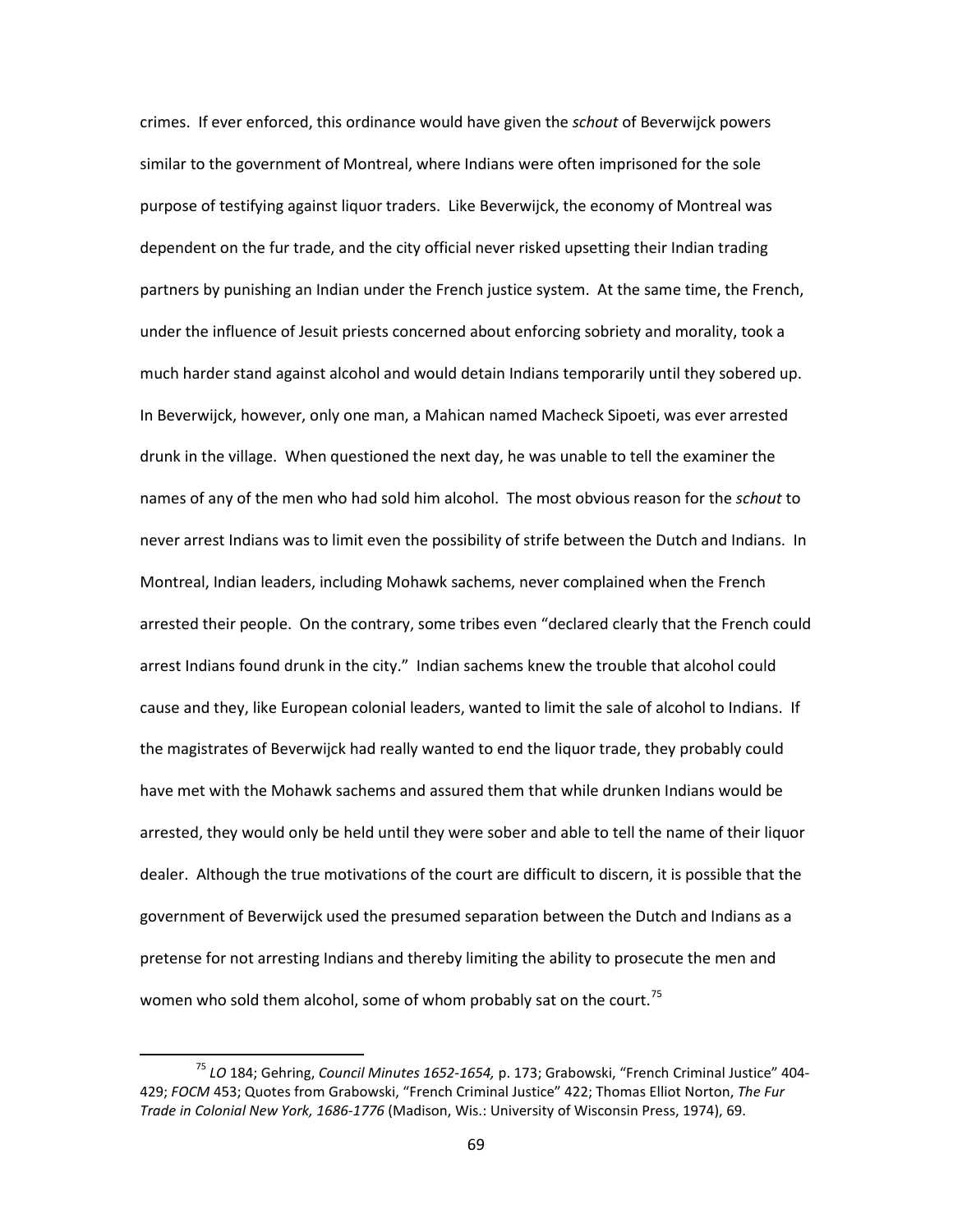Like other trade violations in the woods, the *schouts* made few attempts to punish violators, probably recognizing that the courts were unlikely to follow through and actually mandate punishment. Throughout the 1640s and 1650s, the members of the Courts of Rensselaerswijck and Beverwijck showed little concern about the alcohol trade in the woods. Although the Court of Beverwijck did pass two ordinances forbidding the alcohol trade, one specifically referenced the sale of alcohol in the Esopus and Katskill, far removed from the trading colony, and the other was passed on the direct command of Stuyvesant and the council. The Court of Beverwijck, moreover, did not accept its duty to enforce the alcohol ordinances in the woods. In the court minutes, there were six alcohol violations for which a location of the sale is not specified, all of which occurred within a six month period in 1658. In three very brief cases, the defendants denied the charges and purged themselves of guilt with an oath. Another three charges were brought over specific sales that all occurred on December 30, 1657. Although what occurred on that day is unspecified, it may have been that a group of drunken Indians had done something in the village that *schout* La Montagne believed needed a swift and decisive response from the court. The court accepted the *schout's* recommendation that the three perpetrators be fined five hundred florins and be banished from the settlement for three years. The very fact that the court even agreed to punish these traders also supports the possibility that something drastic had happened to make the court take an interest in illegal activities in the woods.<sup>[76](#page-72-0)</sup>

In the most extreme alcohol violation case, the deputy *schout*, Hans Vos, was accused of sending a broker, Poulus Janssen, to sell wine to Indians in the woods. In early July, Janssen was caught carrying "a small cask of brandy from the fort to the Indians," and admitted that Vos had passed him the container "over the north east battalion by means of a rope through a

<span id="page-72-0"></span> <sup>76</sup> *FOCM* 345-351, 389-390, 392.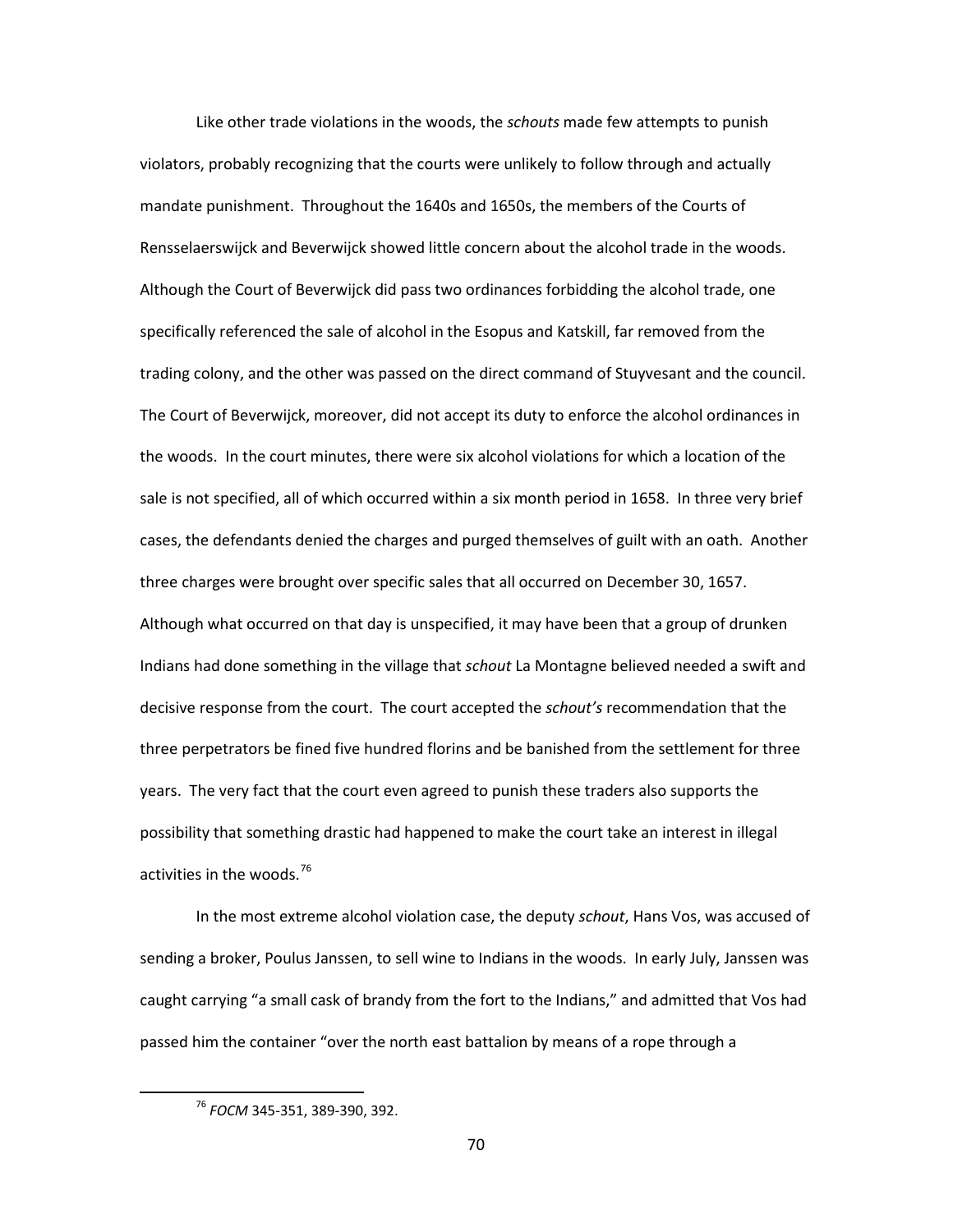loophole." Although Vos vehemently denied the charge, two magistrates went to his home anyway to search for furs that Janssen claimed he received in exchange for the liquor. At the end of the trial, Janssen was fined five hundred florins and banished from the settlement for six years. Vos, as an employee (now a former employee) of the WIC, could only be tried by the council in New Amsterdam. While the court was considering what to do with him, Vos escaped from his home confinement and fled to Katskill. To the court, this "escape sufficiently prove[d] that he was guilty of the crime." After he was recaptured in early August, he was imprisoned and ordered to be sent down the river to New Amsterdam as soon as possible. This case, possibly the only conviction in Beverwijck for selling alcohol in the woods, shows just how extraordinary an alcohol trade in the woods needed to be to attract the attention of the court. Only in this case, when the director general and council would most surely be watching the actions of the court, did the magistrates expend any additional effort to prove a claim. While there may have been three other convictions related to trade in the woods, the very rarity of such prosecutions still emphasizes how uninterested the court was in enforcing trade and alcohol ordinances in the woods. $^{77}$  $^{77}$  $^{77}$ 

### Selling Alcohol in the Village

Although the court was extraordinarily lax about enforcing violations of ordinances that took place in the woods, the magistrates were significantly more receptive to punishing crime within the village walls. Of the twenty individuals brought before the court on charges of selling alcohol to Indians, at least twelve, and possibly more, were based on sales that happened out of their homes or shops. While this probably represented only a portion of the illegal trades taking place in the village, the most important distinction is how the magistrates handled such cases

<span id="page-73-0"></span> <sup>77</sup> *FOCM* 386-388, 394-395; Quotes from *FOCM* 386, 387.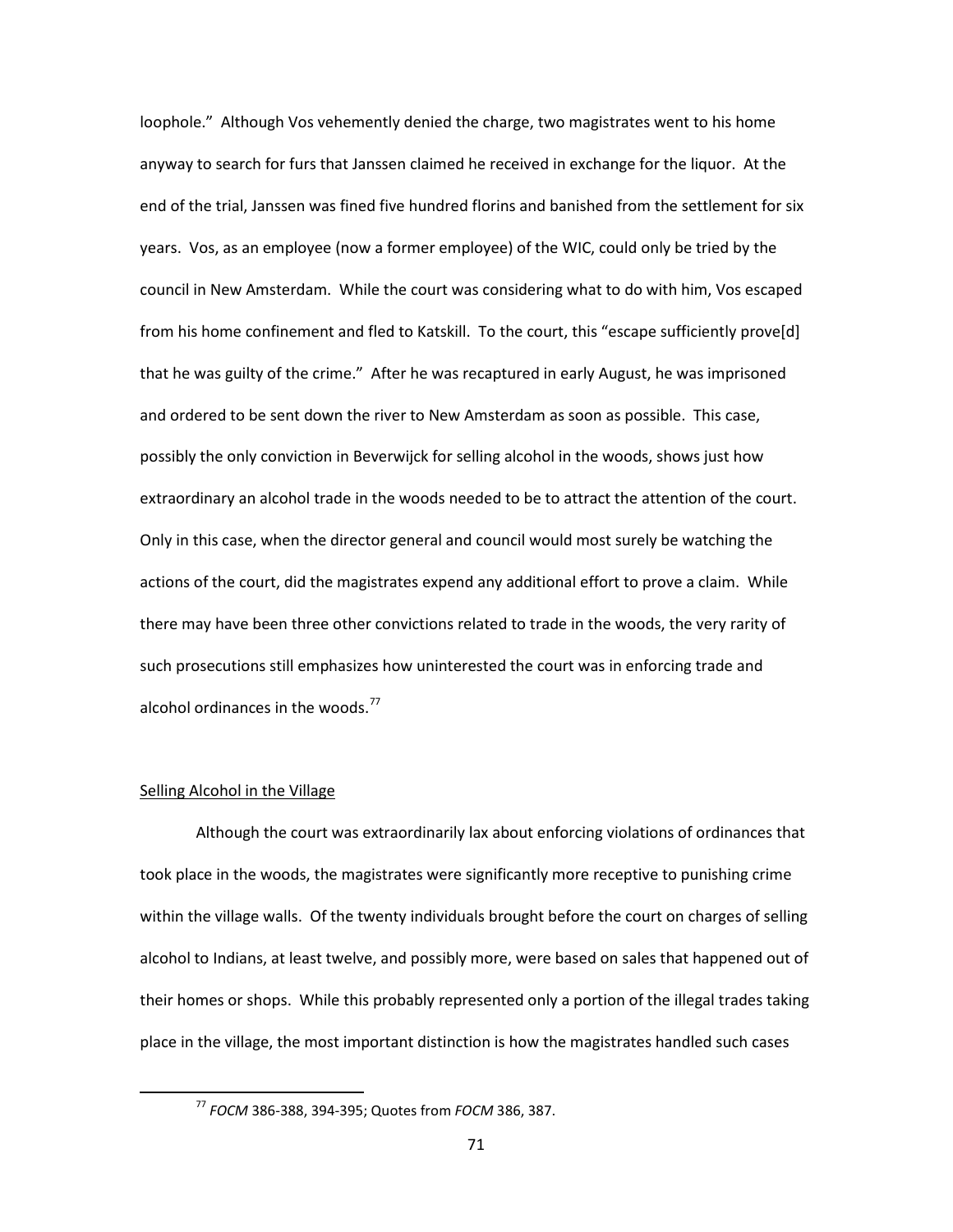when they were brought before the court. In nearly every case, the court imposed some punishment on the defendant, while only two cases were dismissed or voided by an oath. This contrasts significantly with crimes committed in the woods, in which the court went to sometimes extreme lengths to avoid conviction. In cases of fur trade violations especially, the court accepted any excuse offered, no matter how transparent, in order to let the fur traders go free. When men and women were accused of violating the alcohol ordinances in the city, however, the court sometimes even imposed the full penalty of five hundred florins and three years banishment. Sometimes in these cases the court would show leniency by lessening the sentence, but in no case did the court let an obviously guilty individual go free without at least some penalty.

In the earliest cases recorded in the court minutes, the reason for prosecution was tied directly to violence that had been committed by drunken Indians. In 1649, Aert Jacobsz was brought before the Court of Rensselaerswijck charged with selling alcohol to the Mahican who had attacked Gerrit van Wencom. Although many of the relevant court minutes burned and an exact punishment is impossible to discern, Jacobsz was sent a notice months later that a payment to the court was still due. The record remains silent on alcohol violations for five years, until three men were charged with selling the alcohol that led to the attack on Jan van Hoesem and his family. For some unknown reason, the penalties in this case were significantly lower than those imposed later. It may have been reluctance on the part of the *schout*, Johannes Dijckman, to bring charges against three fur traders, even for crimes committed within the village. Unlike his successors, Dijckman never attempted to bring any other charges against fur traders, either in the village or in the woods. In this case, only one of the three men was fined twenty-five florins for his crime, even though the penalty for a first offense was already five hundred florins according to the ordinance. The other two men accused separately were

72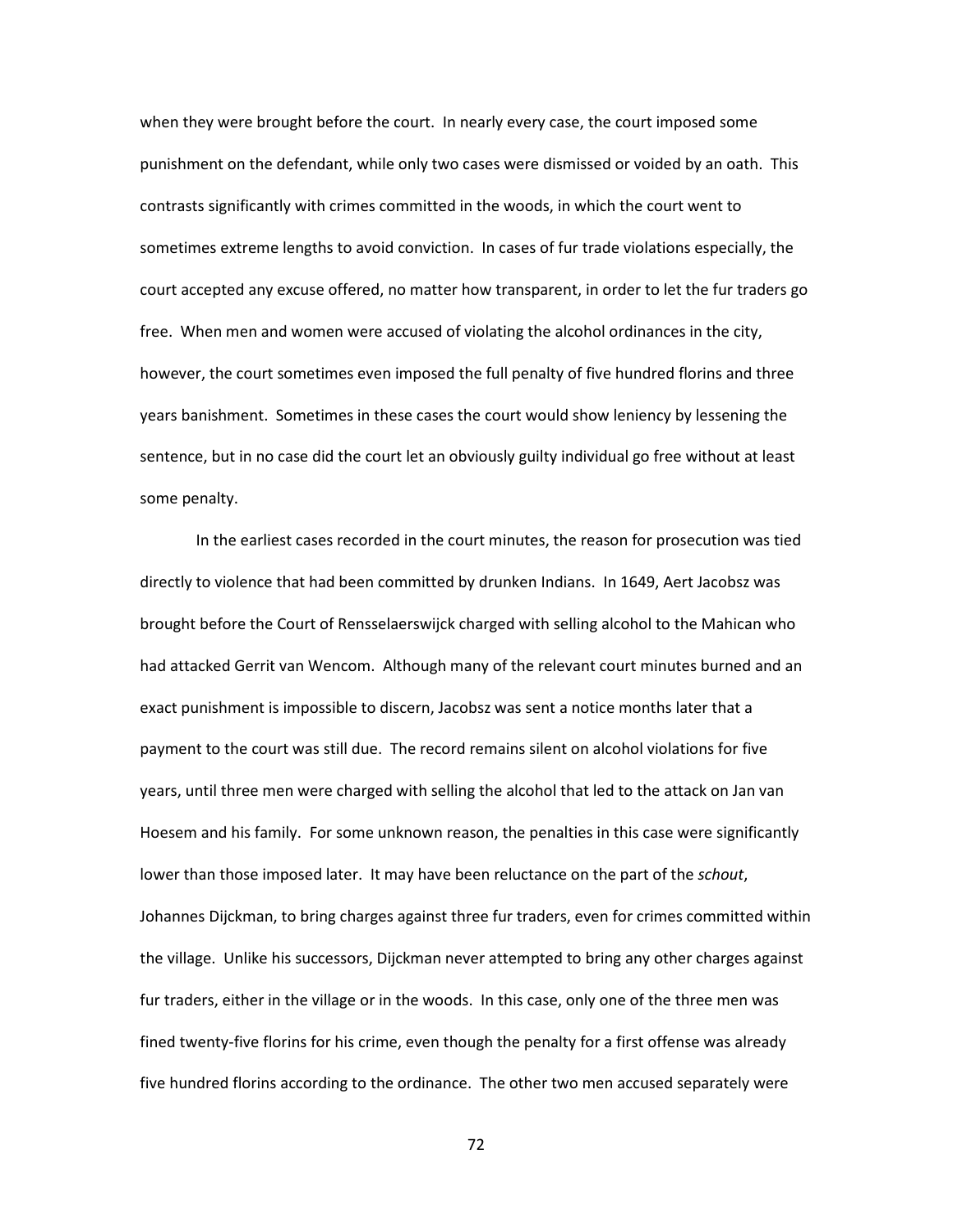not even fined, probably because they had seen Pimp, the Mahican perpetrator, leaving van Wencom's house and had beaten him before letting him leave the village. Yet Dijckman's reluctance did not appear to extend beyond fur traders because in the same summer, he demanded the full five hundred florin fine from Maria Goosens, a woman accused of selling brandy to Indians in her house. Rejecting Dijckman's demand, the court offered her leniency in the form of a lesser fine. This leniency proved to have been misplaced the following year when Goosens was again charged with selling wine to Indians. Although she confessed and begged for mercy, she was ordered to pay the full fine of five hundred florins, and banished from the town for one year and six weeks, the maximum penalty available at the time.<sup>[78](#page-75-0)</sup>

As in Goosens' first case, leniency was an option used by the community to account for extenuating circumstances and the hardship caused by the drastic penalty of banishment. In 1656, during La Montagne's first summer as *schout*, three residents were brought before the court accused of having sold alcohol to Indians within the town. When these three cases were heard, Stuyvesant was visiting the village and, as the highest ranking member of the New Netherland government, sat on the Court of Beverwijck as presiding member. With the encouragement of the Director General, the court showed leniency to two female innkeepers found guilty of selling beer to Indians. Instead of the full punishment of five hundred florins and three years banishment demanded by the ordinance, the court decided to fine each woman only three hundred florins. In the third case, a young Dutch man who confessed to his crime was given the full sentence, although his banishment does not seem to have ever been enforced as he appears in court again only nine months later as plaintiff in a suit. The following year, La Montagne worked with an Indian informant to catch Susanne Bierkaecker in the illegal act of selling beer in her back garden. After she begged the court for mercy on account of her

<span id="page-75-0"></span> <sup>78</sup> *MCR* 97, 100-101; *FOCM* 123, 128, 141, 154, 161, 166, 194; Venema, *Beverwijck* 91-93.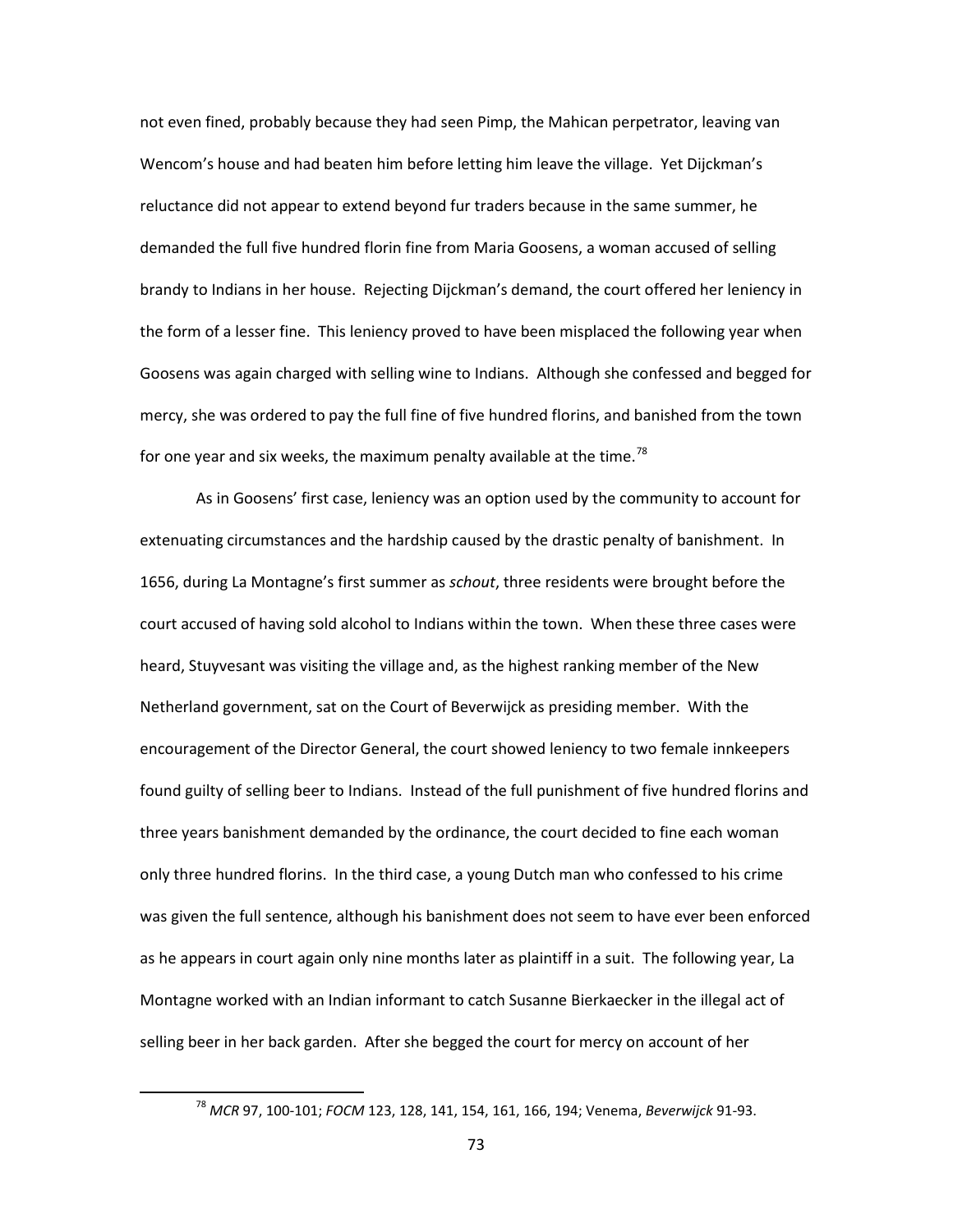husband's injuries, the court agreed to remove the penalty of banishment. Yet even while providing leniency the court still ordered a five hundred florin fine to ensure that she was punished for her illegal actions.<sup>[79](#page-76-0)</sup>

After a string of successful prosecutions during the mid-1650s, La Montagne began to shift his focus toward violence against Indians during 1658. Although such violence was almost universally ignored in the woods, La Montagne did bring two successful prosecutions this year for unprovoked attacks on Indians in the village. In the first case, the defendant, Jochem de Backer, admitted that he had beaten an Indian who had returned to his home claiming he had been robbed. For his crime, the court fined Backer the relatively small sum of twelve florins. One month later, the court imposed a far more substantial penalty of 125 florins each on Jan Anderiessen de Graeff and Pieter Jacobsen Bosboom. On January 1, these men had sold a keg of brandy to a Mohawk man. When this man attempted to return a portion of the alcohol, Graeff and Bosboom beat him and robbed him of the remaining alcohol, declaring that he had cheated them in the original sale. While the penalty in this case may have been about the violence, it may also have been about punishing these men for having traded alcohol in their homes. These two cases were an anomaly in the record that could represent either the court's interest in punishing violence within the town, or the court's reluctance. It was possible that these incidents, like the successful prosecutions for alcohol sales, fit within a pattern of the court showing greater concern about violence within the village. Unfortunately, the limited records of Rensselaerswijck and Beverwijck leave no way to quantify violence within the town, so it is difficult to say for certain whether these cases represent either how unusual violence in the village was, or how rarely the court punished violence commonly perpetrated against Indians.<sup>[80](#page-76-1)</sup>

<span id="page-76-0"></span> <sup>79</sup> *FOCM* 252-254, 309, 323-325.

<span id="page-76-1"></span><sup>80</sup> *FOCM* 352, 355, 357-358.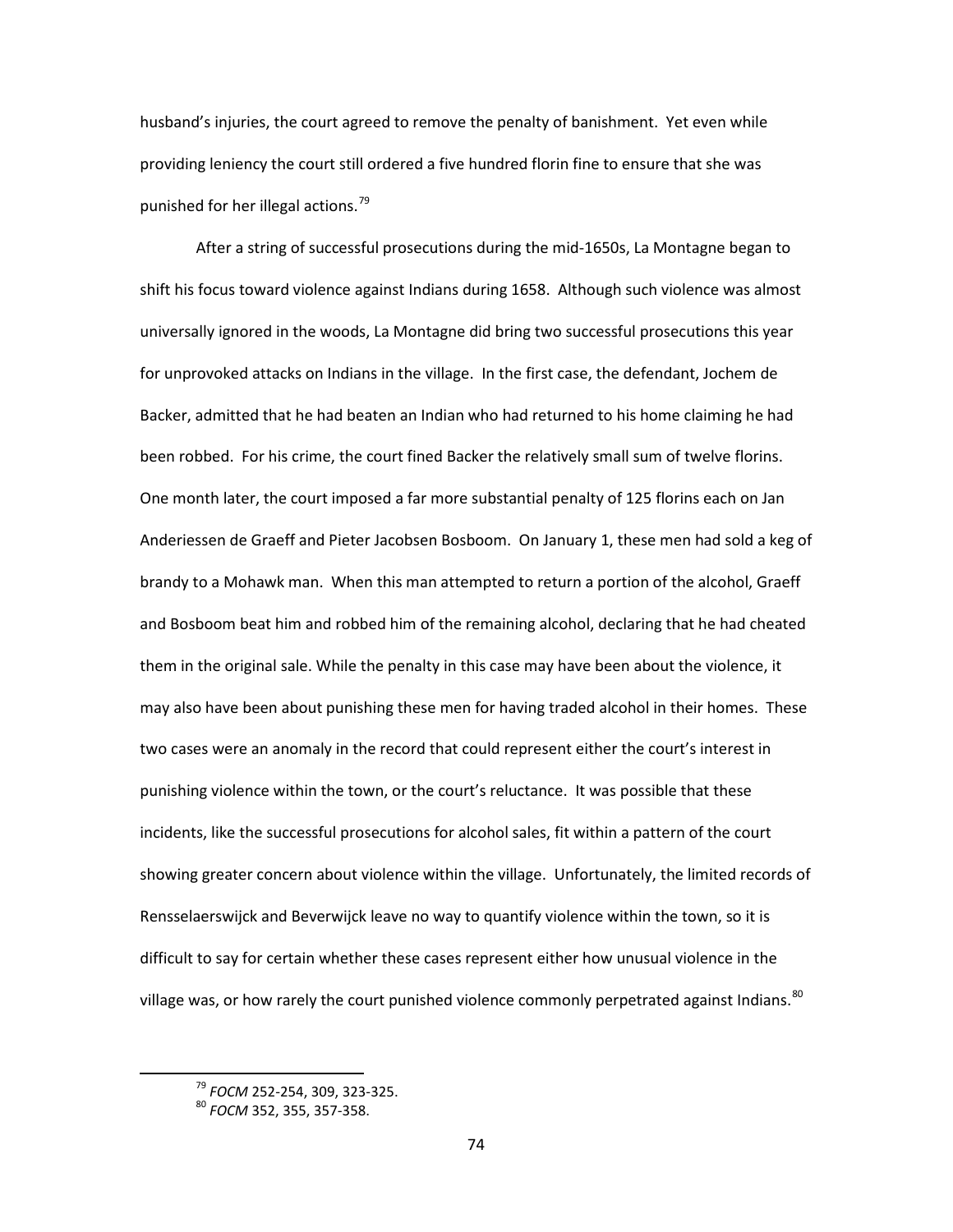As La Montagne began to focus more of his time on violence in the woods during the last years of the 1650s, he brought few cases of alcohol sales to the court. In 1658, he brought only two charges against men accused of selling brandy from their house, both of which were dismissed by the court. These were also the last two charges in the extant court minutes for charges of violating the alcohol ordinances. Attempting to catch illegal fur and alcohol traders in the woods was a difficult task that surely took up a great deal of La Montagne's limited time. This was especially true after Vos was fired in 1658, which left La Montagne as the sole law enforcement officer for the northern settlement. During the next two years, he complained a few time to the court about how he could not even attempt to perform all of his duties and fully police the community all by himself. He also noted that in order to catch traders in the woods, he was many times forced to spend the entire night in the woods waiting. With more time spent in the woods, most of the alcohol ordinance violations that La Montagne brought to the court were for incidents that occurred in the woods. During these next two years, as La Montagne spent much of his time attempting to stem the growing violence against Indians in the woods, he probably had little time to uncover illegal alcohol sales within the village.<sup>[81](#page-77-0)</sup>

The court's failure to punish crimes committed in the woods was indicative of how the court understood its jurisdiction in the unsettled areas surrounding the town. In Beverwijck, the woods were a place where the trade ordinances went generally unenforced in the woods because everyone in the village, including the magistrates, ignored trader's actions and pretended that there were no violations. Traders surely went out into the woods knowing that they were free act as they pleased, regardless of the law, and when their actions were finally questioned in the late 1650s they concocted silly excuses such as having been out in the woods picking blueberries or searching for missing horses. To continue the unwritten policy of ignoring

<span id="page-77-0"></span> <sup>81</sup> *FOCM* 354; Venema, *Beverwijck* 184-186.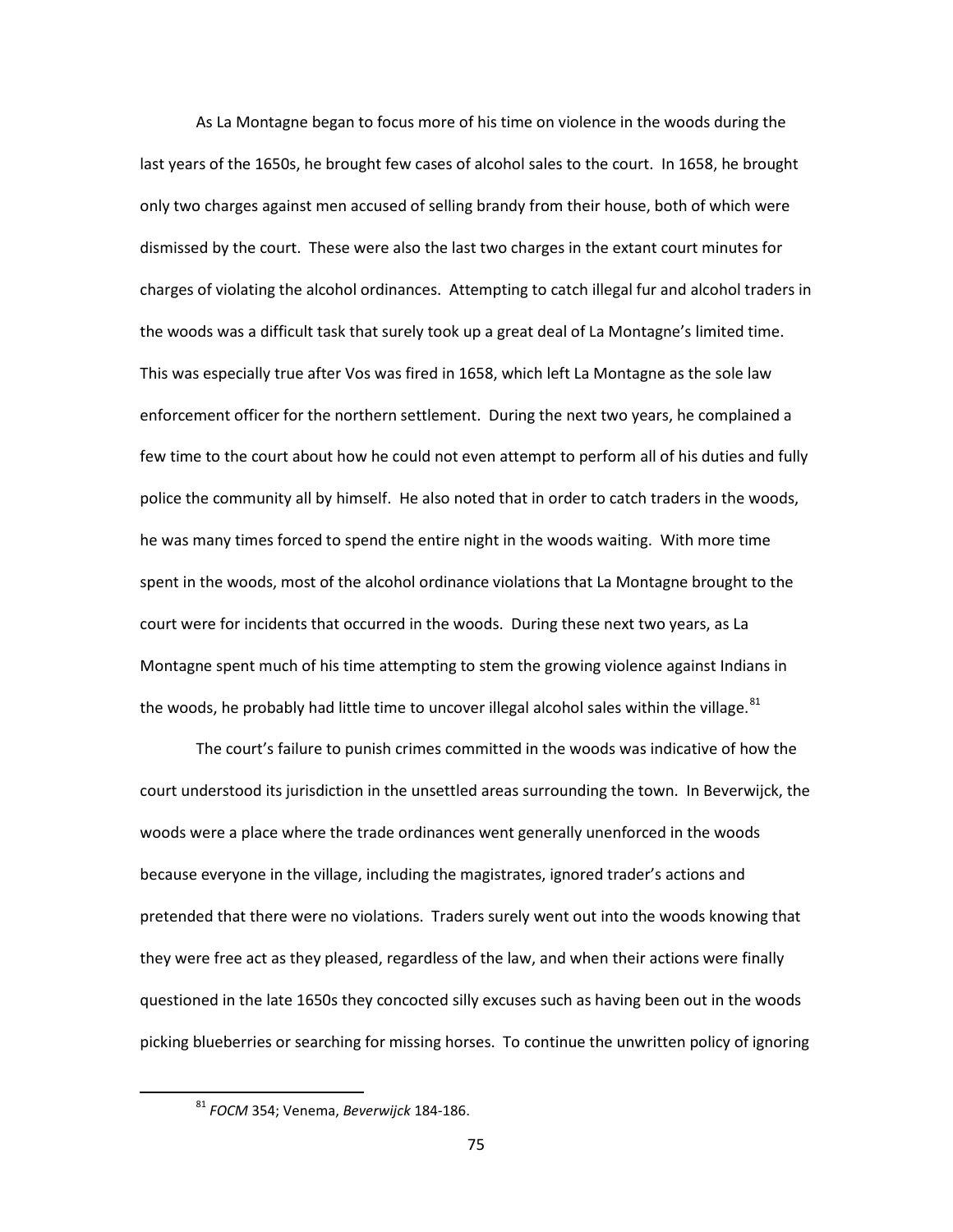illegal trade and violence in the woods, the magistrates of the court accepted all of these excuses almost without question.

While offering no oversight, the court also offered no protection to traders acting illegally in the woods. Traders violating the posted ordinances generally acted without oversight, but also with the knowledge that if they were attacked or robbed, the court would not step in to punish the Indian attackers because to ask for help from the *schout* would be to admit that one was illegally trading in the woods. Although the court would accept virtually any excuse offered, the few convictions for illegal trading in the woods show that the court would impose punishment if the defendant would not swear to his innocence. The magistrates of the court were ultimately accountable to, and appointed by, the New Netherland Council and so, when confronted with uncontested evidence of guilt, they were unable to ignore it. While the court could accept any excuse imaginable, a confession would have required an official response. In the woods, therefore, traders acted outside of the self-imposed jurisdiction of the Court of Beverwijck.

In Beverwijck, the limited scope of the court's jurisdiction reflected a different understanding of the "alongshore" ideal than was practiced further south. In Merwick's theory, the "alongshore" ideal applied to all Dutch individuals and institutions in New Netherland. The West India Company, according to Merwick, demanded that all Dutch individuals, the New Netherland Council, and the regional courts remain outside of Indian affairs, and, when necessary, find the most amicable means for resolving conflict without encouraging more connections between the communities than absolutely necessary. Unlike the WIC, the Dutch in Beverwijck had an "alongshore" idea that applied only to the court, not to individuals. In Beverwijck, the Dutch and Indians interacted constantly and no one expected or wanted these links to be severed. Although neither became involved with or attempted to impede the

76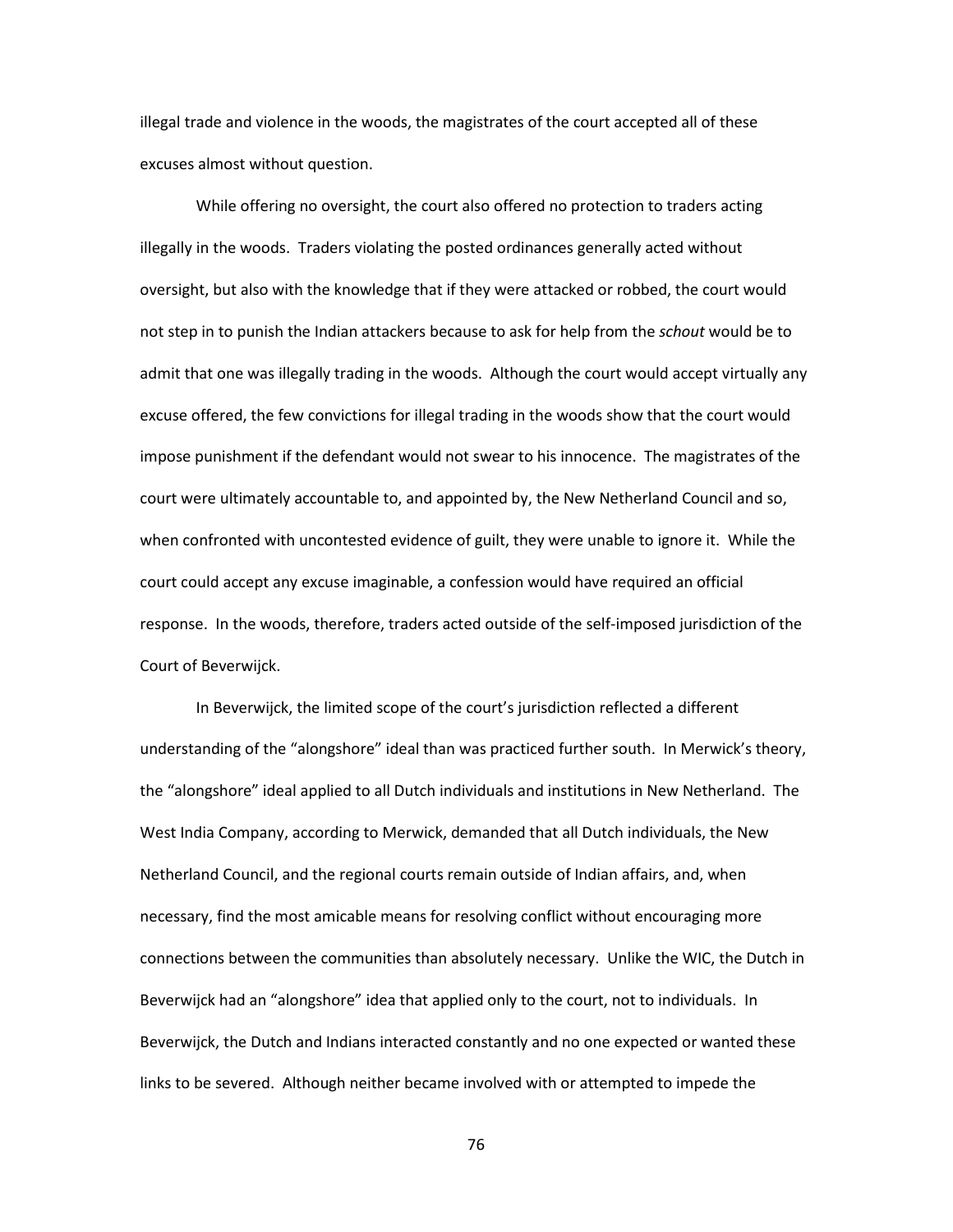cultural or political practices of the other, the Dutch community was inextricably linked to the economy of its Indian neighbors. These links, however, were between individuals and Indians, and did not involve the Court of Beverwijck, which maintained a strictly diplomatic connection with Indian leaders. Unlike in Manhattan and the Esopus, the Court of Beverwijck accepted that remaining "alongshore" meant that the court had jurisdiction only over the Dutch, not over Indians, regardless of any conflict or connections that existed between Dutch individuals and Indians. The court, furthermore, had an implicit understanding that "alongshore" defined the territorial boundaries of the court's jurisdiction, unlike in the south where territorial jurisdiction was understood, at times, to include Indian territories granted to the colony by the WIC. In Beverwijck, if traders went out into the woods, they were no longer "alongshore" and were subject to neither the oversight of the court nor any protections that the court might offer. When the *schout*, an appointee from Manhattan, attempted to enforce Dutch law in the woods, outside of the "alongshore" jurisdiction of the Dutch, the court rebuffed him and offered defendants every possible opportunity to escape punishment, even if, as was likely in most cases, they were technically guilty of violating the law as charged.

The court's jurisdiction, like everything else in Beverwijck, was understood in a way most beneficial to the needs of the fur traders, especially those on the court. The woods, to traders, were a place of profit, where the best ways to make a quick profit were almost always illegal. Having the eyes of the court in the woods could only make the fur trade more complicated and less profitable because the New Netherland Council had very different priorities than the fur traders. In their ordinances, the New Netherland Council prioritized the safety of the community and the continuity of the fur trade through the maintenance of peace with Indians. Fur traders, however, were concerned mostly with the short term profit of each trading season. Only with the court remaining "alongshore" and, and much as possible, out of

77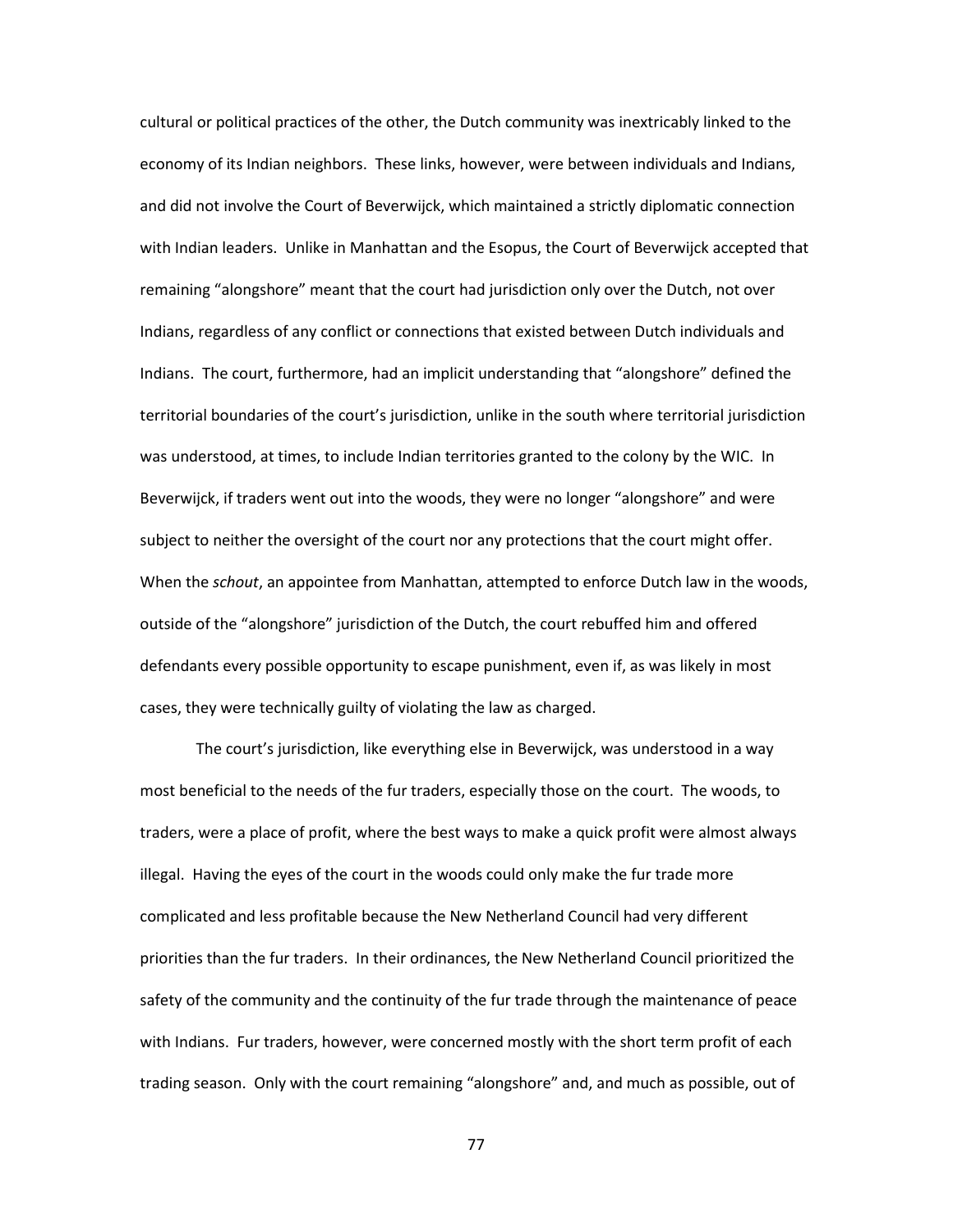the woods, could the trade remain as lucrative as the traders expected without forcing them to face sanctions for their actions. If anything happened to a trader in the woods, it was his own responsibility because he had taken the risk of leaving the "alongshore" jurisdiction for the chance at profit. Unlike in the woods, the village was a place where the threat of destruction outweighed any concerns about profit. In the village, allowing Indians to acquire alcohol meant that they could get drunk inside houses and taverns, or out on the street. In either case, the potential for harm to colonists and their property was more important than concerns over profit. While being in the woods was a choice, being in the town was not, and so protection of life and property was paramount. By developing its own unofficial and more limited understanding of its own jurisdiction, the Court of Beverwijck was able to assert itself in ways that implicitly supported the community's own trading priorities.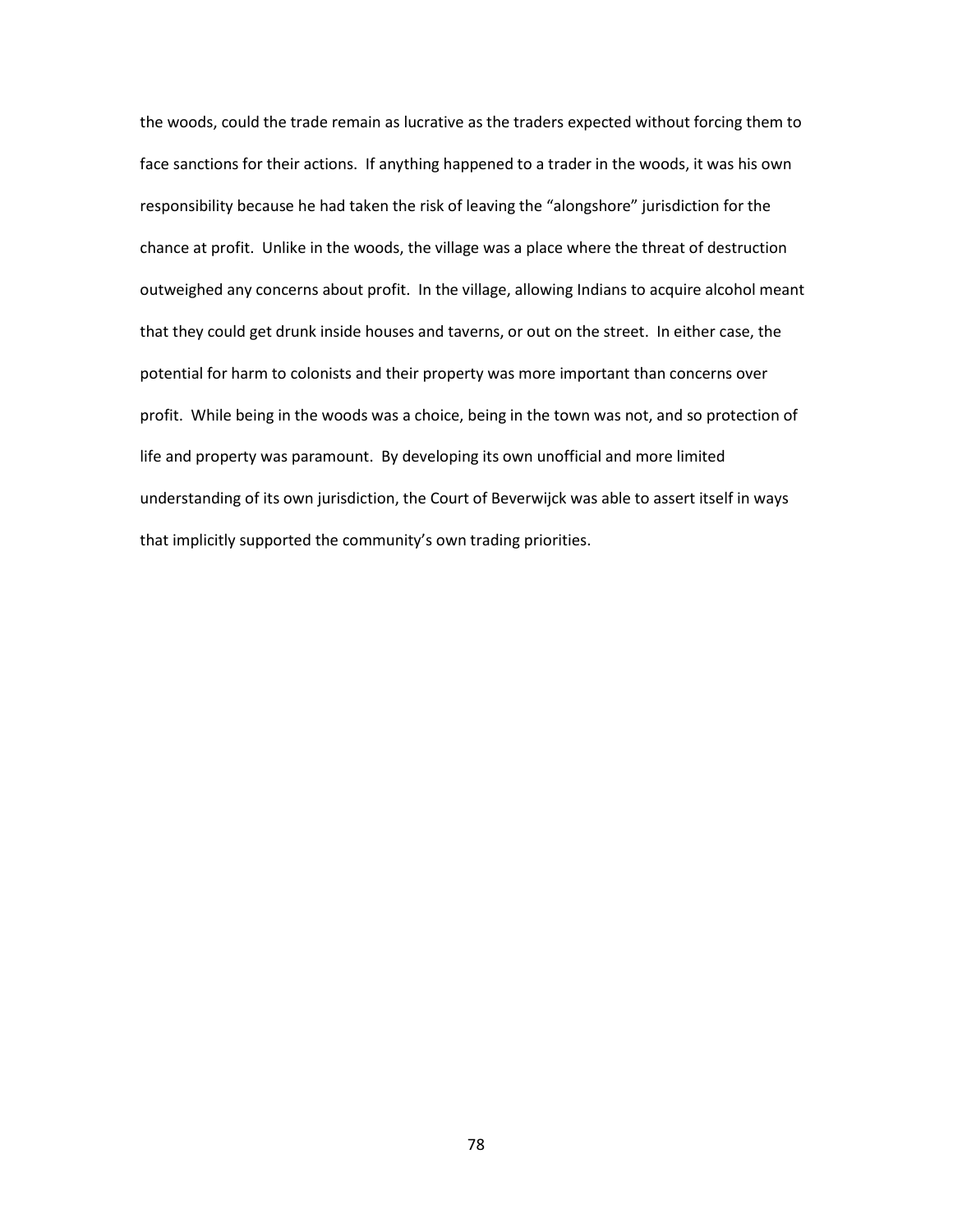## **Chapter 4: The Town of Albany, 1664-1683: Transition to English Law**

#### Albany during the First English Period, 1664-1673

In August, 1664, four English warships commanded by Richard Nicholls sailed into New Amsterdam and enacted a swift and bloodless conquest of the New Netherland colony. During the next year, Nicholls, as governor of the colony of New York, began to impose a new Englishstyle legal structure known as the Duke's Law. This new legal code, based on the English legal system, demanded a number of significant changes to the colonies legal structure, including the disestablishment of the Dutch courts and the introduction of juries for criminal trials. The Duke's Law also assumed a new and more expansive authority over Indians than the Dutch "alongshore" laws ever did. According to the dictates of the WIC, the colony was not to involve itself with Indians any more than absolutely necessary. Although Dutch colonists in Kieft's War and the Esopus Wars had defied these instructions by attempting to assert control over Indian populations, Dutch ambitions in this respect were more limited than those of the English. The Dutch never demanded Indians accept Dutch culture or even Dutch law except in criminal cases in which Dutchmen were involved. Furthermore, the Calvinist Dutch were never much concerned with proselytizing Indians, and never attempted to forbid them to practice their own religious rituals. By contrast, in the Duke's Laws, Indians were forbidden to "powaw or performe outward worship to the Devil in any Town within this government." In their 1664 treaty with the English, the chiefs of the Iroquois nations agreed that if an Indian attacked a colonist, and the perpetrator could be discovered, "the sachems shall give due punishment and satisfaction." The Indian signatories to this treaty probably understood such language to imply

79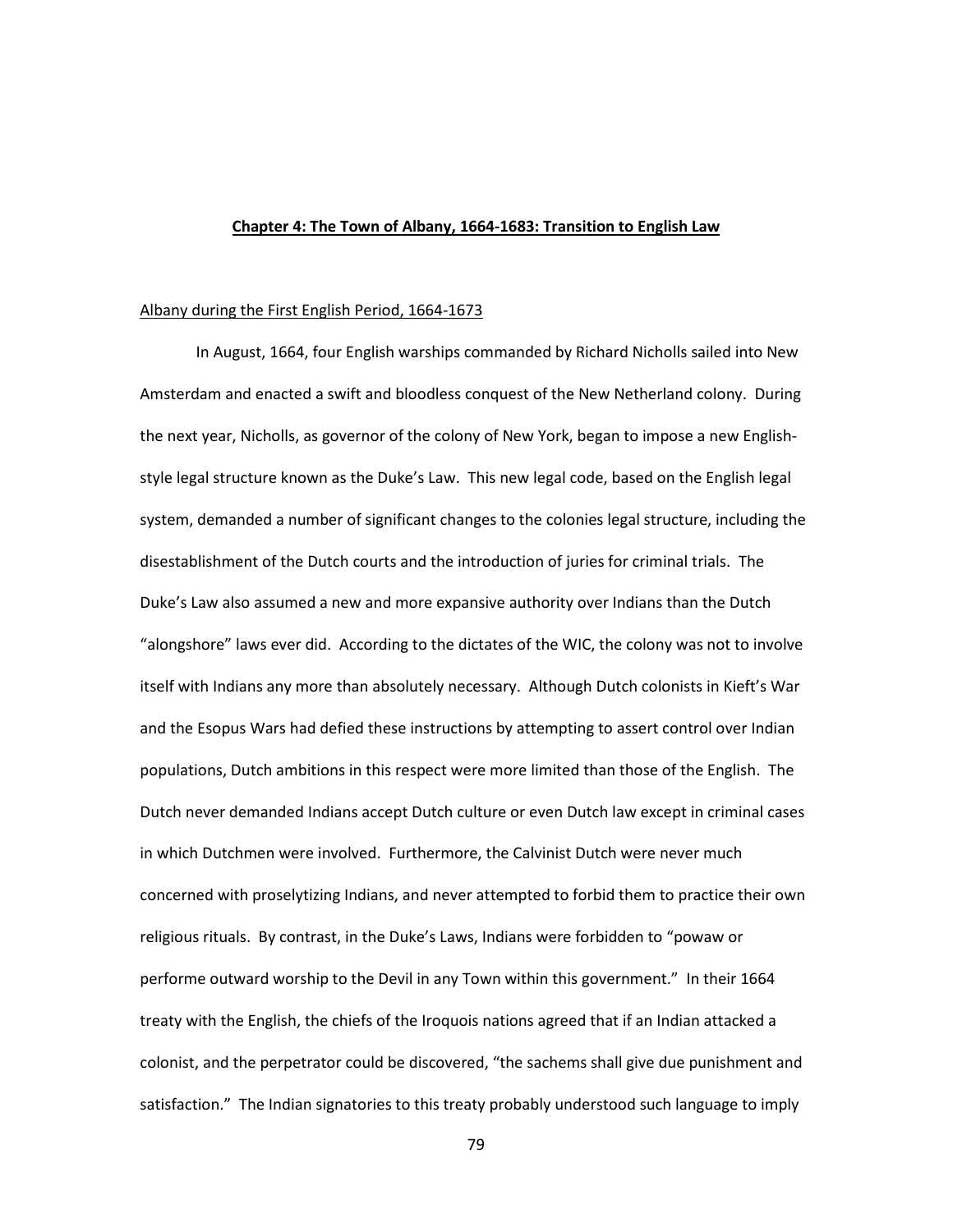punishment and satisfaction according to their own systems of justice. Yet as shown by Nicholls' later demands, he expected the Iroquois to follow English legal norms and English standards of punishment.<sup>[82](#page-82-0)</sup>

Unlike in the lower Hudson River Valley, the arrival of the English had little impact on the legal system or Indian relation in Beverwijck, now renamed Albany. The town was still ruled by the same wealthy Dutch traders, and retained nearly its entire pre-conquest population. The only significant English addition to the settlement was a small English garrison sent to guard the fort. Even the English language remained mostly foreign to this northern fur trading colony years after the English conquest. Recognizing the radical legal changes required by the Duke's Law, Nicholls exempted Albany from its provisions in order to allow the colony to transition more slowly to an English legal system. Yet, even after English law was meant to go into effect, the fur trading town retained its Dutch-style government, led by the reorganized Court of Albany, Rensselaerswijck, and Schenectady and presided over by the *schout*. The court was also authorized by Nicholls to continue the payments it had customarily made to the Mohawks and other Indian nations to ensure their continued good will. The English retained nearly all previous Dutch trading regulations, and made only one significant addition by forbidding Indians to spend the night within the town walls. Previously, Indians trading in Beverwijck had been permitted to stay in boarding houses run by town residents. The English feared that allowing

<span id="page-82-0"></span> <sup>82</sup> *The Colonial Laws of New York from the Year 1664 to the Revolution*. 5 vols. (Albany, N.Y.: J.B. Lyon, 1894), I:42; P.R. Christoph and F.A. Christoph, eds., *Books of General Entries of the Colony of New York, 1664-1673: Orders, Warrants, Letters, Commissions, Passes, and Licenses issued by Governors Richard Nicholls and Francis Lovelace* (Baltimore, Md.: Genealogical Publishing Co. Inc., 1982), 47-49; *DRCHNY* III:67-68; Merwick, *Possessing Albany* 134-187; William E. Nelson, "Legal Turmoil in a Factious Colony," *Hofstra Law Review* volume 38, issue 1 (Fall, 2009), 69-162; Dennis, *Landscape of Peace*; Quote from *DRCHNY* III:67.

For an example of attempts to enforce English law on Long Island see the trial, and subsequent escape, of "Will the Indyan" for the rape of Mary Miller: P.R. Christoph, ed., *Administrative Papers of Governor Richard Nicholls and Francis Lovelace, 1664-1673* (Baltimore, Md.: Genealogical Publishing Co. Inc., 1980), 62-72; Christoph and Christoph, *General Entries* 191-192, 200, 243, 271, 277.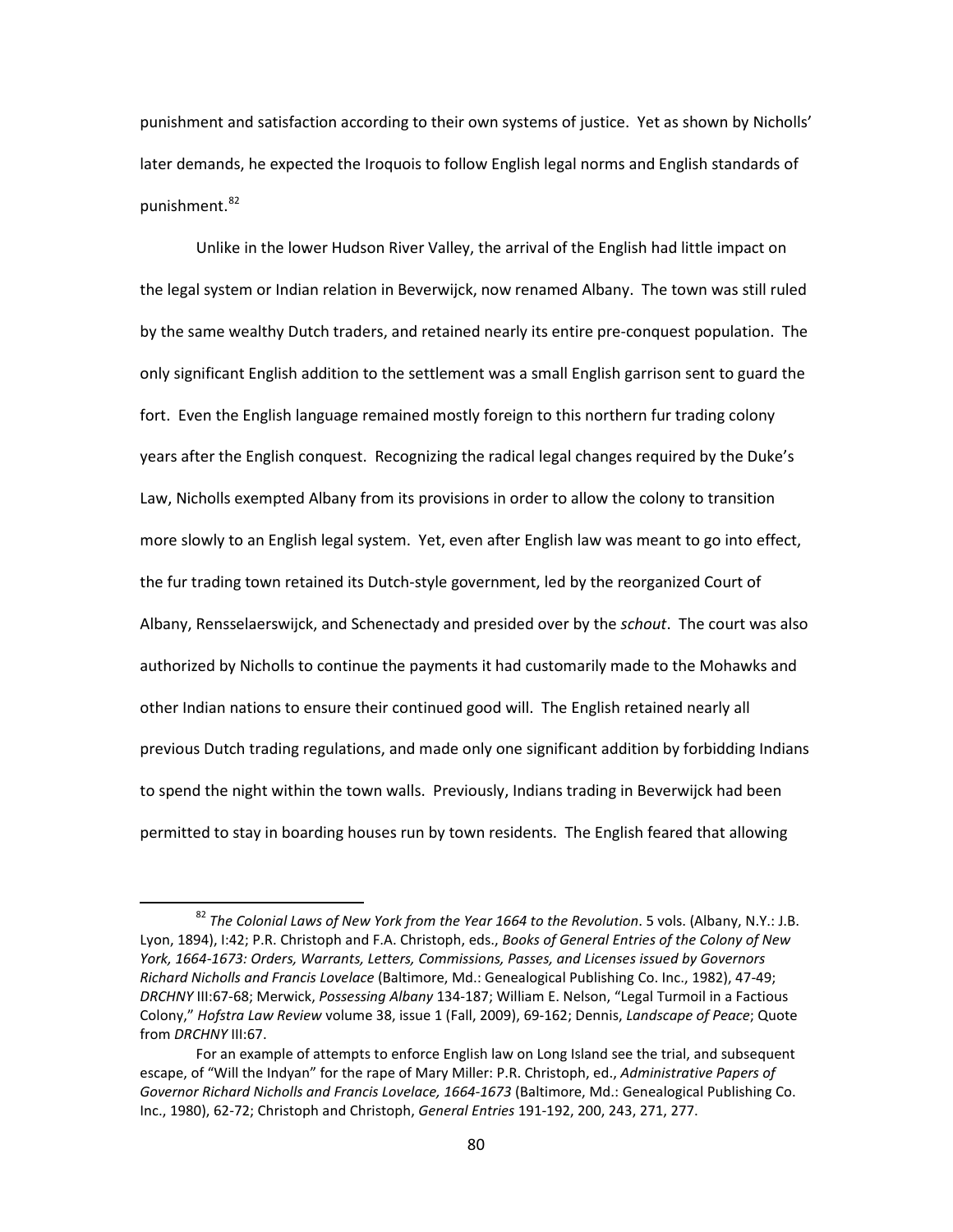Indians in the town after dark might enable them to spy on the colonists and plot an attack, so it ordered the town to construct a separate "Indian house" outside the walls.<sup>[83](#page-83-0)</sup>

Among the most significant continuities in Albany was the court's extralegal distinction between crimes committed in the woods and those committed in the town. Unfortunately, the court minutes for 1660 to 1668 do not exist, so it is impossible to say with any certainty if the English conquest had any immediate effect on the punishment of trade violations. Based on the extant records from the end of the decade, however, the regime change likely had little effect and the court continued to ignore illegal trading and violence crime in the woods. In the court minutes for 1668 to 1673, there were no prosecutions for any illegal trading or violence in the woods. During the 1660s and 1670s, the fur trade continued its steady decline, but nevertheless remained one of the most important and profitable occupations in Albany. Most of the traders during this period of decline were the same people as in earlier decades, and it was unlikely that they significantly altered their illegal trading practices for a new government that was, for the most part, identical to the previous court. They almost surely continued their illegal practices of going out in the woods and waiting to intersect Indians arriving in the town with furs to trade. While such practices may have been curtailed somewhat because of the small army now stationed in the fort, the traders had their preferred methods of trade, and it would have been extraordinary for them to give up such practices simply because of a superficial regime change. That said, there are virtually no extant records of illegal trading in the woods and absolutely no records of violence against Indians in the woods for this period any more than for the Dutch one.

The post-conquest court, as under the Dutch, showed a noticeable concern about crimes within the village. If 1668, the first year for which records exist, was indicative of the

<span id="page-83-0"></span> <sup>83</sup> Merwick*, Possessing Albany* 169-171; Sullivan*, Punishment of Crime* 208-236; Richter, *Ordeal of the Longhouse* 138; *DRCHNY* III:67-68; Nelson, "Legal Turmoil" 82-83, 93; Trelease, *Indian Affairs* 205-207.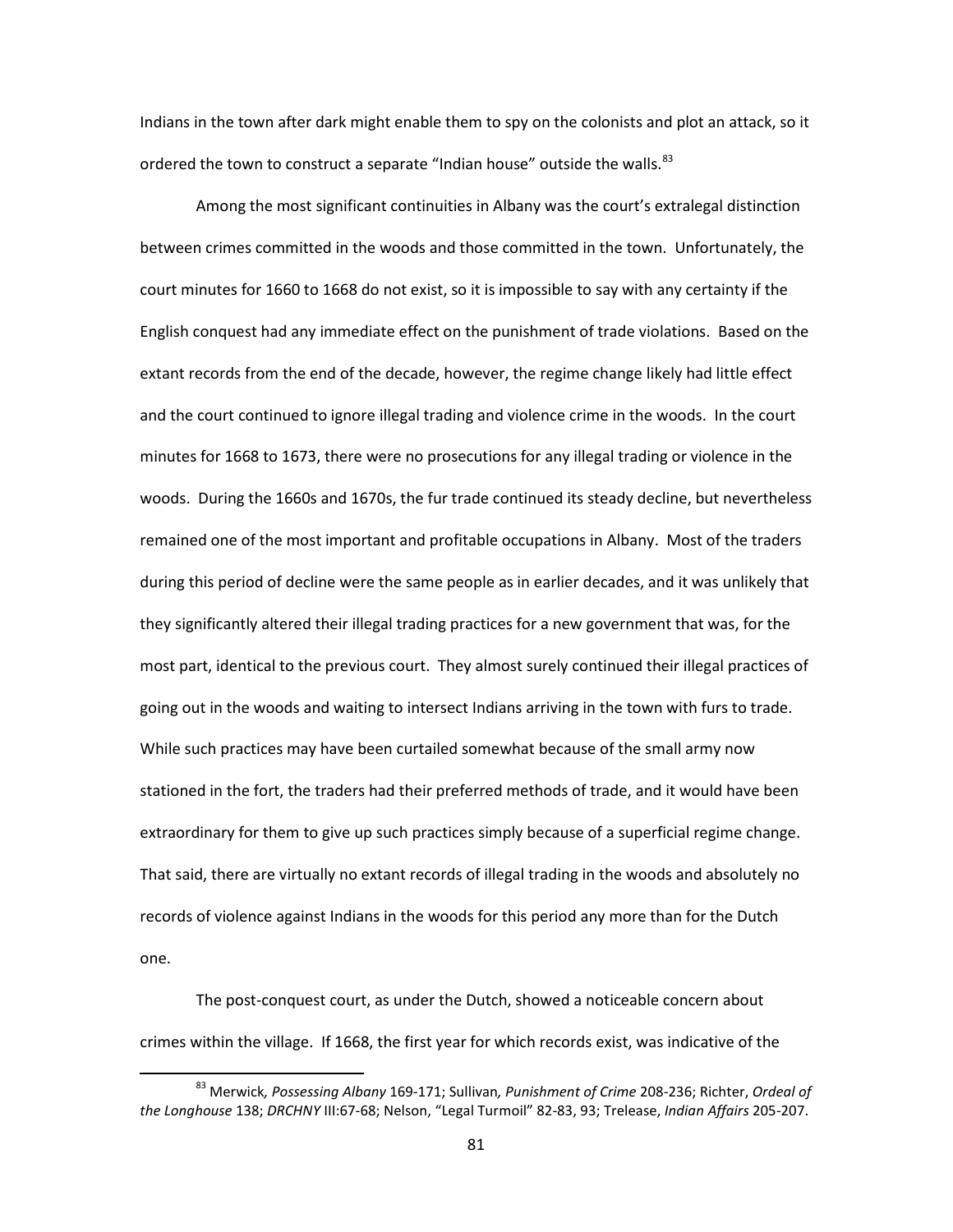years that preceded it, the *schout*, Gerrit Swart, may have done little to stem illegal trade and lodging in the village. In 1668 he brought only one charge against a man, Jan Clute, for boarding Indians. After Clute denied the charge, the court dismissed it. Yet the year 1668 may have been an exception for *schout* Swart, rather than representing a general disinterest with enforcing the law. During the 1669 and 1670 trading seasons, he took a much harder stand against illegal trade in the town. Swart filed a total of fifteen charges, including tempting Indians to trade in private houses, trading illegally in private gardens, and lodging Indians overnight. In all but one case, which ended with an oath of innocence, the court imposed a fine. In only two years, the court imposed more fines for trading violations than were recorded in the entirety of the extant twelve years of Dutch court minutes. Sometimes, in minor cases, the court allowed the *schout* and the defendant to resolve the case out of court, but in most cases the court imposed the fine as mandated by the posted ordinance. These convictions and fines were also imposed without regard to the status or occupation of the defendant. Many of the men found guilty were of good reputation, as evident in that some of them went on to hold positions such as magistrate, constable, and justice of the peace. In addition, a few of the men were traders, an occupation that, under the Dutch regime, would mostly likely have exempted them from punishment. Community status did not give even significant men the right to resolve their fine privately out of court. Instead, this opportunity appears to have been granted based on the severity of the crime and whether the violation was committed with the defendant's knowledge, or occurred while he was out of the house by his wife or a servant.<sup>[84](#page-84-0)</sup>

The firm stand against trade violations in the village ended in 1671 with the appointment of Captain Silvester Salisbury as the new *schout*. Salisbury was the English

<span id="page-84-0"></span> <sup>84</sup> A.J.F. Van Laer, ed. and trans., *Minutes of the Court of Albany, Rensselaerswyck, and Schenectady 1668-1685*. 3 vols. (Albany, N.Y.: The University of the State of New York, 1926-1932) (hereafter *MCARS*), I:21, 89-90, 90, 95-96, 98, 104-105, 108, 111-112, 155, 160-161, 167, 185, 209, II:16, 205, 356, III:37, 437, 548, 553.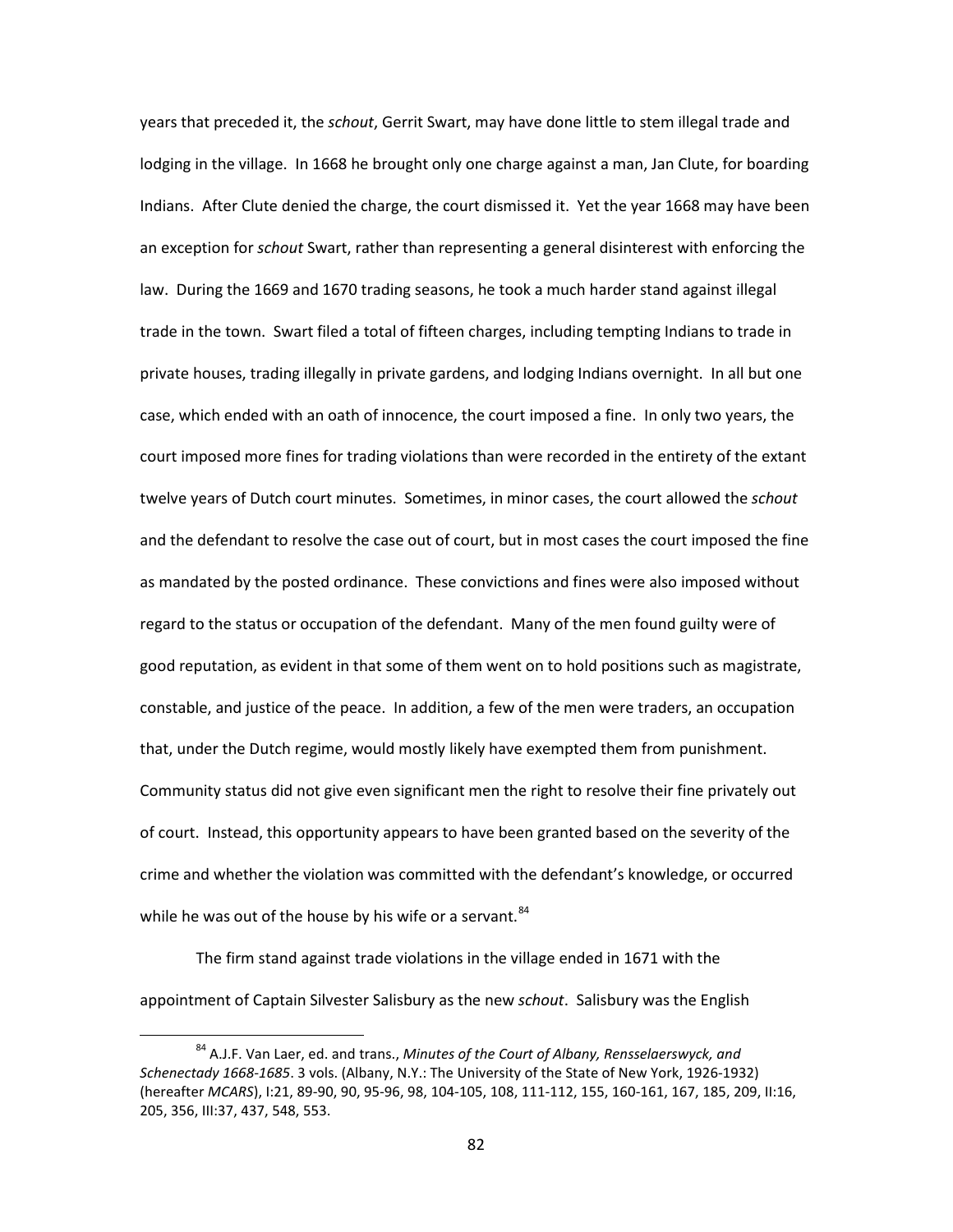commander of the fort and the first Englishman to serve in the Albany government. As commander, Salisbury had numerous duties aside from his responsibilities as *schout* and does not appear to have shown much concern for trade violations, regardless of where such violations occurred. This steep decline in prosecutions was not the result of a decline in violations or violence. In November, 1671, after the end of Salisbury's first trading season as *schout*, the Court of Albany renewed all of the "presently abused ordinances." The following year, the court agreed to again renew the ordinance against lodging Indians in the town. For some reason, whether he was too busy with his various responsibilities or simply did not care, Salisbury brought only one charge against a colonist for an illegal action involving an Indian. In 1671, he accused Anne Ketel, an innkeeper, of lodging Indians and serving them alcohol. After the court found her guilty, she was fined twenty-five florins, the same fine imposed on first-time offenders charged with the same crime by the Dutch. There was no clear reason given in the record for why Ketel was the only person charged with an illegal trade to Indians. One likely possibility was that Ketel's sale of alcohol led her lodgers to get drunk and commit violence within the town, something that would have required a response from the court. It may have been that Salisbury, who often spent little time punishing Indian-related crimes, brought this case to the court only because of some extreme precipitating incident.<sup>[85](#page-85-0)</sup>

## The Problem of Indian Violence in Albany

Throughout nearly all of the first decade of English rule, the Court of Albany remained reluctant to enforce English law on Indians in and near the town. As already noted, the English, unlike the Dutch, believed that the colony had an expansive right to punish Indian crime under the standards of English law and justice. This belief, however, was in direct conflict with how

<span id="page-85-0"></span> <sup>85</sup> *MCARS* I:211, 279-281, 303; Quote from *MCARS* I:279.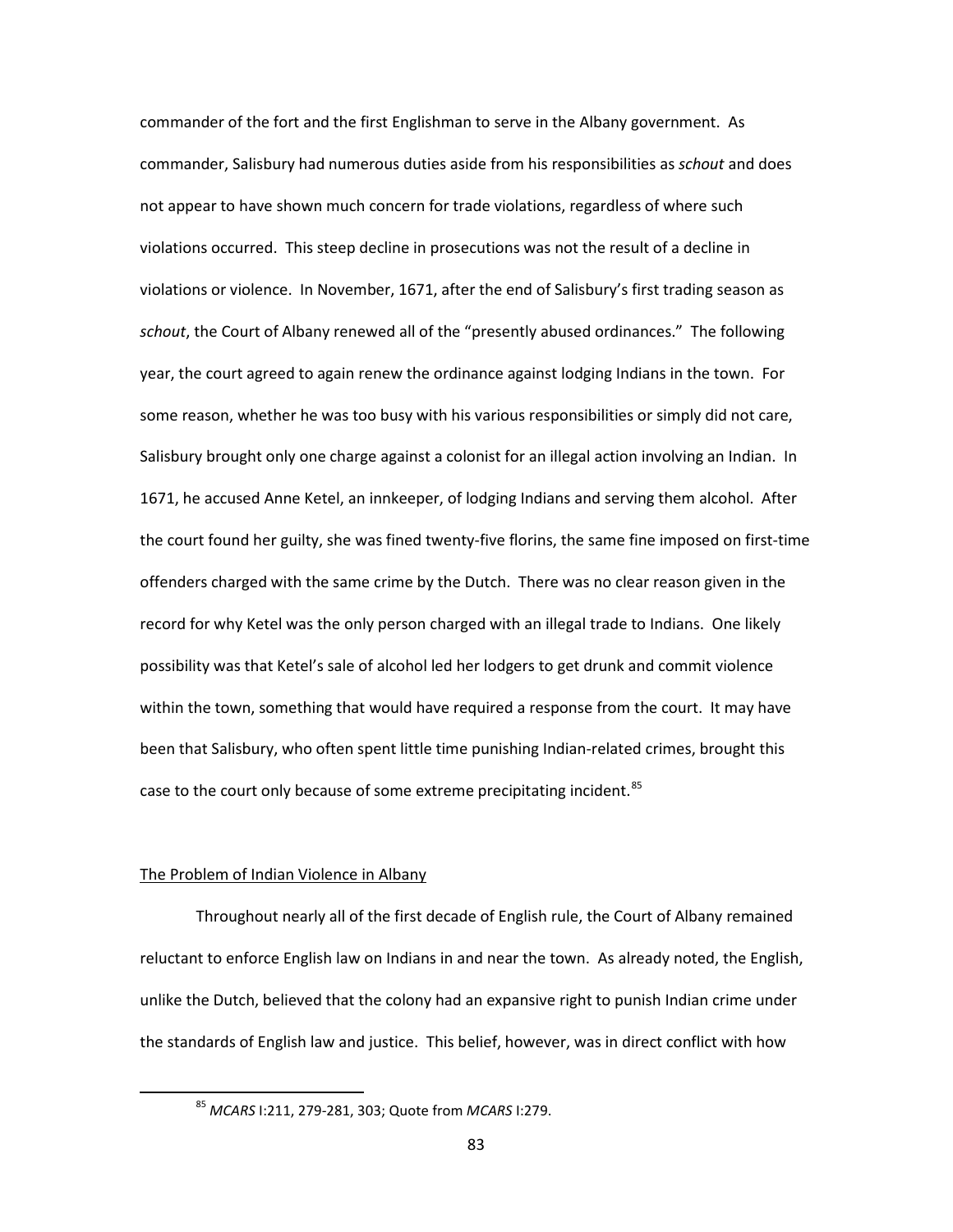the Dutch in Albany had traditionally handled crimes committed by Indians. The Dutchcontrolled Court of Albany, in defiance of governor Nicholls, continued to ignore crimes committed by Indians. There is, in fact, only one brief mention of a cross-cultural murder in Albany during the 1660s that attracted any attention from the Court of Albany. In 1665, the Mohawks and Mahicans resumed their decades-long conflict, and in the crossfire several Dutchmen were killed. When he learned of the incident, Nicholls was furious, and immediately wrote to the magistrates of Albany and ordered the arrest and execution of the two Mohawk men accused of murder. Although the response of the Court of Albany no longer exists, the magistrates almost certainly ignored this order because, as they surely understood, such an action would undoubtedly have caused strife and, at best, cut off the fur trade and destroyed the economy of the town. Furthermore, the five years of extant court records, and nine years of official correspondence and executive council minutes from the first English period lack any mention of other incidents of violence and murder that undoubtedly occurred in and around Albany. If the court had decided to execute two Mohawk men, there would almost surely have been at least mention of a discussion as to whether a later murderer should be executed or not. In addition, if the governor's order had been effective in 1665, it is unlikely that he would have simply allowed later murderers to live without punishment. Instead of execution, conflicts over murder were most likely handled privately, as they had been during the Dutch period, instead of through official channels, and resolved in ways that would ensure the continued existence of the fur trade.<sup>[86](#page-86-0)</sup>

In 1673, the Court of Albany broke with its longstanding, if unofficial, policy of never punishing Indians for crimes committed within its jurisdiction. In January 1672/3, *schout*

<span id="page-86-0"></span> <sup>86</sup> Sullivan, *Punishment of Crime* 202-203; Christoph and Christoph, *General Entries;* Christoph, *Administrative Papers*; *MCARS* I; John Romeyn Brodhead, *History of the State of New York*. 2 vols. (New York, N.Y.: Harper & Brother, Publishers, 1853)*,* II:87.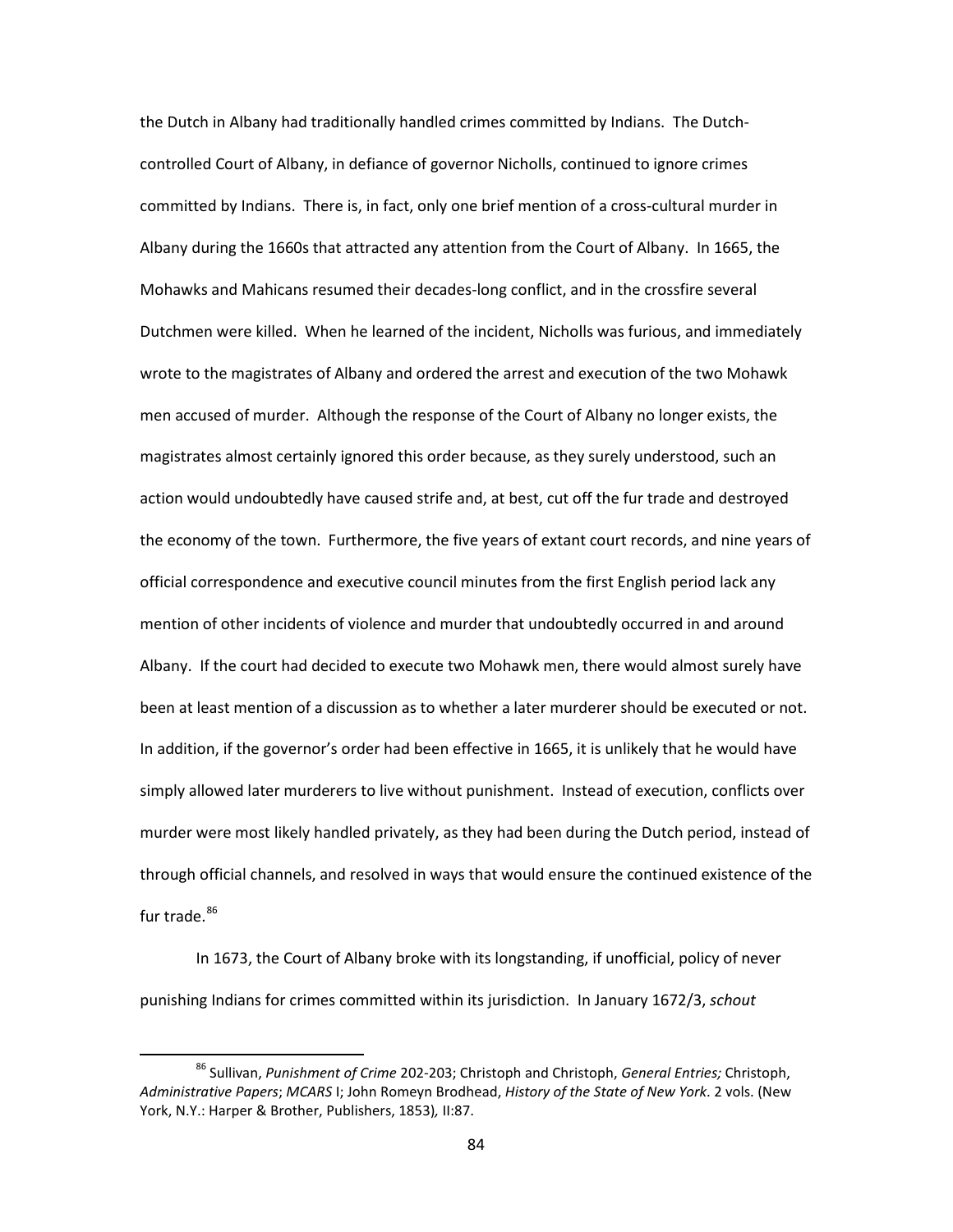Salisbury arrested two "Northern Indians," Kaelkompte and Keketamape, for the murder of John Steward, a soldier in the garrison at Albany. Although the *schout* had previously held at least a few drunken Indians overnight, none had ever been punished or, so far as the records show, ever been called to account for crimes they might have committed. In this case, for the first time in the history of the settlement, the town held two Indians prisoner for at least one month and subsequently subjected them to a trial before an English-style court. In late January, the governor, now Francis Lovelace, ordered that Kaelkompte and Keketamape "bee equally and duely prosecuted according to the law, from which neither Indyn nor Christian is to bee exempt." He appointed the magistrates of the court and all the officers of the military garrison to a special commission to try the two men and, "if they shall bee found guilty by the court…proceed to sentence, and order execution to bee done upon them." At the trial, both men admitted to having killed Steward and were, on this evidence alone, found guilty of murder and condemned "to be hanged by the neck until they are dead, dead, dead, and thereafter to hang in chains." The decision to follow through with this order led to a number of unprecedented events in Albany. The decision by the court to allow this trial without protest was probably the result of the increasing English influence on the city. Although the court still acted according to Dutch legal traditions, it was now led by *schout* Salisbury, an English military leader, who undoubtedly was more inclined than his predecessors to demand that the court fulfill a direct command from the governor. In addition, this case, unlike the last recorded murder by an Indian in 1665, was of an English soldier, not a Dutchman, and the court may have been more concerned about the fallout if they refused to exact justice for his murder.<sup>[87](#page-87-0)</sup>

<span id="page-87-0"></span> <sup>87</sup> Christoph and Christoph, *General Entries* 523; *MCARS* I:326-328; Sullivan, *Punishment of Crime* 71; Nelson, "Legal Turmoil" 84; Quotes from Christoph and Christoph, *General Entries* 523, 523; *MCARS* I:328.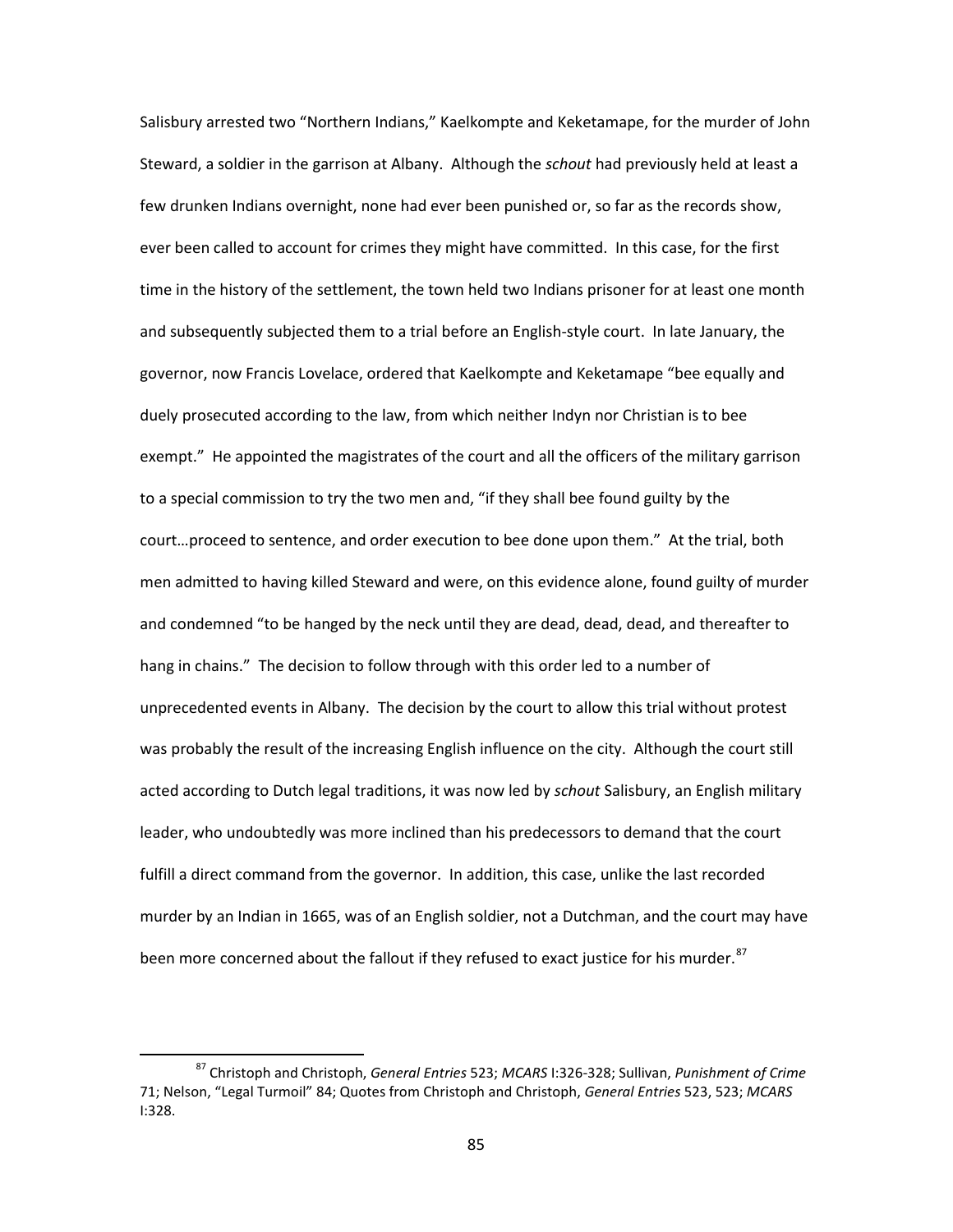One of the most significant factors that probably encouraged the Court of Albany to agree to the trial of Kaelkompte and Keketamape was that they were not members of the Iroquois Confederacy. Among the most important elements distinguishing the murder in 1665 and the murder in 1673 was that in 1665 the perpetrators were Mohawks. Although the court probably would have ignored an order to arrest Indians regardless of whom the Indians were, the fact that they were Iroquois most likely meant that the court probably gave little consideration to the order. The magistrates of the court knew that to infuriate the Iroquois would have destroyed the fur trade and, given the military prowess of the Five Nations, may have meant the destruction of the town. Eight years later, if it had been a pair of Mohawk men who killed Steward, the court might well have ignored the governor's order and let them go free. Even though the overall value of the fur trade had continued to decline during the 1670s, it was still extraordinarily important to Albany, and the Mohawks were still the most important hunters involved in the trade. In this case, however, the murderers were from one of the tribes of "Northern Indians" who lived to the east of Albany. Although non-Iroquois Indians did sell furs in Albany, their share of the total trade was relatively small. In addition, few of these tribes had the military capacity to oppose the English garrison at Albany. When Kaelkompte and Keketamape killed Steward, therefore, the court had fewer concerns about detaining and ultimately executing his murderers. As long as the Iroquois remained friendly and believed that member of the Five Nations were free from arrest, the court was apparently unconcerned about violating the legal tenets of other Indian nations.

# The Regulation of the Fur Trade after the English Restoration

After brief period of restored Dutch rule in 1673 and 1674, the English reconquered New York and began to exert increased influence over the legal and social institutions of

86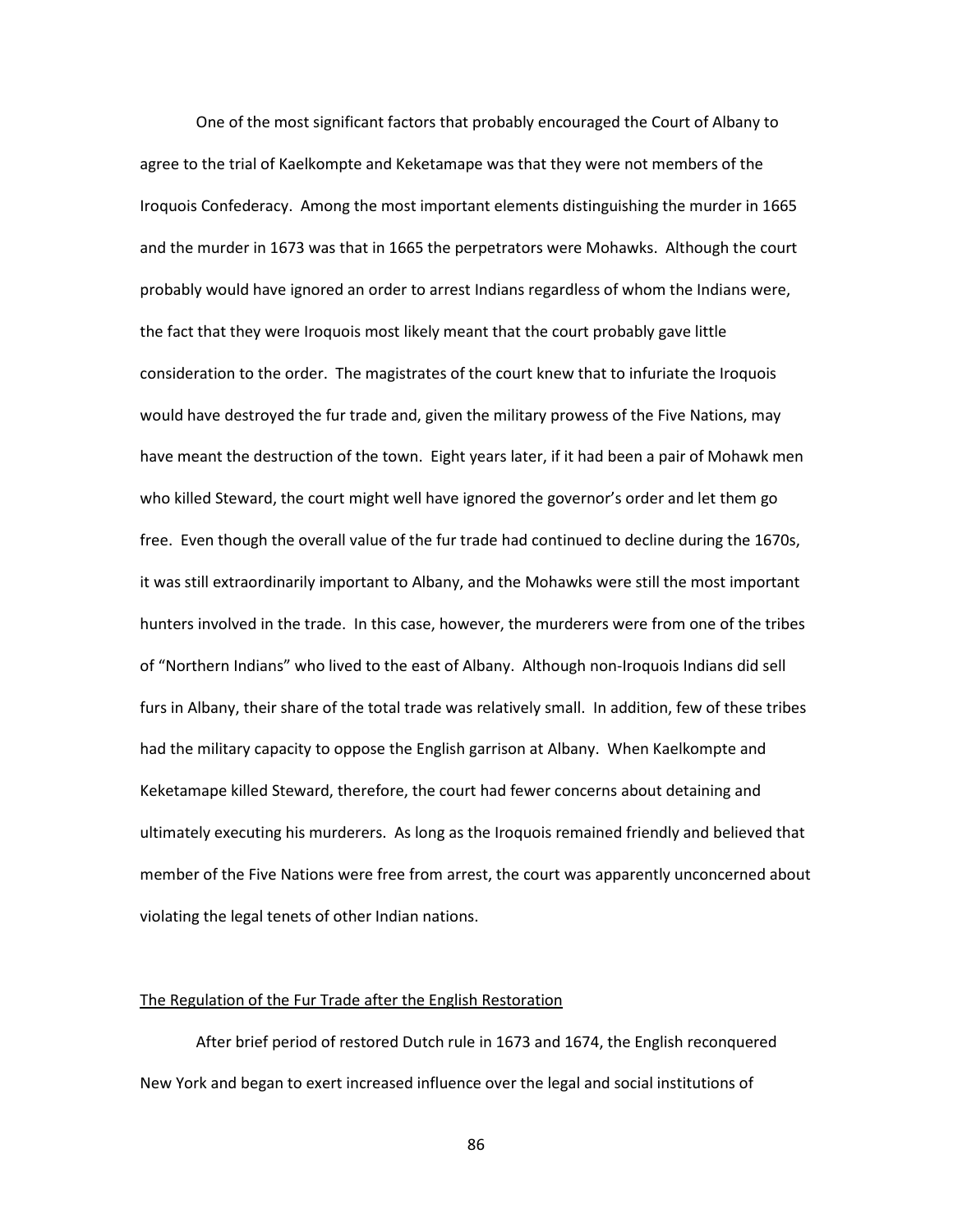Albany.<sup>88</sup> One of the earliest changes instituted by the new English governor, Edmund Andros, in Albany was the appointment of the first English-speaking court secretary, Robert Livingston, in 1675. Although Livingston had lived in Holland for many years and spoke Dutch fluently, he was a native English-speaker and his appointment represented a significant shift towards a bilingual legal system. This shift was finalized in 1679 when, for the first time, orders from the governor and provincial council were read to the community in both English and Dutch. Another significant legal change to appear in Albany during this time was the jury trial, which became increasingly common after it was first instituted in 1676.<sup>[89](#page-89-1)</sup>

This period also saw the increased centralization of the fur trade as both the Court of Albany and the Council of New York began to issue new ordinances significantly restricting interactions between Indians and fur traders. In 1675, the Court of Albany renewed the previous ordinances that had banned trading with Indians in the woods, trading in private houses, robbing Indians, selling guns to Indians, and lodging Indians overnight. In addition, the court "[forbade] all inhabitants of Albany…to have any intercourse with the Indians or to question them about any matters concerning the province, or to rob them of their beavers, peltries or clothes, even though they should be justly indebted." This regulation, issued in the early months of King Philip's War, aimed to restrict and control not only trade, but nearly any interaction between New Yorkers and Indians. As in previous decades, few colonists appear to have concerned themselves with the ordinances. In a 1679 proclamation renewing all of the previous ordinances, the court complained that "Poeple doe dayly by Subtile and crafty means

<span id="page-89-0"></span><sup>&</sup>lt;sup>88</sup> The court minutes and other Willemstadt (Albany) records from during this sixteen-month period of Dutch administration no longer exist. They may have been taken by the Dutch governor, Anthony Colve, when he left the colony upon the resumption of English control in November, 1674. These missing records make a reconstruction of Dutch-Indian relations on the north Hudson impossible at the present time.

<span id="page-89-1"></span><sup>89</sup> Merwick*, Possessing Albany* 253; Sullivan, *Punishment of Crime* 217-223; Trelease, *Indian Affairs* 208.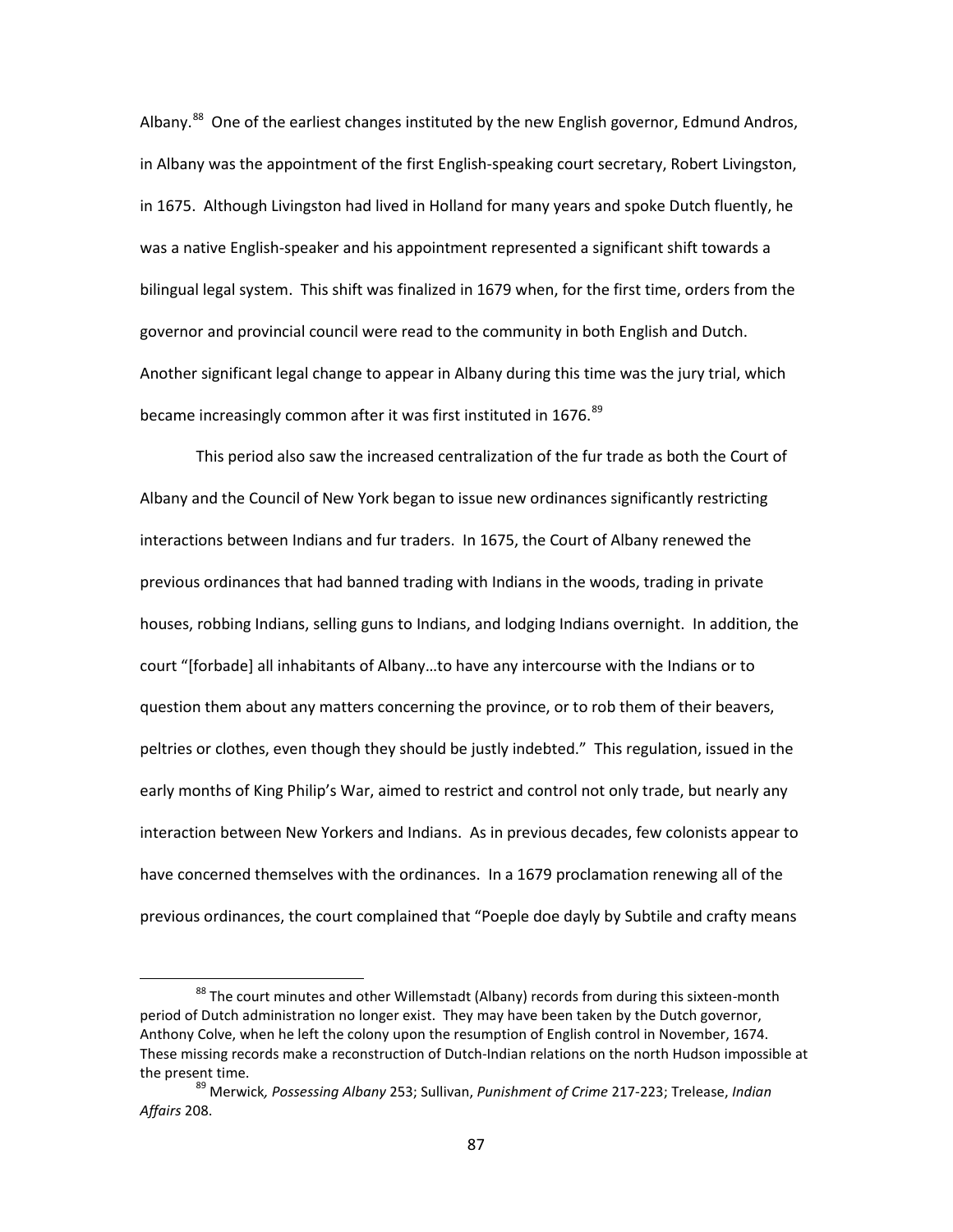and Inventions Transgresse." In the next few years, the court supplemented this with new ordinances increasing the fine for conversing with Indians, and forbidding traders to accost Indians in the woods under pain of an arbitrary punishment to be determined by the court in each case.<sup>[90](#page-90-0)</sup>

By far the most significant change to the workings of the Albany fur trade was enacted by the New York colonial government in August 1678, when the colonial government limited the right of Albany traders to ship their furs directly overseas. Since the Dutch years, traders in Beverwijck/Albany had enjoyed the right to trade anywhere in the world. They were permitted to buy furs from Indians, ship them downriver to New Amsterdam/New York, and from there ship them overseas to business associates usually located in Amsterdam. Under the new regulation issued in 1679, however, the governor declared that only the inhabitants of Albany could trade there, and that no inhabitant of Albany could participate in the overseas trade. To ship their goods to Europe, traders in Albany would now be required to ship their goods downriver to New York, where they would sell them to overseas traders for transport across the Atlantic. While weakening Albany's links to the Atlantic trade, Andros at the same time sought to strengthen Albany's control over the fur trade by forbidding non-residents to trade in Albany, essentially insuring that the Albany traders would maintain a nearly complete dominance over the acquisition of furs in New York. This new and unprecedented level of control was solidified by the 1686 Albany City Charter, which declared that fur trading could only occur in Albany.<sup>[91](#page-90-1)</sup>

Unlike most types of Indian trade laws, the New York government actually relaxed the regulation of the sale of alcohol to Indians during this period. During the first English period, the

 <sup>90</sup> *MCARS* II:37, 91, 107-108, 393-395, III:147-148, 251-252; Quoting *MCARS* II:37, 394.

<span id="page-90-1"></span><span id="page-90-0"></span><sup>91</sup> Merwick*, Possessing Albany* 113, 210-214; Sullivan, *Punishment of Crime* 233-235; Schmidt, "The Dutch Atlantic"; Venema, *Beverwijck* 23, 179; Matson, "Damned Scoundrels" 393; *MCARS* II: 403- 404; *Colonial Laws of New York* I:211-212; Joel Munsell, ed. *The Annals of Albany*. 10 vols. (Albany, N.Y.: J. Musell, 1850-1859), II:75-76.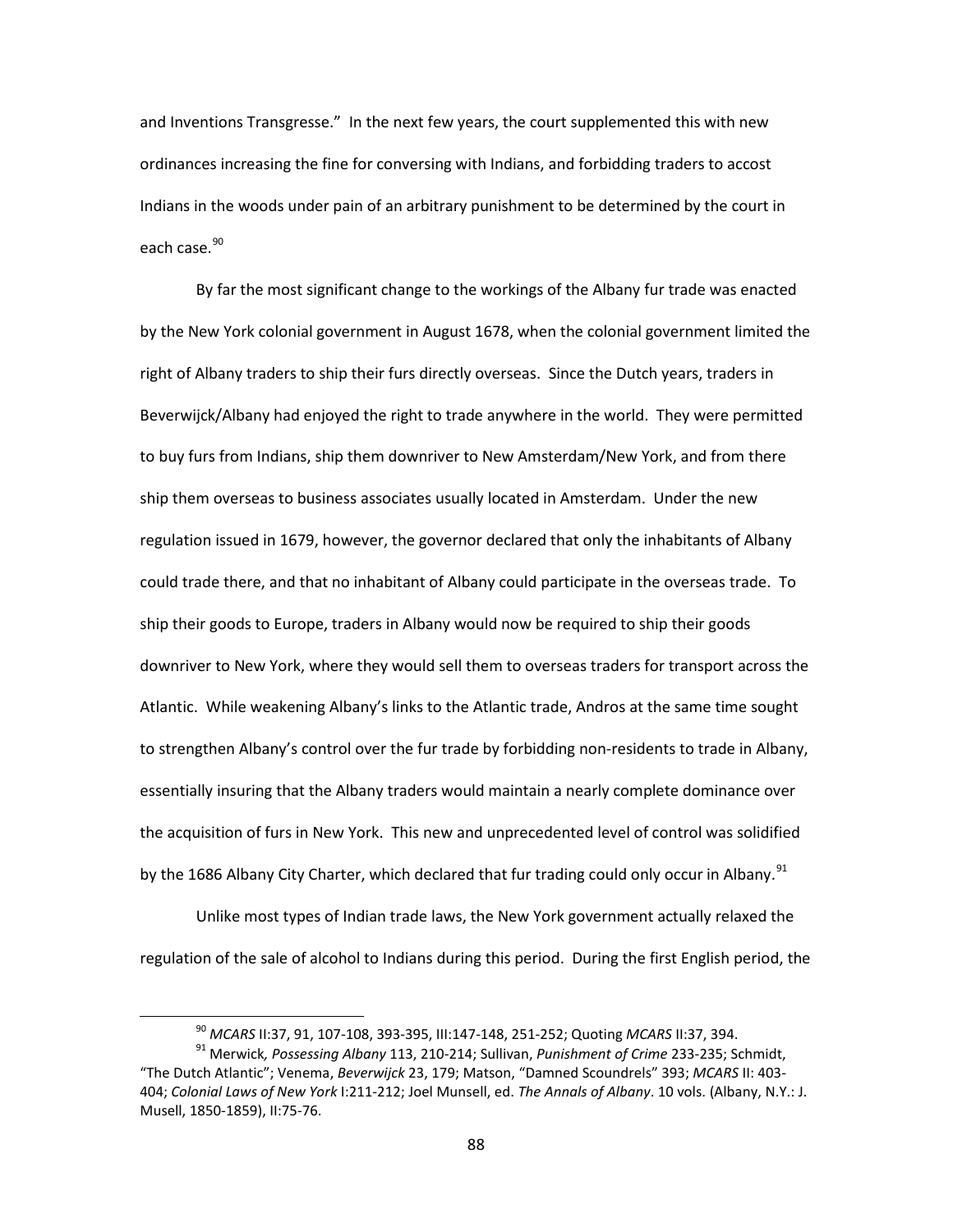sale of any alcohol to Indians remained illegal, as it had been previously. After the English restoration in 1674, however, the sale of alcohol to Indians was no longer, in itself, an illegal act. While the English surely wanted to limit violence committed by Indians, English law did not link acts of violence and the sale of alcohol to Indians in the same way as the Dutch. This new regulation was clarified by the court in 1677 to ensure that everyone in the town would understand what Indians were permitted to receive, and what they were not. According to the court, "the inhabitants of Albany may sell strong liquor to the Indians, but in no smaller quantities than in kegs of four kan [approximately two gallons]." The court went on to assure the community that it remained illegal to sell alcohol to Indians in small quantities and in private homes and inns. Rather than outright prohibiting the sale of alcohol to Indians, these regulations ensured that Indians would be permitted to acquire alcohol and that the colonial government would receive the taxes from these purchases. Yet, at the same time, the court recognized that allowing Indians open access to alcohol could prove dangerous, and therefore mandated that only large jugs be sold in the hopes that Indian purchasers would return to their homes with these jugs and not drink them in or near Albany.

During months when large groups of Indians congregated around the town either for trade or for conferences, the court often enacted broader bans that prohibited the sale of any alcohol, regardless of quantity, to Indians. Such temporary bans occurred throughout the 1670s and 1680s, and ranged from a one month ban to as long as four or six months. The goal of these temporary bans was to limit drunkenness in Albany. The court feared that if many Indians were staying near the city, they might consume even large containers of alcohol, and then cause trouble while drunk. The records, however, are unclear as to the effectiveness of these bans. Given the willingness of Albany residents to disregard well-intentioned alcohol ordinances of earlier decades, it seems unlikely that traders would simply stop selling alcohol to Indians for a

89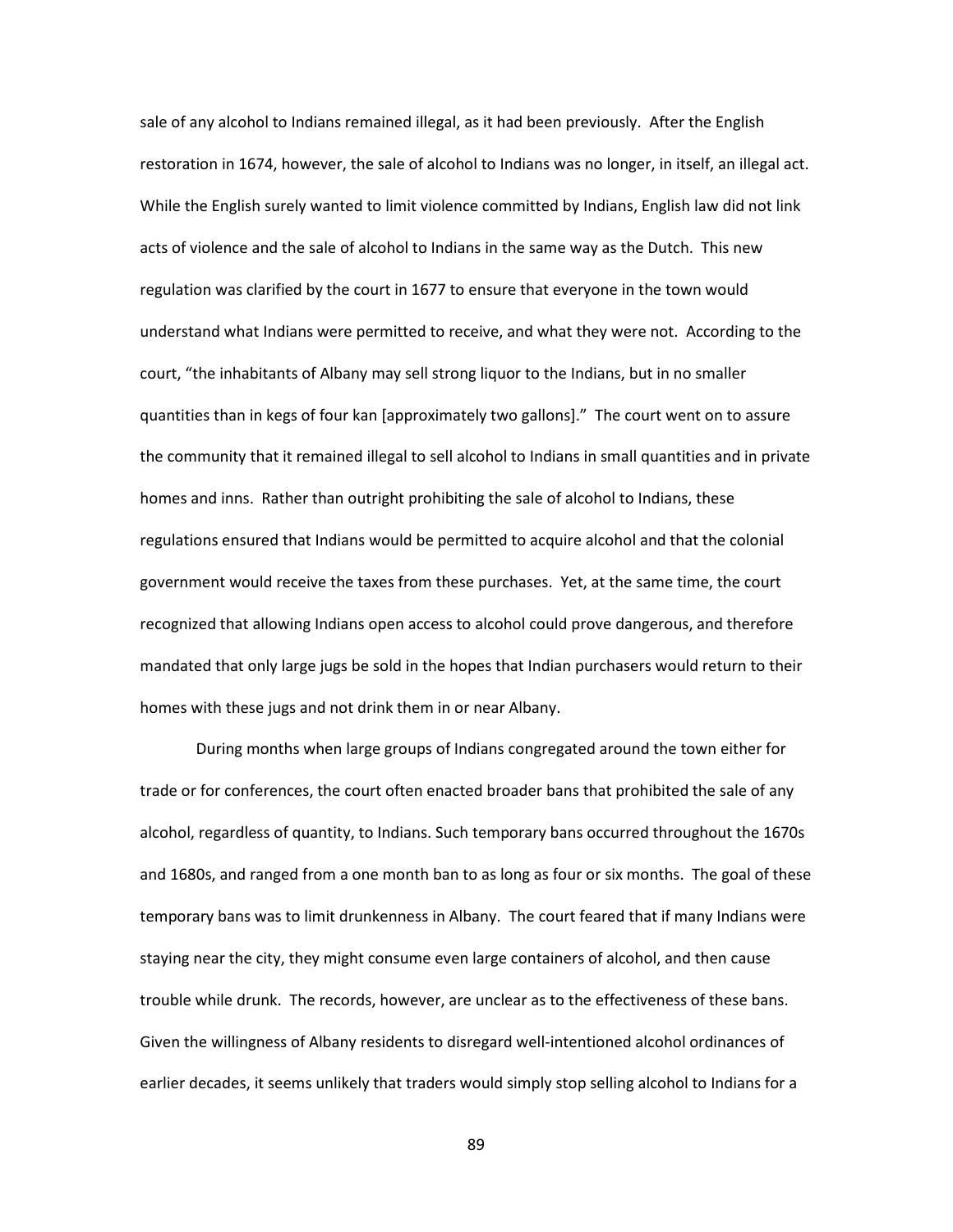few months, particularly because large groups of Indians were surely seen as an even greater opportunity for profit. Alternatively, the citizens of Albany may have actually followed these laws. Of the three cases under an alcohol ordinance, only one, against Gysbert Gerritse in 1681 for having sold alcohol covertly during one of the ban periods, was actually a legitimate charge. He admitted his guilt and was fined the standard twenty-five florins. In the other two cases, both in 1678, two different brewers were charged with having sold alcohol to Indians under the minimum quantity. The court dismissed these charge and condemned the excise collector to pay all fees because he had entrapped the brewers by bribing an Indian to beg them on behalf of a sick child for only one gallon of alcohol, instead of the mandatory two. Given the limited number of charges and the need for the excise farmer to frame two brewers, the loosening of the alcohol regulations may have actually encouraged the residents of Albany to act in accordance with the law.<sup>[92](#page-92-0)</sup>

As the need to police the alcohol trade declined, the *schout* of Albany, now known as the sheriff, began to increase the enforcement of the other trade ordinances. During the first two years after the reissuance of the ordinances (1676-1677), Sheriff Michel Siston brought a total of thirty-two cases, split evenly between the two years. As had been true for decades, many of the charges were for actions that took place in the village, such as trading with Indians in houses, lodging Indians overnight, and robbing Indians in the village. Nearly two-thirds of the cases were for going just outside of the town gate and trading at the "Indian house." In accordance with the ban on lodging Indians, Albany had built a lodging house outside of the village for Indians to stay in while they were selling their furs. Under the ordinances, trading furs was illegal in the Indian houses, except in exchange for small quantities of food. During 1676 and 1677, Siston charged twenty men and women with either going to the Indian houses

<span id="page-92-0"></span> <sup>92</sup> *MCARS* II:77, 88, 123, 245, 246, 257, 304-305, 311-312, III:169; Quote from *MCARS* II:245.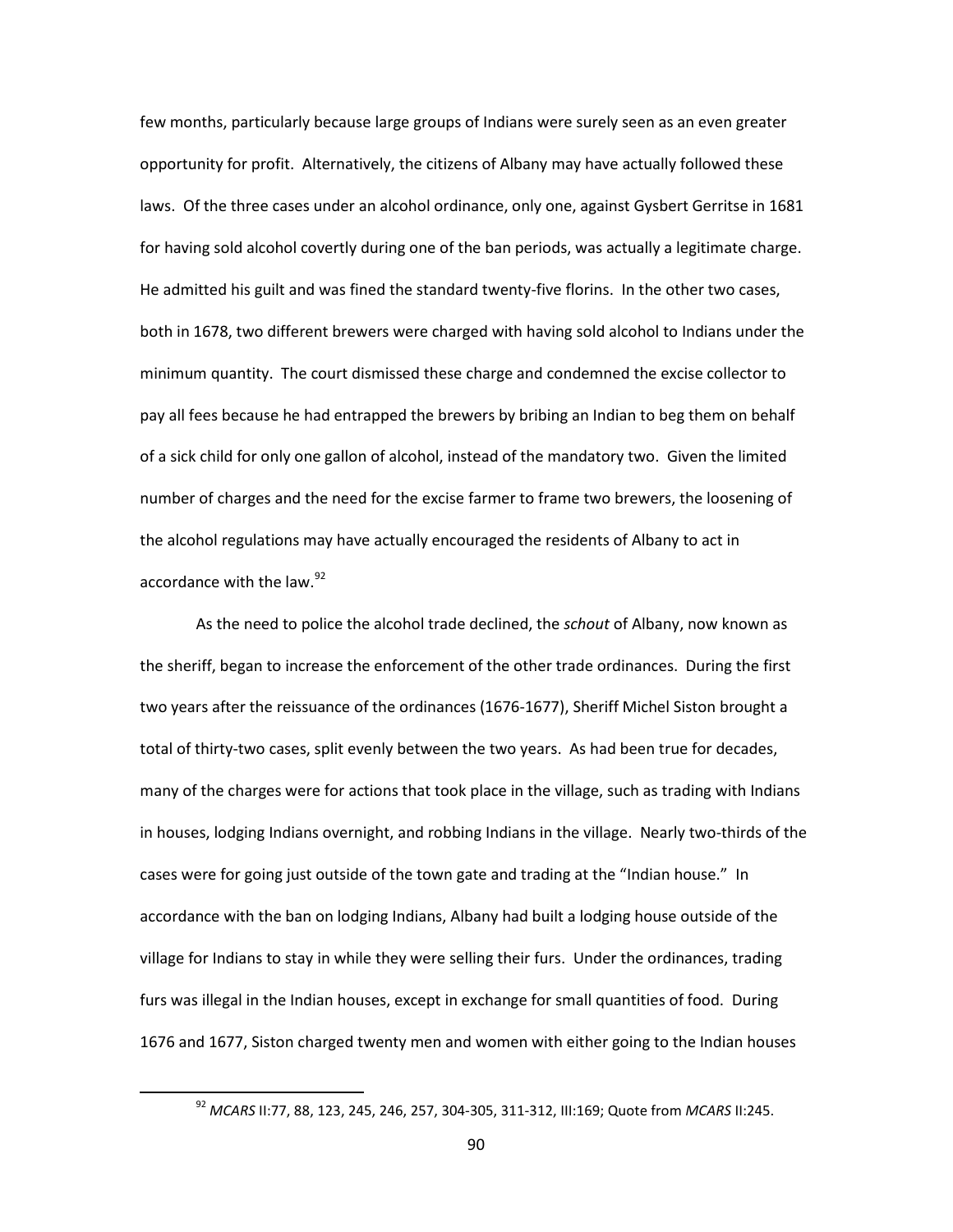to trade or sending their children to trade for them. What remains difficult to determine from the extant record is whether the sheriff and the court were deliberately ignoring trade in the woods proper, or if trade in the woods had actually declined because of the rise in illegal trading at the Indian house. It is also possible that trading in the woods was rampant, but by focusing on crime in the village and at the Indian house Sheriff Siston simply had no time to wander the woods searching for traders. Yet what most distinguishes this period from earlier was the increased number of convictions handed down by the court. Of the thirty-two total cases, only six ended with either a dismissal or oath. In the first dismissal, the evidence presented to the court did not convince its members conclusively that a robbery had in fact occurred. In another three cases, the witnesses called by the sheriff failed to appear and the court could not prosecute. The last two cases ended after the defendants took an oath declaring that they had no knowledge that their children had gone out to trade at the Indian house. Unlike the dismissals granted by the Court of Beverwijck, those granted under Siston more likely to have been based on an actual lack of evidence, rather than as a way to avoid actually prosecuting crime. While the court may not have always imposed fines as high as the sheriff demanded, it did show an increased willingness to enforce trading laws both in the village and at the Indian trading house.<sup>[93](#page-93-0)</sup>

Even though the court appears to have been more willing to convict traders, the actual enforcement of the law still relied largely on the ability and willingness of the sheriff to bring cases to the court. After the end of Siston's term as sheriff, his successors were either significantly less interested in or else less effective at prosecuting trade violations. During Johannes Provoost's one year as sheriff during 1678, he brought only seven men and women to the court. Of these, five were against "defendants [who] incessantly, contrary to the ordinance,

<span id="page-93-0"></span> <sup>93</sup> *MCARS* II:62, 64-65, 86, 129, 141, 159, 173, 241-242, 263, 266, 271, 277.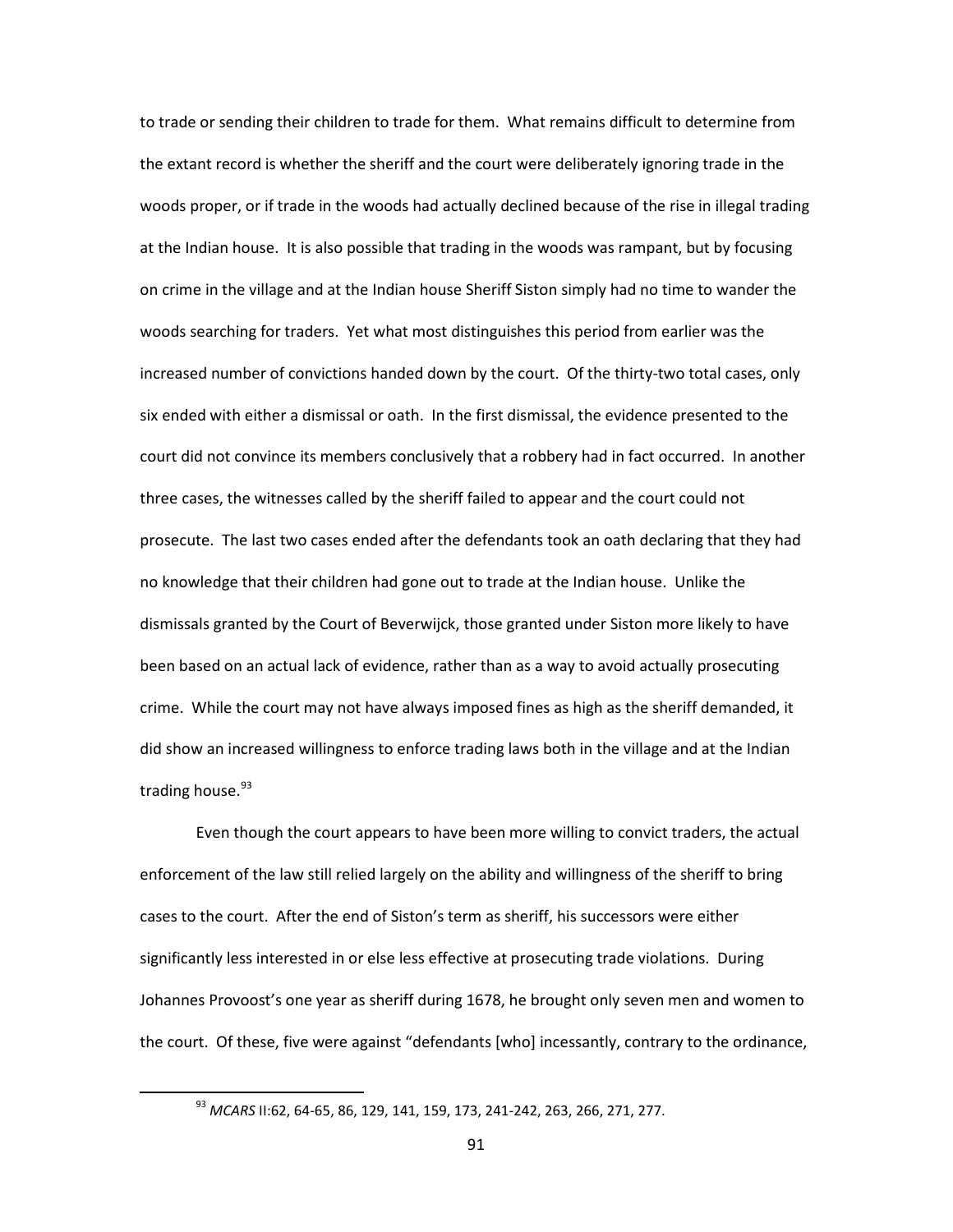venture again and again either to go themselves or to send their children to the Indian house on the hill and to trade there." It seems that Provoost may have been more concerned with discouraging repeated violations, instead of working like Siston and bringing whomever he could to the court. Provoost's successor, Richard Pretty, spent even less time enforcing the trade ordinances, bringing only one prosecution each year from 1679 through 1682. While the magistrates could certainly have been discouraging prosecutions after 1677, it appears likely that the decline was a result of a disinterest on the part of Provoost and Pretty rather than an unwillingness of the court to convict those accused of trade crimes.<sup>[94](#page-94-0)</sup>

### The Punishment of Violence after the English Restoration

After the English restoration, conflicts between Albany residents and Indians that once would have been resolved privately were increasingly handled by the Court of Albany according to the dictates of English law. The first such incident addressed by the court began on May 16, 1678, when "a certain squaw was shot dead at the house of [William] Teller, burgher of this city." Within a few hours, the court assembled and impaneled a jury to determine what was to be done with Teller. In the presence of the jury and the Mahican sachems, the court examined William Teller, his son Johannes, and three Indian witnesses, who all concurred that "it was done quite innocently…because he did not know that the gun was loaded and did not see anyone when the gun went off." Ten years earlier, a simple accident of this sort would almost certainly have gone unrecorded. While the English claimed authority over all Indians within the formal boundaries of the colony, this power was largely theoretical. The uncontested executions of Kaelkompte and Keketamape in 1673, however, confirmed that the small Indian nations to the south and east of Albany were no longer able to contest English dominance. Five

<span id="page-94-0"></span> <sup>94</sup> *MCARS* II:345-346, 353-354, 428, 473; III:69, 269.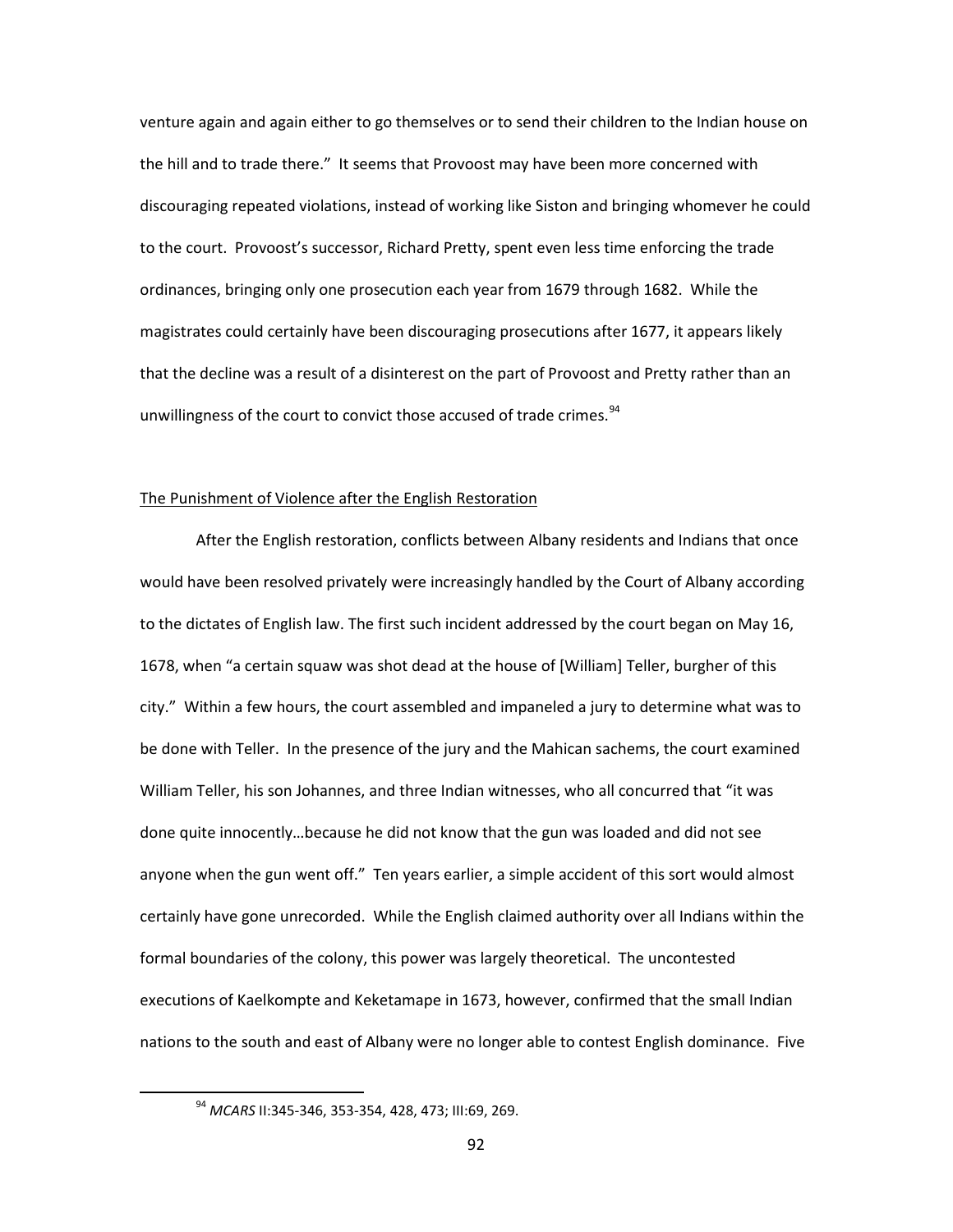years later, in the case a European accused of killing an Indian, the Mahicans did not even question whether the English legal system would be the sole forum for resolving the conflict. Yet even while English law and English legal forms predominated, the case was resolved in a way that accorded with both English and Mahican standards. After hearing the evidence, the jury ordered Teller to pay for the burial of the deceased and to pay fifty florins to the Mahicans to cover their costs, which the sachems present agreed was acceptable. To the English, this payment was officially given to cover "all charges occasioned by [this] unhappy incident." For the Mahicans, however, this charge would have been a way for the English to "cover the dead" and resolve the need for vengeance. Like murder resolutions described by Richard White in *The Middle Ground*, this payment was a solution acceptable to the Mahican, couched in language acceptable to the English.<sup>[95](#page-95-0)</sup>

Following the precedent set in 1673, the Court of Albany also continued to arrest and punish Indians according to English law. In the last set of extant court minutes, which cover the years 1675 through 1686, only two cases were apparently troubling enough for the court to actually assert its jurisdiction over Indian perpetrators. One of these cases even occurred outside of the town, implying that the court no longer limited its jurisdiction to the town walls. On August 4, 1683, Jan Pearce, an English visitor from New England, complained that he had been attacked and beaten the night before by a group of Indians outside the town gate. He claimed that they had called him a dog "and Pulld off his Cloathes, and dragged him" along the river. In response to this attack, the court arrested a "Northern Indian" named Webux who had been implicated by a slave named Jack. Under questioning, Webux said "that he did not beat him," and declared that the attacker had been Namparamis, whose wife had recently been raped by Pearce. The sheriff then went to arrest Namparamis who, despite being found with

<span id="page-95-0"></span> <sup>95</sup> *MCARS* II:324-327; Munsell, *Annals of Albany* VIII:169-173; White, *Middle Ground;* Quotes from *MCARS* II:324, 324, 325, 327.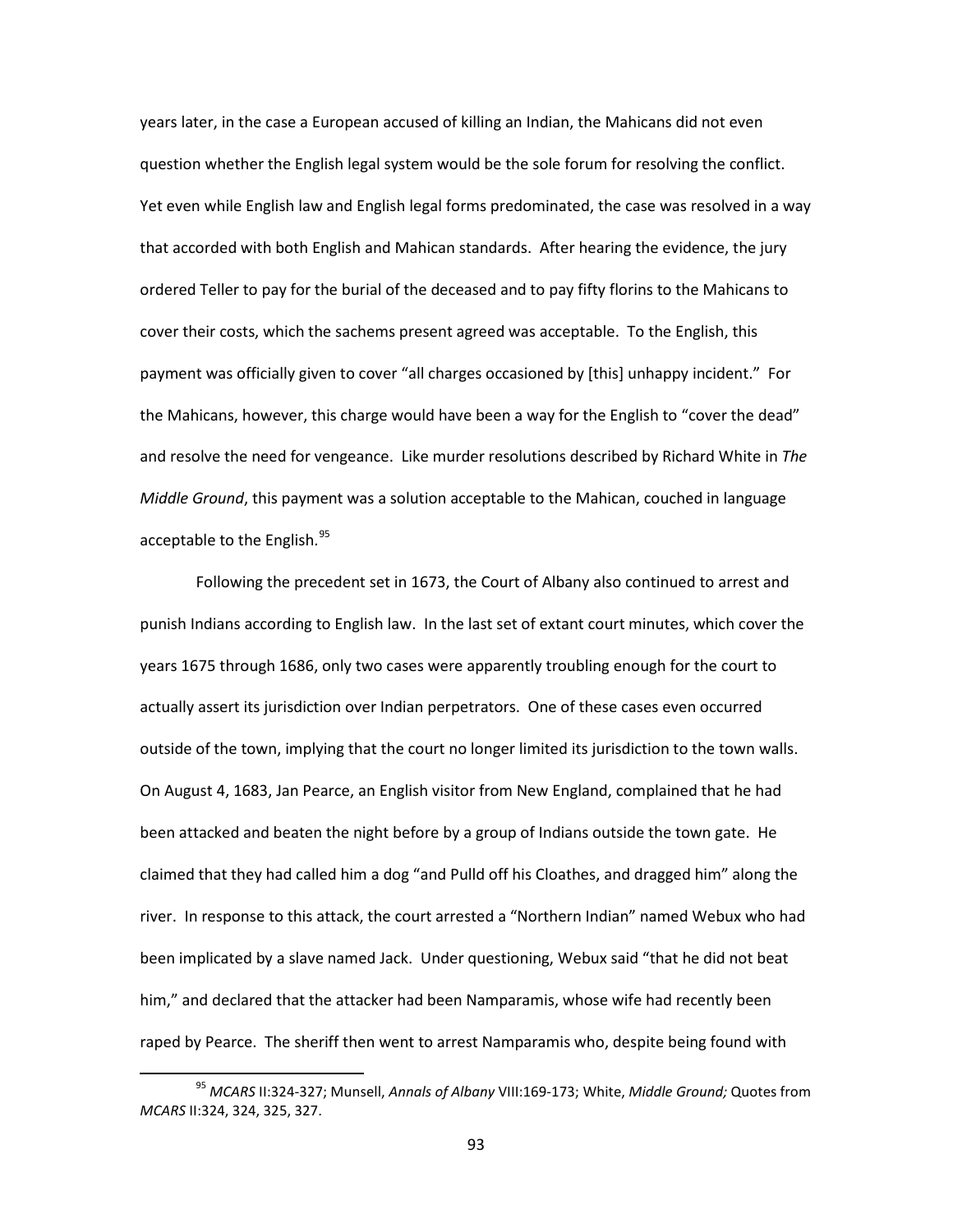Pearce's clothes, also denied having beaten the Englishman. After adjourning to consider the case for a few days, the court "resolved to mitigate the punishment as much as possible," because the two men were "heathen and ignorant of our laws." The court pardoned them "on condition that they pay 4 beavers for the damage done… trusting that in the future that they will refrain from committing such hostility."[96](#page-96-0)

While the resolution of this case, in the form of a payment rather than a trial, appeared to harken back to Indian relations under the Dutch, there was one significant distinction that established the dominance of the English/Dutch in negotiations with non-Iroquois Indians. If this attack had occurred under the Dutch, or even in the 1670s, the Court of Albany would likely have remained uninvolved, or at least left no record of proceedings. As has been shown, the Dutch never asserted jurisdiction over Indians or outside of the town boundaries, and the Court of Albany continued this tradition throughout the whole first English period. If the court magistrates had been involved at all, it would probably have been only to help smooth relations with the offended tribe. By 1683, however, the Court of Albany had fully accepted the jurisdiction that the English claimed over Indians. Neither the court nor Indian chiefs present at the court proceedings challenged the right of the English to arrest Namparamis and Webux and subject them to trial. The court then proceeded to investigate the attack and determine whether the case *should* be brought before a jury, something that never would have happened ten years earlier. In determining the guilt of the offenders, the court probably considered not only the English standards of law, but also whether the rape should be considered. Although the court ultimately settled on a compromise, the most important element of this case was the fact that the *English* alone decided the fate of the imprisoned Indians. Unlike in previous decades, when the balance of power between Albany and their Indian neighbors was tilted in

<span id="page-96-0"></span> <sup>96</sup> *MCARS* III:369-371, 376-377; Quotes from *MCARS* III:369, 377, 377, 377, 377.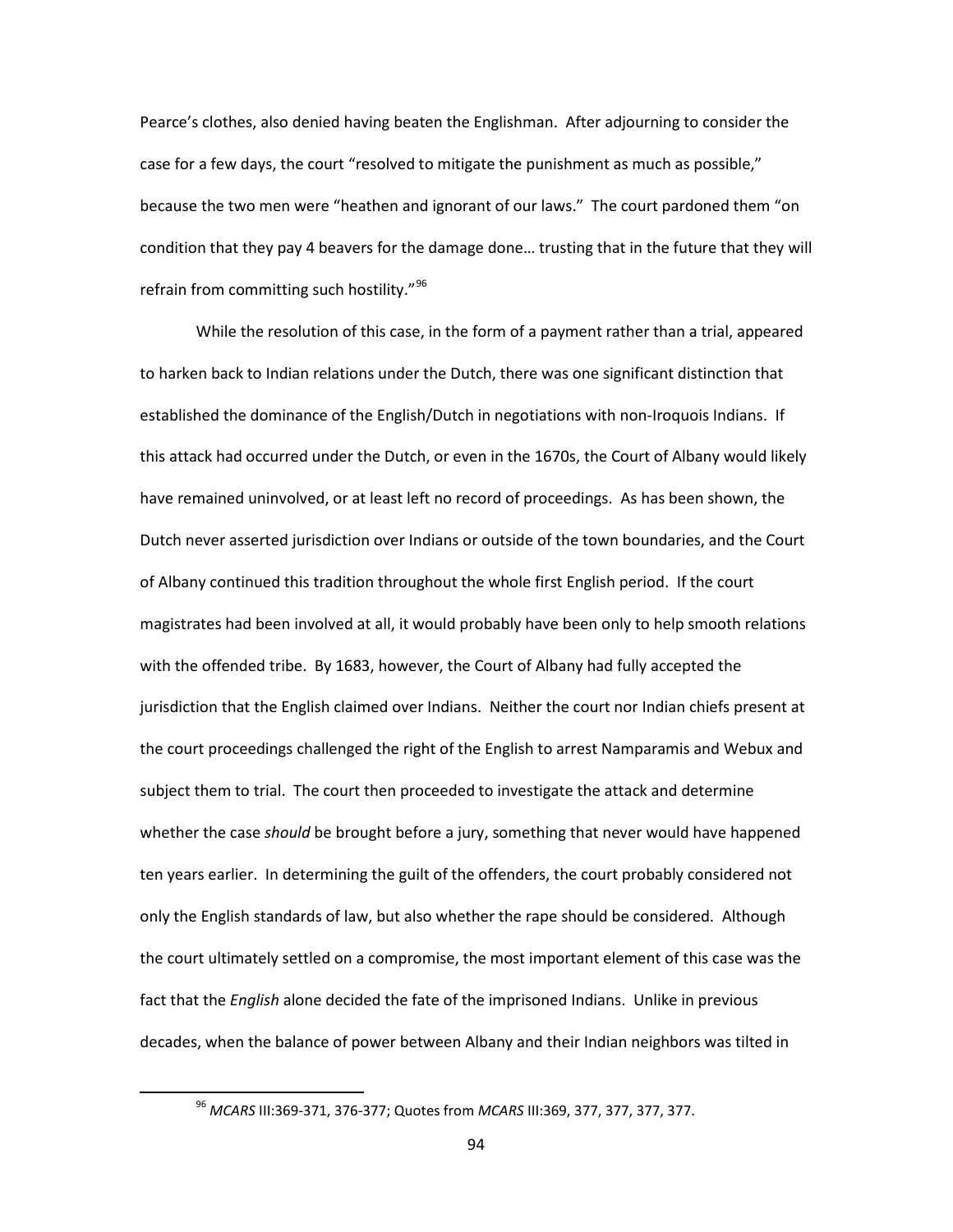favor of the Indians, this case helped to solidify that the English were firmly in control of the relationship. As the Albany garrison grew even stronger and the fur trade continued to decline over the subsequent decades, the ability of the English to enforce their laws over the Indians along the Hudson River grew ever stronger.

In 1683, only months before the attack on Pearce, Albany faced an even more complicated case when the court attempted to enforce its claimed jurisdiction over a Mohawk man. As in previous decades, the Mohawks remained economically and militarily dominant in the upper Hudson Valley, and so even while the Court of Albany claimed to have jurisdiction over all Indians, the court rarely attempted to enforce this claim on the Mohawks. The delicate balance was challenged when Unochshoenie, a Mohawk, slashed a young Dutch boy named Albert van Hekelen in the head four times with a tomahawk. The night of the crime, Unochshoenie had illegally spent the night in the home of Dirck the Noorman with van Hekelen, Dirck's servant. Since two men were in a locked room at the time of the crime, Unochshoenie was the obvious suspect and the court immediately detained him for questioning. He initially denied having attacked the boy, and claimed that "a River Indian came into the house. He thought that he came for beer or to get something else." The court, doubting this story, resolved to hold Unochshoenie in prison while his story was investigated. After four days of searching, the only new evidence presented to the court was the testimony of Andries van Hekelen, who declared that his nephew had bolted the door shut after Andries' visit on the night of the attack. At this point, Unochshoenie, probably realizing that he was caught, finally gave in and admitted that "he committed the crime and so cut the boy…having first struck him four times with the head of the hatchet." Instead of moving immediately to a trial as the might have

95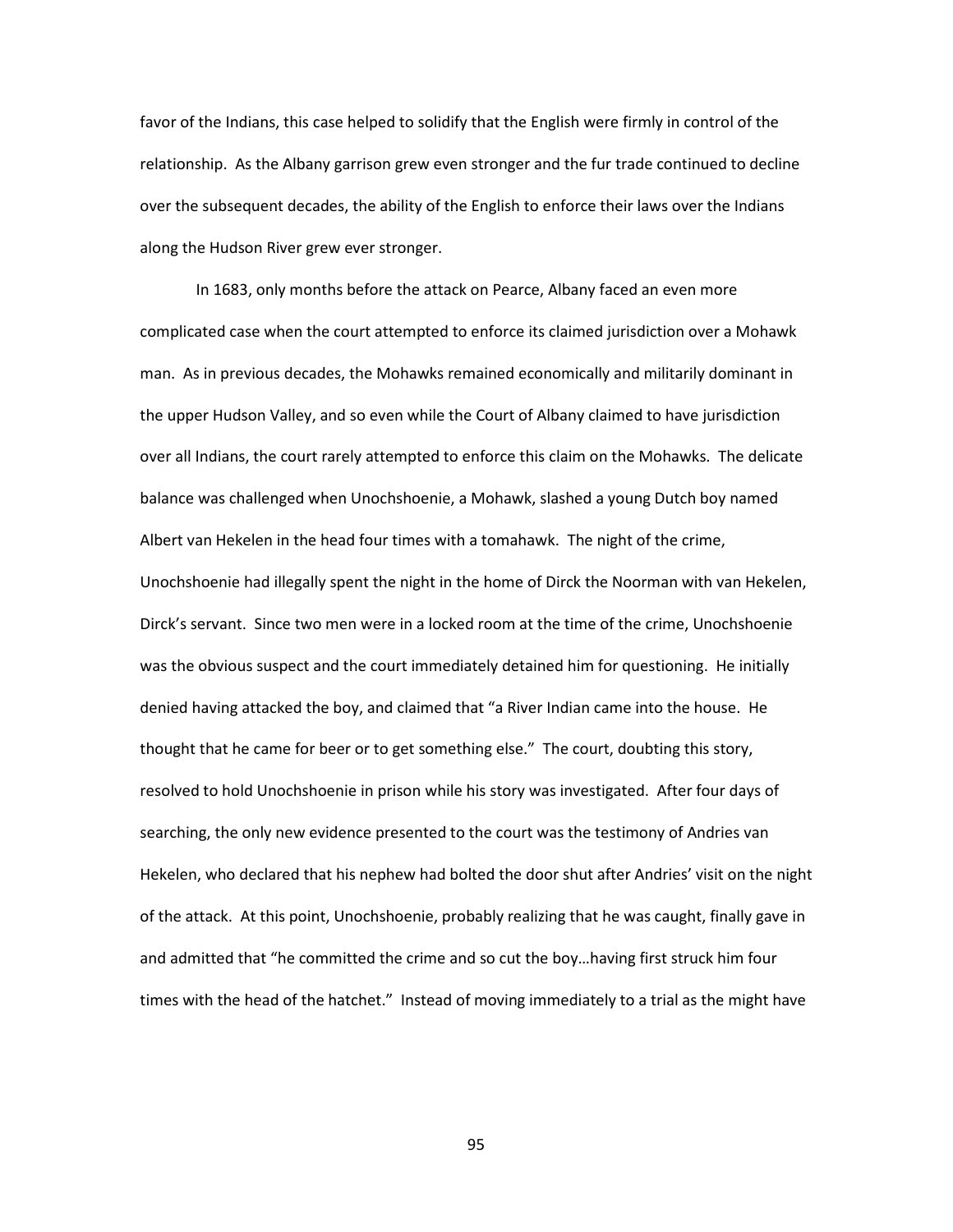done with a European, the court decided to hold Unochshoenie in prison for the time being and to send a messenger to the Mohawk sachems requesting their presence for a conference.<sup>[97](#page-98-0)</sup>

Within three days, the sachems responded with a message that the magistrates of Albany interpreted to show that the Mohawks were beginning to accept the preeminence of English justice. According to the Mohawk messenger, the sachems were unable to come at the present time, but had agreed that "if the boy who was wounded that way by the [Mohawk] happens to die, the [Mohawk] must die also." They also sent a gift of wampum to express their sorrow and to "wipe away their tears." Yet, despite this apparent show of deference, the Iroquois sachems, by using these phrases, were evoking the language of the Iroquois Condolence Ceremony and the newly enacted Covenant Chain alliance, probably as a means of ending the tension over the attack. Six years earlier, in 1677, the English and the Iroquois Confederacy had established a new and more formalized relationship known as the Covenant Chain. Periodically, the English and the Iroquois chiefs would meet at Albany to "brighten" the covenant chain by reconfirming their alliance, trading presents, and resolving any disputes between the two communities. With this alliance, the two communities also agreed to resolve murders through ceremony and by "covering the dead" with presents, rather than through violence. This ceremony followed very specific protocols that continued to be used for decades. Although full ceremonies are not recorded until decades later, the language used by the Iroquois in their message following the van Hekelen attack, such as being "filled with sorrow," and "wip[ing] away…tears" mirrors exactly the ceremonies recorded in the 1750s. Therefore, while the Mohawk pretended deference to the English and claimed to accept the right of the English to exact retributive justice, the language used in this letter was more likely meant to

<span id="page-98-0"></span> <sup>97</sup> *MCARS* III:330-334, 339-343, 363-367; Quotes from *MCARS* III:331, 334.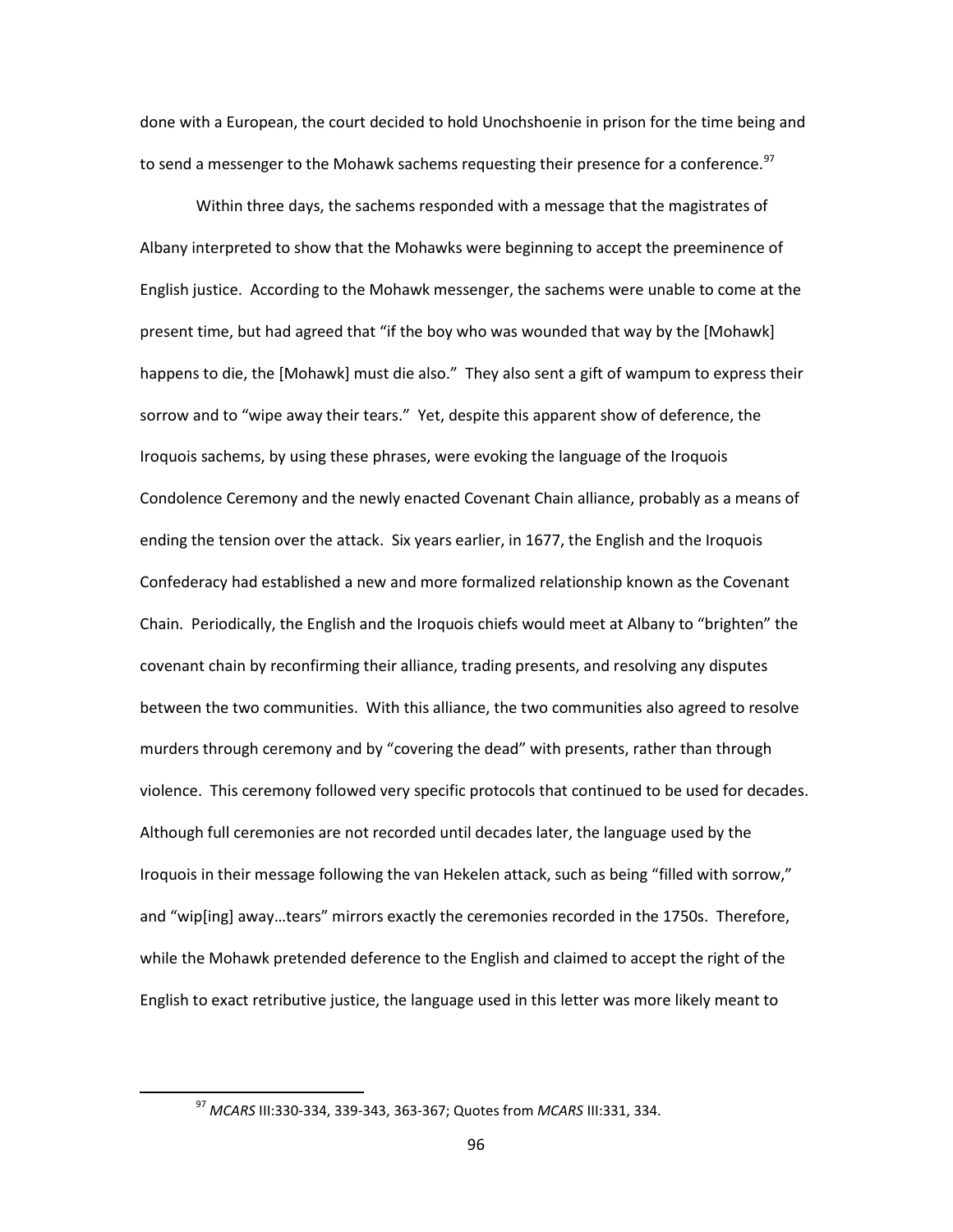encourage the English to forgive the attack and accept presents to either "cover the dead," or, if the boy managed to miraculously survive, to forgive the attack.<sup>[98](#page-99-0)</sup>

Fortunately for everyone, the English and Mohawks were never forced to confront the potentially explosive question of whether the English had the right to execute an Iroquois murderer, because the boy did manage to survive his injuries. Although the sachems now expected Unochshoenie to be left alive, they nevertheless told the English that it was "it in your hands to kill him or to let him live, but you may have mercy upon him, who is but a boy." They also reminded the English of the many crimes committed in the woods "by striking and hitting our Indians, of which some…died, but we took little notice of it as we were brothers among one another," and requested that "the covenant between us may remain firm and inviolate." Even more than in their earlier communication, the sachems made clear that while the English might want to kill Unochshoenie, the Mohawks had always held to the ceremonial methods of the alliance, and the English should do likewise. Given that van Hekelen had lived, the court agreed to release his attacker "on condition that you immediately remove him from this jurisdiction and take care that he never returns to it." Furthermore, instead of simply letting the Mohawks' gift of wampum suffice to cover the injury, the court demanded that the Mohawks furnish them fifty beavers to cover the cost of the surgeon who cared for van Hekelen and the jailer who held Unochshoenie for two months. The sachems equivocated in meeting this demand, and said they would try but could not confirm such a large present, and the records are unclear as to whether it was ever paid. Regardless of whether the demand was met, the fact that it was even

<span id="page-99-0"></span> <sup>98</sup> *MCARS* III:330-334, 339-343, 363-367; Eric Hinderaker, *The Two Hendricks: Unraveling a Mohawk Mystery* (Cambridge, Mass.: Harvard University Press, 2010), 33; *Johnson Papers* X:97-98; All quotes from *MCARS* III:343.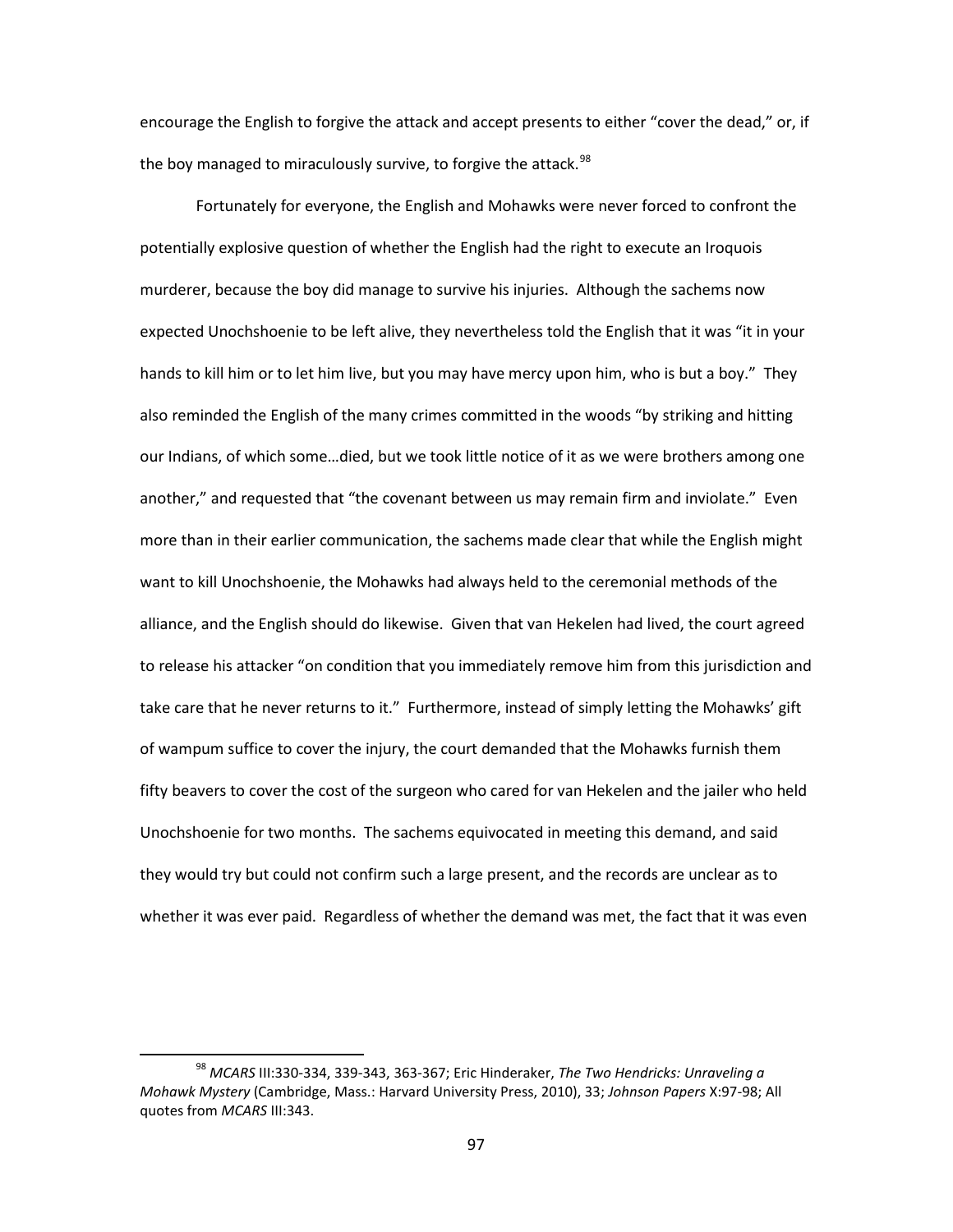made represents how the English saw themselves as the dominant party in the relationship, even if they could not yet fully enforce English law on the Mohawks.<sup>[99](#page-100-0)</sup>

Even if van Hekelen had died, it is extremely likely that the magistrates of Albany would still have found a way to avoid actually executing Unochshoenie. While in their initial message the sachems had seemingly offered Albany an opportunity to enforce English legal codes, this was, as already noted, more likely a ceremonial message. The sachems had offered this concession with the expectation that the English would reciprocate the ceremonial gesture by pardoning the murderer. Furthermore, the magistrates of Albany were well aware of the need to maintain the goodwill of the Iroquois, and undoubtedly knew that executing Unochshoenie would create strife between their communities, regardless of what the sachems said. Avoiding an execution, however, would have been significantly more complicated had the wounds proved fatal. Most likely, the governor of New York would have put increased pressure on the magistrates to enforce the English laws that demanded trial and execution for murderers. The magistrates and the sachems would, at this point, have had many options available to them. Although they could have simply pardoned Unochshoenie, such an action would likely have raised the ire of the colonial administration and caused significant problems for the magistrates and the town. Another possibility was to blend the legal expectations of English law and Iroquois ceremony. Like the French in the *Pays d'en Haut*, the settlers in Albany could have brought Unochshoenie to trial, while making clear to the Iroquois sachems that he would never actually be executed. Even if he was ultimately sentenced to death, the court would still have the option of officially pardoning him or unofficially allowing him to escape from the town jail. Although the possible actions following van Hekelen's death may appear endless, the magistrates would surely have been constrained by the political situation of the moment, and

<span id="page-100-0"></span> <sup>99</sup> *MCARS* III:330-334, 339-343, 363-367; Quotes from *MCARS* III:363, 363, 363, 364.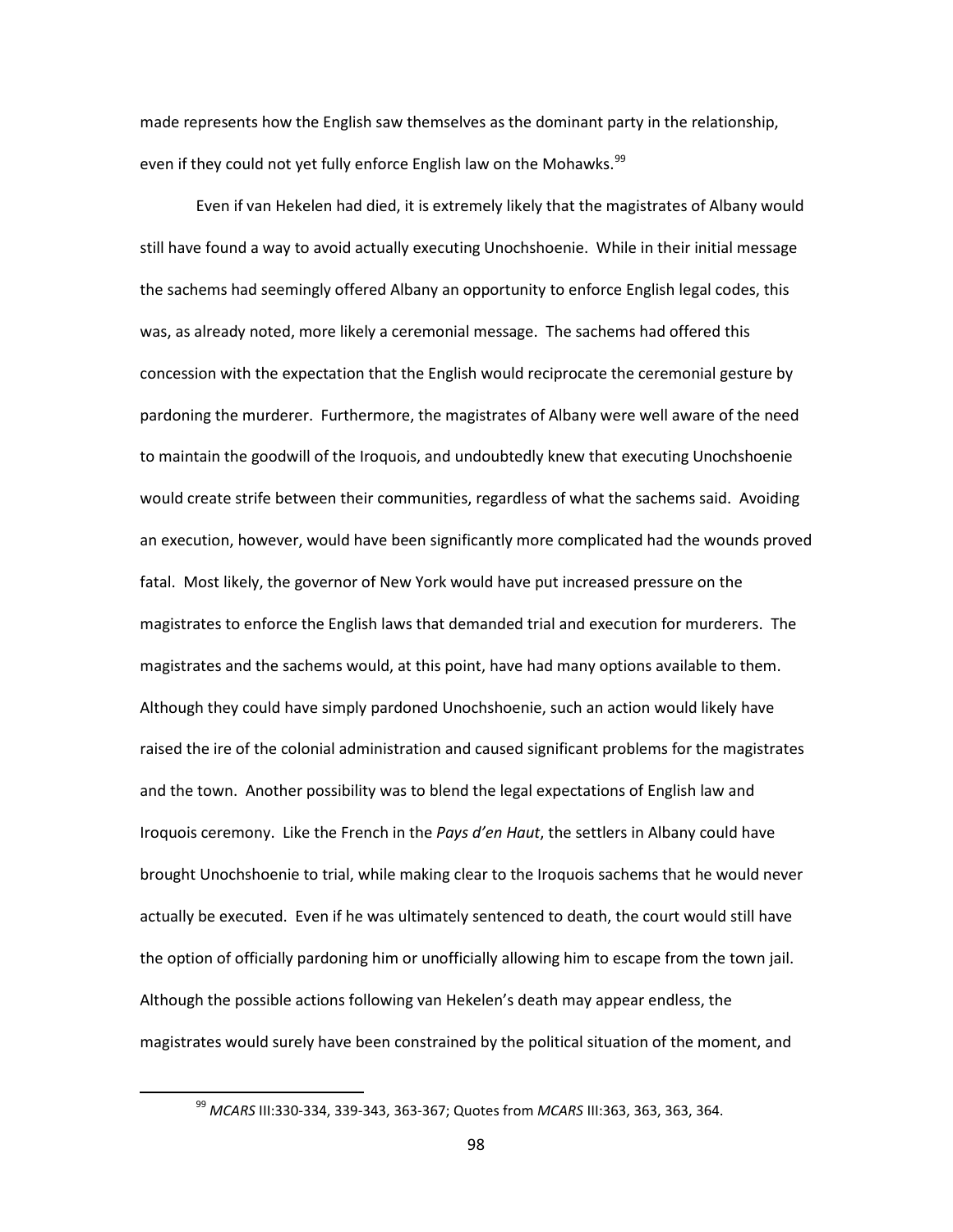the pressure they were under from the Albany community, the Iroquois sachems, and the New York government. Like the French further west, the magistrates probably would have had to improvise to ensure that whatever they chose to do would serve the interests of the community and ensure continued peaceful relations with the Mohawks and the rest of the Iroquois Confederacy.<sup>[100](#page-101-0)</sup>

Although both Namparamis and Unochshoenie were pardoned for their crimes, the language used by the court to dismiss the cases and release the two men showed a distinctive difference between how the court understood its authority over Iroquois and non-Iroquois Indians. In the case of Namparamis, the court considered subjecting him to a trial, but decided instead to excuse him, officially based on his ignorance of English laws. In the case of Unochshoenie, however, the court never seemed to seriously consider a trial. In the days after the attack, Unochshoenie was questioned many times, but the court ordered that any decision of what to do with him be delayed until after the victim's fate became apparent. Once the court was sure that the boy would live, the magistrates no longer seemed to even consider the idea of a trial. As had probably occurred many times before, the Mohawks gave a gift and probably performed the appropriate ceremony, and the murderer was permitted to go free without further punishment. If van Hekelen had died, the history of New York Indian relations might have gone very differently. While most of the Indians living along the Hudson River and east of Albany could no longer face the English militarily, the Iroquois were still a significant and dangerous force. It was possible that the court, out of concern for the fur trade and the safety of the city, might have defied the expectations of the governor and refused to bring the Mohawk murderer to trial. Had the English insisted on an execution, however, the incident could have significantly strained relations between the two peoples. The Mohawks would have

<span id="page-101-0"></span> <sup>100</sup> White, *Middle Ground* 75-82.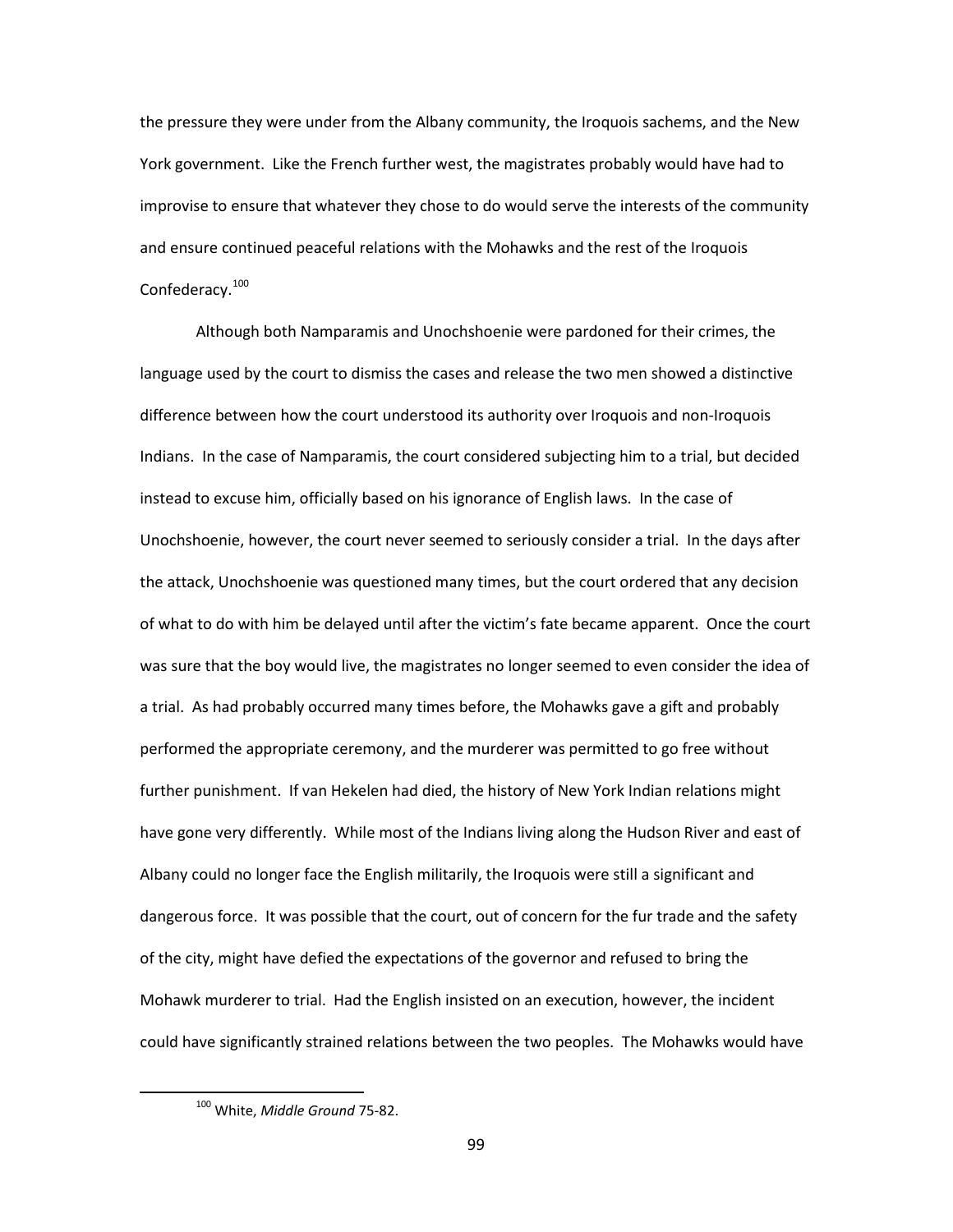been left to make an impossible choice between ending the fur trade and going to war, or giving up their sovereign right to complete authority over their own people. The boy's survival enabled both the English and the Mohawks to avoid the ultimate and extremely dangerous question of whose authority was greatest in northern New York. Instead, the two communities were able to reach a mutually agreeable solution, which was neither Mohawk nor English, and remain in a state of interdependence that lasted, with some struggles, for almost another eighty years.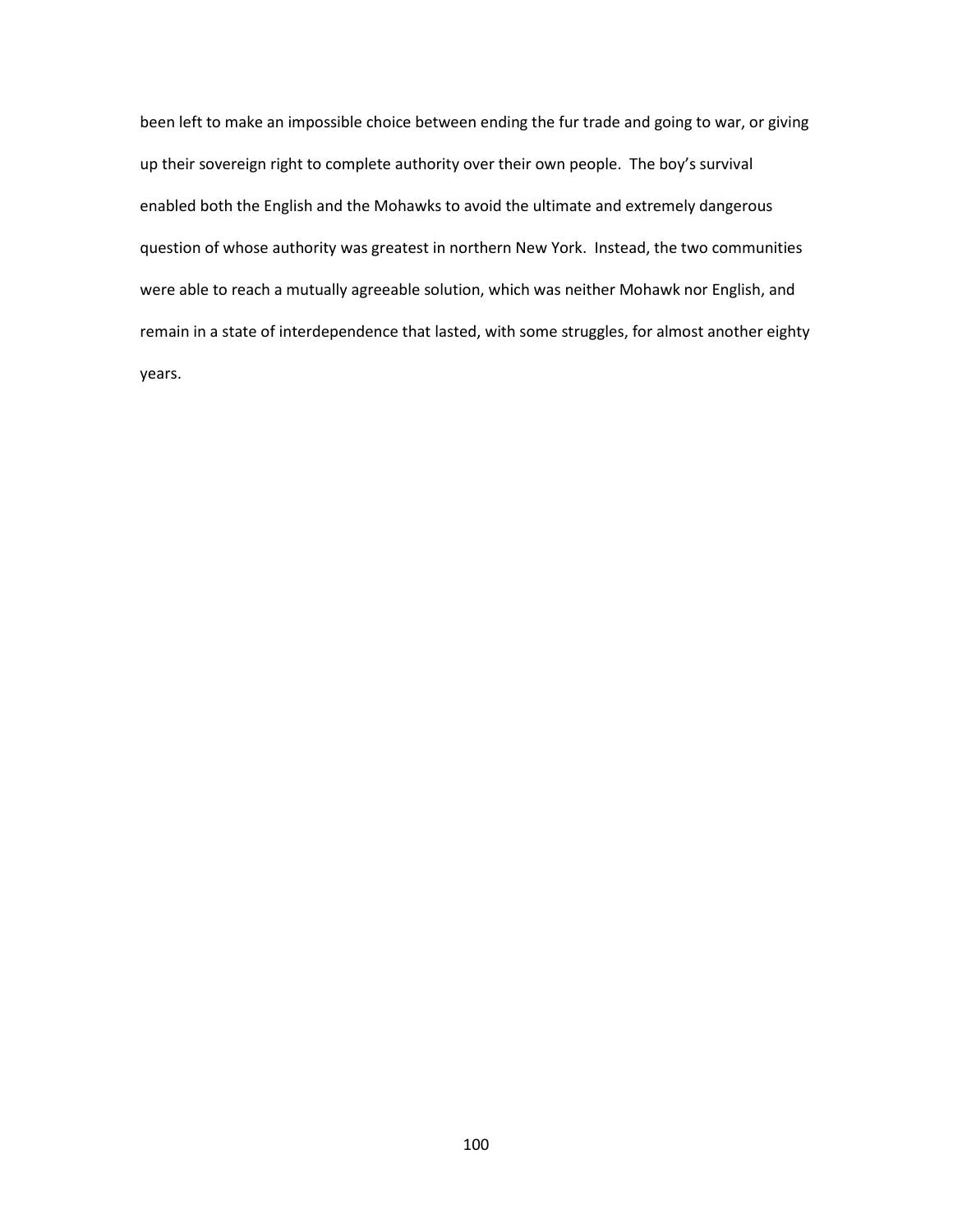## **Chapter 5: Murder in Albany and Western New York, 1755-1774**

In 1686, the fur traders in Albany reached their pinnacle of power when Governor Thomas Dongan granted Albany a city charter that gave the city the exclusive right to trade furs with Indians and the right to control New York-Indian relations. Although Albany had dominated the fur trade for decades, this charter provided a firm legal recognition that all Indian relations would occur at Albany and be regulated by the Albany elite. This new city charter also disestablished the Court of Albany, Rensselaerswijck, and Schenectady, the last and most significant Dutch-style court in the colony, and replaced it with a new government consisting of a mayor, recorder, six aldermen, and six assistants. This new government controlled negotiations with Indian Nations until 1696, when the governors of New York began to appoint significant Albany men as Commissioners of Indian Affairs tasked with handling Indian affairs on behalf of the colony. These Commissioners continued to control New York Indian relations until the late 1740s, when their power began to crumble under the pressure of imperial warfare. In 1756, Sir William Johnson, an important New York fur trader, was commissioned by the British crown as Superintendent of Indian Affairs for the Northern Colonies.<sup>[101](#page-103-0)</sup>

Unfortunately, it is extremely difficult to reconstruct how the Albany Commissioners regulated and settled intercultural murders before Johnson took control of the regulation of Indian affairs. The Minutes of the Commissioners of Indian Affairs pre-dating 1722 have been lost. In addition, the 1911 fire in the New York State archives had a disproportionate effect on

<span id="page-103-0"></span> <sup>101</sup> Norton, *Fur Trade* 74-75; "Dongan Charter," *The Dongan Charter and Present Charter, Together with the Laws of the State of New York applicable to the City of Albany and the City Laws and Ordinances of the City of Albany*. (Albany, N.Y.: The Argus Company Printers, 1896), 7-27.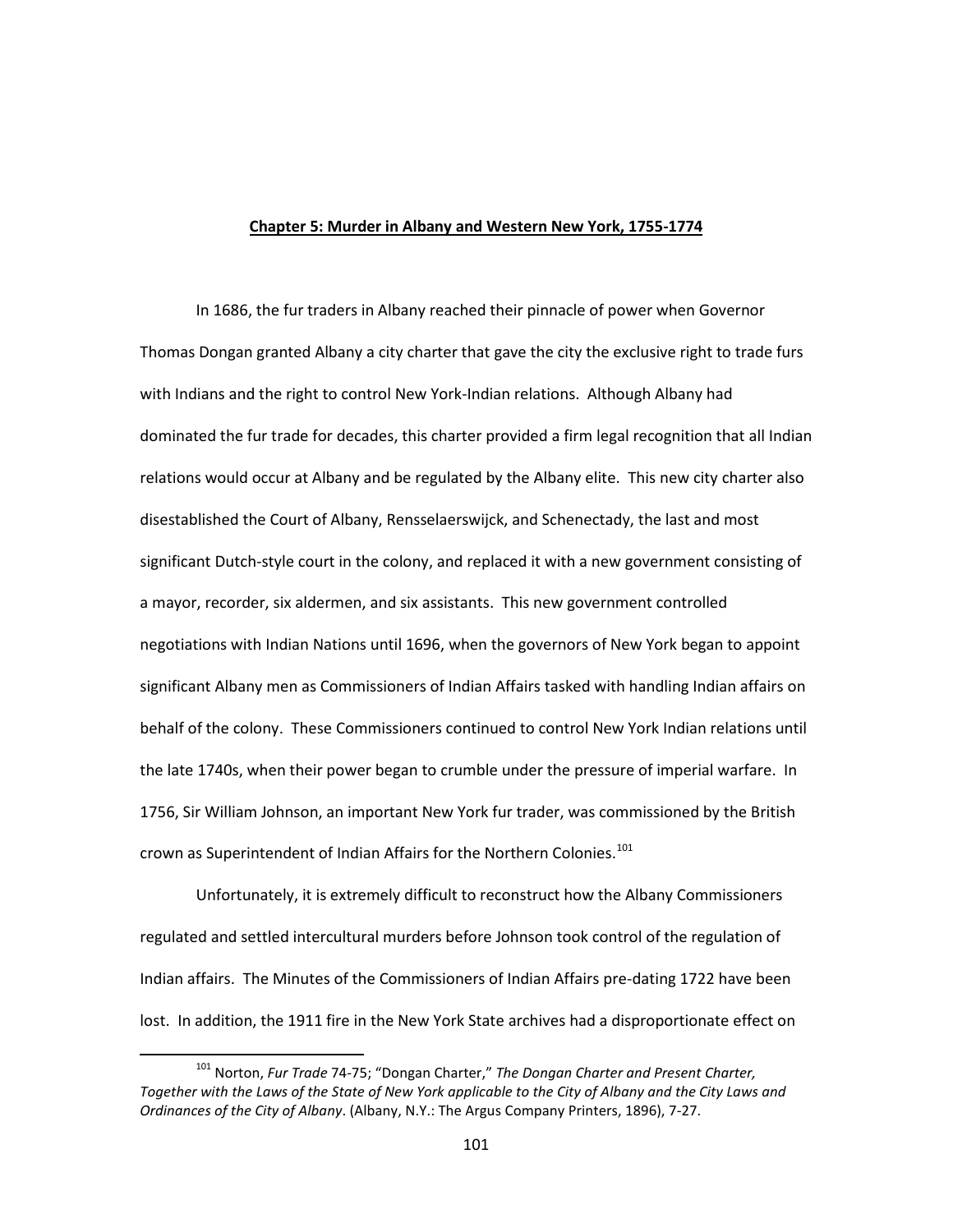papers from after the 1680s, which were stored on higher shelves and were among the first to catch fire. Although O'Callaghan had reproduced some of these records in his two massive collections of documents, they provide only limited information on murders involving Indians in Albany. The Minutes of the Commissioners of Indian Affairs do exist for the years 1722 to 1748, but they are stored at the National Archives of Canada and were inaccessible at the time of this study. Although limited notes from some commissioners are available, none were comprehensive enough to enable a full study of murder in the early eighteenth century.<sup>[102](#page-104-0)</sup>

## New York Indian Relations in the Eighteenth Century

As in earlier decades, the leading men in Albany, including the Commissioners of Indian Affairs, were fur traders and were significantly influenced by their own economic pursuits and desire for increased profits. During the late seventeenth and early eighteenth centuries, the fur trade continued the steady decline that had begun around 1660. Although there were a few peak years, in most cases the fur traders in Albany struggled to maintain the profits they had once enjoyed. By 1700, the Governor of New York, the Earl of Bellomont, reported to the Board of Trade in London that the trade was "sunk to little or nothing, and the market is so low for beaver in England that 'tis scarce worth the transporting." Although a bit of an exaggeration, the total fur trade had declined to only 15,000 peltries from a high of 50,000 in the mid-1650s. A large part of this decline was related to the decades of overhunting by the Iroquois and other Indians in western New York. To help bring in more beavers, the Commissioners of Indian Affairs negotiated with the Iroquois to allow Indians from further west to bring furs through

<span id="page-104-0"></span> <sup>102</sup> "Continuation of Colden's History"; Richter, "Rediscovered Links"; Lawrence H. Leder, ed. *The Livingston Indian Records, 1666-1723* (Gettysburg, Pa.: Pennsylvania Historical Association, 1956).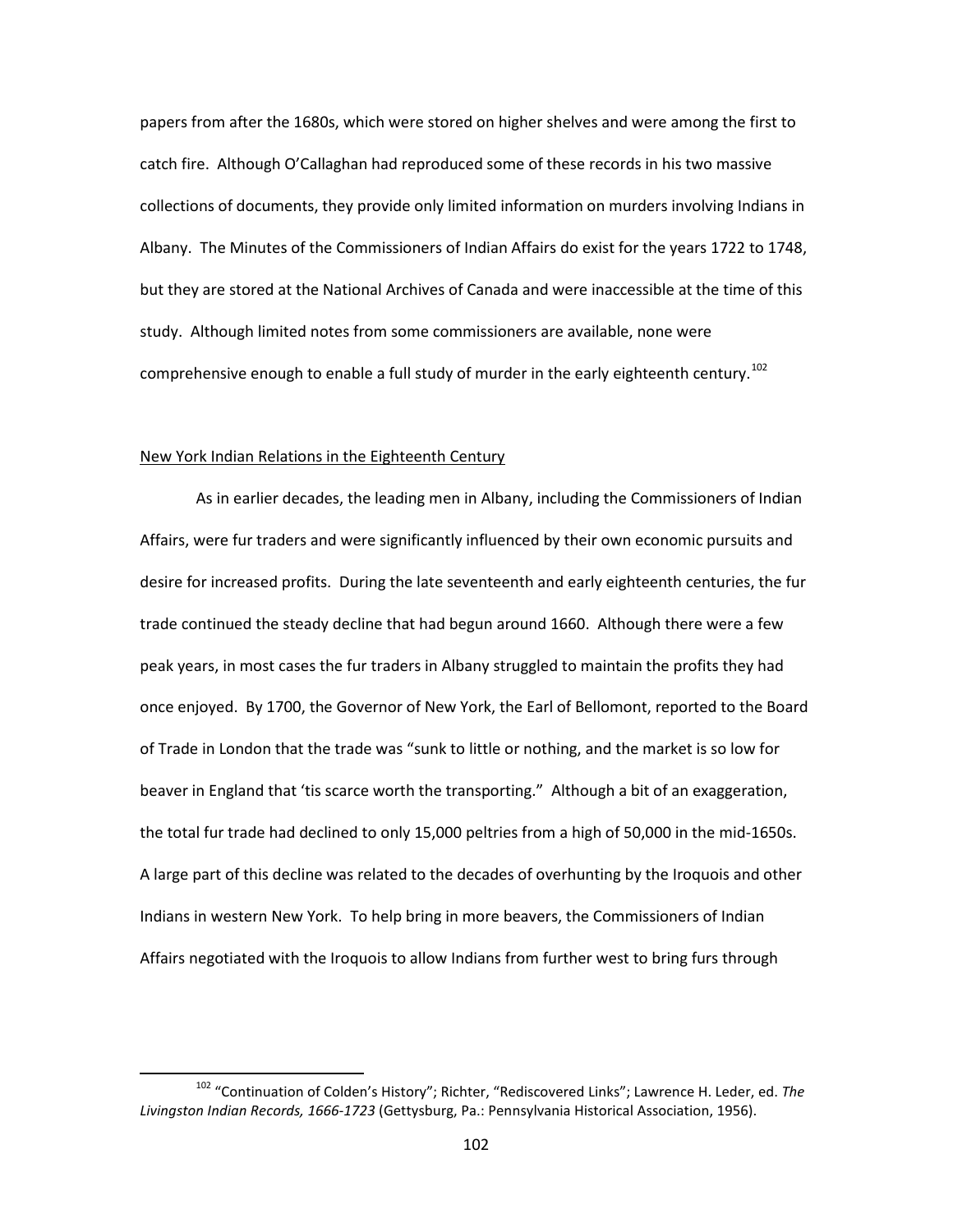their territory to trade at Albany, in the hopes of maintaining the city's monopoly on the trade.*[103](#page-105-0)*

Although the Commissioners of Indian Affairs and elected officials in Albany remained committed to the Albany trade monopoly, as the fur trade declined many traders went west illegally in the hopes of seeking greater profit. Since its founding in 1661, the village of Schenectady, located twelve miles west of Albany along the Mohawk River, was a center of the illegal fur trade. Despite efforts by the Albany government to curb this illegal trade, it remained a consistent problem for decades until the city was burned by the French in 1690. After 1700, as new European settlements were founded along the Mohawk River west of Albany, the illegal trade spread west to communities more easily accessible for both the Iroquois and Indians further west in the Ohio Country. Over the next two decades, as conflict with France grew, the New York government began to consider authorizing traders to buy furs in the west where they could more actively compete with French traders. In the early 1720s, the governor of New York, William Burnet, began to issue licenses for traders to buy furs in areas west of the Senecas, the westernmost Iroquois Nation. In 1724, the Albany monopoly officially ended when Burnet ordered the construction of a new fort at the mouth of the Oswego River, which was meant to serve as the new center of the fur trade. By the time Johnson took control of Indian affairs in 1756, the vast majority of murders and other conflicts between Indians and colonists in New York took place in settlements outside of Albany.<sup>[104](#page-105-1)</sup>

While the fur trade in New York declined, the alliance with the Iroquois Confederacy remained central to the colony's affairs, and became more important than ever before. For much of the late seventeenth and early eighteenth centuries, the British and French North American colonies were consumed by four wars between their countries. During these wars,

 <sup>103</sup> Norton, *Fur Trade* 71, 100; Venema, *Beverwijck* 89; Quote from *DRCHNY* IV:789.

<span id="page-105-1"></span><span id="page-105-0"></span><sup>104</sup> Burke, *Mohawk Frontier*; Norton, *Fur Trade* 33, 161-165.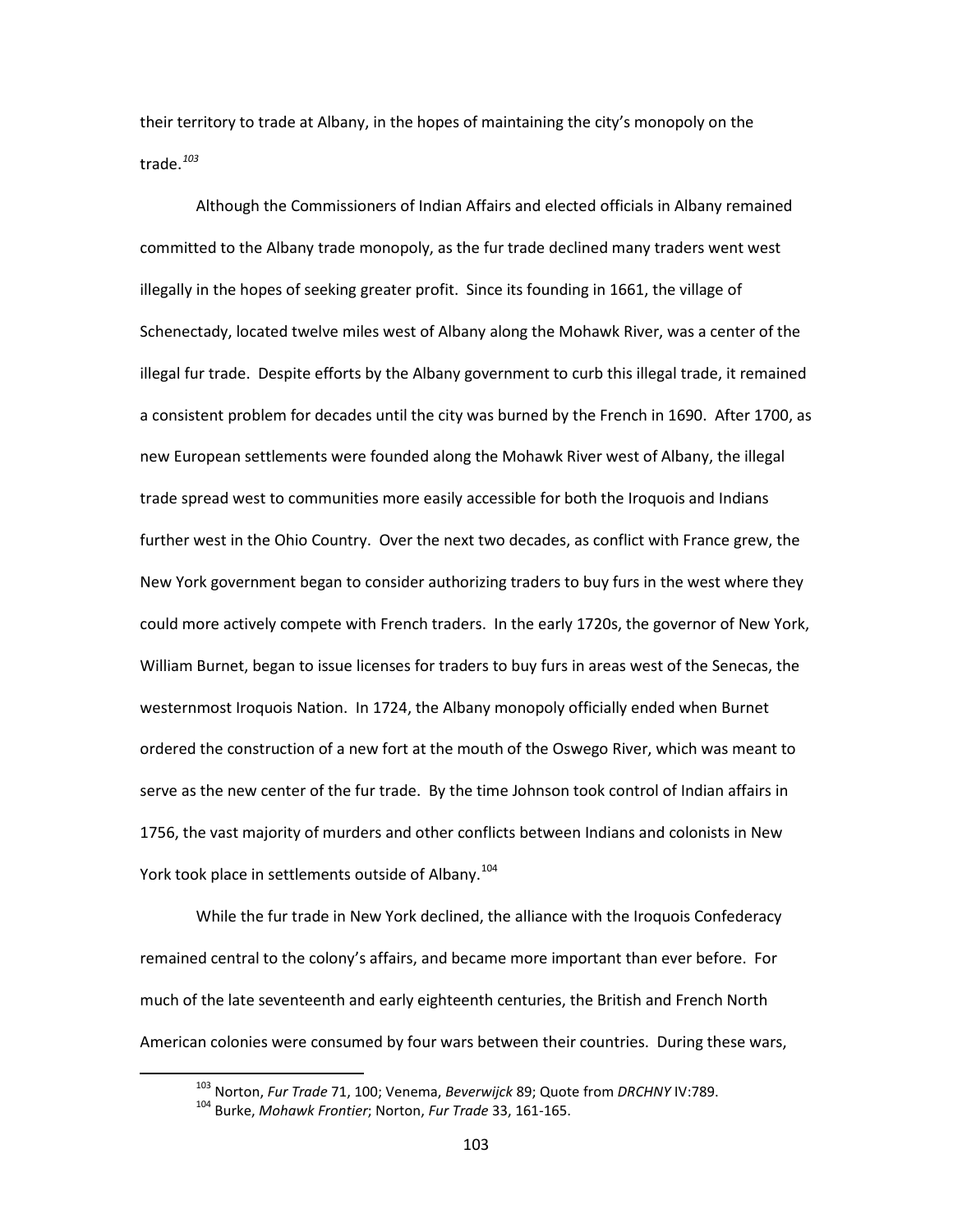the Iroquois, and particularly the Mohawks, occupied a significant position because they lived, literally, in between the English colonies and New France. This location made the Iroquois an important ally for New York, and especially to Albany, because during a possible French invasion the Iroquois could serve as a buffer and a first line of defense for the colony. Without the Iroquois to act as spies and defend against French attacks, settlers on New York's northern frontier would have been completely exposed to New France. New York also expected that the Iroquois, as supposed subjects of the king and the New York colony, would participate in English expeditions against New France as soldiers and spies. Even if they could not convince the Iroquois to participate in their wars, New York's colonial leaders knew that it was still important to maintain the goodwill of the Iroquois, because their neutrality was still better than them going over to the French. Furthermore, New York colonial leaders believed that the Iroquois, as the head of a supposed Indian Empire, could dictate the allegiance of many Indians in the Susquehanna River Valley and in the Ohio Country. If the Iroquois or their supposed western subjects began to spy for the French, they lived close enough to northern New York to pose a real threat to the colony.<sup>[105](#page-106-0)</sup>

While the British and French continued to assume that Indians were always allies of either one European power or the other, the Iroquois instead found ways to use the conflicts to their own advantage. During the seventeenth and eighteenth centuries, the members and sachems of the Confederacy broke into factions over whether they supported an alliance with the British or with the French. The most populous Iroquois faction, however, was what Daniel Richter calls the "neutralist" faction, which supported neither European party. The term "neutral" masks the fact that most of these Indians did not want to stay entirely out of the

<span id="page-106-0"></span> <sup>105</sup> Norton, *Fur Trade* 60, 69-71, 77; Hinderaker, *Two Hendricks* 39; Burke, *Mohawk Frontier*; Francis Jennings, *The Ambiguous Iroquois Empire: The Covenant Chain Confederation of Indian Tribes with the English Colonies from Its Beginning to the Lancaster Treaty of 1744* (New York, N.Y.: W.W. Norton & Co., 1984).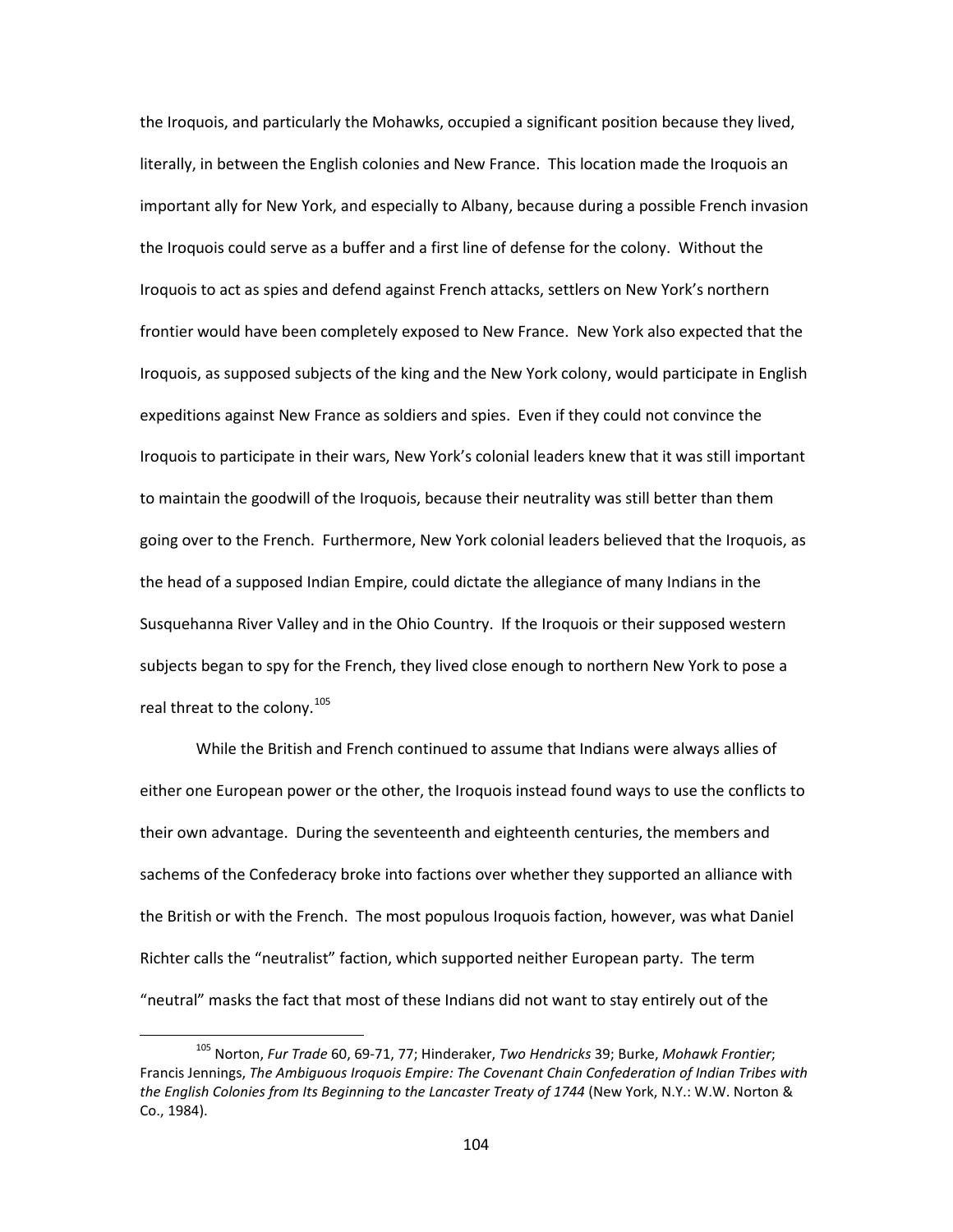conflicts, but instead wanted to find ways that they could best support the independent interests of the Iroquois people. While the Iroquois Confederacy, in general, continued to support the Covenant Chain alliance with the British, they never actually ended communication with the French. In 1701, the Iroquois concluded a treaty of peace with the French, much to the chagrin of the British who assumed that the Iroquois were their ally alone. However annoyed the British might have been, the Iroquois knew that the British relied on their support too much to threaten the alliance, even if Iroquois support was not as great as they had hoped it would be. Maintaining communication with both European powers also ensured continued significance of the Iroquois because as long as the New York colonists feared that the Iroquois could abandon them and join the French, the British would continue to continue giving presents to the Iroquois and respecting their independence.<sup>[106](#page-107-0)</sup>

Through the first half of the eighteenth century, both the Iroquois and the New York government remained committed to the Covenant Chain, an alliance that benefited both the Iroquois and the British. This alliance was, from its inception, one that was meant to benefit both the leaders of New York and the Iroquois. In addition to formalizing an alliance between these two nations, the Covenant Chain expanded both the authority of New York over northern Indian relations, and the authority of the Iroquois over other Native peoples living near the northern English colonies and in the Susquehanna River Valley. Under the Covenant Chain alliance, New York and the Iroquois agreed that New York would represent all the British colonies in negotiations with the Iroquois, and the Iroquois would represent all eastern Indians in negotiations with the British. Although many of the eastern Indians were displeased with this

<span id="page-107-0"></span> <sup>106</sup> Hinderaker, *Two Hendricks* 65-69; Norton, *Fur Trade* 71; Richter, *Ordeal of the Longhouse.*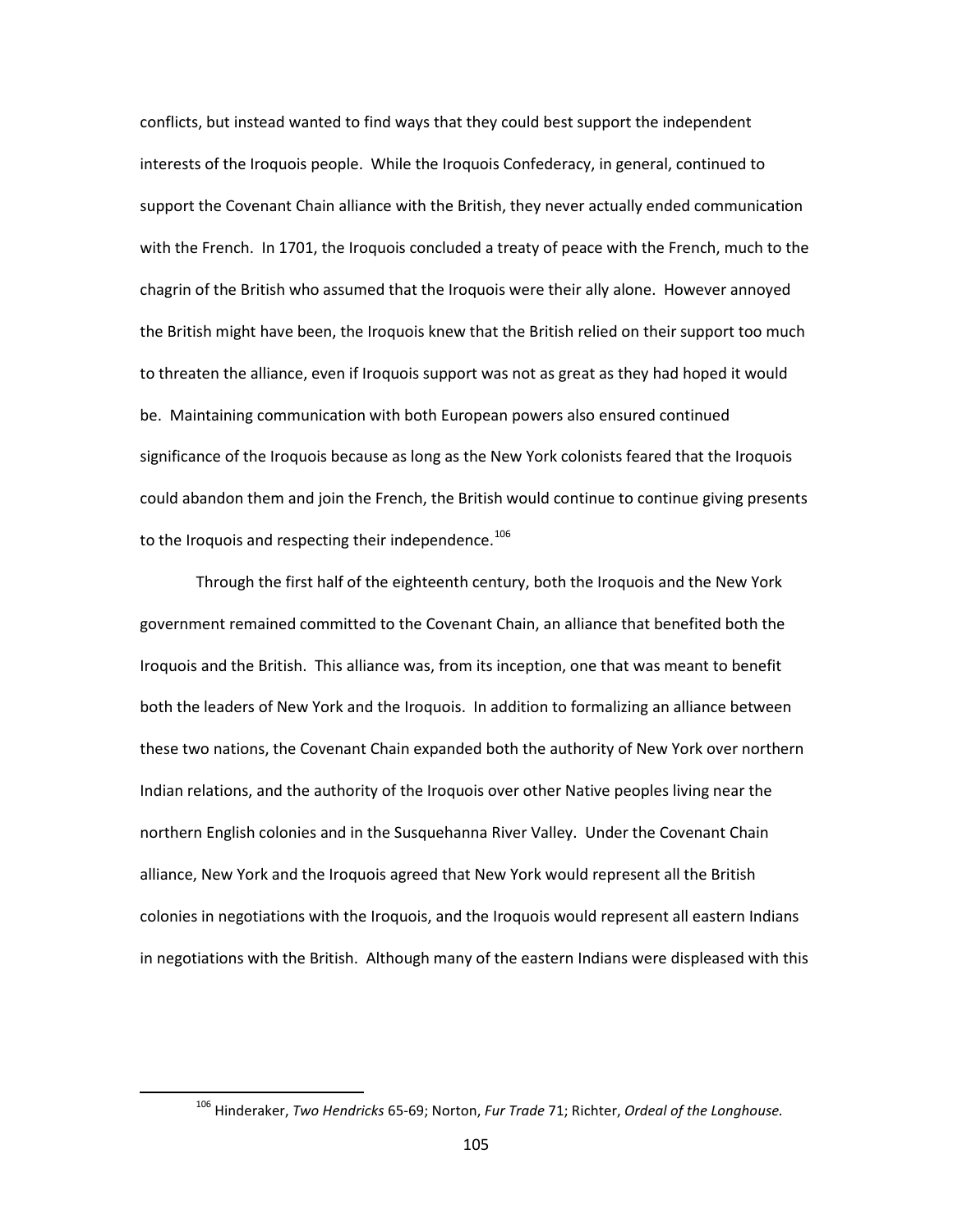situation, if the British would only negotiate through the Iroquois, there was little that the Indian nations could do to alter the situation.<sup>[107](#page-108-0)</sup>

Another significant purpose of the Covenant Chain alliance was the creation of a method to resolve murders and other conflicts between New York and the Confederacy. The Iroquois, as already shown, would not have accepted English law or the jurisdiction of English courts, and the colonists were terrified of angering the Iroquois and driving them into an alliance with the French. The two nations, therefore, continued to resolve murders through the Condolence Ceremony, one of the rituals of the Covenant Chain alliance. According to an Iroquois sachem speaking in 1774, the Iroquois had never before "deviate[d] from our ancient customs…by putting our people into your [British] hands." While the British may have wanted to expand their jurisdiction over the Iroquois, their greatest concern during this period was ensuring that the Iroquois remained a close ally in their war against the French.<sup>[108](#page-108-1)</sup>

During the mid-eighteenth century, as the British moved west in search of more furs and new lands for settlement, they encouraged a new and expansive definition of the Covenant Chain alliance that tied together all Indian peoples "from Maine to the Mississippi." Almost since its inception, the Covenant Chain had included a number of peoples besides the Iroquois and residents of New York. In 1676, a year before the enacting the Covenant Chain alliance, the Iroquois invited into their territory refugee Indians from King Philip's War in New England, who settled at Schagticoke on the edge of the Mohawk territory. By 1680, these Indians had settled within Mohawk territory and accepted a subordinate position under the Mohawks, who they began to refer to as their "fathers." Soon after, the Onondagas and Cayugas likewise accepted refugee Susquehannocks who had fled from a conflict with Virginia. They were followed in later years by the Tuscaroras, Nanticokes, Conoys, and Tutelos who also fled from wars in the south.

<span id="page-108-0"></span> <sup>107</sup> Jennings, *Ambiguous Iroquois Empire* 145-172

<span id="page-108-1"></span><sup>108</sup> Hinderaker, *Two Hendricks* 33; *DRCHNY* VIII:425.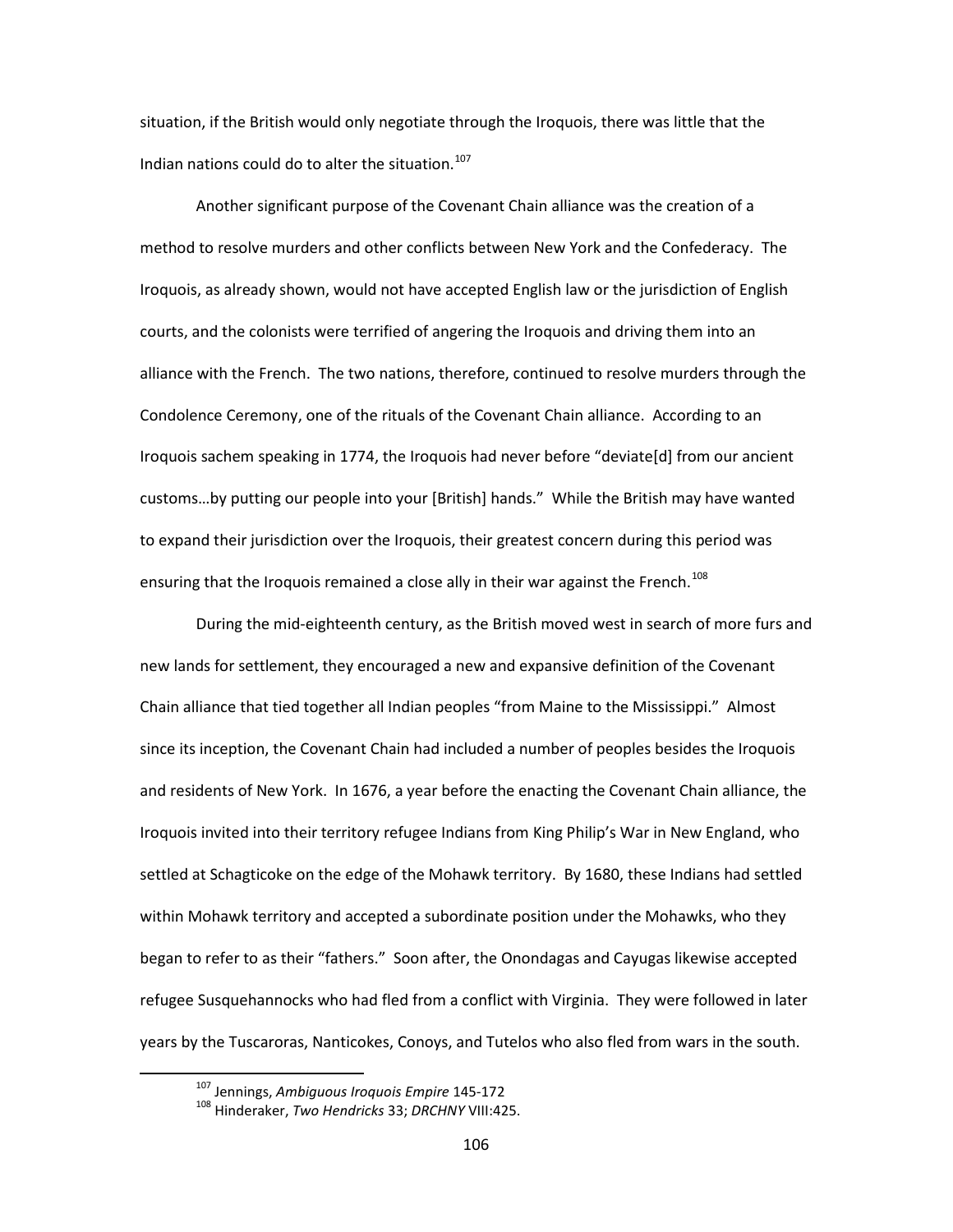For the Iroquois, these new refugee settlements on their border served not only to expand their sphere of influence, but also to act as buffers protecting the core settlements of the Five Nations from attack. To the British, however, these peoples apparently subject to the Iroquois were indicative that the Iroquois held a European-style imperial authority over their neighbors. In the mid-eighteenth century, the Iroquois, with encouragement from the British, started to describe themselves as the head of a vast multi-tribal alliance that included tribes from Maine to Virginia and the Ohio Country. Although many of these western Indian nations never agreed to such subservience, the British accepted Iroquois claims of authority because, ultimately, it was more beneficial for the British and the Iroquois if such an empire did exist. The British assumed that, as the head of an empire, the Iroquois had the right to negotiate on behalf of other Indian Nations and, most importantly, to sell their land. The Iroquois, fully embracing the power of this assumption, used it to their own benefit and, on numerous occasions, sold off the land of their supposed subjects without approval from its actual residents.<sup>[109](#page-109-0)</sup>

Although the Iroquois had, of course, been important to New York for decades as a source of furs and as a defense against France, this expansive new understanding of the Covenant Chain significantly altered how the Iroquois related to and negotiated with the British colonies. As the supposed Iroquois Empire expanded, the British expected them to serve as the representatives of western Indian nations, which gave the Iroquois a new and unprecedented power in colonial Indian affairs. In 1746, in order to assert some colonial control over the Covenant Chain alliance, Governor George Clinton appointed Irish-born fur trade William Johnson as the Colonel of the Warriors of the Six Nations (In 1722, the Tuscarora Nation from North Carolina had settled in New York and joined as the sixth nation of the Iroquois

<span id="page-109-0"></span> <sup>109</sup> Hinderaker, *Two Hendricks* 33-36, 147-148, 168; Jennings, *Ambiguous Iroquois Empire* 125, 142-150; Gregory Evans Dowd, *War Under Heaven: Pontiac, the Indian Nations, and the British Empire*  (Baltimore, Md.: Johns Hopkins University Press, 2004), 37-38, 185-186; Quote from Hinderaker, *Two Hendricks* 147.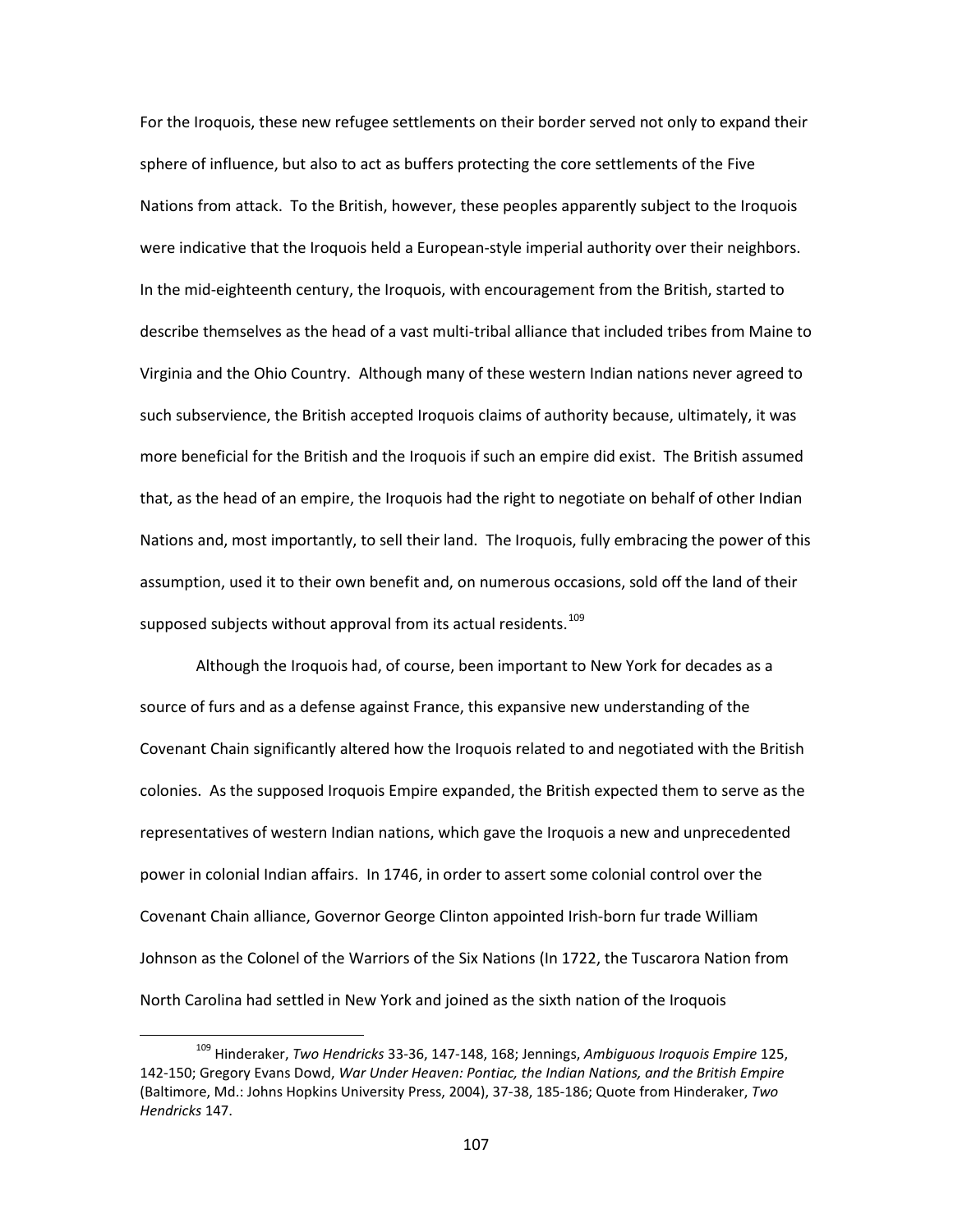Confederacy). In recent years, Clinton had grown frustrated with the Albany Commissioners who often placed the needs of Albany above the needs of the New York colony and the empire as a whole. Johnson was a smart choice as a replacement because he was not associated with the Albany elite, and was extremely well-liked by Mohawk leaders. Unlike most Englishmen who dealt with Indians, Johnson understood Iroquois culture and values, and was known to have "dressed himself after the *Indian* manner, made frequent Dances, according to their Custom when they excited to War, and used all the Means he could think of, at a considerable Expense…in order to engage them heartily in the War against *Canada*." Johnson was also extremely popular among the Mohawks because he understood the importance of personal relationship and kinship ties in Iroquois society. In the 1640s, he cultivated a close relationship with Hendrik Theyanoguin, a significant Mohawk sachem who soon became one of the sachem spokesmen for his nation. Some years later, he married Molly Brant, a woman from a significant Mohawk family. Her brother, Joseph Brant, would also later become a significant sachem and a support of the British during the Revolutionary War. $110$ 

Although Johnson's appointment was popular among the Iroquois, the Albany Commissioners and their allies in New York City were extremely displeased with their concomitant loss of power, and ultimately forced Johnson to resign in 1751. Yet the return of the Albany Commissioners greatly displeased the Mohawks, who were irritated by the Commissioners' unwillingness to address the problem of land speculators stealing Iroquois land. Since the late seventeenth century, the Mohawks had been complaining fairly regularly to the Albany Commissioners about fraudulent deals, swindles and underpayments for their lands. As the population of the colony boomed in the mid-eighteenth century this problem only

<span id="page-110-0"></span> <sup>110</sup> Hinderaker, *Two Hendricks* 147, 158, 166-170, 175-177; Timothy J. Shannon, "Dressing for Success on the Mohawk Frontier: Hendrick, William Johnson, and the Indian Fashion." *The William and Mary Quarterly*, Third Series, Vol. 53, No. 1 (Jan., 1996), 13-42; Quote from *DRCHNY* VI:487.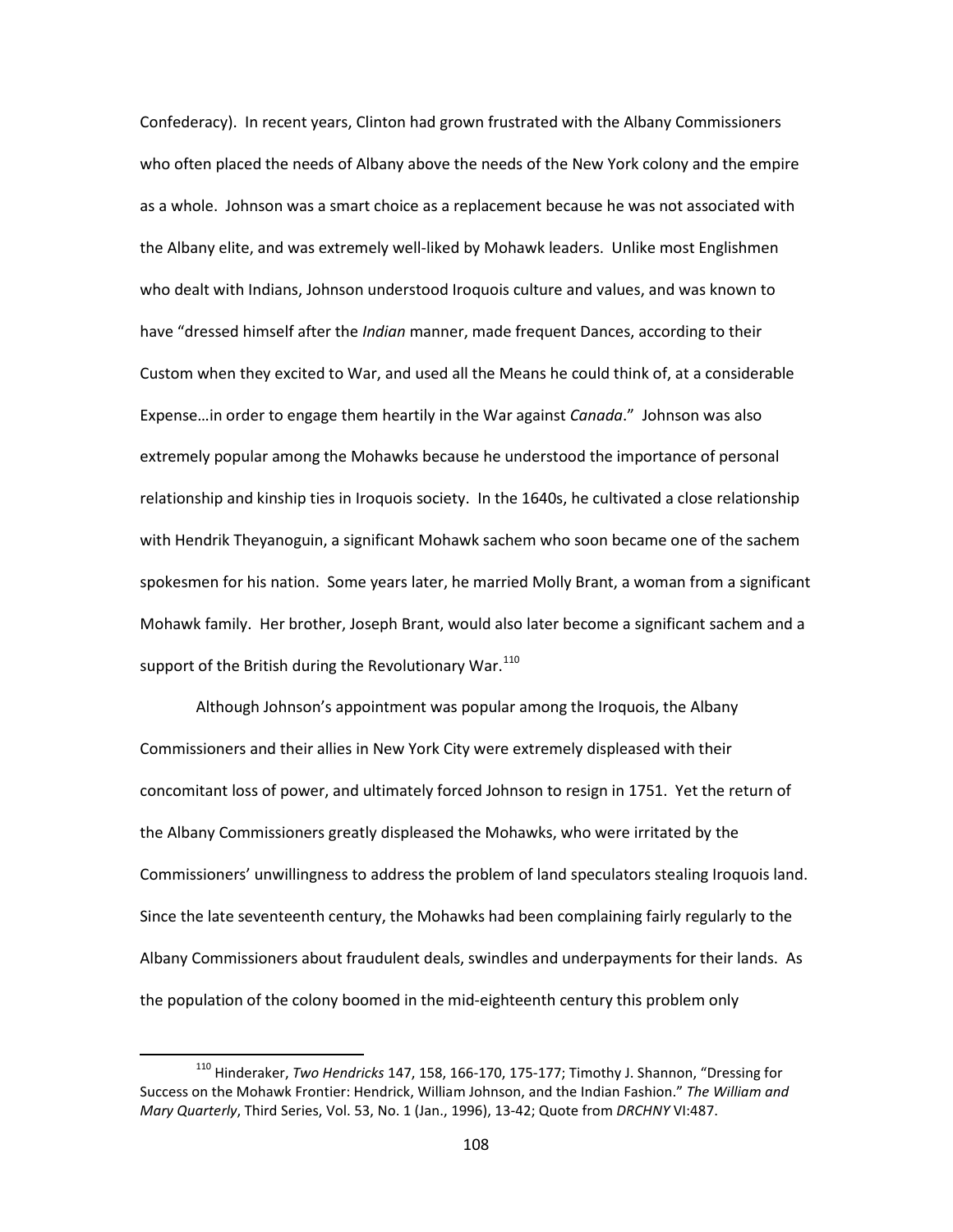increased. The Iroquois, and particularly the Mohawks, continued to complain about the Albany Commissioners and about unscrupulous land speculators throughout the early 1750s, until 1753, during a Conference on Manhattan Island, when they declared that the Covenant Chain had been broken. At the Albany Conference the following summer (1754), James DeLancy, the new governor of New York and an ally of the Albany Commissioners, again failed to address Iroquois concerns about fraudulent land sales, and was met with a forceful rebuke from Johnson's Mohawk ally, Hendrik, who demanded that Johnson be reinstated. Johnson, however, was not restored to his position until a few months later, when a new war with France led the government of New York to realize how much they needed the Iroquois to remain their allies. Two years later, in the midst of the French and Indian War, the British government took over control of Indian relations and appointed two new Superintendents of Indian Affairs, one for the northern colonies and one for the southern colonies. As the Iroquois were the most important Indian Nation for all of the northern colonies, Johnson was the natural choice for the position. Now free from the burdens of appeasing the political factions in New York, Johnson ended Albany's traditional control over Indian affairs, and began to hold meetings with the Iroquois and other Indian Nations at his home along the Mohawk River, and later at Johnson Hall, his estate built on land gifted to him by the Mohawks. $111$ 

#### Murder along the Hudson River

By the time Johnson was appointed Superintendent of Indian Affairs in 1756 intercultural murders were a more consistent problem than ever before. His letters show that at least every eighteen months he was working with Indian sachems to negotiate either the murder of an Englishman or an Indian in New York (in addition to murders in other colonies).

<span id="page-111-0"></span> <sup>111</sup> Norton, *Fur Trade* 190-197; Hinderaker, *Two Hendricks* 59-64, 151-155, 209-210, 216-221, 230-232, 238-244.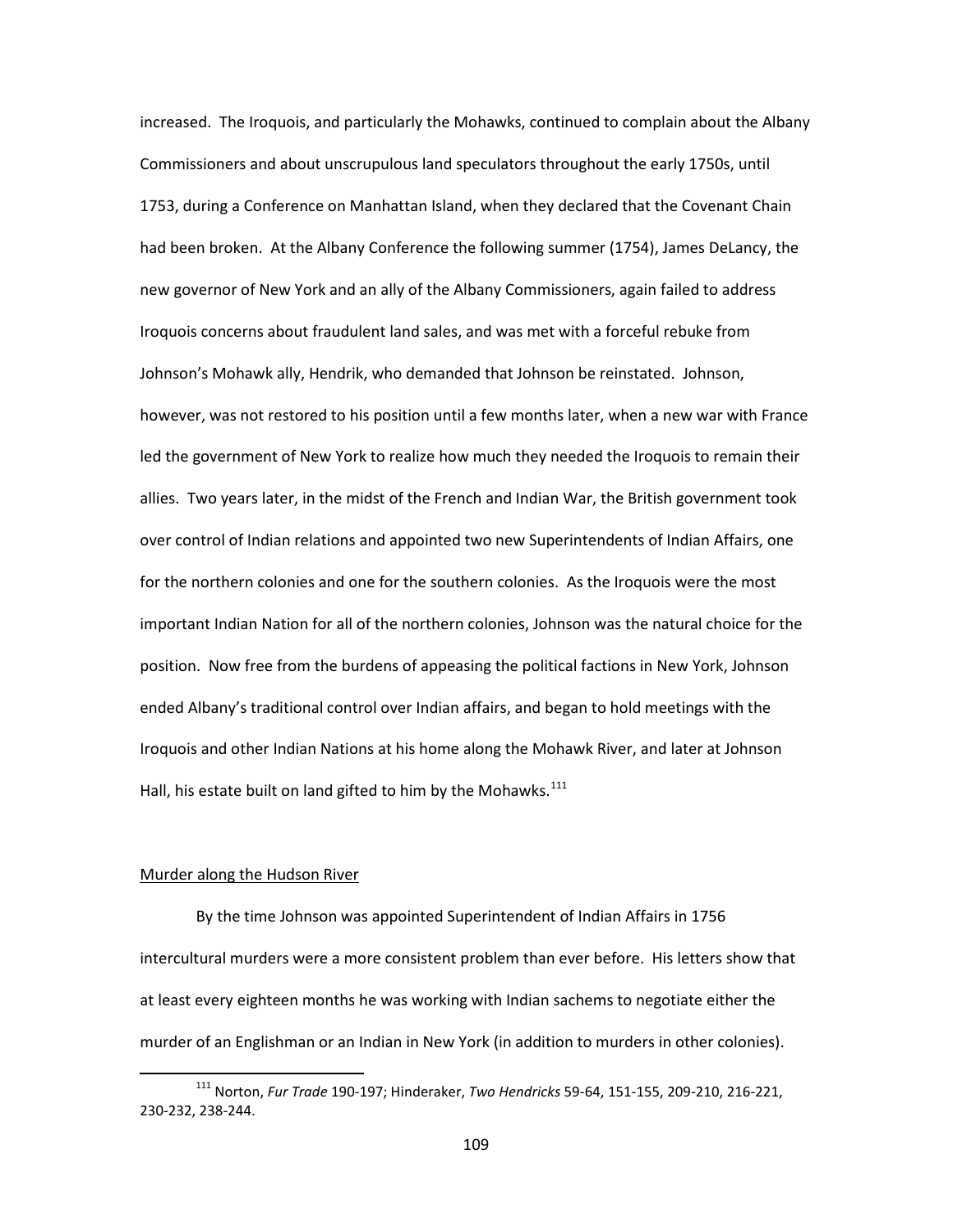Within only his first year, in fact, Johnson was called upon to deal with both: the murder of a Tuscarora man during the summer, and then the murder of an Englishman at the end of the year. The case of the murdered Englishman, which occurred in early December, 1756 in the Hudson River community of Claverack, was one of the few cases Johnson had to deal with that involved the non-Iroquois Indians in New York. On December 8, Johnson wrote to the sachems of the Stockbridge Mahicans to inform them that John van Guelden and his son, both Indians from the Christian community of Stockbridge, had been arrested for murdering an Englishman "with whom they had no Quarrel nor indeed any Business." The men had been arrested and transported to Albany, where they were to wait in the jail until they were put on trial for the murder. Only days later the Stockbridge sachems responded with a request that the men be released and sent back for a trial among their own people. As had been true for decades, the Indian communities of the Hudson River Valley had little they could do to contest the demands of the British. The Stockbridge Indians had neither the military power nor the political leverage necessary to actually contest the British army. Although as shown in the last chapter, non-Iroquois Indians had little leverage in the 1680s, and the situation had grown even more lopsided over the subsequent decades as both the population of and military presence in the New York colony grew. If Johnson and his superiors were unwilling to accede to their requests, there was little that Stockbridge could do but accept the arrests and, they feared, trial of the two van Gueldens before a jury of New Yorkers. $^{112}$  $^{112}$  $^{112}$ 

Over the next few months, Johnson, probably in an attempt to find an equitable solution that might appease all parties, stalled both the Stockbridge demands for release and the trial of the two murderers. Nearly two months after the murder, Captain Jacob of Stockbridge asked Johnson whether the two men, still being held in the Albany jail, were to be hanged. Johnson

<span id="page-112-0"></span> <sup>112</sup> *Johnson Papers* IX:567, 581, 590, 766; Quote from *Johnson Papers* IX:567.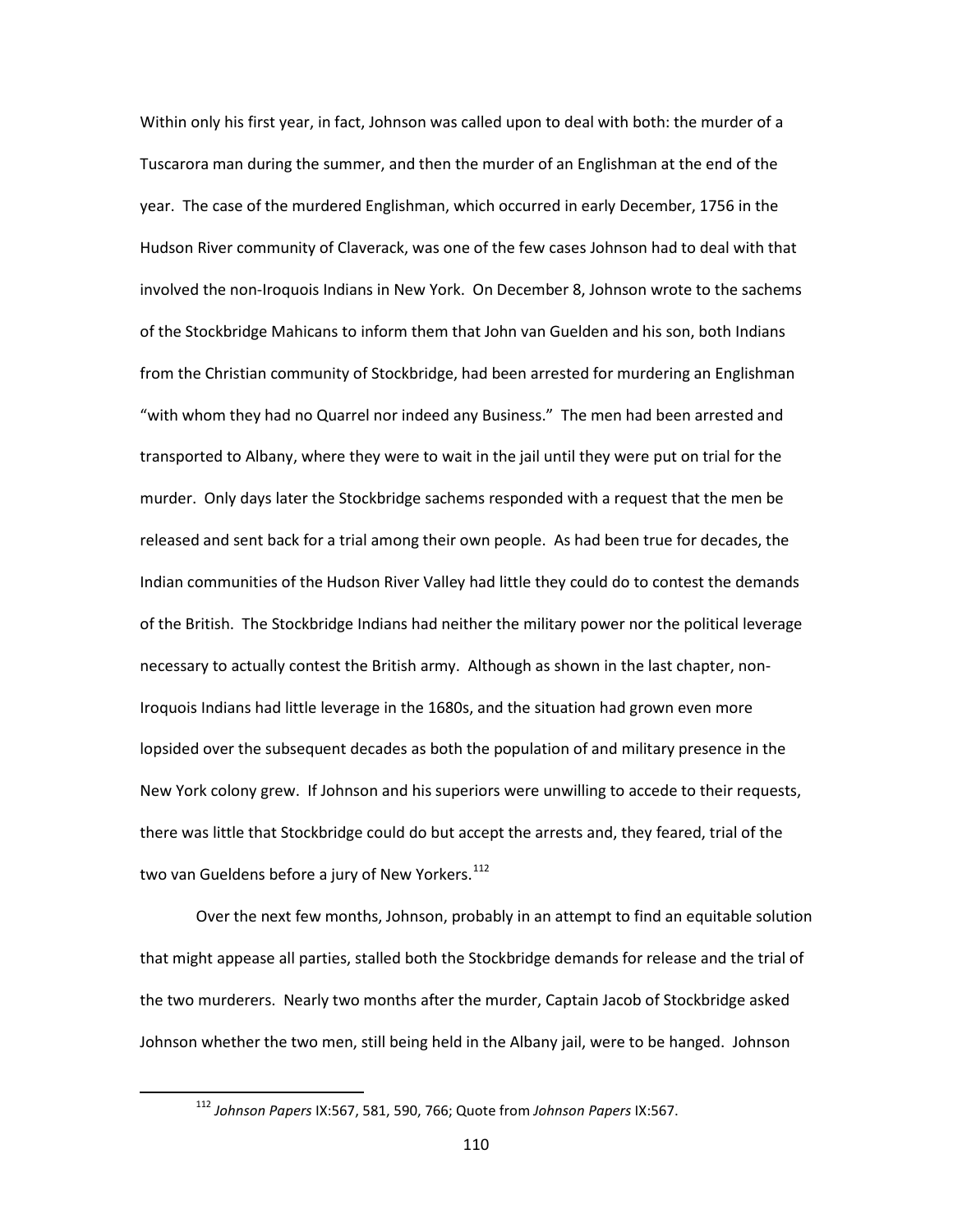refused to provide a firm answer. All he could confirm was that "The Law must take its course [and] if they were not guilty of the murder they would be acquitted." He did add, however, that "he would be a Friend to them & their tribe…as long as he found them deserving." While Captain Jacob expressed his displeasure with this uncertainty, there was, as before, little else that he could do. Although he did not admit it explicitly in writing, Johnson seemed determined to find an equitable solution, a sort of middle ground, better than simply ordering a trial as his superiors demanded of him. As in the middle ground described by Richard White, Johnson's options were limited, and finding a solution that worked required a great deal of improvisation based on the circumstances of the moment. Johnson would have immediately known that the two most obvious solutions, either pardoning the murderers or agreeing to let them be tried in Stockbridge, would never be permitted. Even more than in the past, Johnson was under pressure to ensure that these men would be brought to trial in a New York court. If he even considered it, Johnson also would have realized that allowing these men to escape would have been a useless endeavor, because they would surely have returned to Stockbridge, a Christian Indian community where they could easily be found. With no apparent options, Johnson let the two murderers sit in the Albany jail awaiting trial while he delayed the governor of New York, the commander of the army, and the Stockbridge sachems. $113$ 

Johnson finally found a solution in April, when an English soldier captured, tortured, and killed a Mahican Indian from Stockbridge on the road between Albany and Schenectady. As was customary, Johnson met with the Stockbridge sachems a few days later and "condole[d] with [them]…and cover[ed] his grave with…blankets strouds and stockings, & with these handkerchiefs." He then assured the Indians that, as his superiors demanded, the murderer was in custody and would be put on trial, "and if found guilty," would suffer. In their response, the

<span id="page-113-0"></span> <sup>113</sup> *Johnson Papers* IX:590-591, 622, 632, 642; All Quotes from *Johnson Papers* IX:591.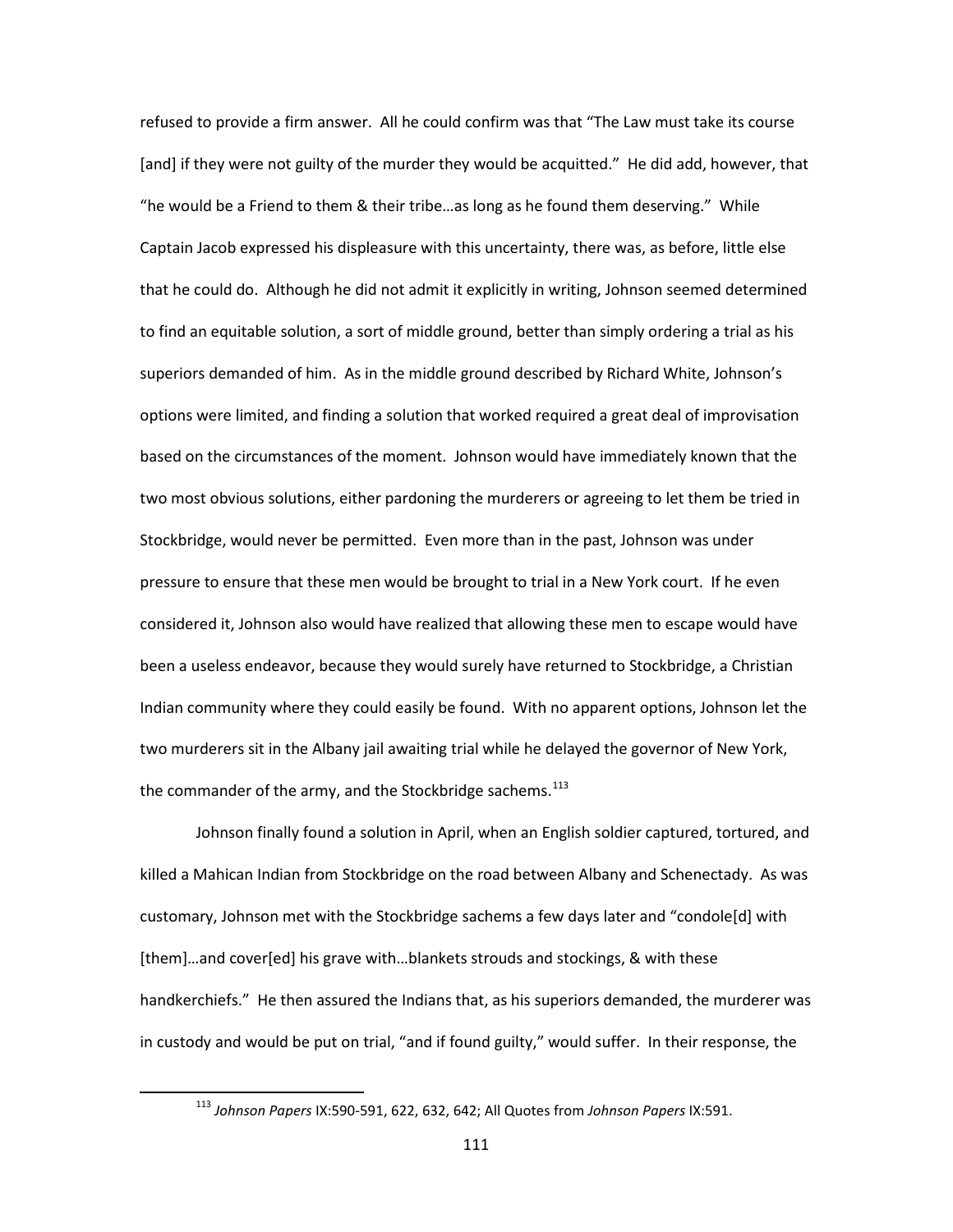Stockbridge sachems found this solution insufficient because it ignored their customs. They requested that instead of executing the soldier, which would serve the needs of neither community, the British replace the deceased Indian with the men still held in the Albany jail. The Indian speaker reminded Johnson that "you told us two days ago that when a man is dead, there is no bringing him to life again... [but] we understand there are two Indian in jail at Albany, accused of killing a man; they are alive and may live to be of service, and we beg you in the name of the Great King our Father that they may be released." Although he had to wait for official approval the commander of the army and the governor of New York, Johnson believed that the solution fair and had strongly advocated for its approval. While it remains unclear what role, if any, Johnson had in devising this solution to the two murders, he most certainly appreciated the expediency of using the most recent murder to resolve the continued conflict over the Claverack murders. Unlike some of his predecessors, Johnson was not unsympathetic to the expectations of Indians, even if they were the weaker party in any negotiations. Like the Middle Ground of the Pays d'en Haut, Johnson used creative and improvised solutions to balance the demands of his superiors for justice, and the very different Indian expectations of justice.<sup>[114](#page-114-0)</sup>

# Murder within the Covenant Chain Alliance

Although the Iroquois held significantly more power than the Stockbridge Indians, negotiations with the British over murders in the 1750s were similar, as both involved gifts of presents, ceremonies of condolence, and mutually agreeable solutions meant to restore peaceful relations. The first murder Johnson handled in New York was that of a Tuscarora man named Jerry who was murdered by members of the  $44<sup>th</sup>$  Regiment in Schenectady. To add insult

<span id="page-114-0"></span> <sup>114</sup> *DRCHNY* VII:248-251, 253; *Johnson Papers* IX:685-687, 766, XIII:95; Quote from *DRCHNY* VII:249, 249.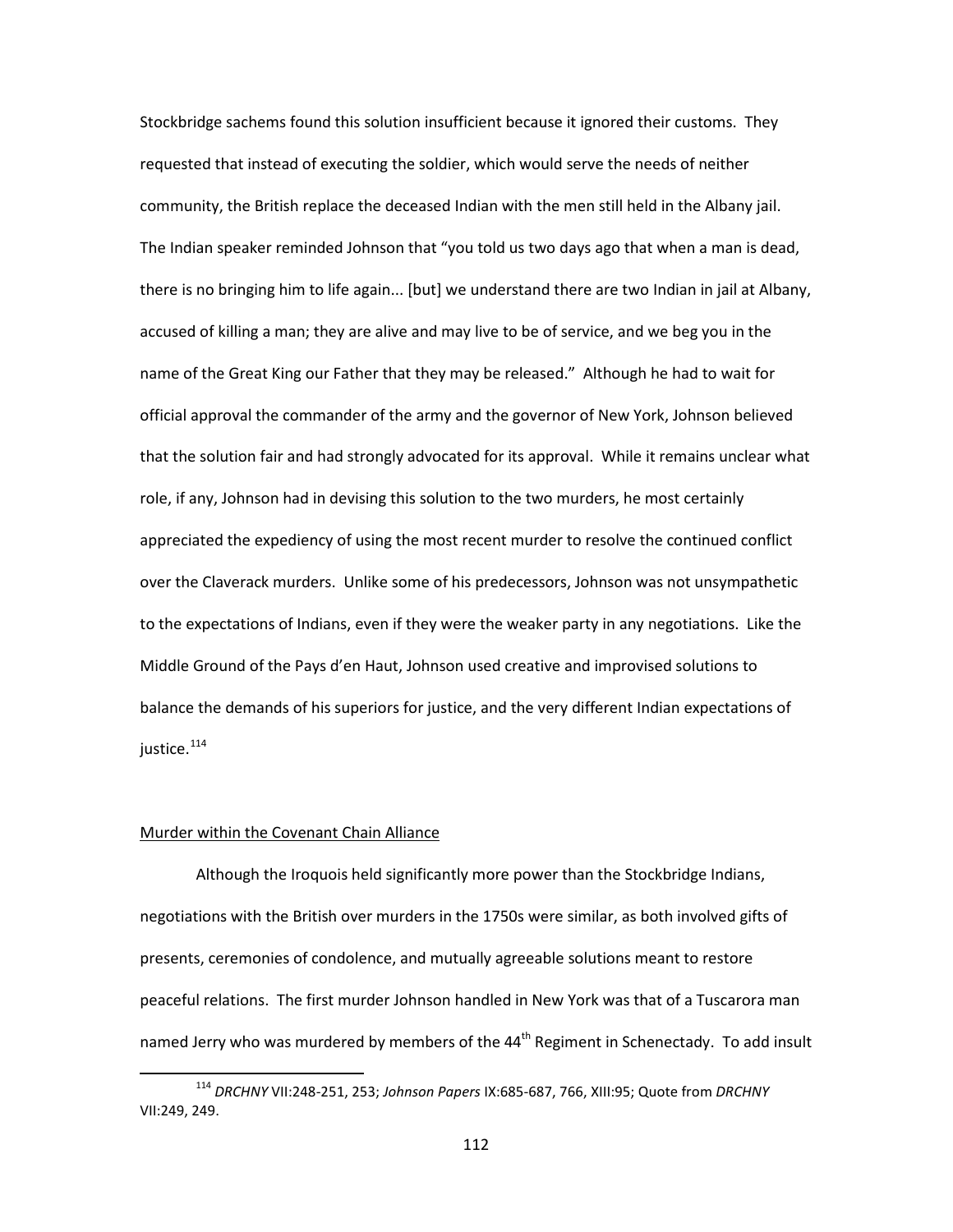to this injury, the soldiers cut off his head and stuck it on a pole in the camp where it was found the following morning. Only hours later, a huge crowd of Iroquois men and women, angry and calling for blood, arrived at Johnson Hall. Johnson quickly appealed to the sachems to remember the Covenant Chain alliance and to calm their men. Once the crowd settled down, Johnson met privately with the sachems to resolve this murder through the usual ceremonies. By at least the 1750s, and probably much earlier, murders within the Covenant Chain alliance were resolved through the Condolence Ceremony. The ceremony following Jerry's death, like so many others, began with Johnson expressing condolence for the death of Jerry, along with two other men killed in the French and Indian War. This was accompanied by a large gift of goods to symbolically 'cover the grave' and replace the deceased men. Once Johnson completed his long speech, an Onondaga sachem rose and thanked him for the "early and prudent measures" that he took to resolve this potential conflict. He then told Johnson that the Confederacy would "pull up a large Pine Tree and bury under its Roots this unhappy affair so that it may never give either of us any more uneasiness." The tree referenced in this statement was the Tree of Peace, an important symbol of the peace that covered and sustained the Iroquois Confederacy and its allies. As the Onondaga speaker explained, the unhappiness caused by the murder of Jerry was to be symbolically buried beneath the tree where it could be forgotten as the British and the Iroquois returned to the peace that had previously existed between them.<sup>[115](#page-115-0)</sup>

The following year, Johnson met again with the sachems of the Iroquois Confederacy to perform this same ceremony following the murder of two Iroquois men by an Albany trader. A few days after the murder, Nickus, an Oneida chief, arrived at Johnson Hall to inform Johnson that his brother and a Mohawk man had been murdered a few days earlier. Nickus then stripped off all of the clothes and trinkets he had been given as presents by Johnson and other

<span id="page-115-0"></span> <sup>115</sup> *Johnson Papers* II:726, IX:495-947, XIII:89; DRCHNY VII:177-179, IX:496-497; Quotes from *DRCHNY* VII:178, 179.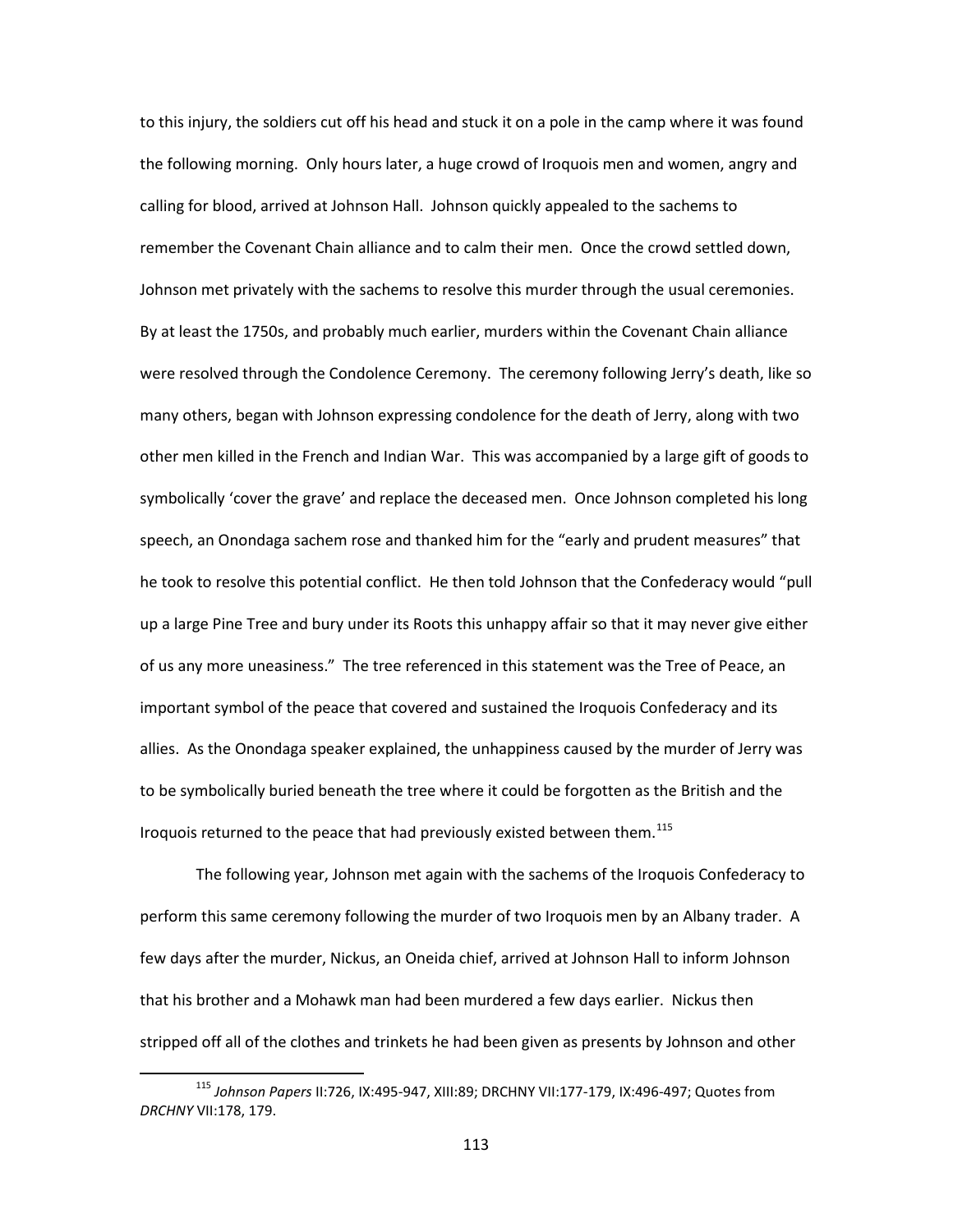traders, and declared that his friendship with the British was at an end. Almost immediately, an Onondaga sachem who was fortuitously at Johnson Hall that day took charge of calming down Nickus and the other Iroquois present. The next morning the Condolence Ceremony began with Johnson "clear[ing] away the Tears from their Eyes according to their [the Iroquois] Custom with Six Strings of Wampum." To restore peaceful relations among the nations living under the protection of the great Tree of Peace, the offending party, in this case the British, gave presents to the nation of the victims both as direct compensation for their loss and, more importantly, as the first step in an extremely evocative ceremony of forgiveness. After clearing away the tears of mourning, the belt of wampum was intended to "take the Hatchet out of your [the Iroquois] Heads." This symbolic hatchet was the embodiment of revenge, and by removing it, the victim's kin were to end their thoughts of taking revenge against the offending nation. Johnson then dug up the ground beneath the great Tree of Peace and 'buried the hatchet' "so that it may never more be seen or found by either of us." The hatchet was placed deep below the roots of the tree in a stream that ran out to the ocean, to ensure that the conflict and all thoughts of revenge would be not only forgotten but irretrievably lost forever in a place far away from the Confederacy.<sup>[116](#page-116-0)</sup>

Aside from the symbolic language of the Condolence Ceremony, one of the most important elements of the Covenant Chain alliance was that its symbolic and ceremonial methods of resolving a murder were meant to apply regardless of whether the victim was an Indian or a European. After the Claverack murders, Johnson was unable to release the men until an acceptable reason was found following the murder of the Mahican man by the soldier. When an Iroquois murdered a New Yorker, however, it had been established by the Covenant Chain alliance that such a conflict would also be resolved through a Condolence Ceremony. In 1759,

<span id="page-116-0"></span> <sup>116</sup> *Johnson Papers* II:726, III:431, IX:796-797, X:292; quote from *Johnson Papers* IX:797, 797, 797.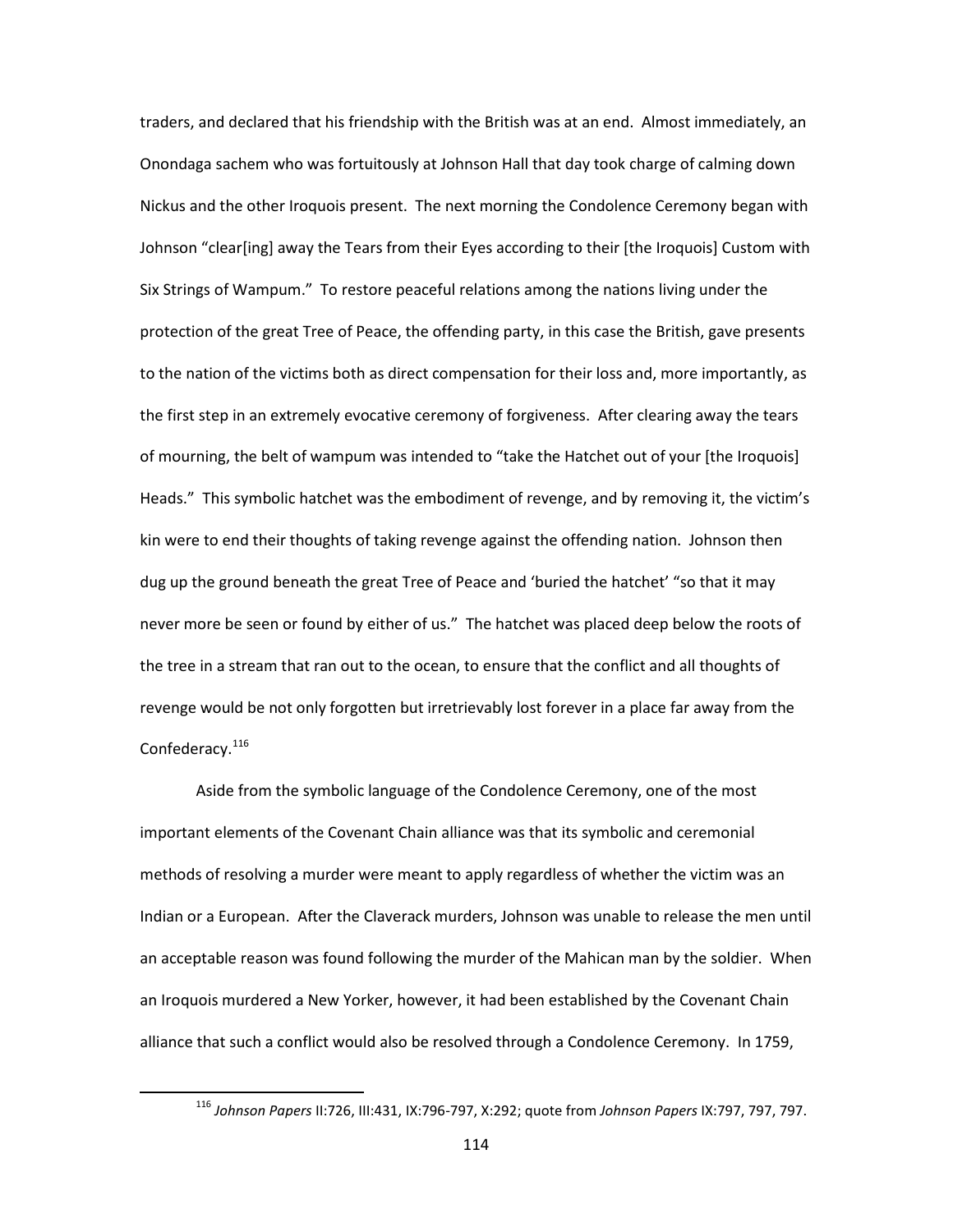for example, Johnson met with the sachems of the Confederacy to resolve the murder of John McMickle recounted in the introduction. As in other Condolence Ceremonies, the sachems began by offering condolences for the murder and clearing away the anger the British felt towards the Six Nations. The speaker told Johnson that they were there to "wipe away the Tears from your Eyes so that you may look pleasant at us, likewise remove all Obstructions, & clear your Throat so that you may speak clear & friendly to us." This was followed, as always, by the ceremony of symbolically digging up the tree of peace, burying the ill will, and allowing it to wash away where it would never be seen or thought of again. $117$ 

Although the British willingly participated in the Condolence Ceremony, it was, nevertheless, a ceremony consistent with Iroquois standards of justice, not British standards. As the Iroquois understood it, justice among allies was met by 'covering the dead' with presents and restoring peace and harmony through the Condolence Ceremony. This belief was based on the distinctly Indian idea that guilt was collective among either a clan or an entire nation. Ceremonies, therefore, were meant to restore relations between the guilty nation and the aggrieved nation, regardless of individual guilt. To the Iroquois, the English system of justice, which focused on punishing guilty individuals, was improper because within a family or alliance the spilling of blood should not beget the spilling of more blood. In 1733, the sachems of the Six Nations urged the Commissioners of Indian Affairs to forgive an English soldier who had murdered a Cayuga man in Oswego. After the Condolence Ceremony, the sachems reminded the commissioners, all was forgiven and put away never to be thought of again. The sachems knew that it was the English custom to execute murderers, and they would not stop them if they insisted, but the sachems nevertheless wanted to make clear that the Englishman should not be executed for them. According to the Iroquois, once the matter was settled by ceremony it was

<span id="page-117-0"></span> <sup>117</sup> *Johnson Papers* X:82-84, 97-98; quote from *Johnson Papers* X:97.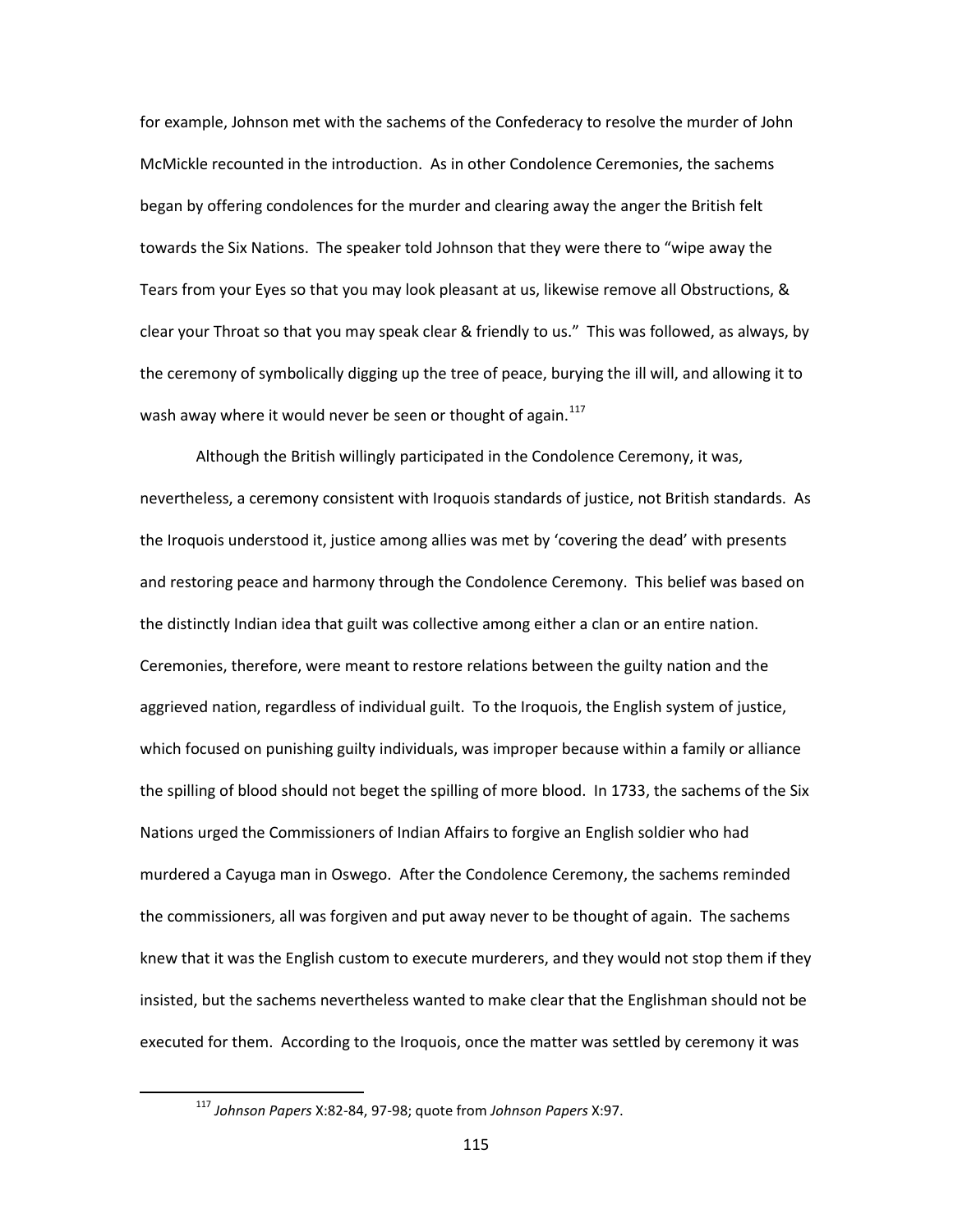settled forever, and neither Indian nor English murderers should be forced to endure further consequences for their past actions.<sup>[118](#page-118-0)</sup>

By the 1750s, British officials had grown impatient with the Indian justice and the apparent unwillingness of the Iroquois to adopt the idea of individual culpability for crimes. Unlike Johnson, few British officials were interested in learning about a system of justice that seemed so inferior to their own. Among the most important of these officials was Jeffrey Amherst, the Commander-in-Chief of the British forces in North America, who was appointed in 1759, during the height of the French and Indian War. During his tenure, Amherst began to put increased pressure on Johnson to force the Iroquois to relinquish murderers for trial and probable execution, even after the Condolence Ceremony was complete. Yet as Johnson probably expected, the Iroquois were unwilling to hand over their people. He understood Iroquois values well enough to know that handing over a murderer violated some of their most cherished values. Johnson attempted, therefore, to work with the Iroquois sachems to find a more equitable solution that would still appease Amherst. He found his opportunity by focusing Amherst's attention away from murder and towards the war that was his greater concern. During the conference after the murder of John McMickle, Johnson offered the Six Nations the option of sending men on an expedition against France if they would not hand over the murderer. This murder, he explained, was a case of "extraordinary villainy," because it was committed not in drunkenness, but by a sober man professing to be a friend and guide. In such a case, Johnson told the sachems, the British had "a right to expect all the satisfaction which it is your power to give us, & that you ought to deliver up the murderer, if you can come at him." If not he offered as an alternative that they "should revenge it upon our enemies the French." A few days later, after consulting with their warriors, the sachems informed Johnson that their

<span id="page-118-0"></span> <sup>118</sup> Dennis, *Landscape of Peace*; *DRCHNY* V:963, 969.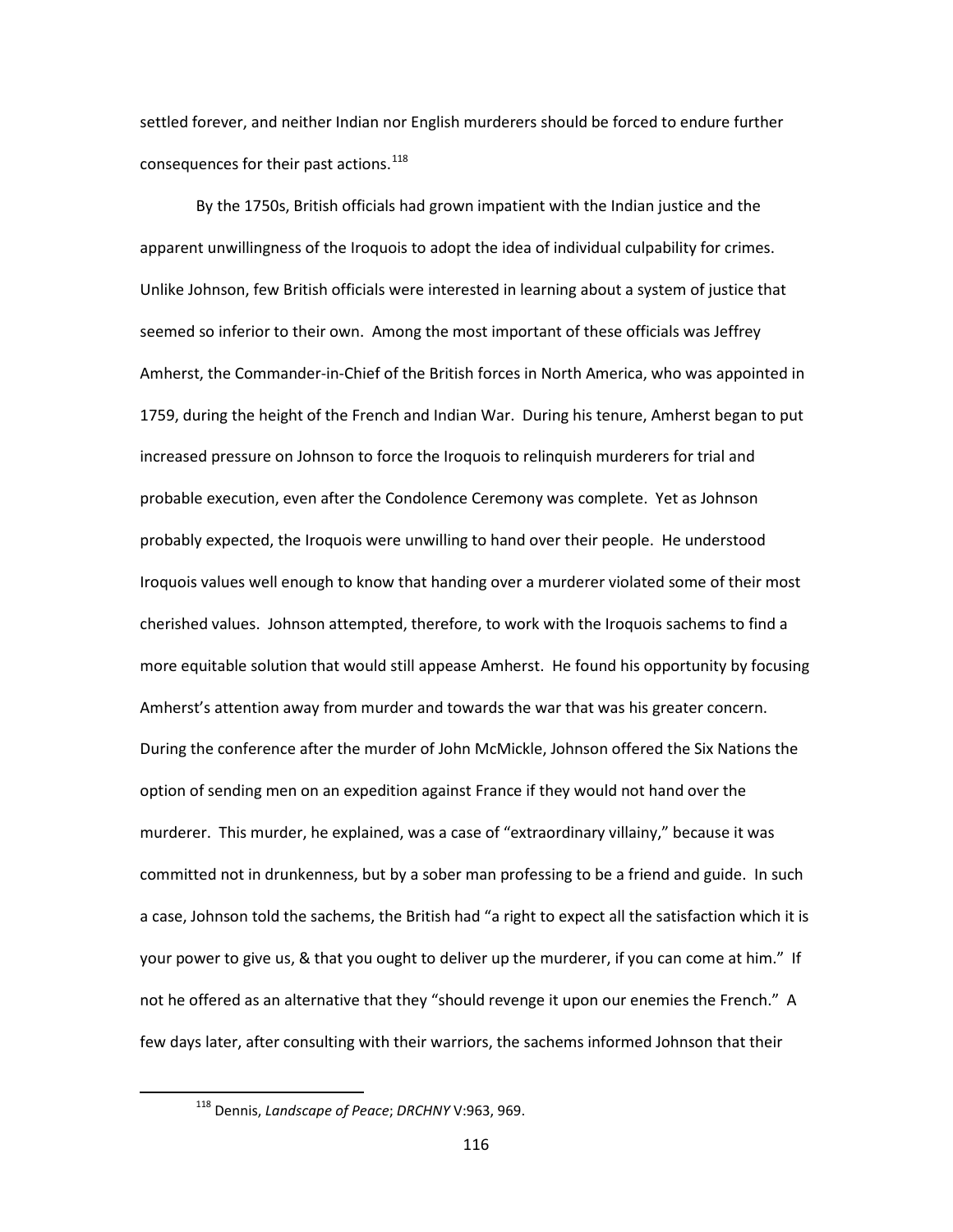men were ready to join with the British and revenge the death upon their mutual enemy the French. $119$ 

As the tide of the French and Indian War turned in favor of the British, Johnson struggled to find a way to balance the expectations of the Iroquois and the demands of his superiors. The growing conflict between these competing interests became especially apparent in after the murder of Justice Frank. In the summer of 1761, an Oneida man visiting the German Flatts, a town west of Johnson Hall, shot a hog on the farm of Stephen Frank. Hearing the gunshot, his son Justice chased down the Oneida and confronted him. Turning about, the Oneida man threatened to shoot him, so Justice ran at him and attempted to take away his gun. They scuffled and as soon as the Oneida man got free, he shot Justice in the throat and killed him. In his letter to Amherst, Johnson urged him to forgive the murderer and to be content with the forgiveness promised in the Condolence Ceremony. Knowing that Amherst would be loath to accept this recommendation without a good reason, Johnson also reminded him how three years earlier, in a very similar case, the murderer Thomas Smith had similarly not been punished for his crime. Although he had been arrested, Smith had managed to escape from his confinement and, with the assistance of the Dutch in Albany, fled west and was never apprehended. He had remained free in the west and continued to trade with the Iroquois in their villages until his death only a few months before Frank's murder. Johnson emphasized for Amherst that this was not meant to be an excuse for the murder of Frank, but he nevertheless thought it would be wise to take it into account before demanding that the Iroquois hand over the murderer. This reasoning, however, meant little to Amherst, because, Amherst claimed, if Smith had escaped under his watch, he would have demanded justice in that case just as he

<span id="page-119-0"></span> <sup>119</sup> *Johnson Papers* VIII:913; Fred Anderson, *Crucible of War: The Seven Years' War and the Fate of Empire in British North America, 1754-1766* (New York, N.Y.: Vintage Books, 2000); All Quotes from *DRCHNY* VII:381.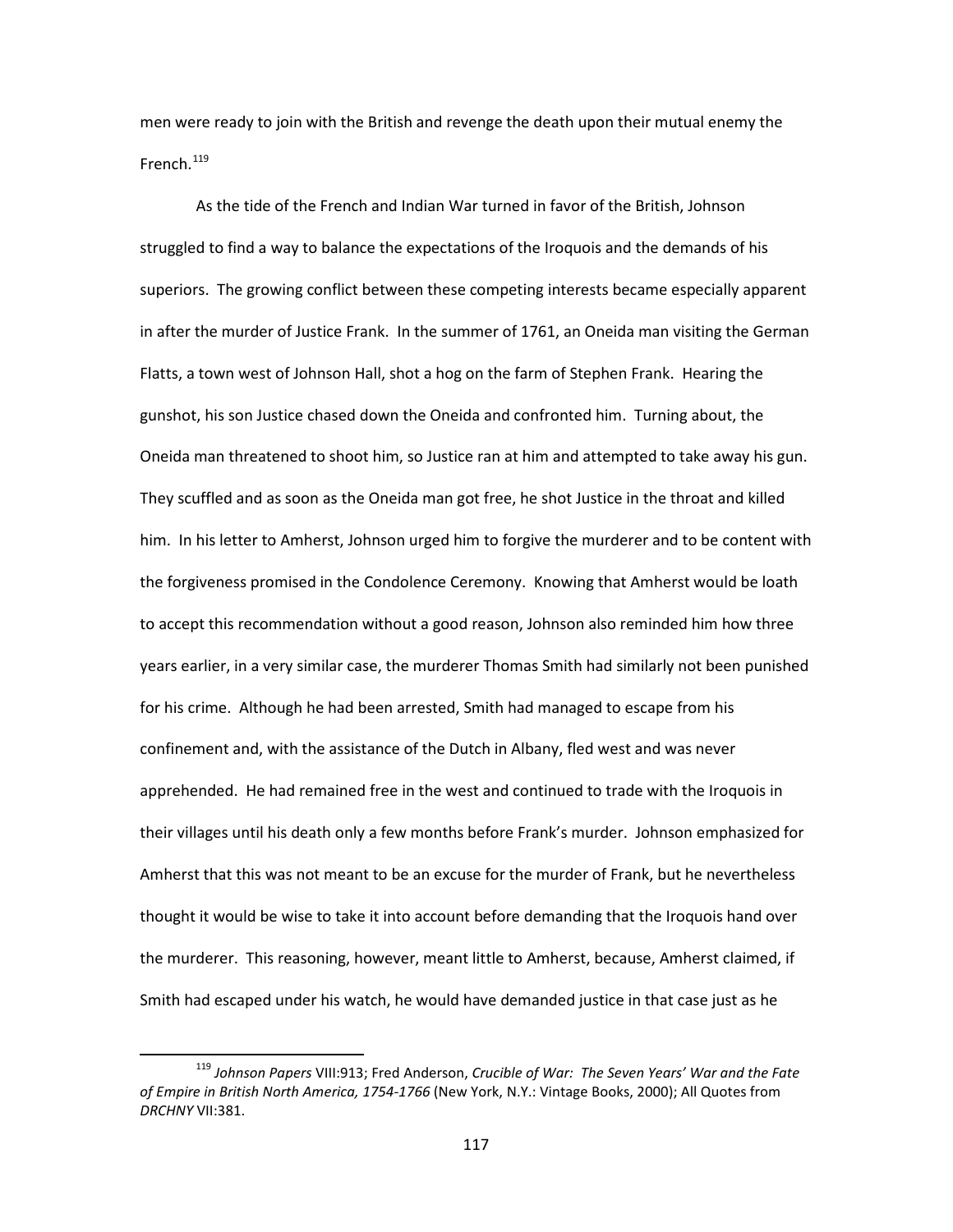planned to do with the murderer of Justice Frank. For Amherst, nothing but the murderer in custody would suffice as equitable compensation.<sup>[120](#page-120-0)</sup>

Having failed to convince Amherst to pardon the murderer, Johnson was obliged, when he met with the Iroquois sachems the following month, to ask that the murderer be arrested and handed over to him for trial. As Johnson expected, the sachems did remind him of how Smith was never punished. After Johnson informed them that this was an insufficient reason to let the present murderer go free, the sachems complained that the settlers at the German Flatts brought violence upon themselves by stealing Indian land. In his response, Johnson remained sympathetic, but informed them that General Amherst would accept nothing but the murderer. As their friend, Johnson "recommend[ed] a speedy Compliance with his demand," because as only a representative of the general, he could do nothing but enforce the order to arrest the murderer. Hearing this, the sachems next responded that even if they had wanted to, they could not turn over the murderer because had "made his escape to some distant part immediately after perpetrating the Crime." They promised Johnson that, if the man could be found, they would follow his advice and turn him over for trial, but until that time, they hoped that the crime could be forgotten without causing further bloodshed. When Amherst learned of this excuse a few days later, he did not believe it and continued to persist in his demand that the murderer be given up. Johnson, however, was the man with the responsibility for negotiating, and he chose to believe the claim that the murderer had fled. While he may not have *actually* believed the sachems, accepting their claims without question allowed him to find a way to balance their expectations with Amherst's. Yet, as this case shows, finding this balance was

<span id="page-120-0"></span> <sup>120</sup> *Johnson Papers* III:407, IX: 837-839, X:292, 297; Anderson, *Crucible of War* 535-547.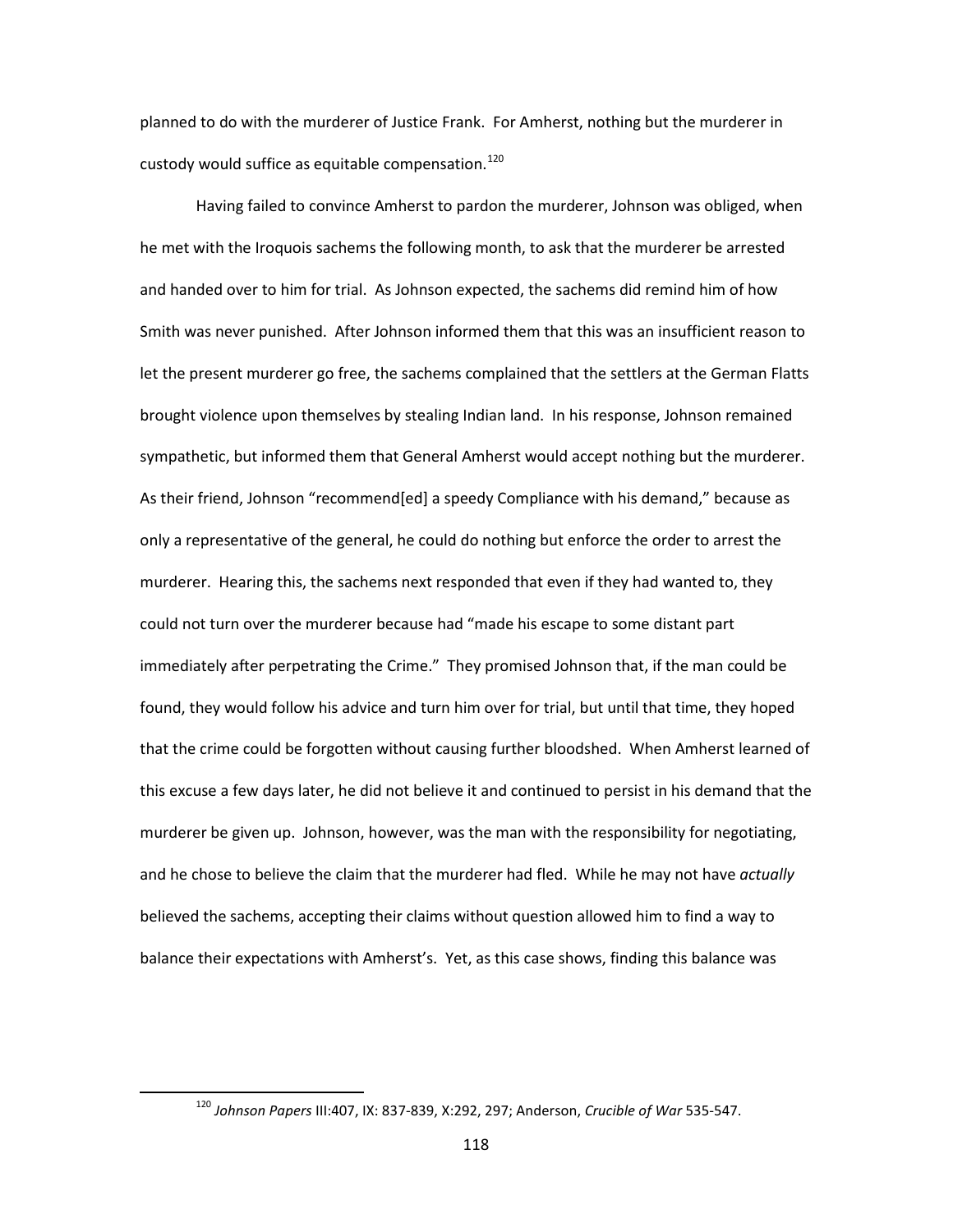becoming more difficult as Amherst became more confident in the war and in his authority over the Iroquois.<sup>[121](#page-121-0)</sup>

### The Kanestio Murders and Pontiac's War

By the end of the French and Indian War, with the complete removal of the French from North America, the balance of power between the British and the Iroquois had changed significantly. Now in control of Canada, the British no longer needed the Iroquois to act as a buffer against the French, or to act as soldiers and spies. As the war came to an end, Amherst increasingly pressured Johnson to ensure that all Indian murderers, including the Iroquois, would be arrested and tried before a jury. He also began to demand that Johnson break off all trade and diplomacy with any nation that failed to accept submission to English law. Johnson boldly asserted this newly claimed authority over the Iroquois at the end of 1762 when two English traders and a servant were attacked at Seneca Lake by two Indians from Kanestio, a village "made up of Stragglers from several Nations near the Senecas Country," who lived along the Genesee River under the protection of the Senecas. The two assailants shot at the traders, killing William Newkirk and his servant, and capturing another man named Allen, who they held for two weeks until the Senecas freed him and brought him to Johnson Hall. Upon their arrival, Johnson immediately sent a message to the Kanestios ordering them to deliver up the murders, threatening that if they did not, he would turn to the Seneca sachems to enforce his demands. A few weeks later, he sent his nephew and deputy Guy Johnson to Onondaga where the Iroquois sachems were to perform the Condolence Ceremony. In his reply to the sachems, Guy Johnson made clear that while the ceremony was appreciated, it was no longer enough to fully restore peace between the two nations. He declared that only the arrest of the murderers

<span id="page-121-0"></span> <sup>121</sup> *Johnson Papers* III:431-432, 434, 436-437, 504, 506; Quote from *Johnson Papers* III:434, 436.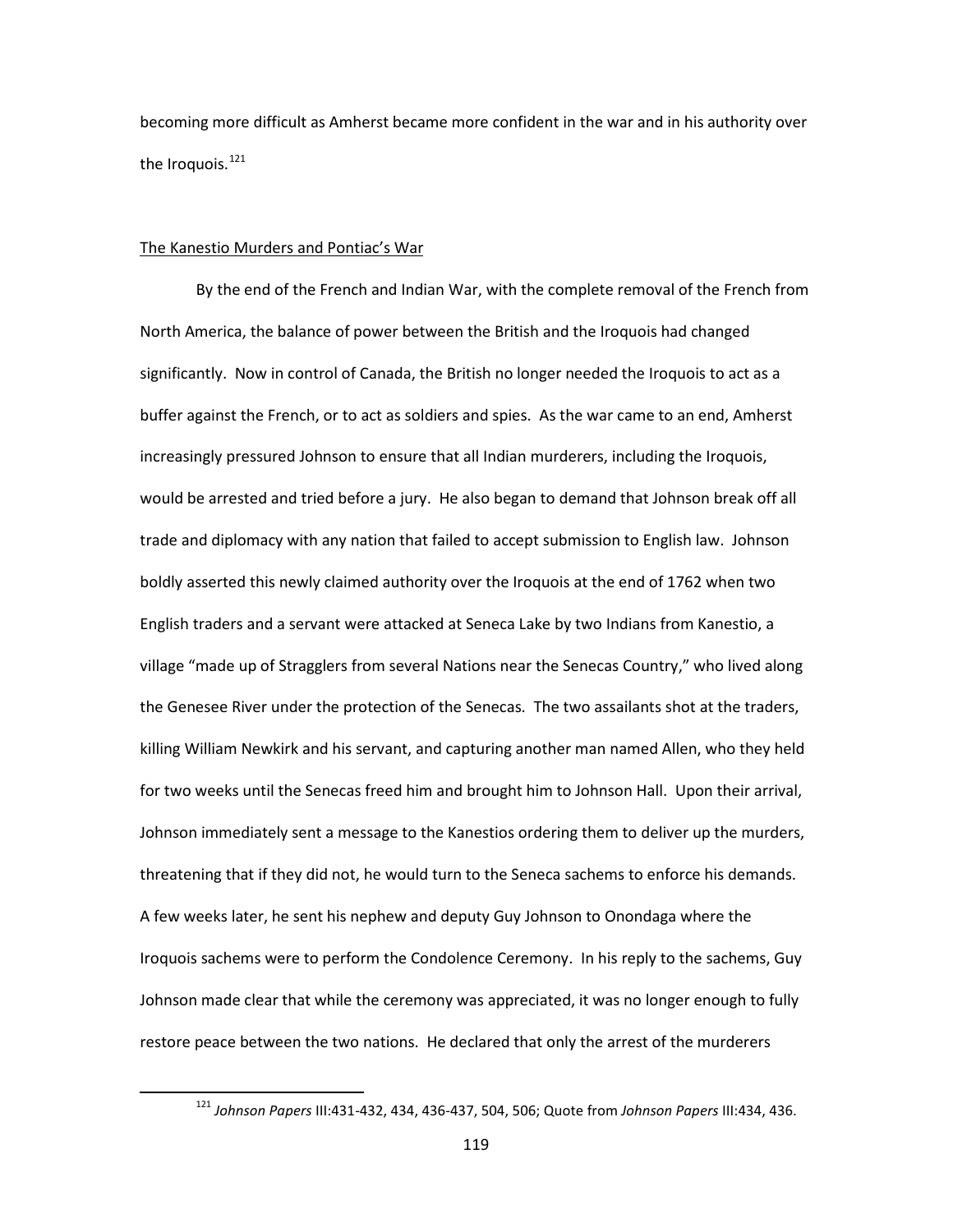could appease the British, and none of the "flagrant excuses," such as "that the murderers are fled, or that they cannot find them," would be acceptable. Furthermore, to prove just how committed the British were, he informed the sachems that if they did not comply, Amherst had promised to send the army to arrest the men and "take Revenge on the Nation, or Village, to which they belong." $122$ 

Although the Iroquois sachems assured Johnson that they would make every possible effort bring the men to the British for trial, most probably assumed that Johnson was only posturing under orders, and that he would, as he had always done, assist them in finding a more balanced solution after they attempted to fulfill his demands. During the winter of 1763, the sachems, as they had promised, sent an Onondaga emissary named Sogigewona to the Kanestio village to find the murderers. Johnson was sure this would be an easy task because, as he learned from a smith living with the Senecas, the two men were living openly in their village "not in the least concerned at the Mischief, but rather boasting of their Manhood." In Kanestio, Sogigewona confronted one of the murderers in his home, and requested that he and his accomplice travel to Johnson Hall to turn themselves over for trial. Unsurprisingly, the murderer refused, and instead stated his intention to go to the Seneca village and kill the British smith. Hearing this new threat, the murderer's uncle banished his nephew, declaring that the family could no longer accept the trouble his nephew brought upon their village. He further "begged [that] the Five Nations might not throw the Blame on [the uncle], as he had *done* with his Nephew." Obeying his uncle, the murderer then left the village and "Retired to his wicked Partners at the *Ohio*." At their next conference with Sir William Johnson in March, the Iroquois sachems expected that Johnson would forgive the murder and restore their friendship after hearing that the Confederacy had made a genuine, if failed, attempt to bring the murderers to

<span id="page-122-0"></span> <sup>122</sup> *Johnson Papers* III:932, 941-942, 967, 973-974, X:582, 614; *DRCHNY* VII:512-514; Quotes from *Johnson Papers* III:967, *DRCHNY* VII:514, 514, *Johnson Papers* III:942.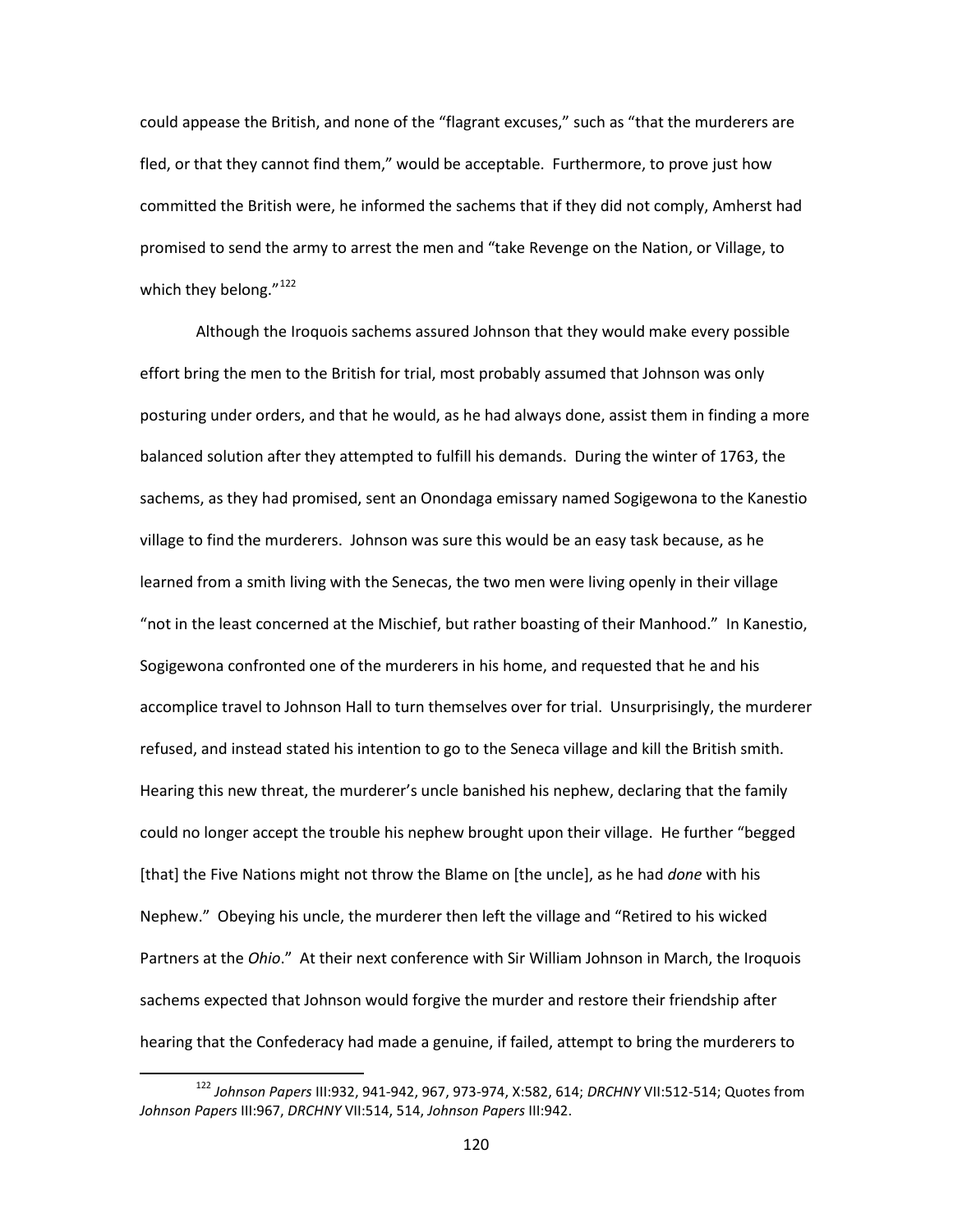him. The sachems were, therefore, shocked when, in his reply, Johnson declared that what they had done was "of no consequence, and cannot prove the least Satisfaction." Johnson was infuriated that the Iroquois had not only failed to apprehend the men, but had failed to even attempt what seemed, to him, the obvious action of arresting the men by force. He declared that until the sachems had satisfied him by capturing and delivering the murderers, relations between their two nations would remain strained. In his next reply, the Iroquois speaker assured Johnson that they too were greatly aggrieved by the murder, but that there was nothing more they could do. Iroquois sachems, the speaker reminded Johnson, did not have the power to arrest or detain a man, no matter how heinous his crime. It was for this reason, he explained, that the ancestors of the English and the Iroquois had established the Covenant Chain alliance, and he saw no reason that they should have to deviate in this case from "the antient Custom of our Fore-fathers."<sup>[123](#page-123-0)</sup>

By the end of the March conference, Johnson and the Iroquois sachems remained at an impasse because both continued to argue that failure to follow their legal customs would result in disaster. According to Johnson, the Kanestio murderers needed to be punished for their actions because if they were not, all Indians would take it as a license to kill European settlers freely. The Covenant Chain, he explained, had worked well in the past, but it was no longer effective because in recent years the Iroquois had grown increasingly belligerent. The Iroquois, however, remained firmly committed to their own legal customs and to the terms of the Covenant Chain alliance. They feared that allowing more blood to be spilt through the execution of the two murderers would harm their alliances with other Indian Nations and lead to the relatively swift breakdown of the web of alliances they had constructed over the past century. Although these two demands were completely incompatible, they were, in one

<span id="page-123-0"></span> <sup>123</sup> *Johnson Papers* III:961, IV:15, X:582, 588, 613-614, 618, 624, 627-632; *DRCHNY* VII:512-514; Quote from *Johnson Papers* X:582, 627, 627, 628, 628.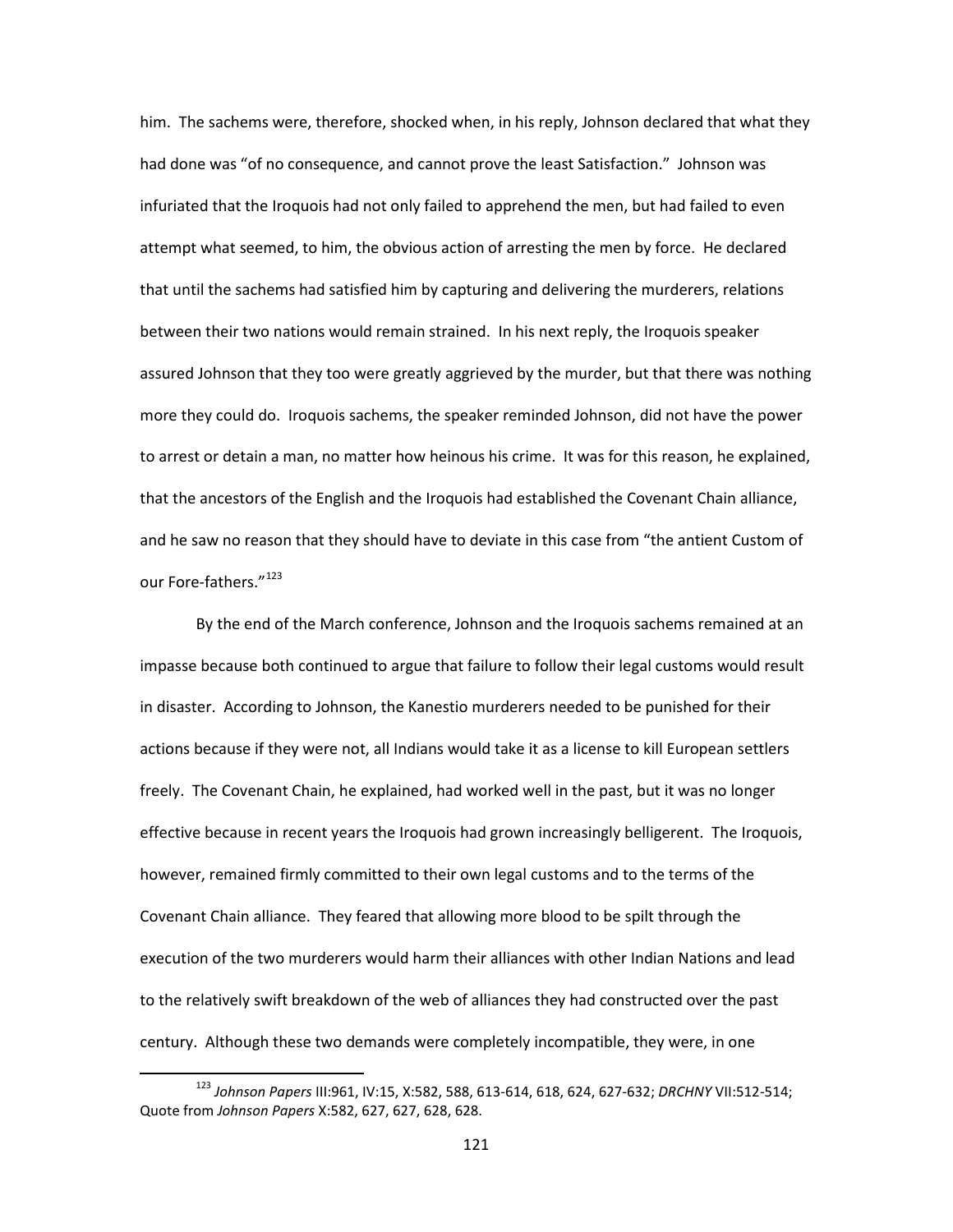significant way, incredibly similar: both peoples feared anarchy if their laws were not satisfied. In any society, a legal system is meant to establish and maintain order. In past negotiations over murder, the British had found ways to create resolutions that appeared acceptable to both communities, such as by accepting Iroquois claims that the murderers had disappeared. Once in control of Canada, however, the British no longer had a need for pragmatic solutions, and rejected Iroquois claims that the murderer could not be found, a story that would surely have been effective only a few years earlier. Rather than compromise, both the British and the Iroquois instead only further entrenched themselves in their own legal system, and in their belief that other systems were inadequate. For the English, allowing murders to go free without punishment would create a chaotic society, but for the Iroquois killing murderers would destroy society by creating more retaliatory bloodshed. Unfortunately, by the end of March, 1763, it seemed that he only way to break this deadlock would be for something to force compromise from one side or the other.<sup>[124](#page-124-0)</sup>

Tension between the two nations was still high in May, when a series of Indian attacks on the forts along the western frontier dramatically altered British relations with their western Indian neighbors. This series of attacks were the beginning of Pontiac's War, a year-long conflict between the British and the Indians living west of Pennsylvania, New York, and Virginia. Grumbling about war had begun among these tribes approximately two years earlier, after Amherst ordered a new British policy toward the western Indians of the Great Lakes, the Illinois country, and the Ohio country. As with the Iroquois, Amherst intended to institute a new policy to bring the seemingly recalcitrant Indians under the authority of the British. Before 1761, the French, the former colonial power in the region, had curried favor from these Indian Nations by providing them with presents and generally treating them with respect, including forgiving

<span id="page-124-0"></span> <sup>124</sup> *Johnson Papers* X:631-632, 676, 721; *DRCHNY* VII:522-523.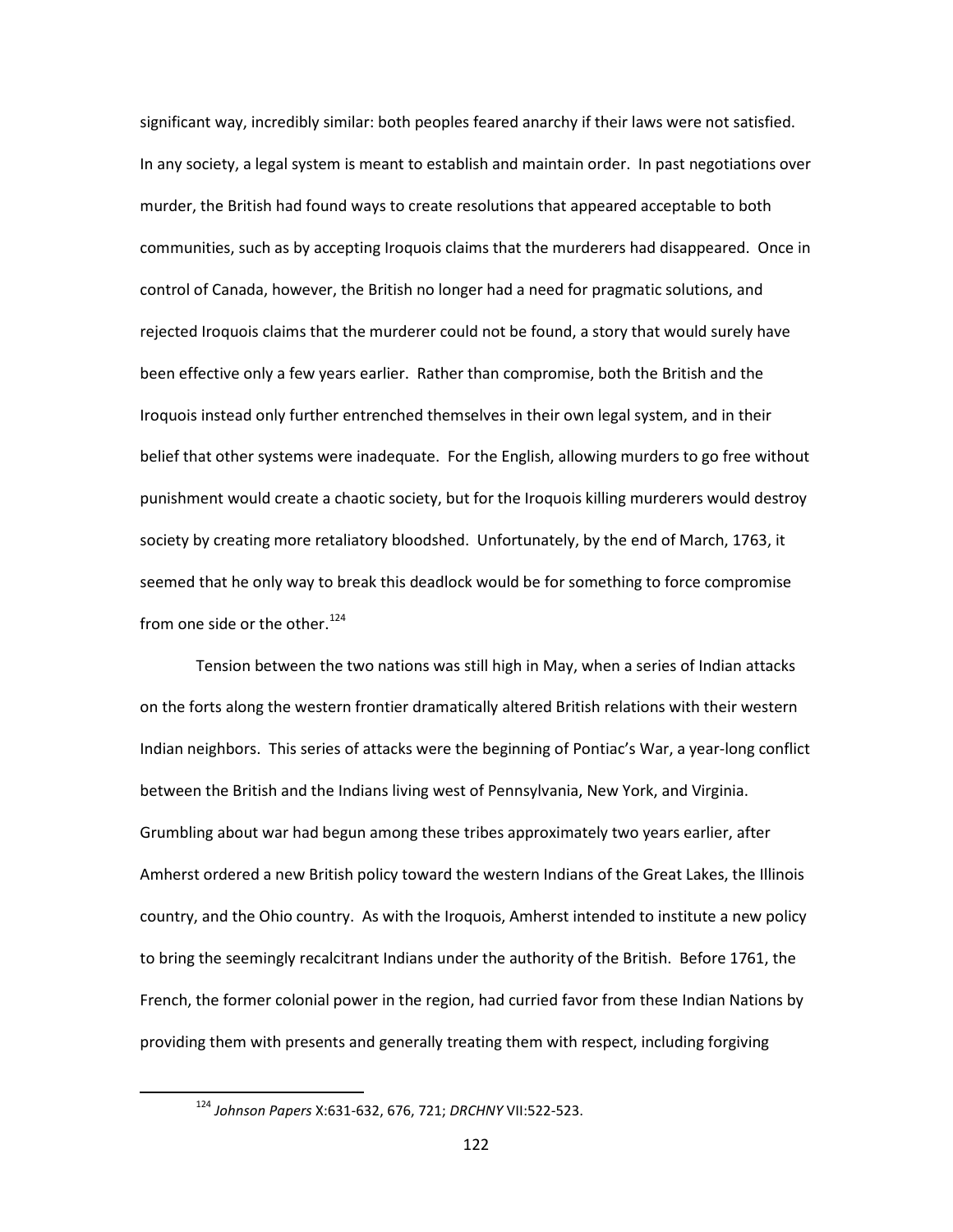murders. Yet to Amherst, it was inconceivable that Indians, who he understood as a subject people of the British Empire, might make demands of presents from their masters, and therefore he forbade the practice. He also instituted harsh new restrictions on the trade of powder and shot that only further infuriated Indians accustomed to being treated with greater respect by European leaders. The Indians feared that this measure, which would have effectively limited their ability to defend themselves, was a prelude to the British attacking and enslaving them. In response, a number of Indian Nations, including the Mingos, who were Senecas living in the Ohio country, and the Ottawas, led by their chief Pontiac, began circulating war belts urging a large-scale attack on the British. In 1763, the western Indians were further outraged when Amherst reneged on his promise to abandon the western forts once the French presence had been eliminated. Instead, he decided to fortify the forts and maintain a British presence to control the western Indians. In response, a coalition of Indian Nations under the leadership of Pontiac and other chiefs besieged Fort Detroit and later eight other British forts. The Senecas joined in the attack on Fort Niagara.<sup>[125](#page-125-0)</sup>

With the beginning of Pontiac's War, the British again found that they needed the military assistance of the Iroquois. In July, Johnson met with the sachems of the Six Nations to inform them of the attacks on the western forts and to request their assistance in punishing the "breakers of peace." In exchange, he offered them "all the favour which a Great King, and Generous people can bestow, not only in the protection of their Castles and families but in the defense of all their Rights, & interests in this Country." Although the Iroquois did not actually join the war against the western Indians, they did agree to remain outside of the war and not to support enemies of the British. For this promise of neutrality, Johnson apparently promised to forgive the Confederacy for failing to bring him the Kanestio murderers. As he made clear, this

<span id="page-125-0"></span> <sup>125</sup> Dowd, *War Under Heaven* 70-83.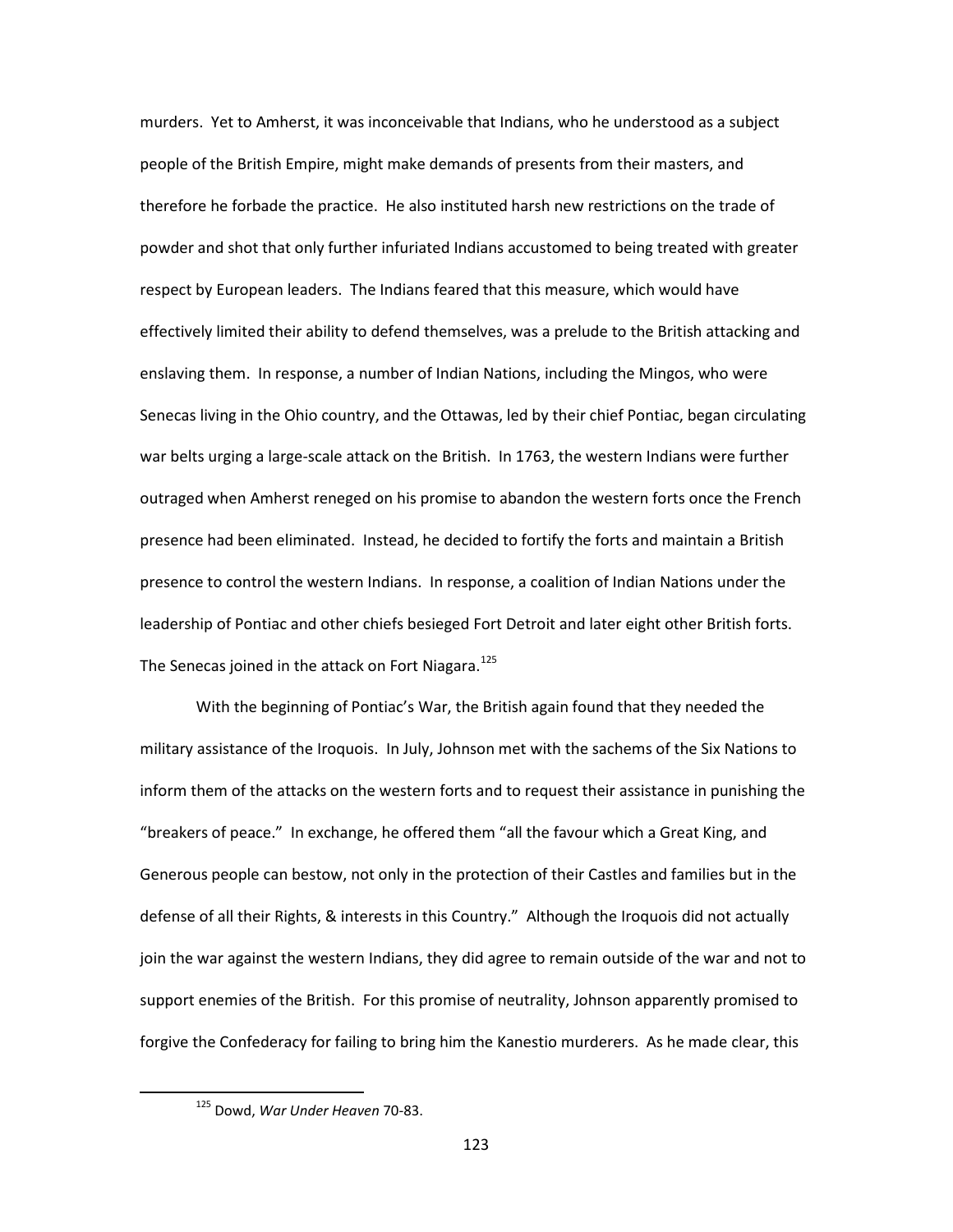promise only extended to those nations who reaffirmed their commitment to the Covenant Chain alliance and at least remained neutral. Conspicuously absent from the July conference, and from Johnson's promises, was the Seneca Nation. While the other five of the Six Nations decided to ally with the British, these Indians decided instead to join the Indians united in opposition. After a summer of war, two of the three Seneca villages had decided to surrender and rejoin the Confederacy, and were absolved of the British demand that they capture the Kanestio murderers. The Kanestio Senecas, however, remained at war.<sup>[126](#page-126-0)</sup>

As many historians have shown, the Senecas joined the war and remained opposed to the British for reasons that were substantially similar to the concerns of other Indians further west. In *The Middle Ground*, for example, Richard White argues that the Senecas joined the war because they feared that if the British held the western forts, the army would completely encircle Seneca lands. They also feared, he argues, that the western forts would give the British ties to the western Indians and diminish the important of the Iroquois in imperial politics. Thomas Elliot Norton similarly argues that the Kanestio Senecas feared the defeat of the French and the expansion into the west would lead to further British encroachments onto their land. Most importantly, the Senecas feared that the British would interfere with their monopoly over the transportation of goods across the Niagara portage. Only Gregory Evans Dowd, in *War Under Heaven*, mentions the Kanestio murderers, but he considers them of little importance to the war. He only mentions the murders after the surrender of the Kanestio Senecas in February, 1764, following an attack on their village by a British force led by John Penn. In the final peace treaty agreed to months later, the Kanestio murderers were completely forgiven and the troubles of the past were forgotten by both the Senecas and the British. To Dowd, the Kanestio murders were important only as an example of how little punishment the Kanestio Senecas

<span id="page-126-0"></span> <sup>126</sup> *Johnson Papers* X:746-753; *DRCHNY* VII:553-560, 563; Quotes from *Johnson Papers* X:748, 749.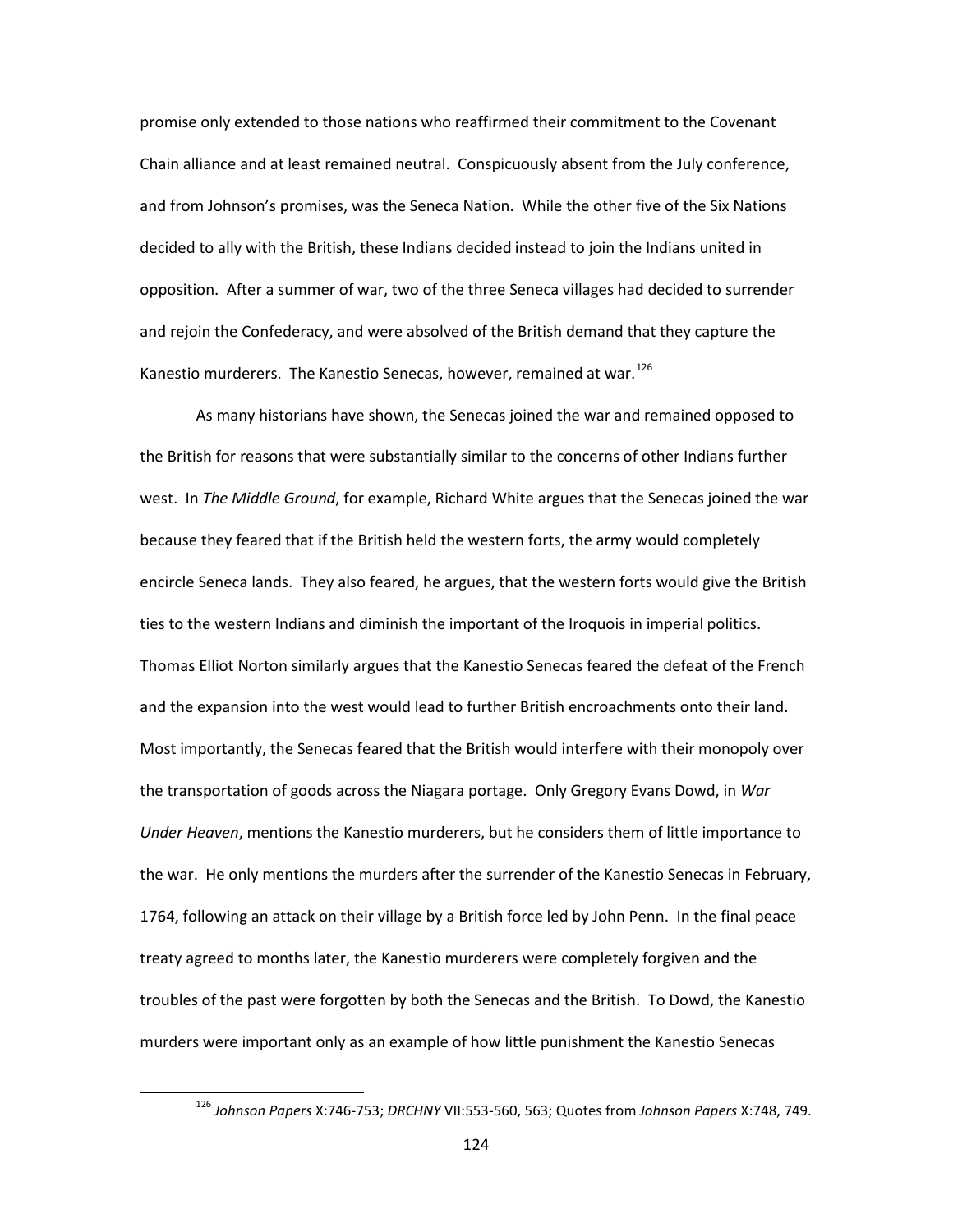actually faced for having gone to war against the British. In the final treaty, the British punished no one, "not even recent killers of Englishmen," and only made a few demands, such as requiring that the Senecas capture three Delaware chiefs to prove their restored allegiance to the British. To both Dowd and Norton, the most important element of these peace treaties was the surrender of the Niagara portage, the only significant concession in the entire treaty.<sup>[127](#page-127-0)</sup>

Despite the assertions of previous historians, the Kanestio murderers were a significant issue that led the Senecas to turn against the British in Pontiac's War. After the initial surrender of the Kanestio Senecas in February, the sachems of all Six Nations met with Johnson at the end of March to perform the requisite Condolence Ceremony and to negotiate the terms of peace. As Johnson and the sachems made clear at this conference, the Kanestio murderers, although certainly not the only reason that the Senecas turned against the British, were a significant factor in their decision. Like the colonial wars of the previous century, a murder appears to have led to the development of this war. In the seventeenth century, Indians living near the northern colonies of New York and Massachusetts accepted numerous injustices, including even invasions of their land. What no Indian Nation would ever accept, however, was the assumption by Europeans of the right to arrest Indians, or to try and execute them. As shown in the introduction, this was especially true in Kieft's War, the Pequot War, and King Philip's War. Although rarely noted, the Kanestio murders likewise played a central role in the growing conflict between the Senecas and the British. For over a year, the British and Senecas dealt with few of their conflicts, including encroachments on Seneca lands and the growing English presence in the west, because the two nations had reached a seemingly irreconcilable conflict over the fate of the Kanestio murderers. Without this murder, the two nations might have been able to overcome their concerns, as the other members of the Confederacy eventually did, but

<span id="page-127-0"></span> <sup>127</sup> White, *Middle Ground* 271-272; Norton, *Fur Trade* 211-212; Dowd, *War Under Heaven* 137, 148-159; *Johnson Papers* IV:323; Quotes from Dowd, *War Under Heaven* 154.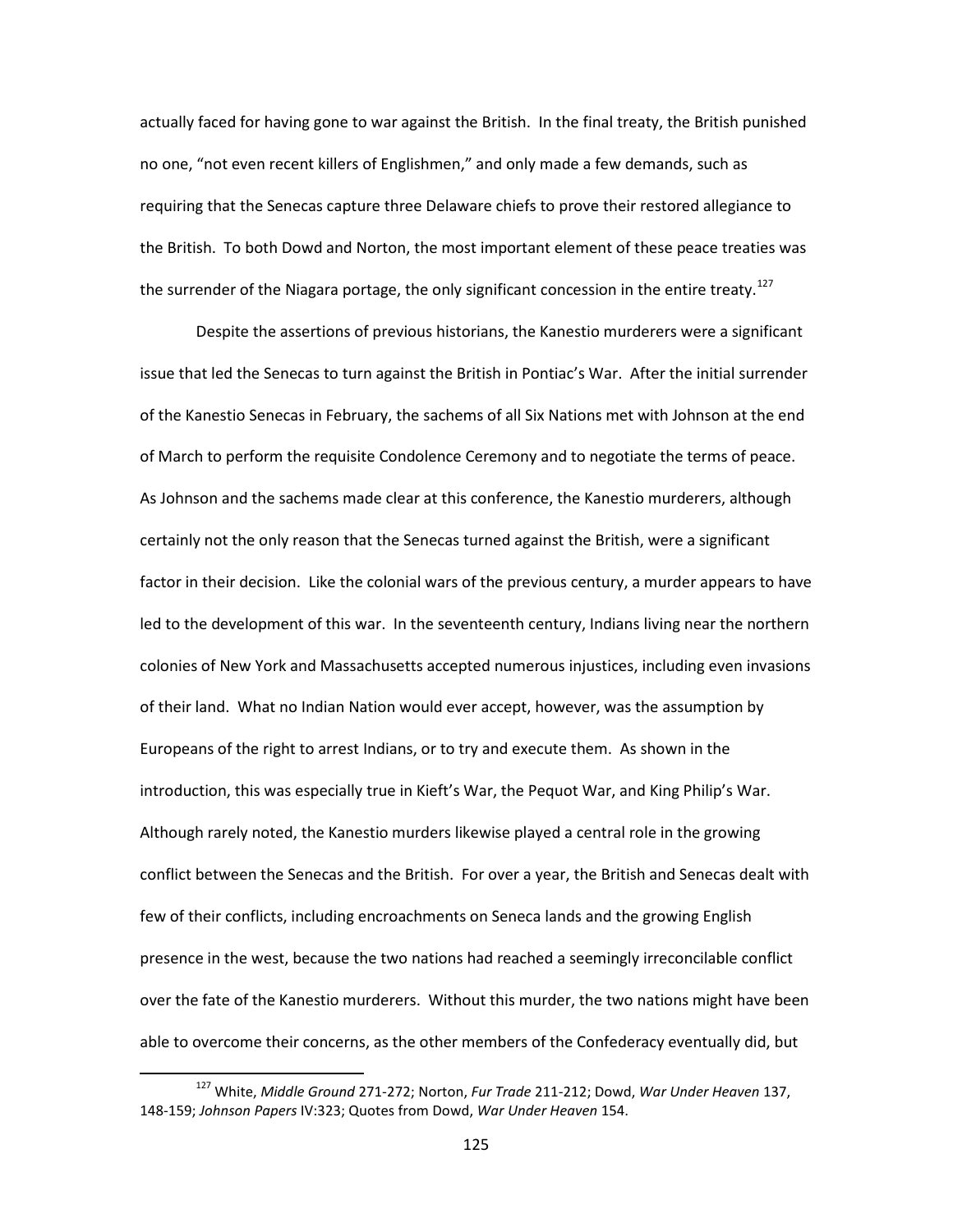because of the murder, neither side was willing to negotiate in the months before the war began.<sup>[128](#page-128-0)</sup>

Not even the war itself could terminate the conflict over the murderers that had been festering for over two years when the British defeated the Kanestio Senecas and forced them to negotiate in March, 1764. At this conference, Johnson made clear that the British would resume hostilities against the Kanestio Senecas unless the fugitive murderers were arrested and handed over for trial. Furthermore, in the peace treaty offered by Johnson in this conference, the first article required the Senecas to "immediately stop all hostilities," while the second article demanded that they "forthwith collect all the English prisoners, deserters, Frenchmen, and Negroes amongst them, and deliver them up to Sir William Johnson (together with the two Indians of Kanestio who murdered the Traders in November 1762)." While Johnson did make many other demands, including the arrest of three Delaware chiefs and the relinquishing of the Niagara portage, the Kanestio murderers were of central importance to the treaty. Although all of the sachems agreed to Johnson's terms and signed the treaty, the Senecas refused to comply with its terms. After over three months of waiting, Johnson called the Senecas back to Johnson Hall for another conference in July. There, Johnson expressed his disappointment and demanded to know why they had not fulfilled any of his demands, had refused to return their prisoners, and had continued to give sanctuary to enemies of the British. Johnson decided to offer them one final compromise in the hopes that conflicts with the Senecas could finally be brought to a conclusion. He ordered the Senecas and the Kanestio Indians to bring all of their prisoners to him within the next three days, and to comply with all of the other terms within thirty days. In exchange, he offered to "abate of the Article by which you bound yourselves to deliver up the two Murderers of Kanestio." Once the threat against the murderers was

<span id="page-128-0"></span> <sup>128</sup> *Johnson Papers* XI:154-155.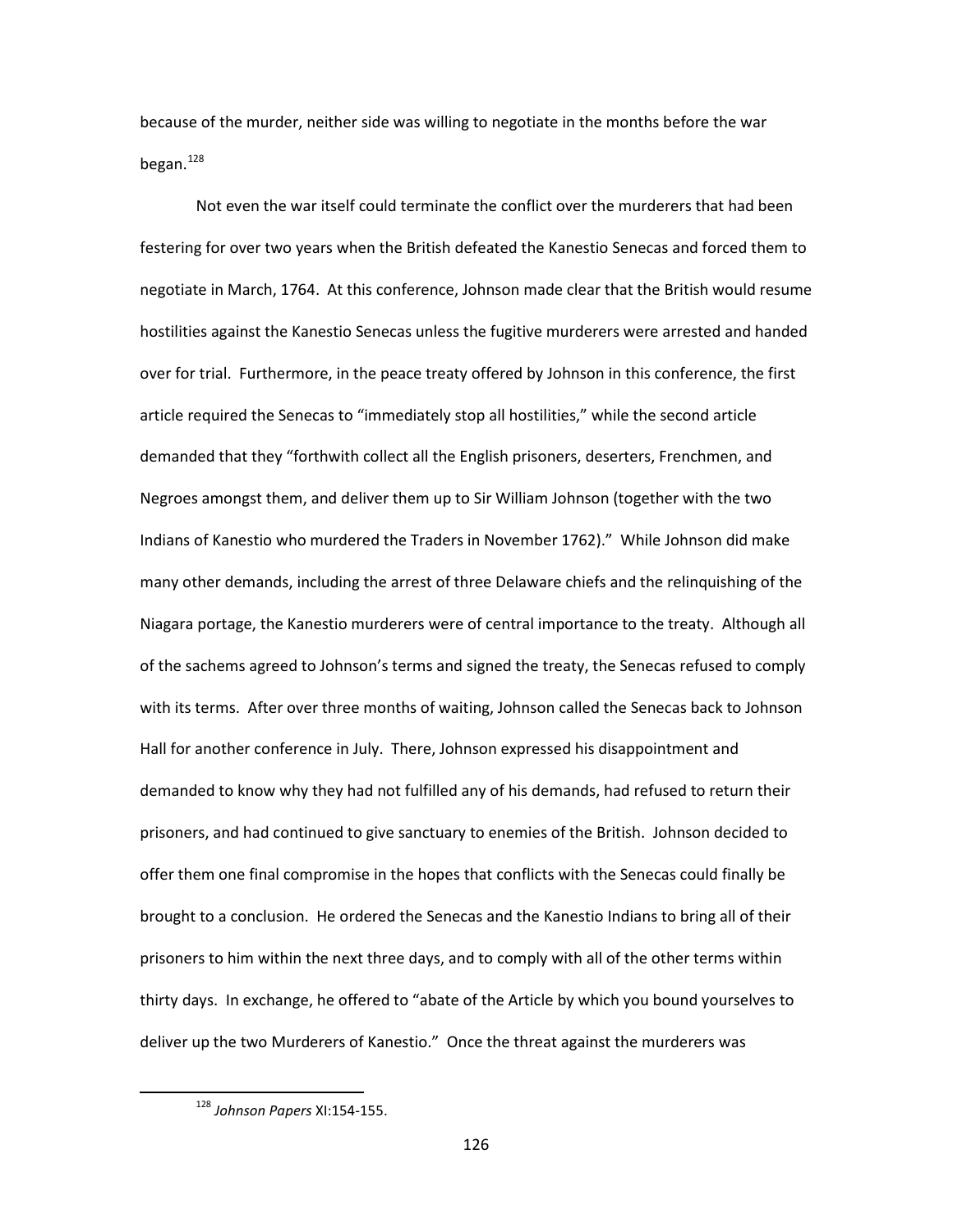removed, the Senecas quickly complied with all of the remaining terms of the treaty, including even handing over rights to the Niagara portage that they had jealously guarded for decades. As these negotiations show, the Kanestio Senecas were willing to risk resuming war against a stronger military that had already defeated them, in order to defend their right to judge murderers according to their own laws.<sup>[129](#page-129-0)</sup>

### The Lake Ontario Murders

Over the next ten years, Sir William Johnson's time was increasingly spent negotiating murders throughout the northern colonies, from New York and Pennsylvania to the Ohio country and Detroit. With the French threat removed from the western settlements, colonists were moving further west and establishing new farms and villages, often on Indian lands and without approval from the British government. In these new colonial frontier settlements, hatred of Indians was widespread. Men such as the Paxton Boys, who massacred dozens of Indians in western Pennsylvania, killed Indians with no cause other than being Indian. In the years after Pontiac's War, these frontier bandits lashed out at Indians with little regard for whether their victims were allies or enemies of the British colonies. Violence and murder only increased as the western settlers forced their way onto Indian lands and Indians fought back. Not even members of the Iroquois Confederacy were immune from attack. In 1766, for example, a colonist in New Jersey murdered a pregnant Oneida woman, and in 1769, a frontier settler killed a Seneca man in western Pennsylvania. Often, frontiersmen were able to murder without fear of punishment because there were few British officials on the frontier, and the few who were there often shared the settler prejudices against Indians. In addition, colonial law required, except in a few circumstances, that murderers be tried in the county where the

<span id="page-129-0"></span> <sup>129</sup> *Johnson Papers* XI:136-144, 154-155, 291-297; *DRCHNY* VII:621-623; Quote from *DRCNY* VII:621, *Johnson Papers* XI:292.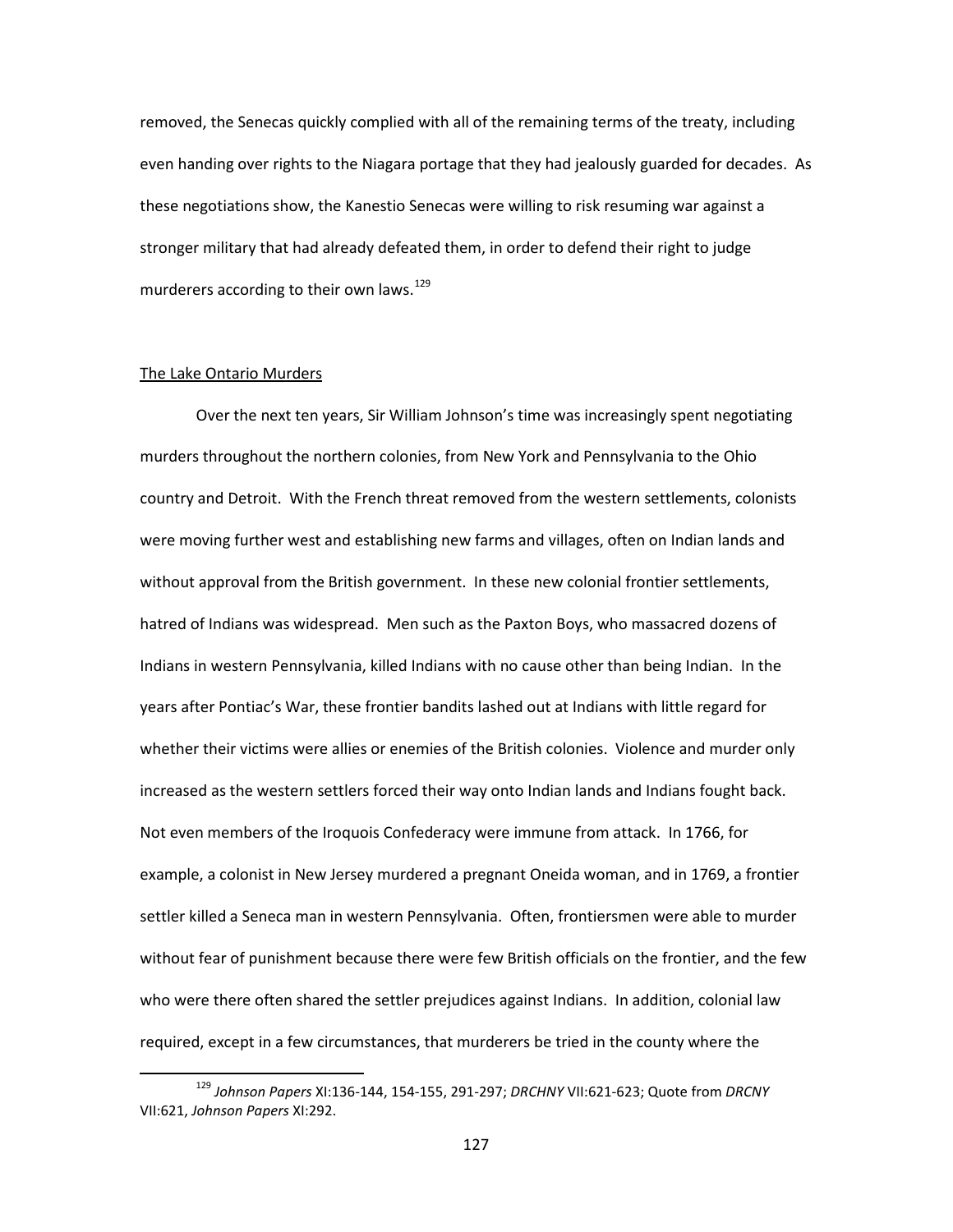murder had been committed. What this meant in effect was that even if a murderer was brought to trial, he would almost surely face a sympathetic jury that shared his prejudices and would not convict.<sup>[130](#page-130-0)</sup>

Despite rising racial tensions in the west during the 1760s and 1770s, Sir William Johnson attempted to maintain the Covenant Chain, and the alliance it represented, even as the Iroquois sachems grew more skeptical of the British Indian policy. As in years past, Johnson met with the Iroquois sachems after each murder to condole the deaths and assure the Confederacy that the British would do their best to insure that a murder would not happen again. Unlike before, however, the Iroquois were not as willing to accept Johnson's assurances, because attacks were occurring too often and across too great a distance. In 1766, for example, nine Iroquois men and women were murdered in New Jersey and western Pennsylvania within less than one month. In the conferences that followed, the sachems expressed to Johnson their concern that these murders were part of a British plot to undermine the Covenant Chain alliance and, ultimately, to destroy the foundation of the Confederacy. The sachems found it inconceivable that after the Iroquois assisted the British in the wars against the French and against the Kanestio Indians, the members of the Confederacy were still treated so badly by their supposed friends. Yet unfortunately for the Iroquois, they could do little more than complain about their mistreatment. With the French removed and the western Indians defeated, the Iroquois no longer had the leverage that they once enjoyed. Although the sachems tried to sustain the Covenant Chain alliance, it was becoming increasingly obvious that the ceremonies of the alliance actually meant little to the British now that they could control the northern frontier without the support of the Confederacy.<sup>[131](#page-130-1)</sup>

<span id="page-130-1"></span><span id="page-130-0"></span><sup>&</sup>lt;sup>130</sup> Alden T. Vaughan, "Frontier Banditti and the Indians; The Paxton Boys' Legacy, 1763-1775." *Pennsylvania History*, Vol. 51, No. 1 (January, 1964), 1-29.

<sup>131</sup> Vaughan, "Frontier Banditti"; *Johnson Papers* XII:95, 115-116, 123, 429.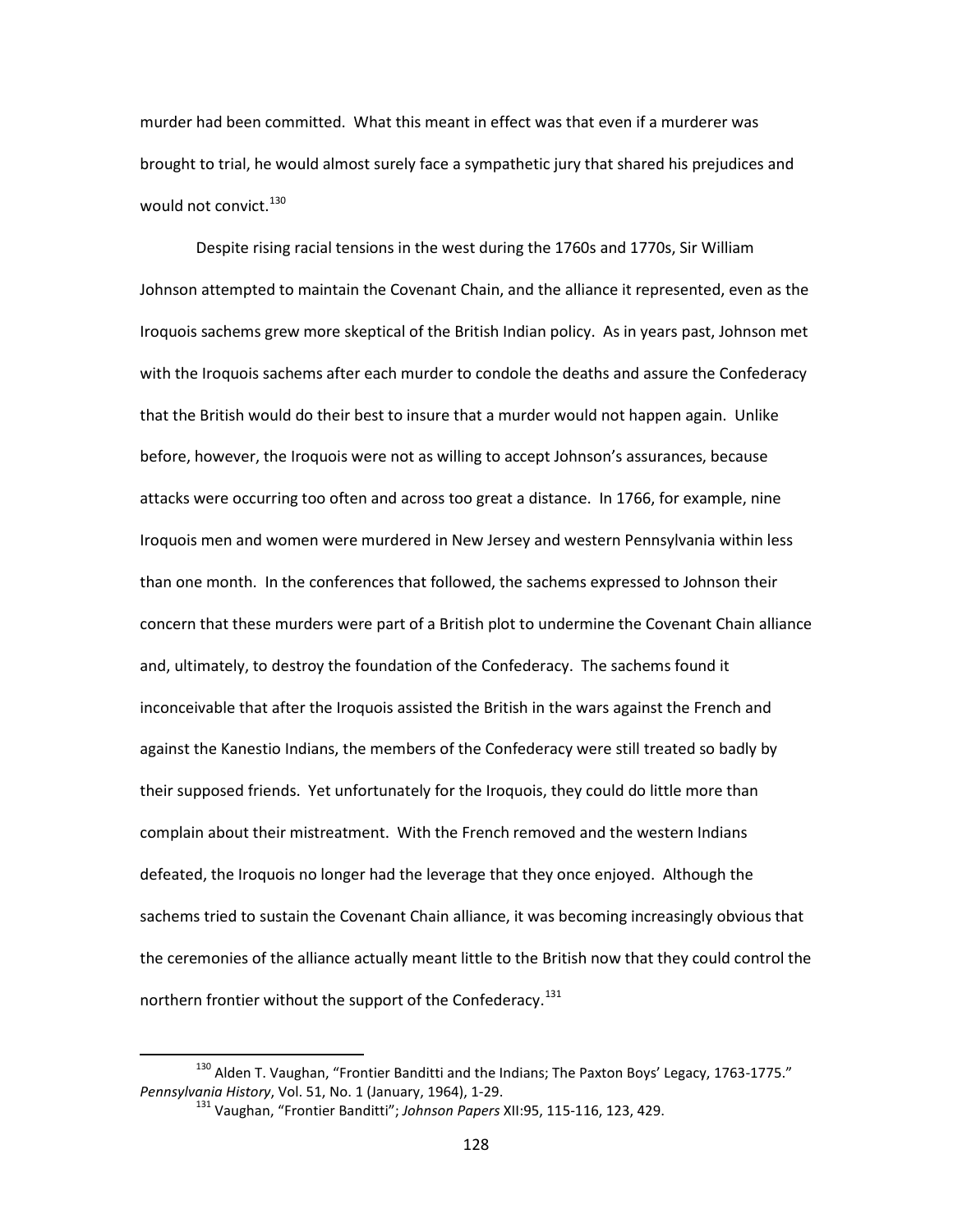Recognizing the precarious state of the Covenant Chain alliance, the Iroquois attempted to avoid causing any conflict with the British that might affect the independence of the Confederacy. Although murders of Iroquois men and women by colonists were common during this period, members of the Six Nations were rarely involved in murders of Europeans. In 1768, for example, Johnson reported to Thomas Gage, the new commander of the British forces in North America, that no settlers near Fort Pitt, a center of Iroquois-colonial violence, had been murdered by the Iroquois since the end of Pontiac's War. Similarly, in western and northern New York there were only a few murders of colonists by the Iroquois. Johnson, in fact, did not have to negotiate with the Iroquois sachems about the murder of a European in New York until 1771 when a Seneca warrior killed a soldier at Fort Niagara. For Johnson, this murder was a complicated case because the victim of the attack was still alive during the conference with the Iroquois, and only died of his wounds after the Senecas had already returned to their villages. Initially, Johnson believed that the victim might survive his wounds, so during the conference, the Seneca sachems only gave presents to ask forgiveness for the attack and to compensate the victim for his suffering. They also agreed that if the soldier were to die of his wounds, the sachems would arrest and deliver the murderer to Johnson. Yet when the man did die, Johnson knew that the sachems would probably offer a plausible, if unlikely, excuse as to why the man could not actually be found or arrested. Furthermore, in a letter to Gage, Johnson expressed concern that this might not be the best case in which to force an arrest, although he does not specify why. It may have been that the murderer was either drunk or provoked and therefore, according to Iroquois law, not culpable for his actions. In his reply, Gage ordered Johnson to at least request the murderer be handed over, so that the sachems would understand that the British demands were real. Unlike his predecessor, Gage understood that the best way to achieve British legal dominance over the Iroquois would be to pick his battles, instead of forcing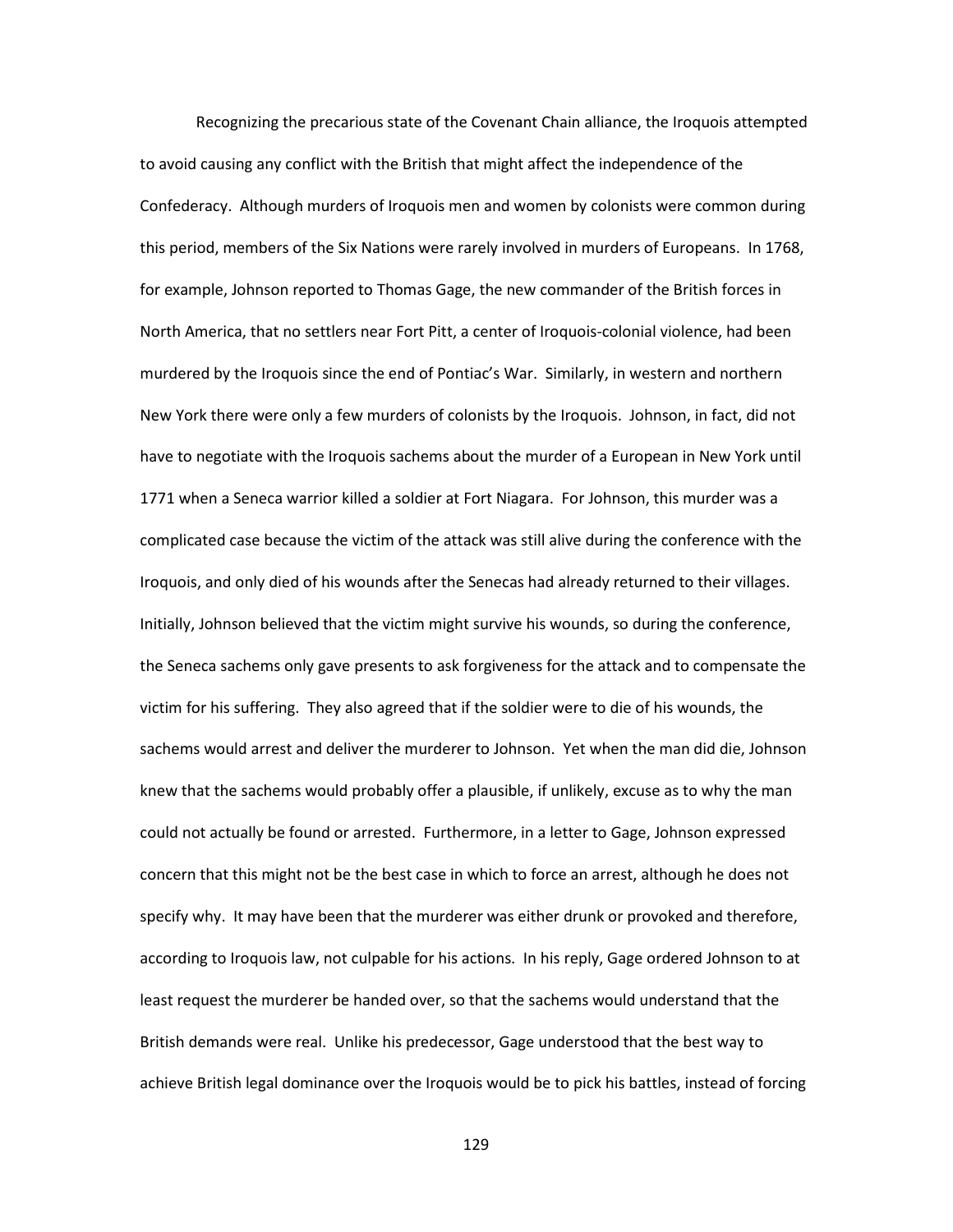every issue. He therefore accepted Johnson's recommendation to forgo an arrest in this case, and willingly bided his time until a better case presented itself.<sup>[132](#page-132-0)</sup>

Only two years later, Johnson was informed of a murder that would provide the British a perfect opportunity to, for the first time, achieve the arrest of an Iroquois murderer. At the end of the summer of 1773, three Senecas killed four French traders from Quebec on the southern shore of Lake Ontario. Unlike most of the Iroquois murderers over the last hundred and fifty years, these three murderers were neither drunk nor provoked. Although they, like many others of the Six Nations, were angry that the British and French had been moving onto their lands and cheating them in trade, there was, in this case, no specific confrontation could have be used to explain why this murder had occurred. Most likely, the murderers were simply greedy, and killed the traders in order to steal the thirty packs of furs that they were then carrying. At the conference with Johnson, therefore, the sachems did not attempt to excuse the actions of these men or justify the murders according to Iroquois law. Instead, the sachems, recognizing the gravity of this crime, promised to deliver the murderers immediately and to make full restitution for the stolen furs after the winter hunt. While this claim had been made before, this case was different, because, for the first time, the sachems left two hostages behind to guarantee that the murderers would be handed over. The sachems also eschewed their formerly common excuse that the murderers had fled and could no longer be found, even though, in this case, the murderers *had* actually fled. Although finding the murderers proved more complicated and took longer than the Senecas anticipated, two of the three murderers were in Johnson's custody by the end of March,  $1774$ .<sup>[133](#page-132-1)</sup>

<span id="page-132-1"></span><span id="page-132-0"></span>At a conference after delivering the murderers, the Iroquois sachems asked Johnson to show lenience to the two men out of friendship to the Confederacy. Although they respected

 <sup>132</sup> *Johnson Papers* XII:470, 882, 1076, 1117.

<sup>133</sup> *Johnson Papers* VIII:886, 890, 903, 906, 924, 925, 1087, XII:1029, 1036.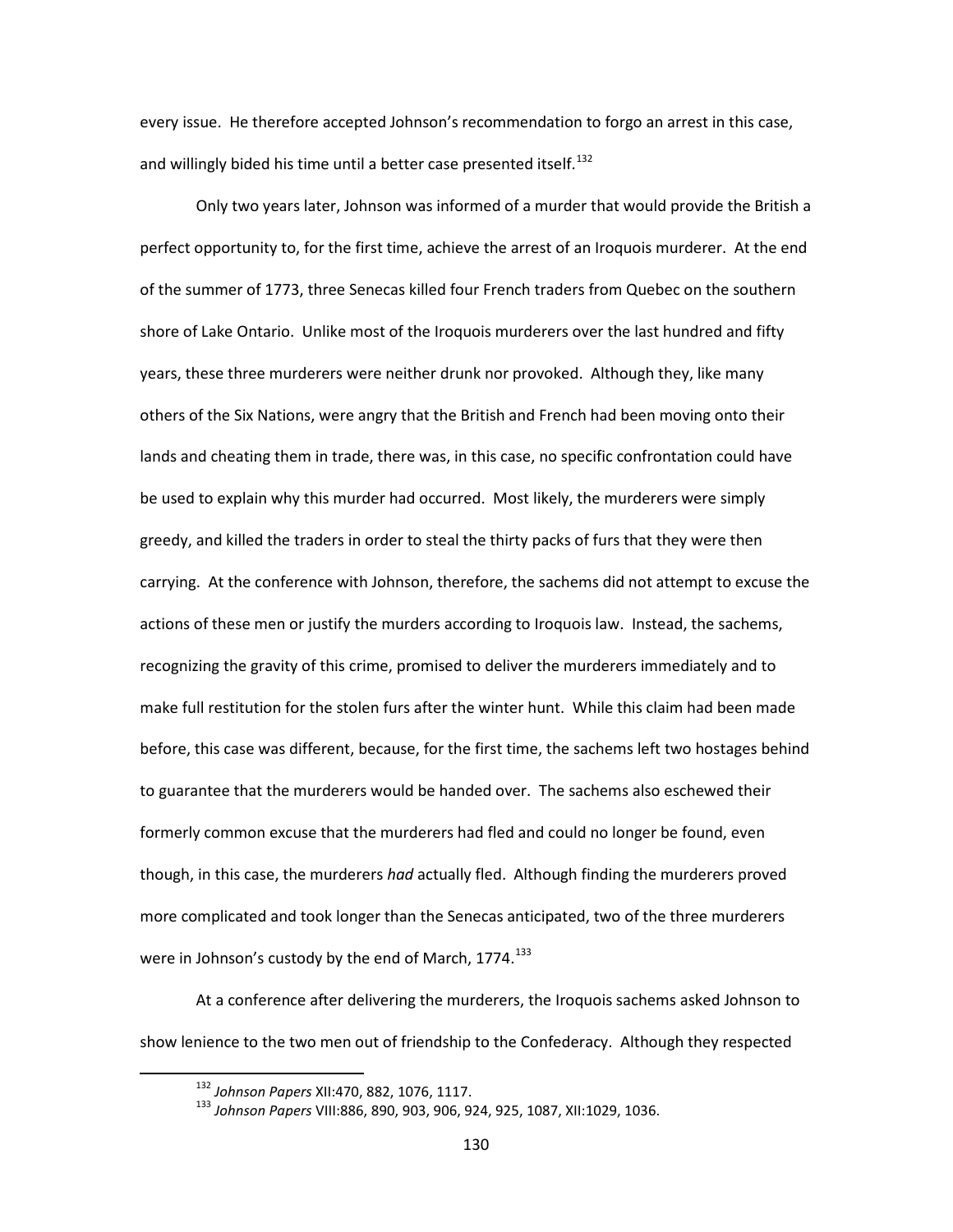his right to do what he wanted with the men, the sachems urged Johnson to remember that their people were often murdered by the British, and these murderers were rarely punished. Furthermore, the two men in custody were young men who had been led astray by a ringleader who had, unfortunately, escaped into the west. It would be unfair if these young men were executed for this mistake when colonists who murdered Indians were rarely punished for even greater crimes. Finally, the sachems promised again that all of the stolen furs would be paid back as soon as possible. Years earlier, when Amherst was still in North America, such requests would have been meaningless, because Amherst expected that the superior might of the British would force Indians to accept the British legal system. Johnson, however, knew from experience that this inflexible approach would only cause conflict, as it did during Amherst's tenure. He therefore recommended to Frederick Haldimand, the acting commander of the British forces while Gage was on leave in Europe, that the two murderers be pardoned as a show of good faith to match the Iroquois "sacrifice [of] their antient customs." Haldimand agreed, on the condition that a pardon would only be granted after the Senecas repaid the full thirty packs that had been stolen. Once this condition was met during the summer of 1774, he received approval from the king and pardoned the murderers. For Johnson and Haldimand, it was worthwhile for the British to sacrifice the trial of these two young men as a way to ensure that in future cases, the Iroquois would see British justice as fair and would continue to hand over murderers for trial.<sup>[134](#page-133-0)</sup>

The arrest and potential trial of these two young men also foreshadowed how, after the Revolutionary War, the state of New York would assert jurisdiction over the Iroquois more forcefully than ever before. This process, however, was interrupted by the Revolutionary War, which brought significant destruction to the Iroquois lands. During the Revolution, the Iroquois

<span id="page-133-0"></span> <sup>134</sup> *Johnson Papers* VIII:913, 1131-1132, 1135, XII:1029; *DRCHNY* VIII:421, 425, 430, 468; Quote from *DRCHNY* VIII:421.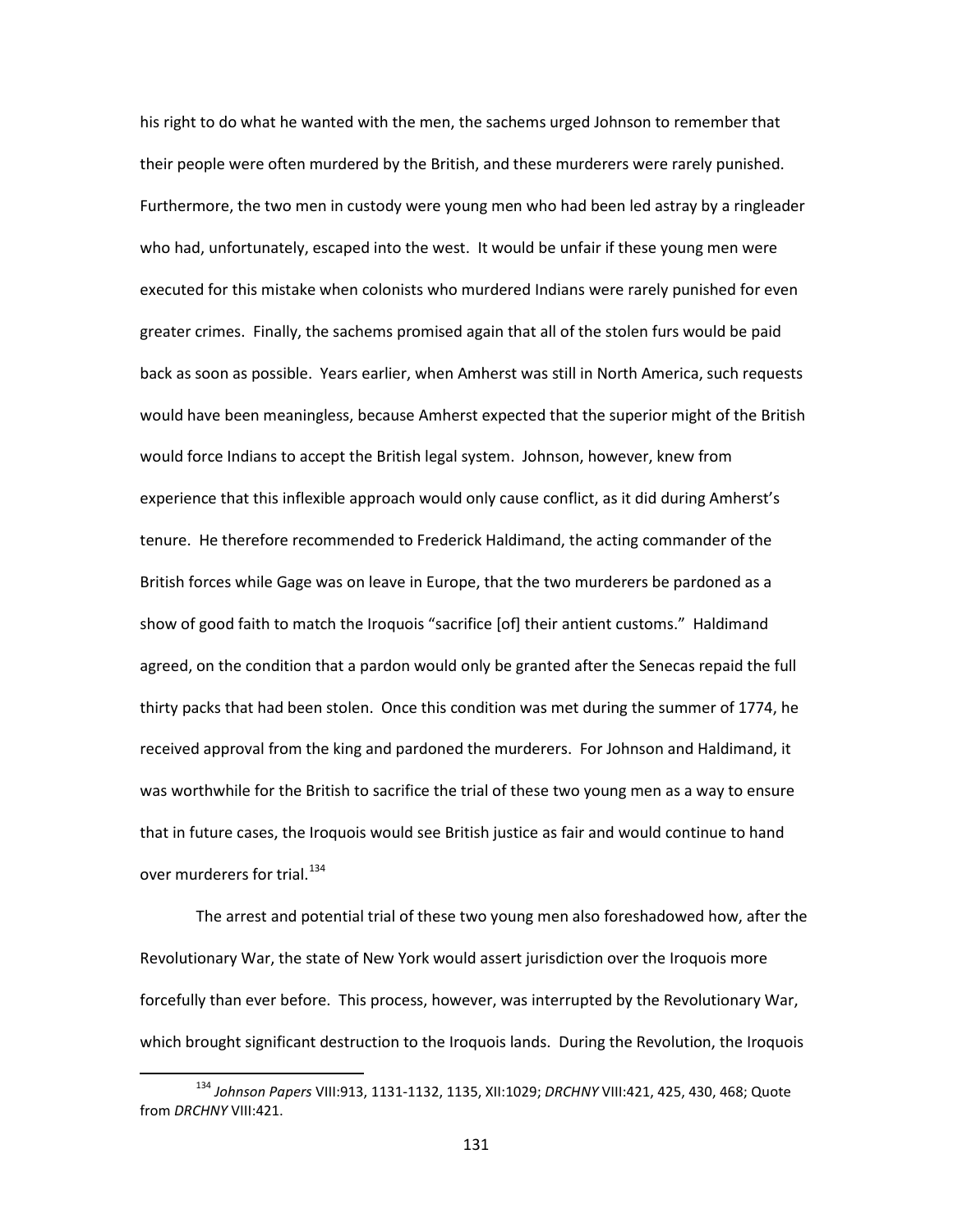Confederacy split, with four nations maintaining their alliance with the British, and the Oneidas and Tuscaroras joining the Americans. During the war, the American army ravaged the Iroquois lands by destroying crops, burning towns, and forcing people to flee to the protection of the British. After the war ended, New York State resumed the assertion of jurisdiction over the Iroquois that Johnson had established before the war. The precedents set by Johnson were further bolstered by the Treaty of Paris, which the United States government assumed had granted the new states jurisdiction over the Indians within its borders, even those Indians who, like the Oneida, had fought for the Americans. Although this new jurisdiction was most often asserted to claim Indian lands, it was also used by New York to assert jurisdiction over Indian murderers. As in previous decades, this assumed jurisdiction was often challenged by the Iroquois, who did not accept the full right of the British to determine their affairs. In 1802, for example, a Seneca man named Stiff-Armed George was arrested on the charge of murdering John Hewitt, a New Yorker, during a drunken brawl. This arrest was protested by the Seneca leader Red Jacket, who argued that the Iroquois had never signed a treaty granting New York the right to arrest and try Indians in an American courtroom. Like his predecessors, Red Jacket urged the New York government to offer leniency and to pardon the murderer. Despite Red Jacket's protests, George was ultimately convicted by a New York jury the following year. Surprisingly, the jury, in returning a guilty verdict, urged the state to consider a pardon because of the "wanton & unprovoked attacks on several of the Indians of the Seneca Nation, which have had a great tendency to influence their minds." Although this pardon was granted, the fact that the trial even occurred was a significant loss of independence for the Iroquois Confederacy. Unlike during Johnson's tenure, pardons and extenuating circumstances were now considered *after* a trial in an American court. In his book *Seneca Possessed*, Matthew Dennis even questions whether New York state was attempting to "win the deference of the Senecas and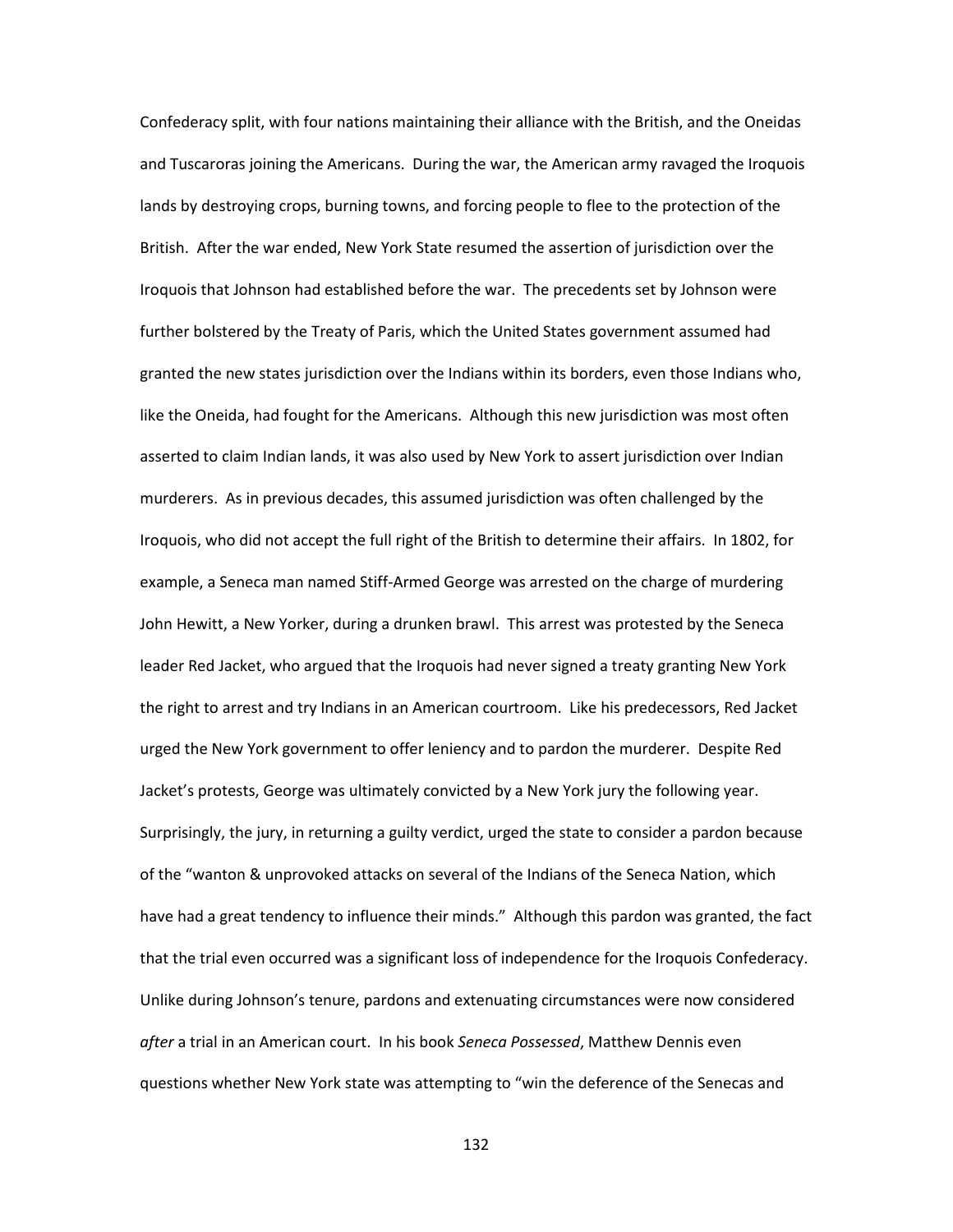cement its dominion," by granting this pardon as a show of good faith. It may have been that the government of New York, like William Johnson, recognized the value of offering leniency after asserting increased jurisdiction as a way to engender goodwill in the Iroquois. While the 1773 murder case from Lake Ontario helped to ensure the future right of the colonial (or state) government to arrest Indians, this case established that New York State (and later the federal government) had the right to subject the Iroquois to a trial, and to grant leniency on American, rather than Iroquois, terms. By the turn of the century, the Iroquois had lost the leverage and the military might they possessed fifty years earlier, and had little choice but to accept arrest and trial by the new American legal system.<sup>[135](#page-135-0)</sup>

<span id="page-135-0"></span> <sup>135</sup> Matthew Dennis, *Seneca Possessed: Indians, Witchcraft, and Power in the Early American Republic* (Philadelphia, Pa.: University of Pennsylvania Press, 2010), 39, 206-208; Quote from Dennis, *Seneca Possessed* 207, 208.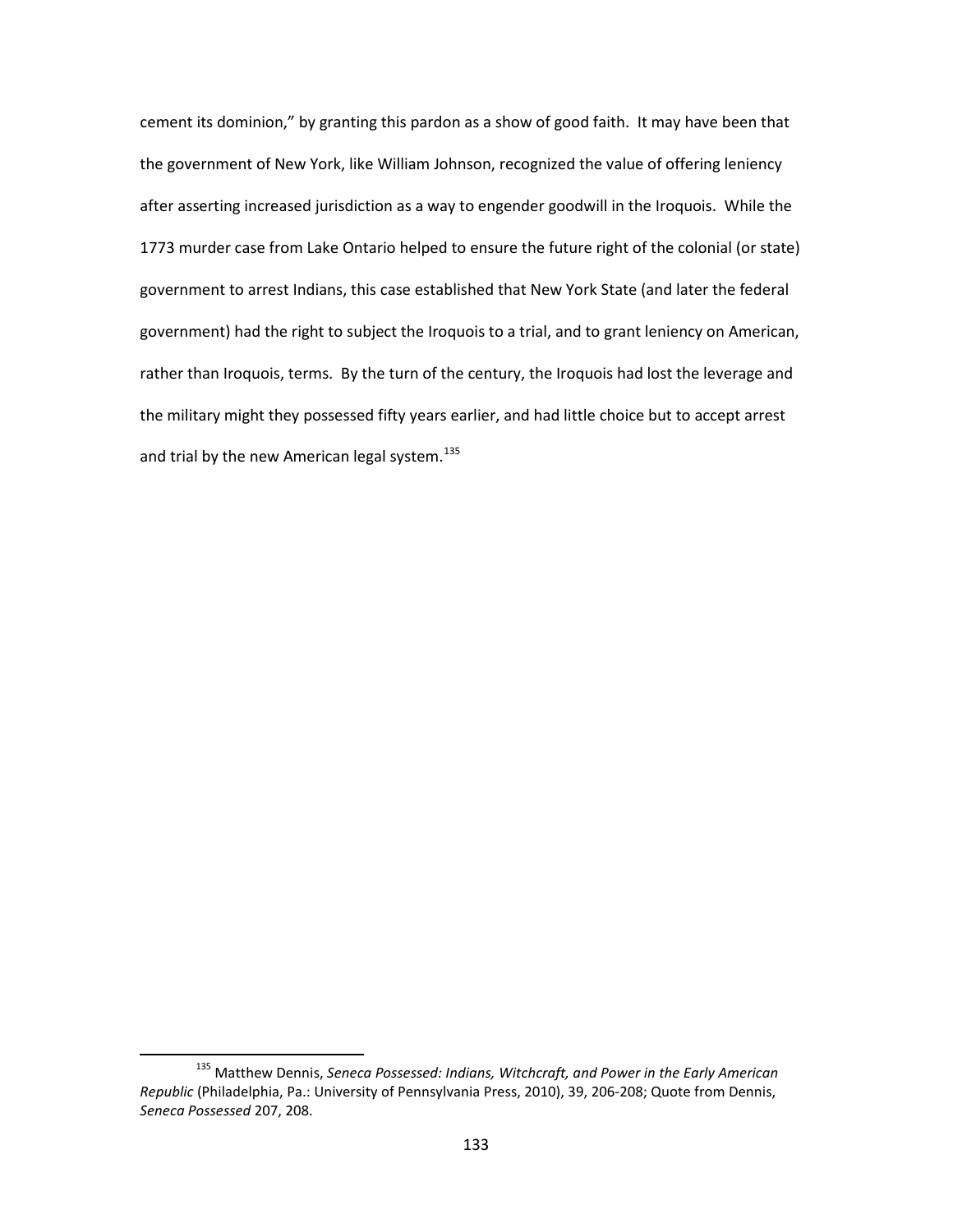# **Chapter 6: Conclusion**

In Albany and western New York, as throughout much of the colonial world, the way that Europeans chose to address murders reflected the relative balance of power in the region, and the relationship between the different nations involved. Cross-cultural murder was a troubling occurrence that often brought into conflict drastically different legal systems. Whether Indians were arrested and put on trial or whether murders were resolved through ceremony depended on the relative strength of the Indian nation and colony involved, and the economic and political relationship between these different peoples. Both the Dutch and English accepted Indian ceremonial resolutions and showed leniency to Indians not because of a special concern for Indians, but because such leniency was politically, economically, or militarily advantageous. The settlement began as a small town where European settlers showed great deference to Indians, even to the point of allowing Indian murderers to go unpunished by their laws. During the next century and a half, however, European settlement on the north Hudson grew, and Indians lost their economic, and later political, relevance. By the late 1760s, the English in northern and western New York no longer depended on Indians for trade or protection, and therefore sought to assert the full jurisdiction over Indian murderers that they believed was their right. By tracing the shifting contours of how murder was resolved in Albany and western New York, this thesis has shown that at any given time, the way that Europeans and Indians addressed murder was dependent on the relative power of the different peoples, as well the English dependence on their Indian neighbors.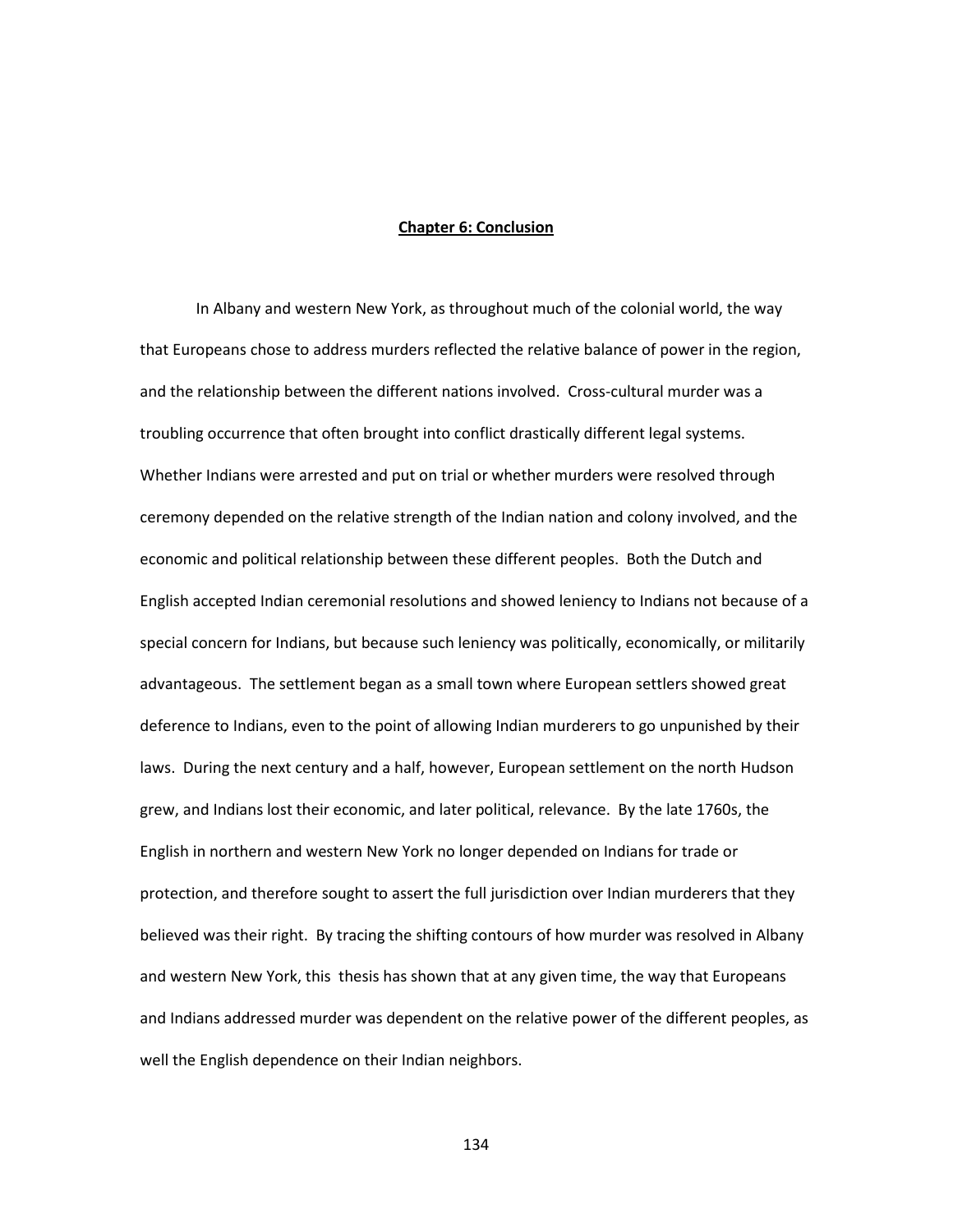In the original fur trading colony of Beverwijck, the local Dutch economy was entirely dependent upon trade with Indians, and so the Dutch never punished those Indians who undoubtedly did kill Dutchmen. Rather than punishing Indians and upsetting the delicate balance of trade that then existed, the colonial government instead instituted ordinances in an attempt to forbid provocative Dutch actions, such as intercepting Indians in the woods and selling them alcohol, which often led Indians to commit murder. Although dangerous, these illegal practices were also extremely lucrative, which meant that few fur traders actually followed the orders of the posted ordinances. When Iroquois leaders complained about this activity, there was little that the village government could do, partly because of an inability to stop the illegal trades, and partly out of a lack of desire because the members of the Court of Beverwijck were intimately, if covertly, involved in the illegal trade. To justify ignoring attacks against Indians in the woods, the court followed an "alongshore" jurisdiction, which allowed them to focus on crime within the village while neither punishing nor policing the woods and paths outside of the village. In the woods, if Indians retaliated against European settlers, it was the fault of the settler, not of the community, because the victim was not technically permitted to be there. While Indians were never entirely happy with the Dutch inaction regarding murder, this policy was effective in its ultimate goal of maintaining a thriving trade.

In 1664, the English conquest of the colony had only a slight impact on Indian relations in Albany because the settlement was still ruled over by the same wealthy Dutch fur traders as in earlier decades. These men, as always, prioritized the maintenance of the fur trade over all else, and ignored mandates from the new English governor to assert greater control over Indian affairs, such as by arresting Indian murderers. As the fur trade declined, however, the non-Iroquois Indians of the north Hudson were significantly less important than earlier. The village leaders, therefore, began to contemplate asserting English jurisdiction over Indians without fear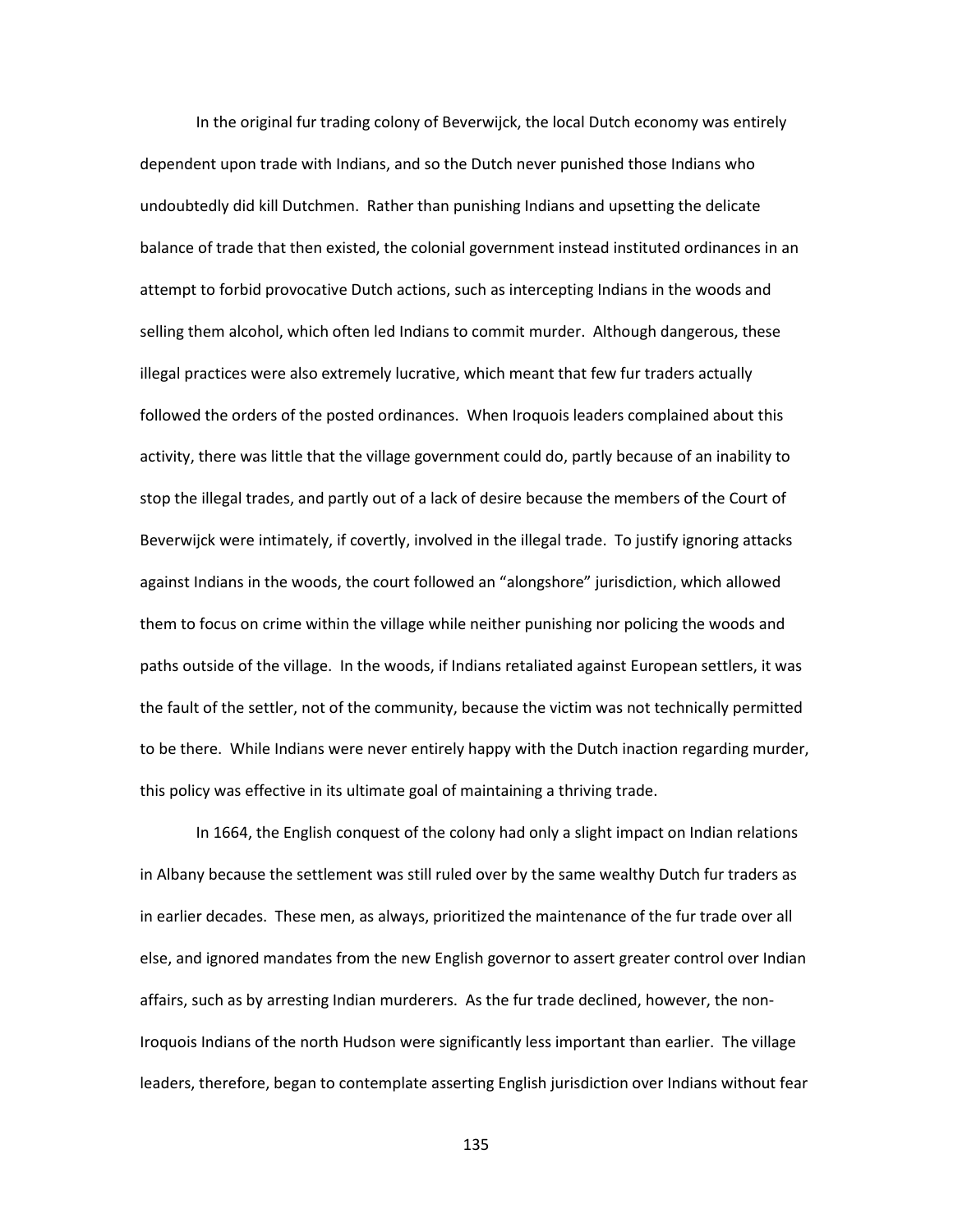of ruining the fur trade. This trend culminated in the 1673 trial of two Indians for the murder of an English soldier. During the next hundred years, cross-cultural murders continued to be resolved according to English law and in English courts. Although the English sometimes granted Indian murderers leniency, it was always according to English standards of justice. Furthermore, after 1673, most Indians appeared to have accepted that non-Iroquois Indians could be subjected to an English trial, if only because of New York's military might, and that when they were not, it was because they had been granted a pardon by the New York government. Deference to Indian legal customs was no longer automatic, because few Indians living along the north Hudson River were still of importance to the colonial economy.

During the 1660s and 1670s, the Iroquois Confederacy, unlike most Indians of the region, remained extremely important to both Albany and the New York colony, and therefore maintained the negotiating power that other Indian nations lost. Part of this importance was economic, because the Iroquois controlled English access to the valuable furs found around the Great Lakes. Yet even after the decline of their economic significance, the Iroquois remained influential because they lived directly in between the English and French colonies. The City of Albany in particular relied upon the Iroquois Confederacy for protection from a possible French invasion, and would never have threatened their alliance by arresting or punishing an Iroquois murderer. Assuming jurisdiction over Indians, the British knew, would violate Iroquois law, and so the English continued to work with the Iroquois on an even footing through the structures of the Covenant Chain alliance. For nearly a century, the British and the Iroquois continued to resolve conflict through the ceremonies of this alliance, rather than through the common law and courts. Only after the Seven Years War, when the French were removed from the North American continent, did the British again attempt to expand the authority of their courts to include Iroquois murderers. When General Amherst actually attempted to assert this claimed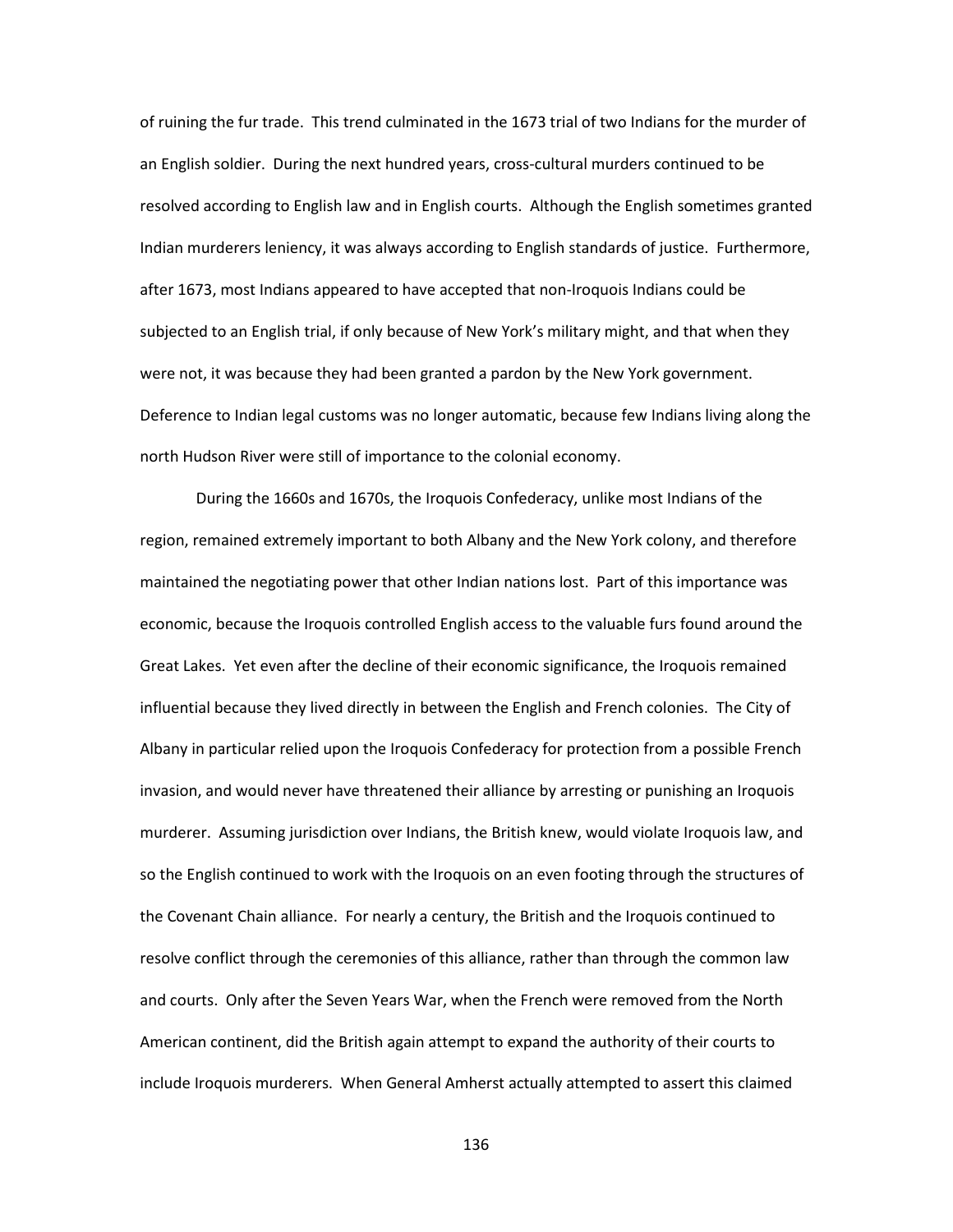authority over the Kanestio murderers, however, the Senecas objected and ultimately turned against the British in defense of their independence. Only after the British finally agreed to drop their claim to the murderers did the Senecas finally return to their alliance with New York and the British. Yet by the early 1770s, the Indian wars against the British had ended and there was little that the Iroquois could do to contest the now dominant power of the British Empire in northeastern North America. By the start of the Revolutionary War, murder conflict was still fraught with significant conflict. Although the colonial government argued following the resolution of the Lake Ontario murders in 1773, they would have the right to arrest Iroquois murderers, the Confederacy probably believed otherwise. Based on later incidents, the Iroquois probably expected that murders would still be treated in a fashion somewhat like the Middle Ground, where balance was found between the legal customs of Indians and Europeans. While this debate was temporarily halted by the Revolutionary War, it was renewed after the war when the newly formed state of New York began to claim nearly complete authority over the Indian Nations within its supposed borders.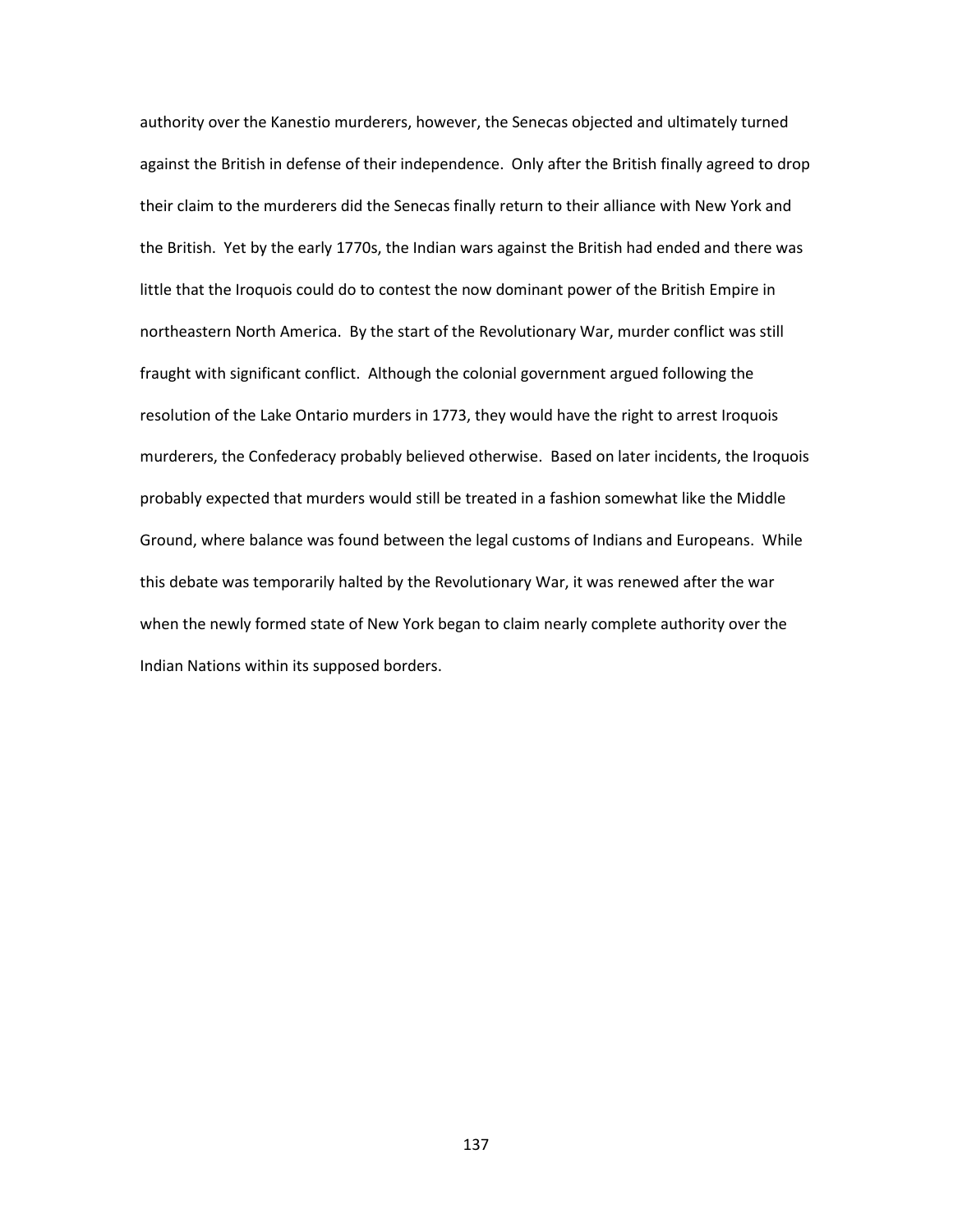# **Bibliography**

## Primary Sources

- Christoph, P.R., ed., *Administrative Papers of Governor Richard Nicholls and Francis Lovelace, 1664-1673*. Baltimore, Md.: Genealogical Publishing Co. Inc., 1980.
- ----, and F.A. Christoph, eds., *Books of General Entries of the Colony of New York, 1664-1673: Orders, Warrants, Letters, Commissions, Passes, and Licenses issued by Governors Richard Nicholls and Francis Lovelace.* Baltimore, Md.: Genealogical Publishing Co. Inc., 1982.
- *The Colonial Laws of New York from the Year 1664 to the Revolution*. 5 vols. Albany, N.Y.: J.B. Lyon, 1894.
- "Continuation of Colden's History of the Five Indian Nations, for the Years 1707-1720," in New York Historical Society, *Collections* 68 (1935): 357-434.
- "Dongan Charter," *The Dongan Charter and Present Charter, Together with the Laws of the State of New York applicable to the City of Albany and the City Laws and Ordinances of the City of Albany*. Albany, N.Y.: The Argus Company Printers, 1896.
- Gehring, Charles T., trans. and ed. *Correspondence 1647-1653.* Syracuse, N.Y.: Syracuse University Press, 2000.
- ----, trans. and ed. *Correspondence 1654-1658*. Syracuse, N.Y.: Syracuse University Press, 2003.
- ----, trans. and ed. *Council Minutes 1652-1654*. Baltimore, Md.: Genealogical Publishing Co. Inc., 1983.
- ----, trans. and ed. *Council Minutes 1655-1656*. Syracuse, N.Y.: Syracuse University Press, 1995.
- ----, trans. and ed., *Fort Orange Court Minutes, 1652-1660.* Syracuse, N.Y.: Syracuse University Press, 1990. (Abbreviated as: *FOCM*).
- ----, ed., *The Register of the Provincial Secretary, 1638-1642.* Albany, N.Y.: New Netherland Research Center, 2011, accessed April 11, 2012, [www.nnp.org/nnrc/Documents/Register\\_of\\_the\\_Provincial\\_Secretary/index.html#/2/](http://www.nnp.org/nnrc/Documents/Register_of_the_Provincial_Secretary/index.html#/2/)
- Leder, Lawrence H., ed. *The Livingston Indian Records, 1666-1723*. Gettysburg, Pa.: Pennsylvania Historical Association, 1956.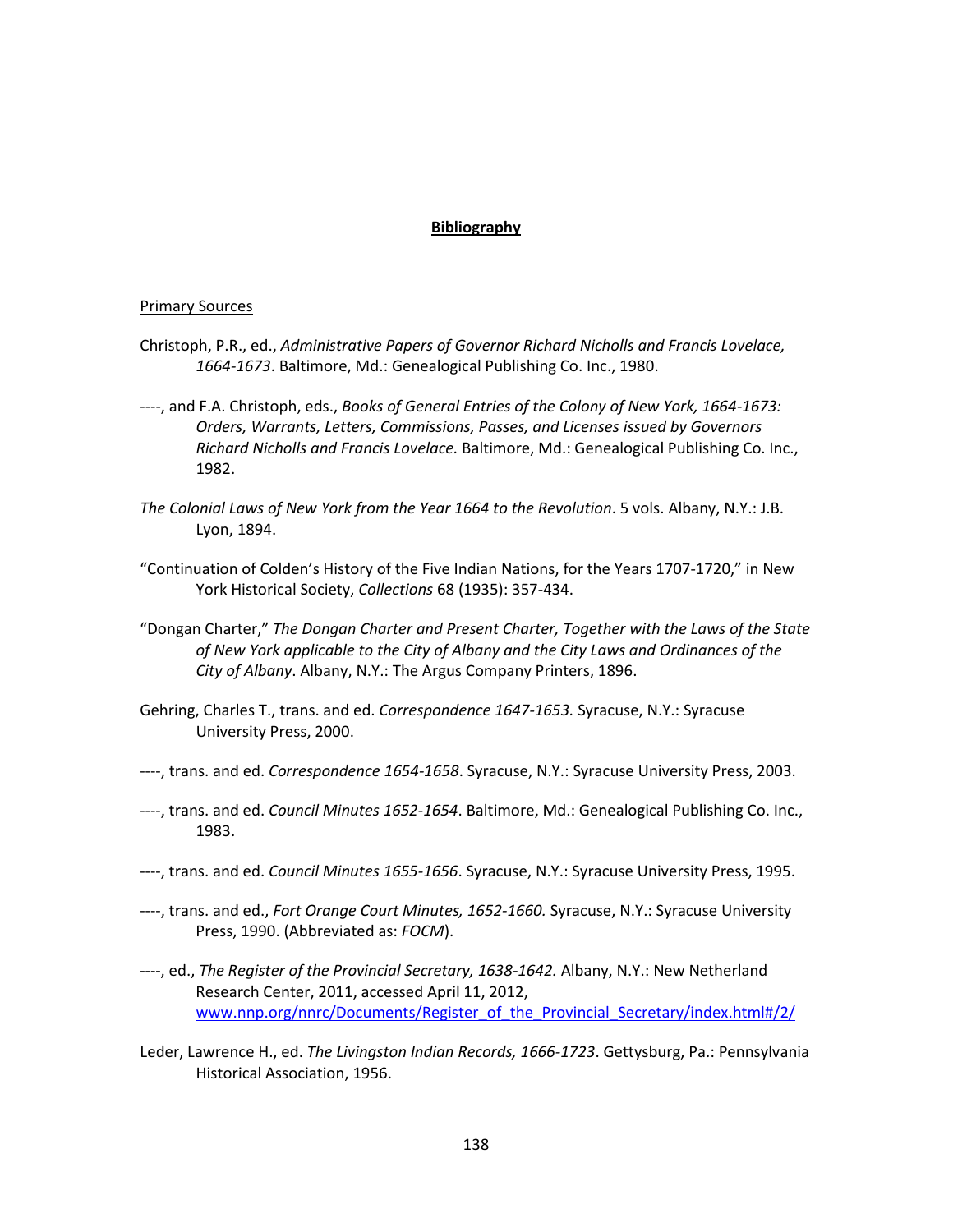- O'Callaghan, E.B., and B. Fernow, trans. and ed., *Documents Relative to the Colonial History of the State of New York*. 15 vols. Albany, N.Y.: Weed, Parson, 1853-1887. (Abbreviated as: *DRCHNY*).
- ----, trans. *Laws and Ordinances of New Netherland, 1638-1674*. Albany, N.Y.: Weed, Parsons, and Company, 1868. (Abbreviated as: *LO*).
- Richter, Daniel K., "Rediscovered Links in the Covenant Chain: Previously Unpublished Transcripts of New York Indian Treaty Minutes, 1677-1691," in American Antiquarian Society, *Proceedings* 92 (1982): 45-85
- Sullivan, James, et. al., eds., *The Papers of Sir William Johnson*, 14 vols. Albany, N.Y.: State University of New York, 1921-1965. (Abbreviated as: *Johnson Papers*).
- Van Laer, A.J.F., ed. and trans., *Correspondence of Jeremias van Rensselaer 1651-1674*. Albany, N.Y.: University of the State of New York, 1932. (Abbreviated as: *JVR*).
- ----, trans. and ed., *Council Minutes, 1638-1649.* Baltimore, Md.: Genealogical Publishing Co. Inc., 1974.
- ----, ed. and trans., *Minutes of the Court of Albany, Rensselaerswyck, and Schenectady 1668- 1685*. 3 vols. Albany, N.Y.: The University of the State of New York, 1926-1932. (Abbreviated as: *MCARS*).
- ----, ed. and trans., *Minutes of the Court of Rensselaerswyck 1648-1652.* Albany, N.Y.: The University of the State of New York 1922. (Abbreviated as: *MCR*).
- ----, trans. and ed., *Van Rensselaer Bowier Manuscripts*. Albany, N.Y.: University of the State of New York, 1908. (Abbreviated as: *VRBM*).

### Secondary Sources

- Anderson, Fred, *Crucible of War: The Seven Years' War and the Fate of Empire in British North America, 1754-1766*. New York, N.Y.: Vintage Books, 2000.
- Banner, Stuart, *The Death Penalty: An American History.* Cambridge, Mass.: Harvard University Press, 2003.
- Bradley, James W., *Before Albany: An Archaeology of Native-Dutch Relations in the Capital Region, 1600-1664*. Albany, N.Y.: New York State Museum, 2007.
- Brodhead, John Romeyn, *History of the State of New York*. 2 vols. New York, N.Y.: Harper & Brother, Publishers, 1853.
- Burke, Thomas E., Jr. *Mohawk Frontier: The Dutch Community of Schenectady, New York, 1661- 1710.* Ithaca, N.Y.: Cornell University Press, 1991.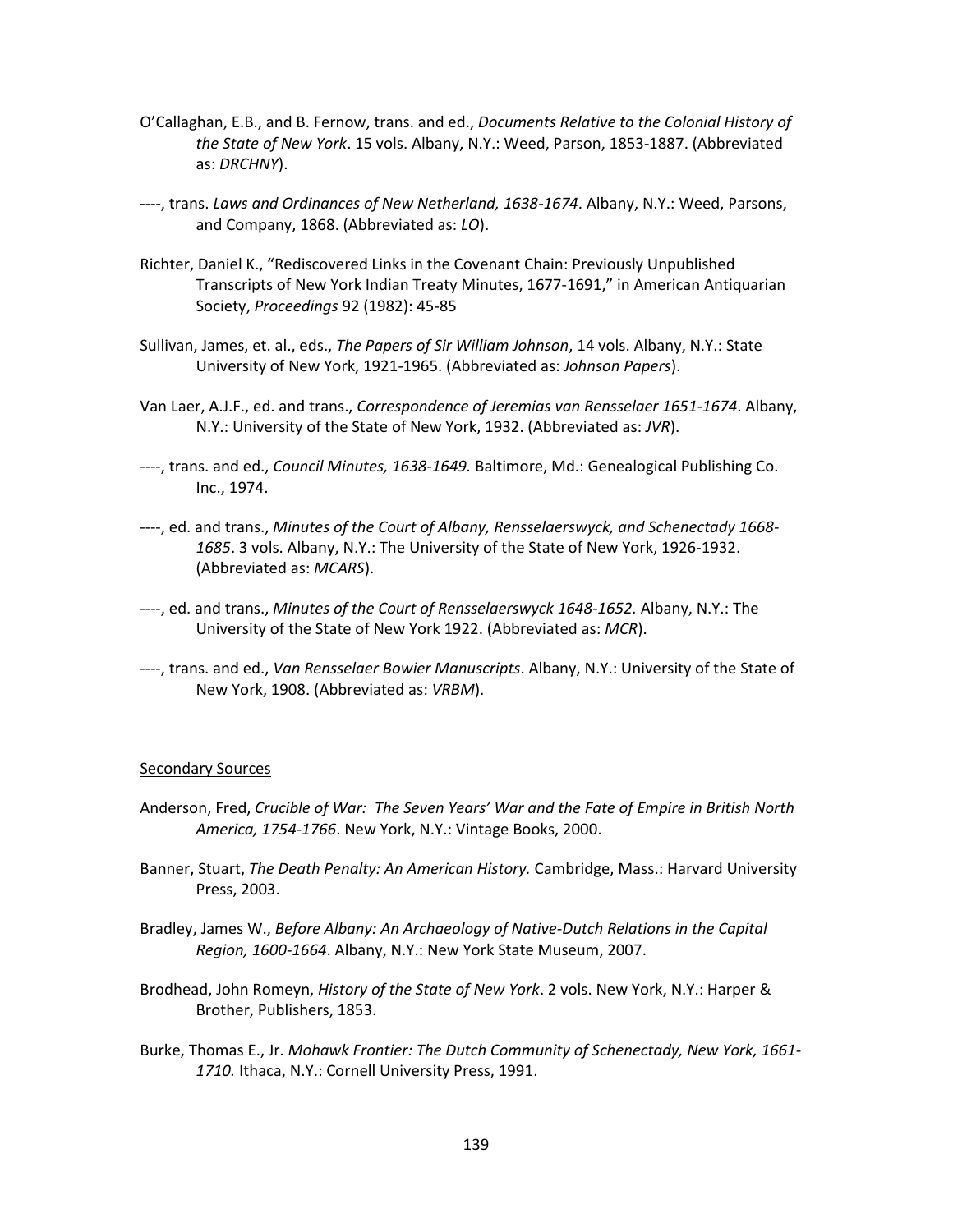- ----, "New Netherland Fur Trade, 1657-1661: Response to Crisis," in Nancy Anne McClure Zeller, ed., *A Beautiful and Fruitful Place: Selected Rensselaerswijck Papers*. Albany, N.Y.: New Netherland Publishing, 1991.
- Cave, Alfred A., "Who Killed John Stone? A Note on the Origins of the Pequot War," *William and Mary Quarterly*, 3rd Series, Vol. 49, No. 3 (1992): 509-521.
- Dennis, Matthew, *Cultivating a Landscape of Peace: Iroquois-European Encounters in Seventeenth Century America*. Ithaca, N.Y.: Cornell University Press, 1993.
- ----, *Seneca Possessed: Indians, Witchcraft, and Power in the Early American Republic.* Philadelphia, Pa.: University of Pennsylvania Press, 2010.
- Dowd, Gregory Evans, *War Under Heaven: Pontiac, the Indian Nations, and the British Empire.* Baltimore, Md.: Johns Hopkins University Press, 2004.
- DuVal, Kathleen, "Cross-Cultural Crime and Osage Justice in the Western Mississippi Valley, 1700-1826," *Ethnohistory* Vol. 54, No. 4 (2007): 697-722.
- ----, *The Native Ground: Indians and Colonists in the Heart of the Continent*. Philadelphia, Pa.: University of Pennsylvania Press, 2006.
- Grabowski, Jan, "French Criminal Justice and Indians in Montreal," *Ethnohistory* Vol. 43, No. 3 (1996): 404-429.
- Haefeli, Evan, "Kieft's War and the Systems of Violence in Colonial America," in Michael A. Bellesiles, ed., *Lethal Imagination: Violence and Brutality in American History*. New York, N.Y.: New York University Press, 1999.
- Hinderaker, Eric, *The Two Hendricks: Unraveling a Mohawk Mystery.* Cambridge, Mass.: Harvard University Press, 2010.
- Jacobs, Jaap, *The Colony of New Netherland: A Dutch Settlement in Seventeenth-Century America.* Ithaca, N.Y.: Cornell University Press, 2009.
- Jennings, Francis, *The Ambiguous Iroquois Empire: The Covenant Chain Confederation of Indian Tribes with the English Colonies from Its Beginning to the Lancaster Treaty of 1744*. New York, N.Y.: W.W. Norton & Co., 1984.
- Kawashima, Yasuhide, *Igniting King Philip's War*. Lawrence, Kans.: University of Kansas Press, 2001.
- ----, *Puritan Justice and the Indian: White Man's Law in Massachusetts, 1630-1763*. Middletown, Conn.: Wesleyan University Press, 1986).
- Lepore, Jill, "Dead Men Tell No Tales: John Sassamon and the Fatal Consequences of Literacy," *American Quarterly* Vol. 26, No. 4 (1994): 479-512.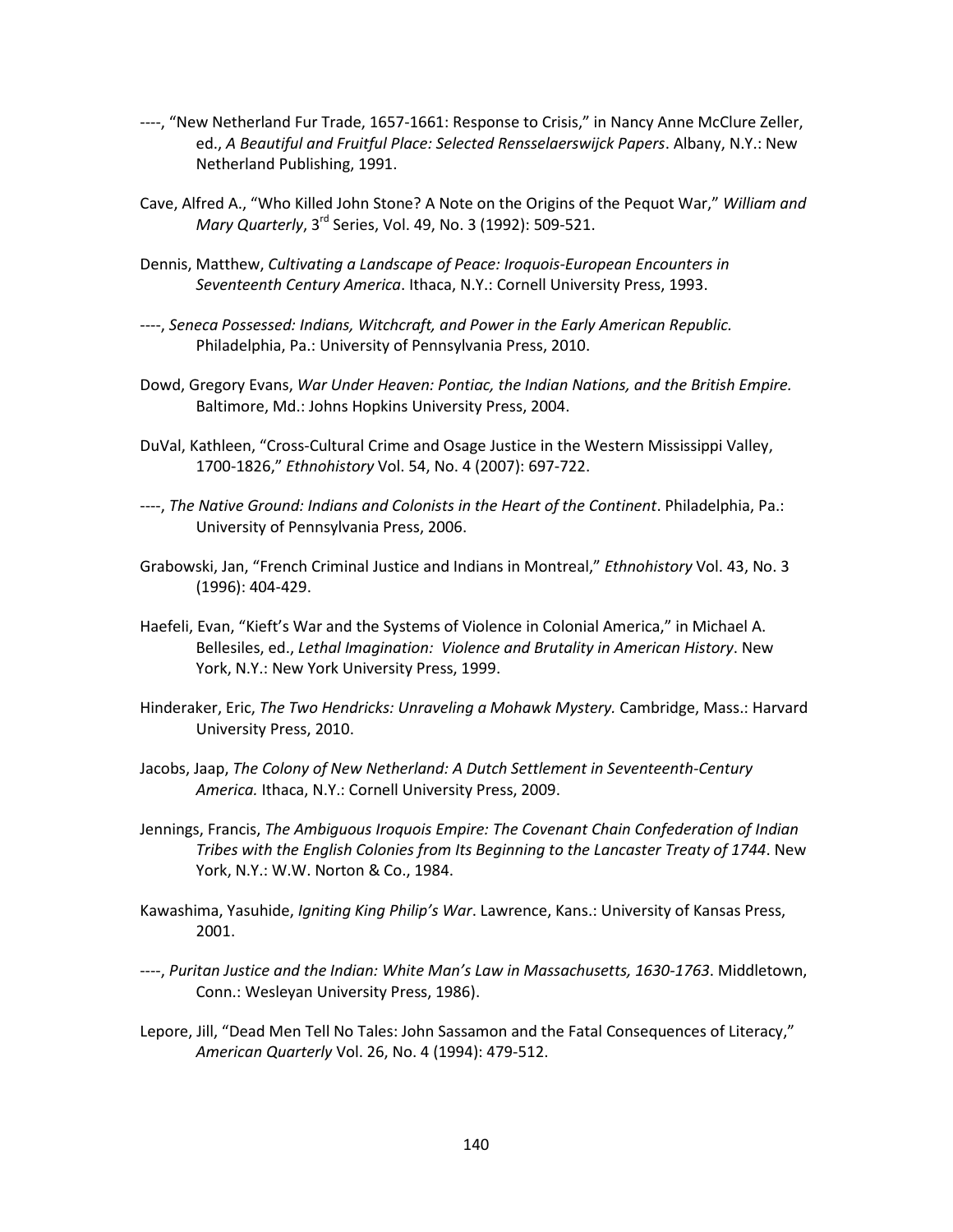- Mandell, Daniel R., *King Philip's War: Colonial Expansion, Native Resistance, and the End of Indian Sovereignty.* Baltimore, Md.: The Johns Hopkins University Press, 2010.
- Mancall, Peter C., *Deadly Medicine: Indians and Alcohol in Early America.* Ithaca, N.Y.: Cornell University Press, 1995.
- Matson, Cathy, "'Damned Scoundrels' and 'Libertism of Trade': Freedom and Regulation in Colonial New York's Fur and Grain Trades." *The William and Mary Quarterly*, Third Series, Vol. 51, No. 3 (July, 1994): 389-418.
- Merwick, Donna, *Possessing Albany, 1630-1710: The Dutch and English Experience.* Cambridge, Mass.: Cambridge University Press, 1990.
- ----, *The Shame and the Sorrow: Dutch-Amerindian Encounters in New Netherland*. Philadelphia, Pa.: University of Pennsylvania Press, 2006.
- Munsell, Joel, ed. *The Annals of Albany*. 10 vols. Albany, N.Y.: J. Musell, 1850-1859.
- Nelson, William E., "Legal Turmoil in a Factious Colony," *Hofstra Law Review* volume 38, issue 1 (Fall, 2009): 69-162.
- Norton, Thomas Elliot, *The Fur Trade in Colonial New York, 1686-1776*. Madison, Wis.: University of Wisconsin Press, 1974.
- Oberg, Michael Leroy, *Dominion and Civility: English Imperialism and Native America, 1585- 1685.* Ithaca, N.Y: Cornell University Press. 1999.
- ----, *Uncas: First of the Mohegans.* Ithaca, N.Y.: Cornell University Press, 2003.
- Otto, Paul, *The Dutch-Munsee Encounter in America: The Struggle for Sovereignty in the Hudson Valley.* New York, N.Y.: Berghahn Books, 2006.
- Parmeter, John, *The Edge of the Woods: Iroquoia, 1534-1701*. East Lansing, Mich.: Michigan State University Press, 2010.
- Reid, John Phillip, *A Law of Blood: The Primitive Law of the Cherokee Nation.* DeKalb, Ill.: Northern Illinois University Press, 2006.
- ----, "Principles of Vengeance: Fur Trappers, Indians, and Retaliation for Homicide in the Transboundary North American West," *Western Historical Quarterly*, Vol. 24, No. 1 (1993): 21-43.
- Richter, Daniel K., *The Ordeal of the Longhouse: The Peoples of the Iroquois League in the Ear of European Colonization.* Chapel Hill, N.C.: University of North Carolina Press for the Institute of Early American History and Culture, 1992.
- ----, "War and Culture: The Iroquois Experience," The William and Mary Quarterly, 3<sup>rd</sup> Series, Vol. 40, No. 4 (1983), 528-559.